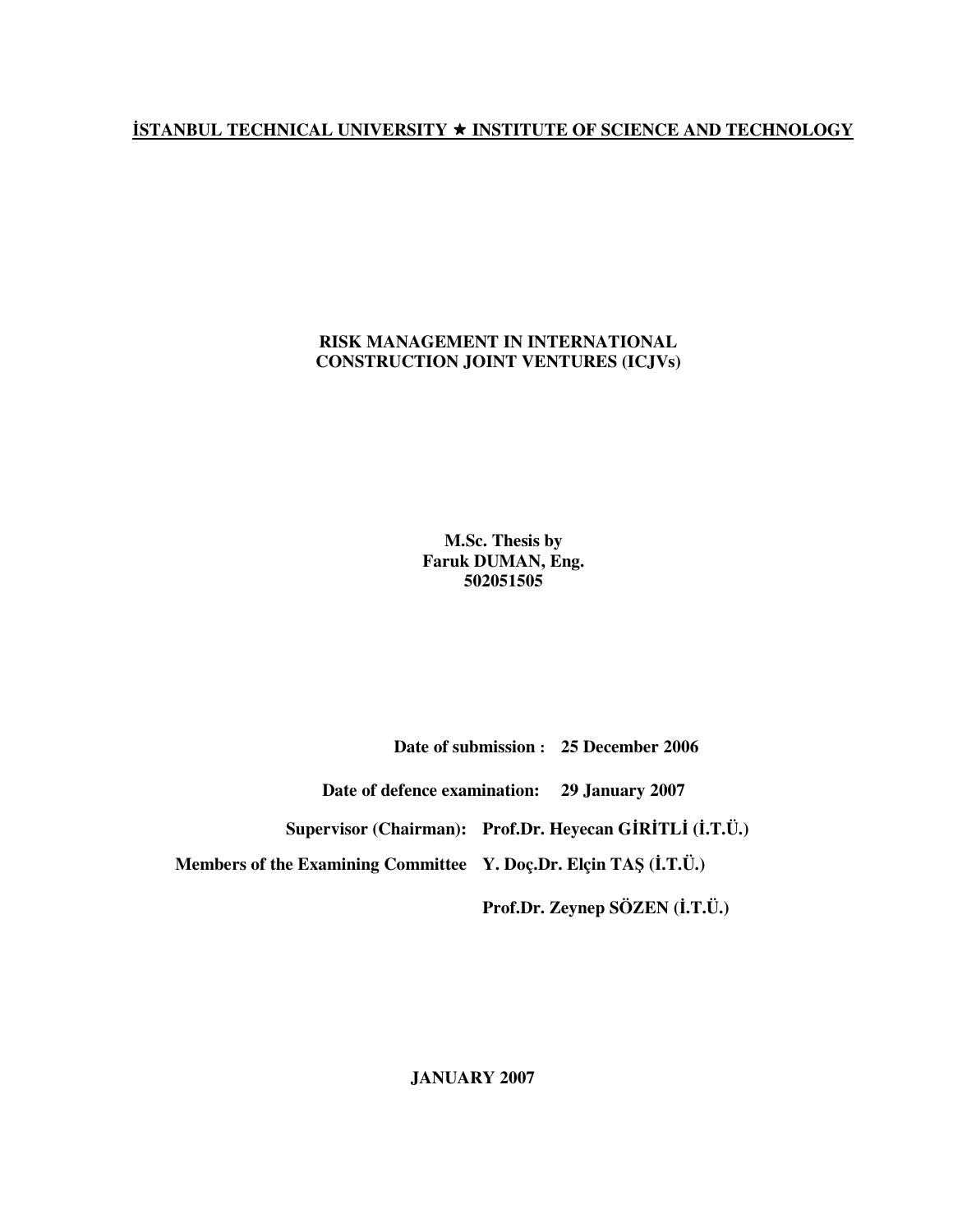# İ**STANBUL TEKN**İ**K ÜN**İ**VERS**İ**TES**İ  **FEN B**İ**L**İ**MLER**İ **ENST**İ**TÜSÜ**

## **ULUSLARARASI YAPI ORTAK G**İ**R**İŞİ**MLER**İ**NDE R**İ**SK YÖNET**İ**M**İ

**YÜKSEK L**İ**SANS TEZ**İ **Müh. Faruk DUMAN (502051505)** 

# **Tezin Enstitüye Verildi**ğ**i Tarih : 25 Aralık 2006 Tezin Savunuldu**ğ**u Tarih : 29 Ocak 2007**

| <b>Tez Danismani:</b> | Prof.Dr. Heyecan GİRİTLİ (İ.T.Ü.) |  |
|-----------------------|-----------------------------------|--|
| Diğer Jüri Üyeleri    | Y. Doc.Dr. Elçin TAS (İ.T.Ü.)     |  |
|                       | Prof.Dr. Zeynep SÖZEN (İ.T.Ü.)    |  |

**OCAK 2007**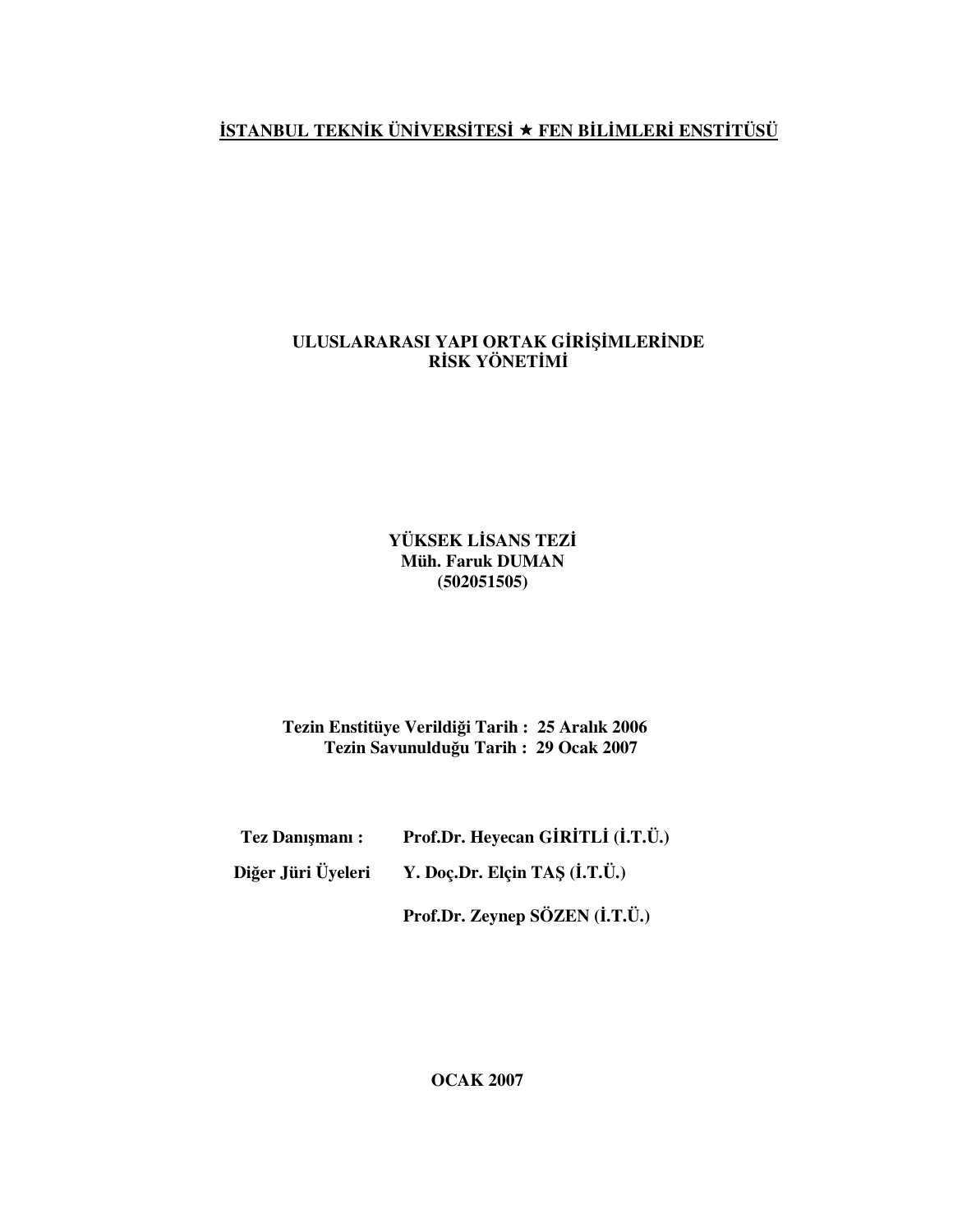### **FOREWORD / ACKNOWLEDGMENT**

My sincere thanks go to Professor Heyecan GIRITLI, who helped me a lot to complete my thesis with her insight and numerous suggestions.

I would also like to thank Hilal PILAVCI, for providing so much help and support in every duration of my study and more than that, Salih CAKIR, for his guidance, Melisa YALÇIN, Gökhan YILMAZ and Engin YAMAN, for their technical assistance and support.

I reserve my last acknowledgement to my family, Enver and Ayşe DUMAN, whom I owe my being.

Faruk DUMAN, Eng.

December 2006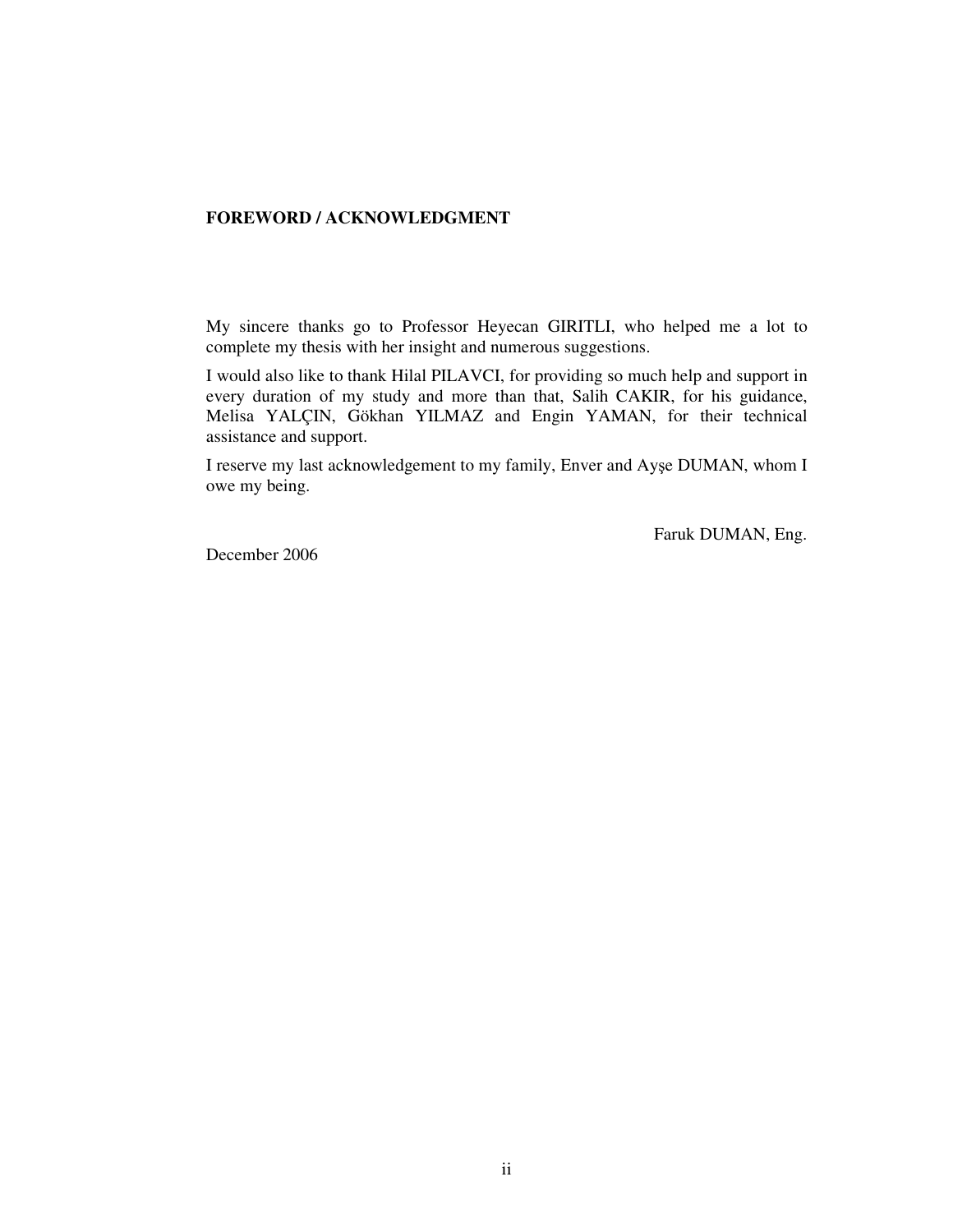# **TABLE OF CONTENTS**

| <b>LIST OF ABBREVIATIONS</b><br><b>LIST OF TABLES</b><br><b>LIST OF FIGURES</b><br><b>SUMMARY</b><br><b>OZET</b> | V<br>vi<br>vii<br>viii<br>ix |
|------------------------------------------------------------------------------------------------------------------|------------------------------|
| <b>CHAPTER 1. INTRODUCTION</b>                                                                                   | 1                            |
| 1.1. The Purpose and Scope of the Study                                                                          | 3                            |
| 1.2. Research Objectives                                                                                         | 5                            |
| 1.3. Content of the Study and Methodology                                                                        | 6                            |
| <b>CHAPTER 2. THE CONSTRUCTION INDUSTRY</b>                                                                      | 7                            |
| 2.1. Characteristics of the Construction Industry                                                                | 7                            |
| 2.2. The Environment of Construction Industry                                                                    | 13                           |
| 2.2.1. Business Environment of Construction Industry                                                             | 13                           |
| 2.2.2. The Processes and Professions in Construction                                                             | 14                           |
| 2.3. International Construction                                                                                  | 15                           |
| 2.3.1. Classification of International Construction                                                              | 15                           |
| 2.3.2. Size, Structure and Major Players in the Market                                                           | 16                           |
| 2.3.3. Reasons for Internationalizations                                                                         | 17                           |
| <b>CHAPTER 3. RISK MANAGEMENT and JOINT VENTURE</b><br><b>ISSUES IN INTERNATIONAL CONSTRUCTION</b>               | 19                           |
| 3.1. Risk Management                                                                                             | 19                           |
| 3.1.1. Steps in the Risk Management Process                                                                      | 20                           |
| 3.1.2. Project Risk or Project Uncertainty?                                                                      | 23                           |
| 3.1.2.1. Project Risk Categorisations                                                                            | 24                           |
| 3.1.2.2. Typical Construction Project Risks and Uncertainties                                                    | 27                           |
| 3.1.3. Project Risk Management Processes                                                                         | 29                           |
| 3.1.3.1. Risk Identification                                                                                     | 30                           |
| 3.1.3.2. Risk Estimation                                                                                         | 31                           |
| 3.1.3.3. Risk Response Planning and Execution                                                                    | 32                           |
| 3.1.4. Project Risk Management at the Company Level                                                              | 33                           |
| 3.1.5. Literature View on Project Risk Management                                                                |                              |
| In Construction Industry                                                                                         | 34                           |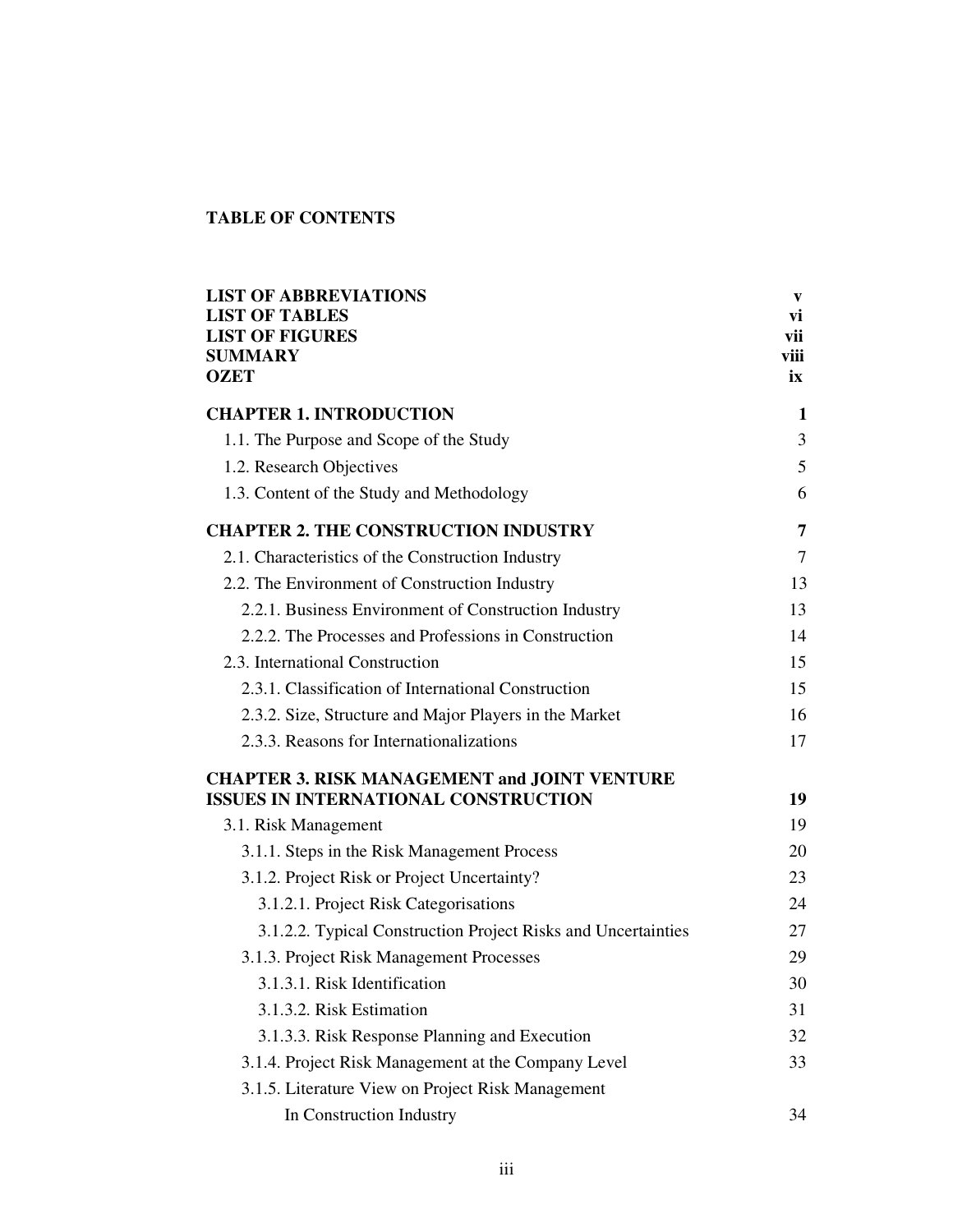| 3.2. Joint Venture                                                     | 36       |
|------------------------------------------------------------------------|----------|
| 3.2.1. Types of Joint Ventures                                         | 36       |
| 3.2.2. Legal Structure of Joint Ventures                               | 37       |
| 3.2.3. Why Joint Ventures Fail                                         | 37       |
| 3.2.4. Benefits of Joint Ventures                                      | 38       |
| 3.2.5. Reasons for Forming a Joint Venture                             | 39       |
| 3.3. Considerations in International Construction                      | 39       |
| <b>CHAPTER 4. RESEARCH SURVEY</b>                                      | 48       |
| 4.1. Questionnaire Design                                              | 50       |
| 4.2. Analysis                                                          | 51       |
| 4.2.1. Analysis on Group Basis                                         | 52       |
| 4.2.2. Risks in Different Phases of ICJVs                              | 57       |
| 4.2.3. Analysis of Effective Management Measures                       | 58       |
| 4.2.4. Risks Associated with International Construction Joint Ventures | 63       |
| <b>CHAPTER 5. CONCLUSIONS &amp; SUGGESTIONS FOR THE FUTURE</b>         |          |
| <b>RESEARCH</b>                                                        | 67       |
| 5.1. Evaluation of The study and Conclusions                           | 67       |
| 5.2. Suggestions for the Future Research                               | 69       |
| <b>APPENDIX</b><br><b>CURRICULUM VITAE</b>                             | 71<br>74 |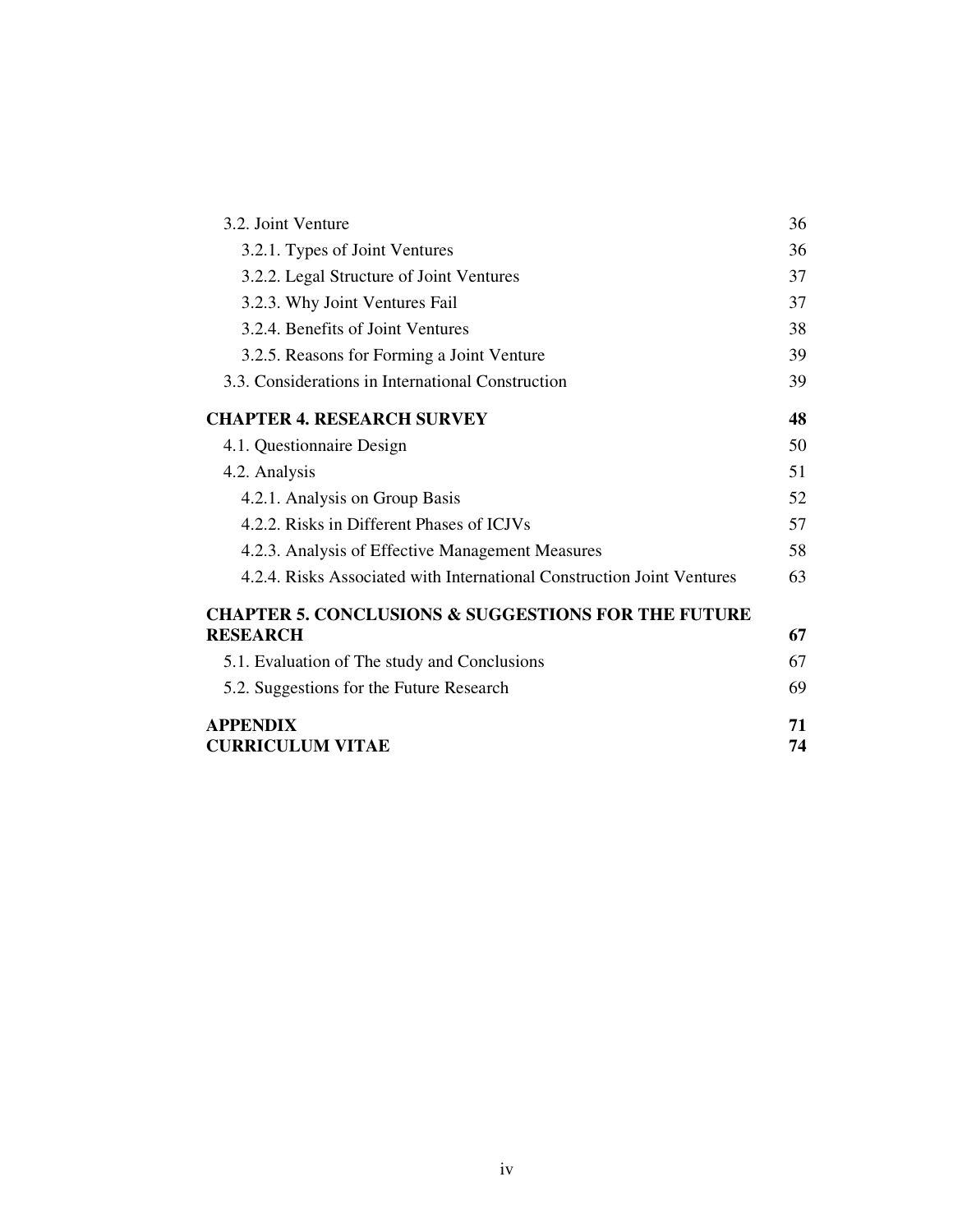## **LIST OF ABBREVIATIONS**

| <b>ICJV</b>   | : International Construction Joint Venture |
|---------------|--------------------------------------------|
| <b>GATT</b>   | : General Agreement on Tariffs and Trade   |
| JVs           | : Joint Ventures                           |
| <b>FDI</b>    | : Foreign Direct Investment                |
| <b>B.O.T.</b> | : Build-Operate-Transfer                   |
| <b>ADR</b>    | : Alternative Dispute Resolution           |
| R&D           | : Research and Development                 |
| <b>ENR</b>    | : Engineering News Record                  |
| <b>ITU</b>    | : Istanbul Technical University            |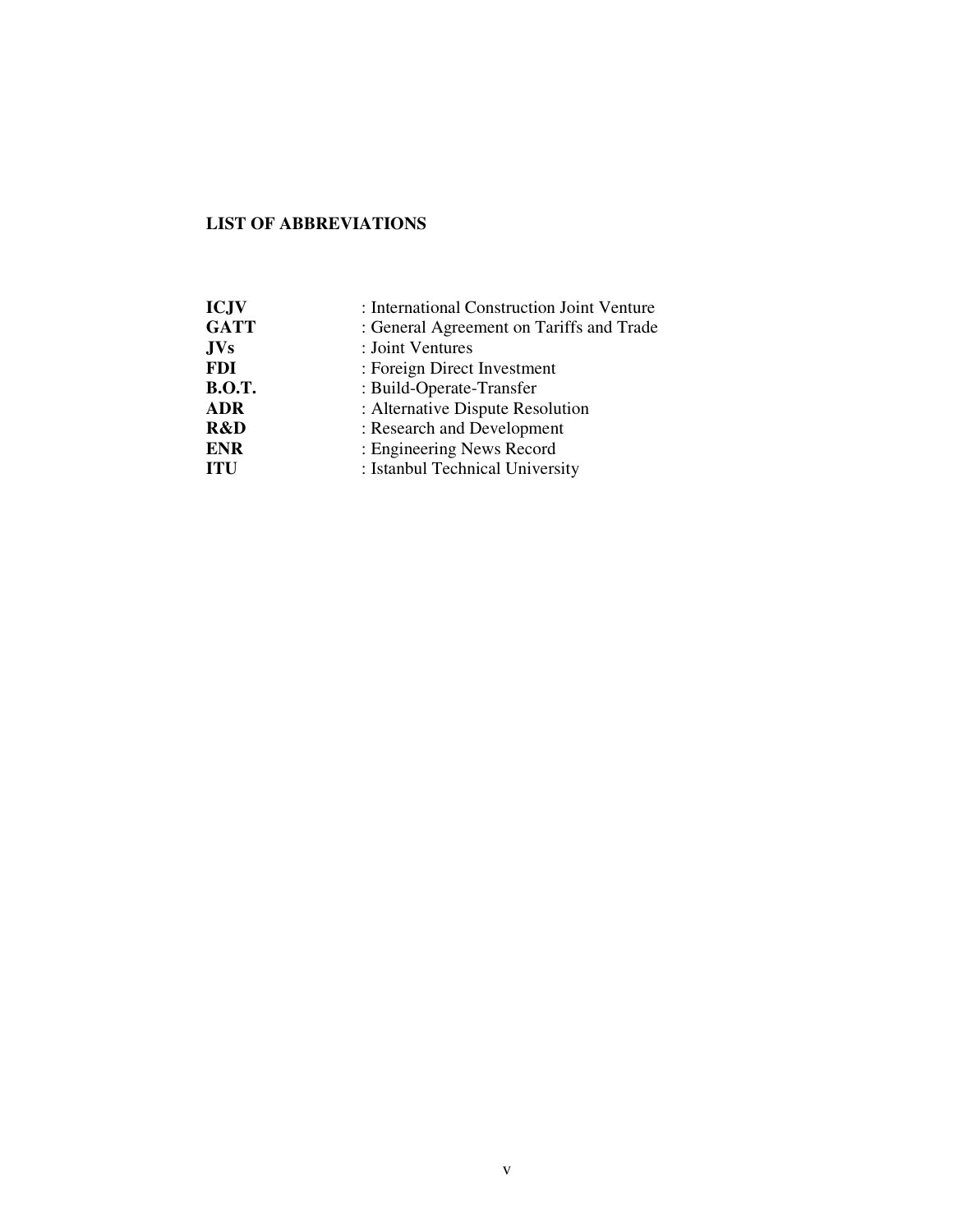## **LIST OF TABLES**

# **Page Number**

| <b>Table 3.1.</b>   |                                                             |  |
|---------------------|-------------------------------------------------------------|--|
| <b>Table 3.2.</b>   |                                                             |  |
| <b>Table 3.3.</b>   |                                                             |  |
| Table 3.4.          |                                                             |  |
| <b>Table 3.5.</b>   | Uncertainty categorisation according to Chapman and Ward 26 |  |
| <b>Table 3.6.</b>   | Risks in the Network environment according to Hallikas,     |  |
|                     |                                                             |  |
| <b>Table 3.7.</b>   |                                                             |  |
| Table 3.8.          |                                                             |  |
| Table 3.9.          | Typical risk sources in construction projects according to  |  |
|                     |                                                             |  |
| <b>Table 3.10.</b>  | Comparison of typical risk management processes30           |  |
| <b>Table 3.11.</b>  |                                                             |  |
| <b>Table 4.1.</b>   |                                                             |  |
| <b>Table 4.2.</b>   |                                                             |  |
| <b>Table 4.3.</b>   |                                                             |  |
| Table 4.4.          |                                                             |  |
| <b>Table 4.5.</b>   |                                                             |  |
| <b>Table 4.6.1.</b> |                                                             |  |
| <b>Table 4.6.2.</b> |                                                             |  |
| <b>Table 4.6.3.</b> |                                                             |  |
| <b>Table 4.6.4.</b> |                                                             |  |
| <b>Table 4.6.5.</b> |                                                             |  |
| Table 4.6.6.        |                                                             |  |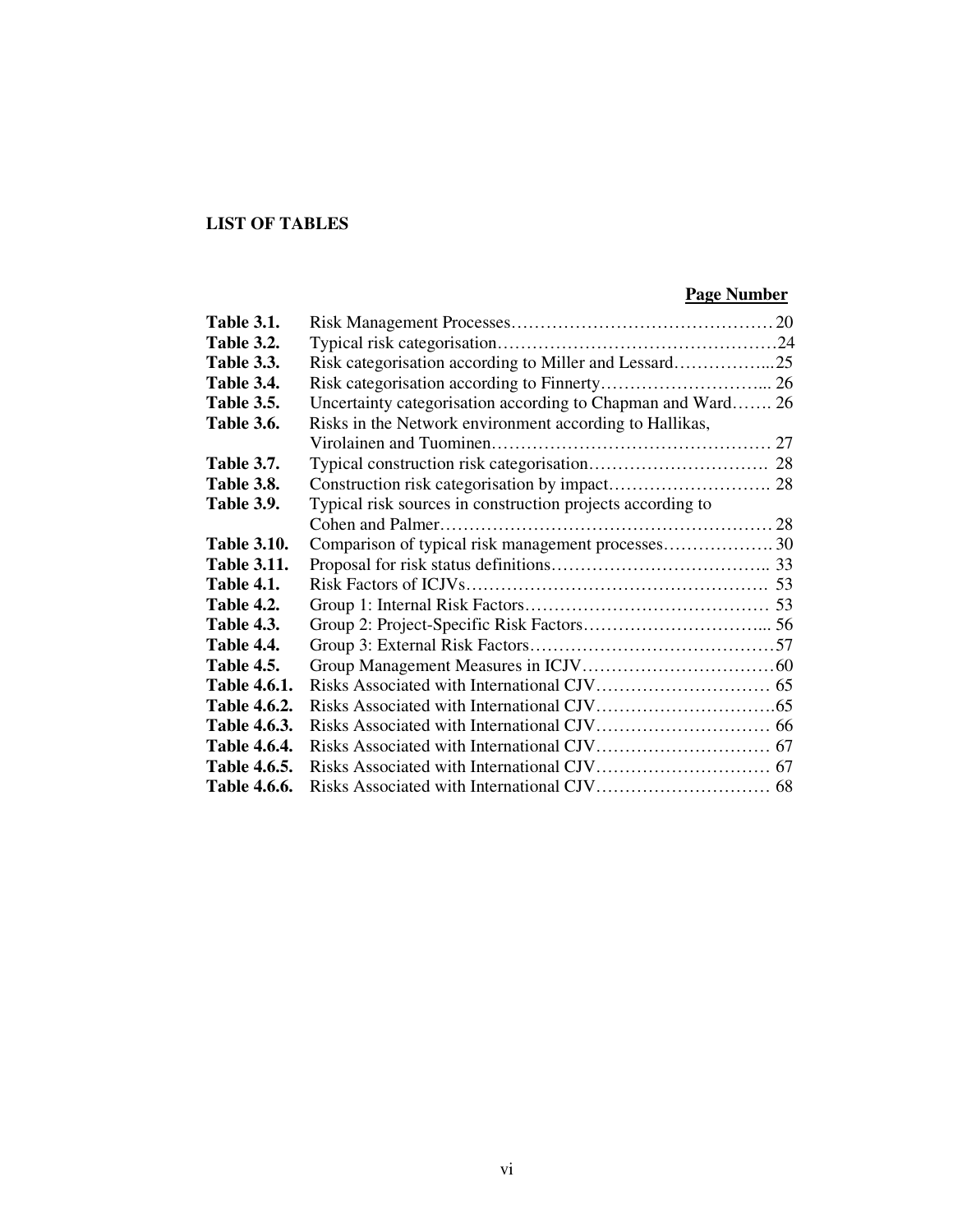# **LIST OF FIGURES**

# **Page Number**

| Figure 3.1. |  |
|-------------|--|
| Figure 3.2. |  |
| Figure 4.1. |  |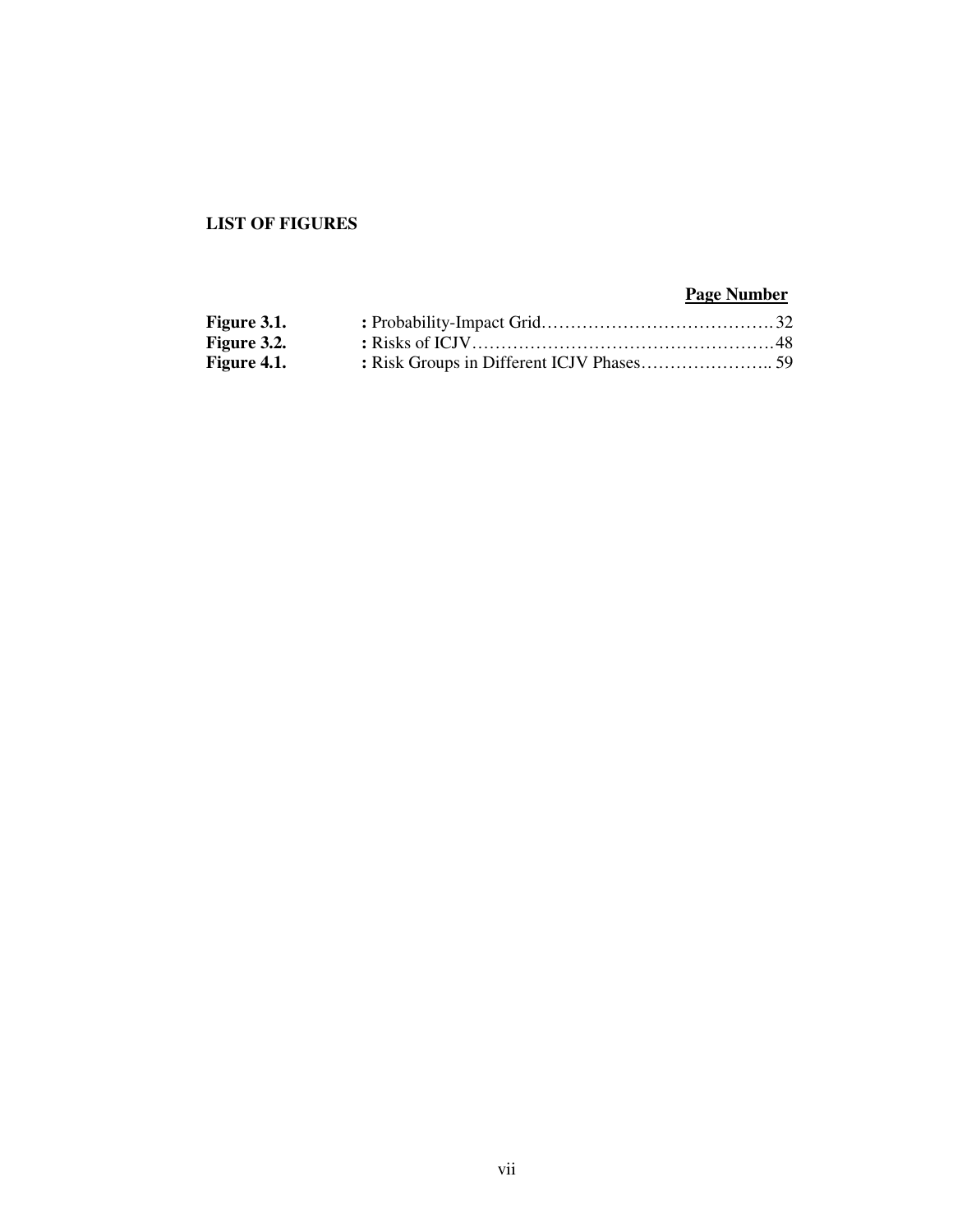### **RISK MANAGEMENT IN INTERNATIONAL CONSTRUCTION JOINT VENTURES (ICJVs)**

### **SUMMARY**

The chaotic start of the new century has brought new challenges for firms, industries and countries. Most significant challenge is risk factors. Success in such times is demanding new perspectives on risk management. Detailed structuring of risk factors and sub-titles of them about international construction industry within the thesis and also some management measurements are included in the study. Also by the help of the grouped risk factors there is a survey and its evaluation parts in the thesis.

To introduce the content of the study, the thesis identifies risk factors and some management measurements to that factors and finally some analysis for construction industry and construction firms. The focus of the study is identifying and explaining the basic formation of the risk factors as organizing strategic approaches to form an international construction joint venture and some managerial measurements according to these factors. Mentioned risk factors are studied with their sub-titles. Chosen risk factors are primarily grouped as 1) internal risk groups, 2) projectspecific risk group and 3) external risk group. Then the same risk factors are grouped according to the project phase as 1) start-up phase 2) operation phase 3) dismantle phase.

Accordingly, in Chapter 1, introduction to the topic, research objectives, the purpose and the content of the study are presented briefly and in Chapter 2, the study continues with a description and analysis of the construction industry. Accordingly, production and process characteristics of the construction industry are reviewed with trend analysis and business environment understanding in construction.

In Chapter 3, risk management and joint venture issues are examined according to the international construction. In this chapter there are both the grouping and examining the risk factors and also explaining the organizational structure of the joint ventures.

In Chapter 4, there are the survey results according to the mentioned risk factors. Also there are the evaluation and examination parts of the survey in this chapter.

Finally in Chapter 5, findings and conclusion of the study are presented; and suggestions for the future research are outlined.

In terms of the methodology, at first there is a literature review on risk management and joint venture issues in international construction. Then according to the founded risk factors there are the results of the conducted survey. Finally there are some explanations and recommendations about the findings and future studies.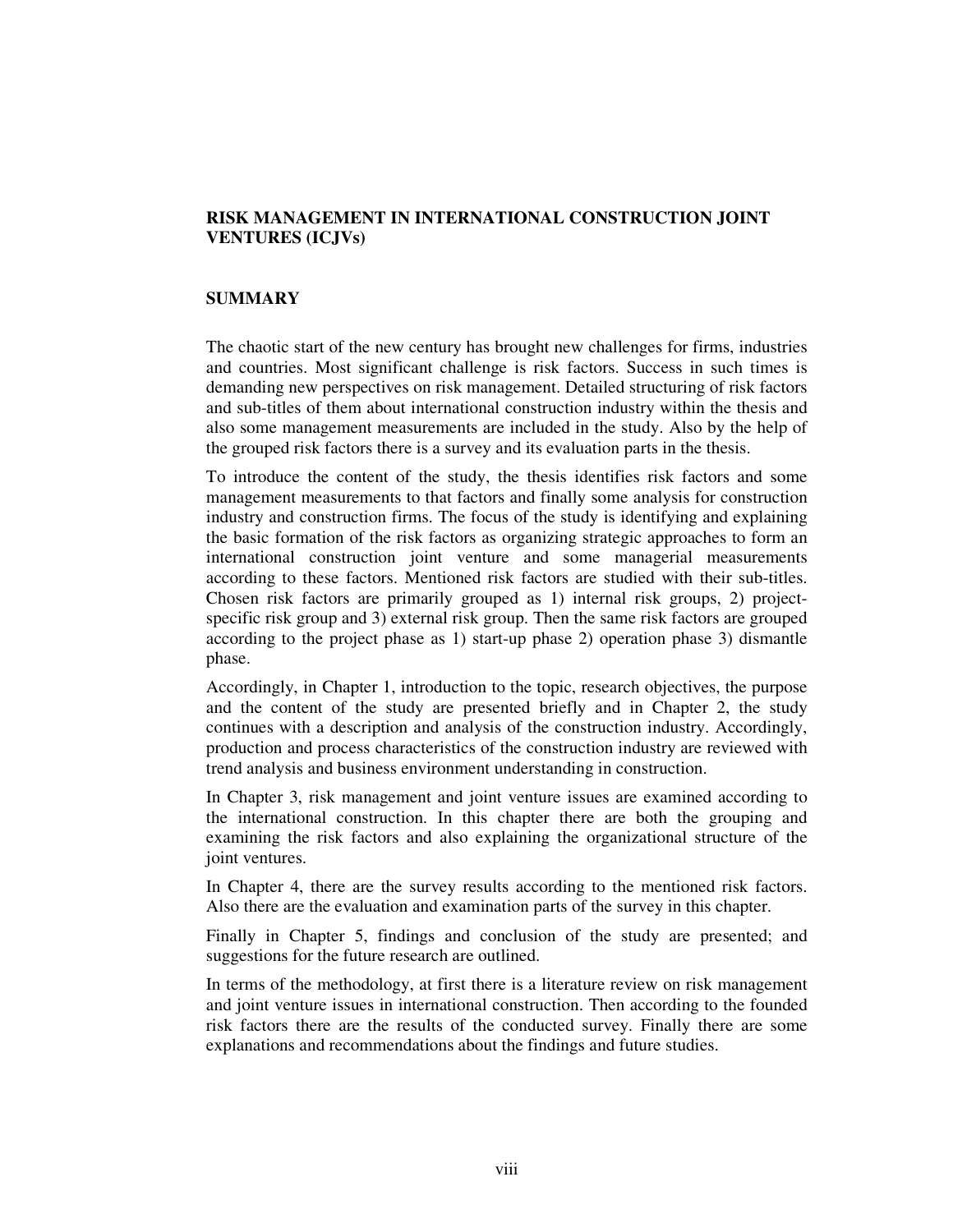# **ULUSLARARASI YAPI ORTAK G**İ**R**İŞİ**MLER**İ**NDE R**İ**SK YÖNET**İ**M**İ

# **ÖZET**

Yeni yüzyılın başlangıcıyla beraber, firmalar, endüstriler ve ülkeler için rekabet edebilirlik anlamında yeni güçlükler ortaya çıkmaya başlamıştır. Bu güçlüklerden en önde geleni de risk faktörleridir. Bu yeni durumda başarı; risk yönetiminde yeni bakış açılarını yakalayabilmek ve belirlenen risk faktörlerine karşılık en etkili risk yönetim önlemlerini almaktır. Tez çalışmasında risk faktörleri ile ilgili ana başlıklar ve detaylı alt başlıklar ortaya konmaktadır. Ayrıca çeşitli guruplara ayrılmış olan bu risk faktörlerini ele alan bir anket sonucunun da değerlendirilmeleri bulunmaktadır.

İçerik olarak bu çalışmada inşaat sektörü ve inşaat firmaları için risk yönetimi analiz edilerek etkili risk faktörlerine karşılık yönetim önlemleri tanımlanmaktadır. Çalışmanın odak noktası, uluslararası yapı ortak girişimlerinin oluşturulmasındaki temel stratejik yaklaşımların ve bu ortak girişim projeleri sırasında ortaya çıkan risk faktörlerinin tanımlanması sırasında alınması gerekli yönetim önlemlerinin anlatılmasıdır. Belirlenen risk faktörleri aynı zamanda alt başlıklar altında incelenmektedir. Seçilen risk faktörleri öncelikle üç ana başlık altında toplanmaktadır: 1) içsel risk gurubu, 2) projeye özel risk gurubu, 3) dışsal risk gurubu. Belirtilen risk guruplarındaki faktörler daha sonra projenin 1)başlama 2)operasyon 3)teslim aşamalarında da ele alınmakta ve incelenmektedir.

Bu bağlamda, Birinci Bölümde, konuya giriş, çalışmanın amacı, araştırma ve kullanılan çalışma çerçevelerinin kısaca sunumu yapıldıktan sonra İkinci Bölümde, inşaat endüstrisinin tanımı ve analizi yapılmıştır. İnşaat endüstrisinin ürün ve süreç özellikleri, trend analizi ve inşaat sektörü iş alanında gözden geçirilmiştir. Üçüncü Bölümde, risk yönetimi ve ortak girişim konuları uluslararası yapı çerçevesinde ele alınmıştır. Bu bölümde risk faktörlerinin detaylandırılması ve guruplandırılması yapılırken aynı zamanda ortak girişim projelerinin organizasyon yapıları ve oluşum stratejileri ele alınmaktadır.

Dördüncü Bölümde, daha once belirlenmiş ve guruplara ayrılş olan risk faktörlerinden derlenmiş bir anketin sonuçları gözler önüne serilerek çıkan sonuçların değerlendirilmesi yapılmıştır.

Sonuç olarak Beşinci Bölümde ise çalışmada yapılan saptamalar ve varılan sonuçlar sunulmuş, gelecekte yapılacak araştırmalara öneriler ortaya konmuştur.

Metodoloji olarak, risk yönetimi ve ortak girişim projeleri ile ilgili literature taraması yapılmıştır. Bu taramadan ortaya çıkan sonuçlar doğrultusunda en çok rastlanan risk faktörlerinden bir derleme yapılmıştır. Elde edilen risk faktörlerinin guruplandırılmasıyla birlikte anket uygulamasına geçilmiş ve veriler doğrultusunda yorumlarda bulunulmuştur. Bu sonuçlar yorumlanırken alınması gereken yönetim tedbirleri de aynı zamanda incelenmiştir.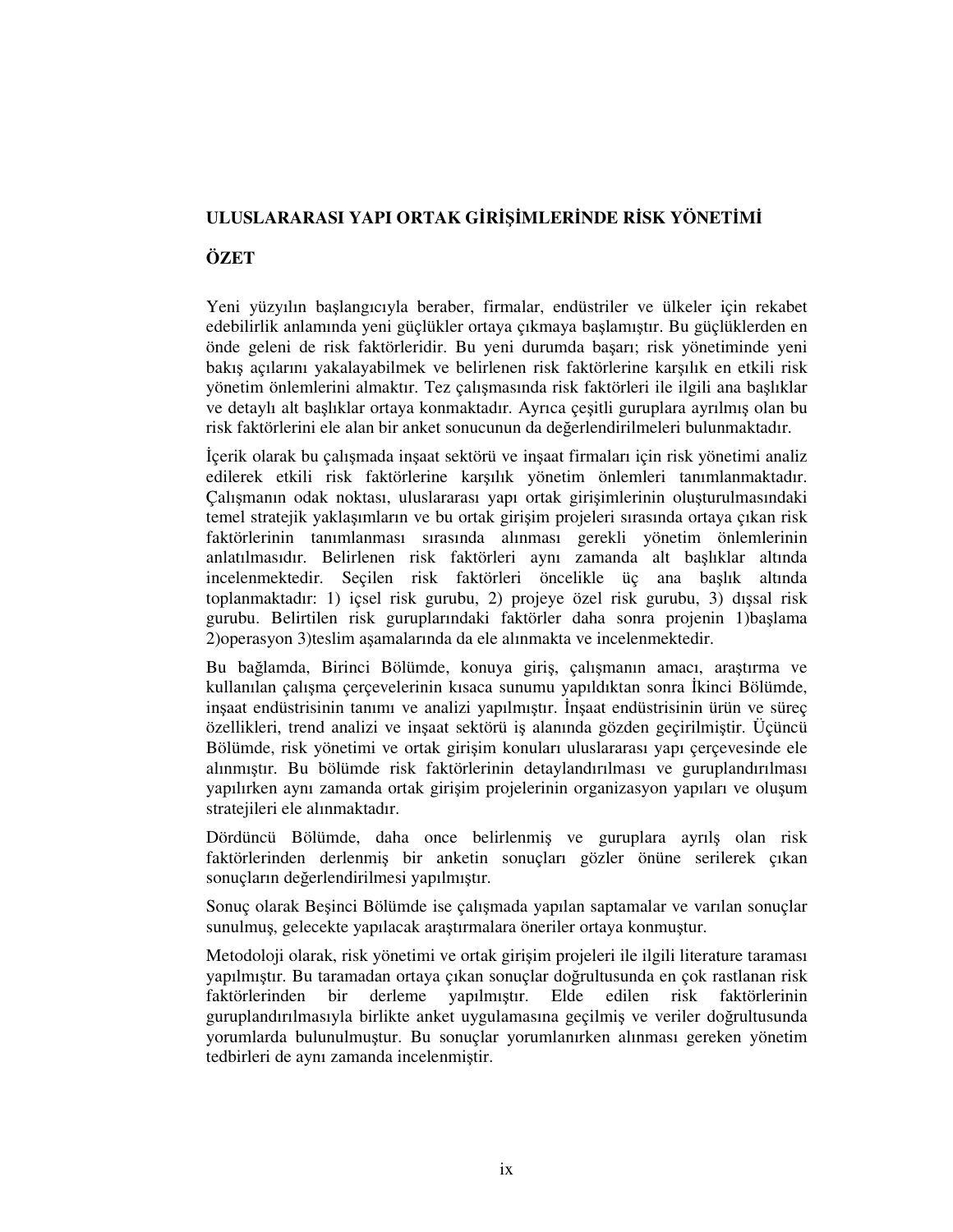#### **1. INTRODUCTION**

Even though international construction is not a new phenomenon, globalization provides the possibility of new opportunities to construction companies. Developing countries need new infrastructure and buildings and welcome specialized contractors from industrialized countries. The lowering of international barriers also allows construction companies to conduct business in developed countries such as the United States and the European Union. But the international construction business is sensitive to world events and it entails political, financial, cultural, and legal risks. Understanding the opportunities and threats associated with international markets and assessing a company's preparedness for international ventures are crucial to the growth and sometimes the bare survival of construction companies.

There exist several reasons for construction firms to expand their business into international markets. These reasons include stagnant domestic markets, spreading risk through diversification into new markets, competitive use of resources, and taking advantage of the opportunities offered by the global economy. Technological advances, political reform, worldwide trends toward privatization and an increasing recognition of economic interdependence, represent the primary forces of globalization (Hutton 1988; Kennedy 1991). The global economy has created business environments that differ radically from those of the past. Agreements such as the Uruguay Round in the General Agreement on Tariffs and Trade (GATT) have fundamentally changed the structure of the construction industry. The globalization of construction markets now allows local construction companies to compete internationally (Han and Diekmann 2001).

In the global economy, no market is forever safe from foreign competition. Even when companies stay at home, they eventually have to face foreign competition. The nature and direction of international trade in construction depends upon the global distribution of construction activity as well as the distribution of wealth. Although the economies of most countries are affected by the state of the industrialized economies, the demand for design and construction services in certain international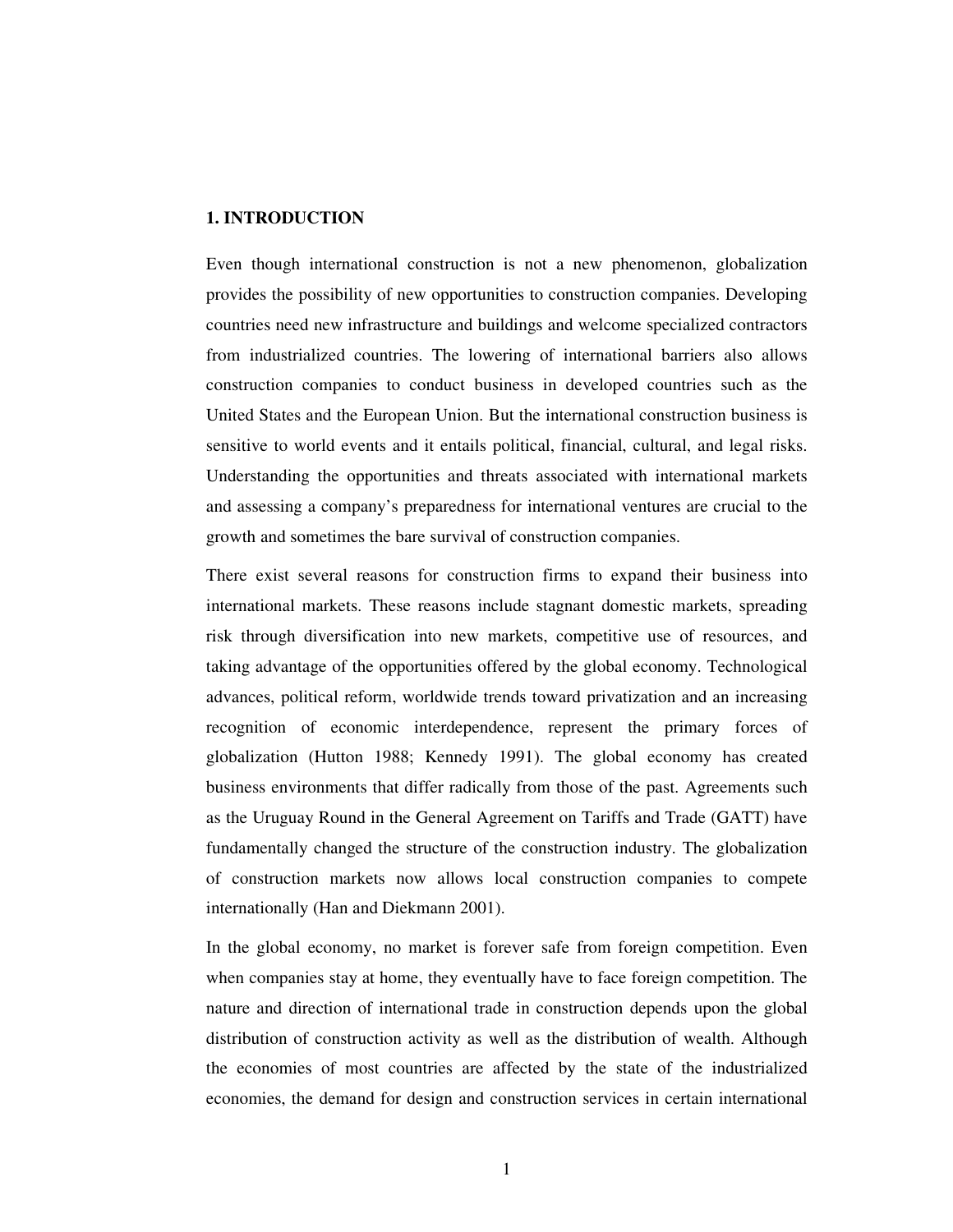markets can be high when it is low at home (Kangari and Lucas 1997). Also, structures are expensive and can be financed most easily by countries with large savings or the capacity to borrow. While there are a large number of United States and Japanese contractors that undertake international work, there are also a large number of foreign companies doing business in the United States and to a lesser extent in Japan. The rate at which this shift toward a more integrated global economic system is occurring has recently been accelerating (Hill 2000). All companies should plan for survival and growth in a world of global competition (Root 1994).

International construction is much riskier than domestic construction. The complex international environment is affected by diverse variables that are not part of the domestic markets and that create risks never encountered in domestic conditions. The complex variables that affect the performance of construction companies in overseas markets need to be considered in this decision. Furthermore the threats and opportunities associated with target countries should be well understood (Hastak and Shaked 2000).

Globalization creates an environment in which firms struggle to win projects in traditional markets and expansions of their markets (Naisbitt and Aburdene 1990; Cetron and Davies 1991). In their own markets, stronger outside competition is causing firms to gather additional strength through the use of joint ventures (Yates and Aniftos 1996).

Similarly, as markets erode due to competition, firms need to seek project revenue from outside their home territories. They often joint with firms local to the new territory, to assemble local knowledge or relationships into a venture, thereby reducing risk and creating a partnership that clients will find effective and trustworthy (Kilmann and Kilmann 1991; Shen et al. 2001).

Over the past two decades there has been an unprecedented change in the nature of global business environment. Joint ventures (JVs) have emerged as a popular strategy in an environment in which fast access to up-to-date technology and emerging markets is more critical than ever before (Yoshino and Rangan 1995). JVs occur when two or more legally separate bodies form a jointly owned entity in which they invest and engage in various decision-making activities (Geringer 1991). The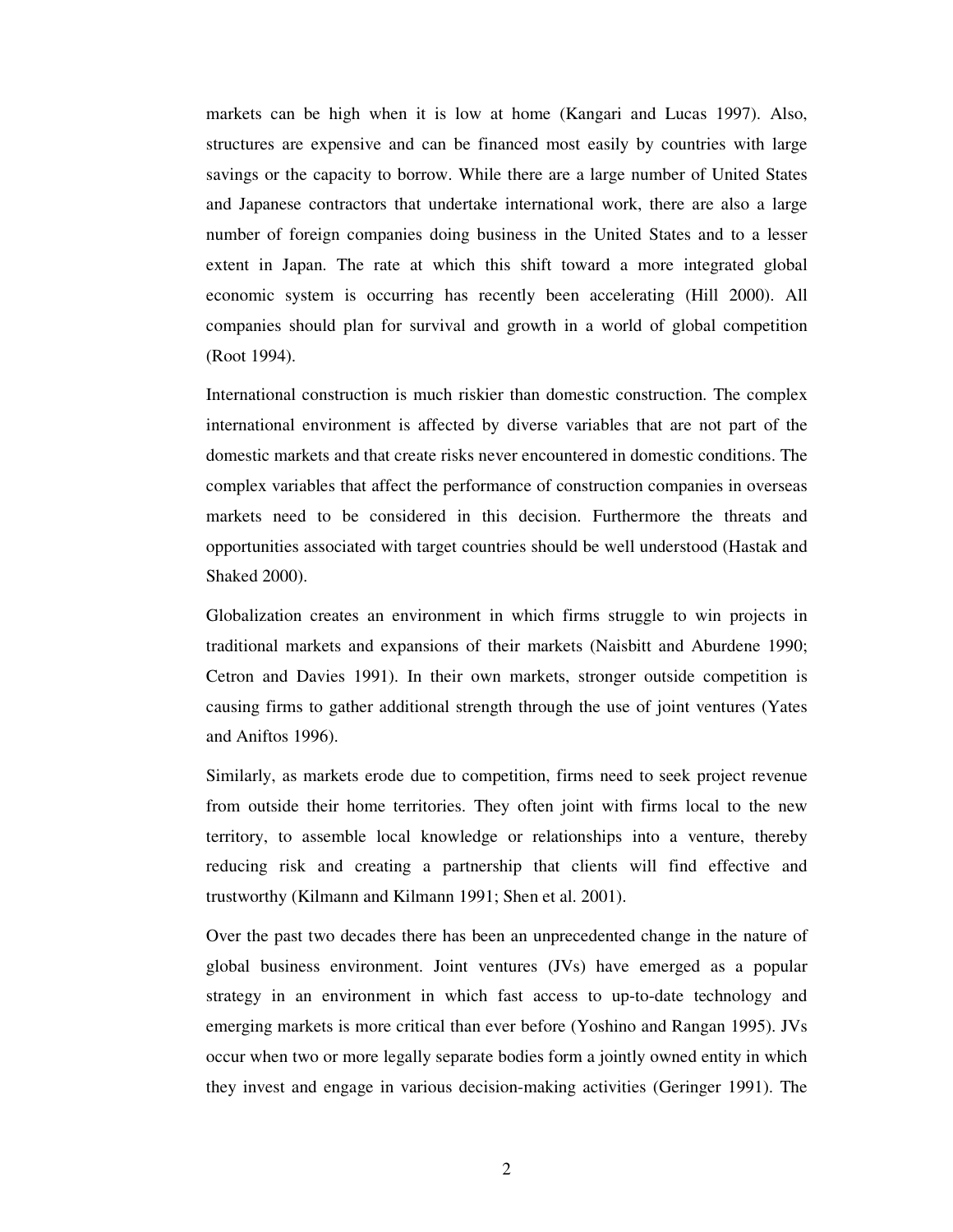increasing magnitudes, complexities, and risks associated with major construction projects have brought together organizations with diverse strengths and weaknesses– to form JVs to collectively bid for, and execute projects (Kumaraswamy et al. 2000). A JV may be termed International where at least one of the parties (or parents) is based outside the country where the venture is taking place (Geringer and Hebert 1989).

Construction organizations have extensively used international JVs as a vehicle to enter new construction markets around the world. The number of international construction joint ventures (ICJVs) is growing worldwide at an increasing pace, especially in developing countries (Lim and Liu 2001). Developing countries see ICJVs as one of the best instruments for meeting the competing interests of national development and the prevention of the domination of the economy by foreign investors (Sornarajah 1992). The use of ICJVs basically stems from theories on how strategic behavior influences the competitive positioning of a construction organization. According to Kwok et al. (2000) ICJVs can be in one of three legal forms (i.e., corporation, partnership, or contractual/consortium).

Recent published works on ICJVs have addressed such issues as: (1) motivation behind ICJVs formation including: market access, technology transfer, risk sharing, and conforming to host government policies (Reszka and Edwards 1997; Sridharan 1997); (2) associated advantages and disadvantages (Carillo 1996; Norwood and Mansfield 1999); (3) critical success factors (Fan and Fan 1998); and risk analysis and management (Bing et al. 1999; Kwok et al. 2000; Shen et al. 2001). The majority of these works have focussed primarily on risk and/or success factors without relating these factors directly to the performance of ICJVs.

#### **1.1. The Purpose and Scope of the Study**

International construction projects are those in which the contractor, the lead consultant, or the employer is not of the same domicile, and at least one of them is working outside his or her country of origin (Stebblings 1998). The construction industry is complex and multidimensional, and to improve this situation, the major construction projects in developing countries are often carried out in joint ventures with construction companies from developed countries. International collaboration can be of particular benefit to less-developed and developing areas. Transglobal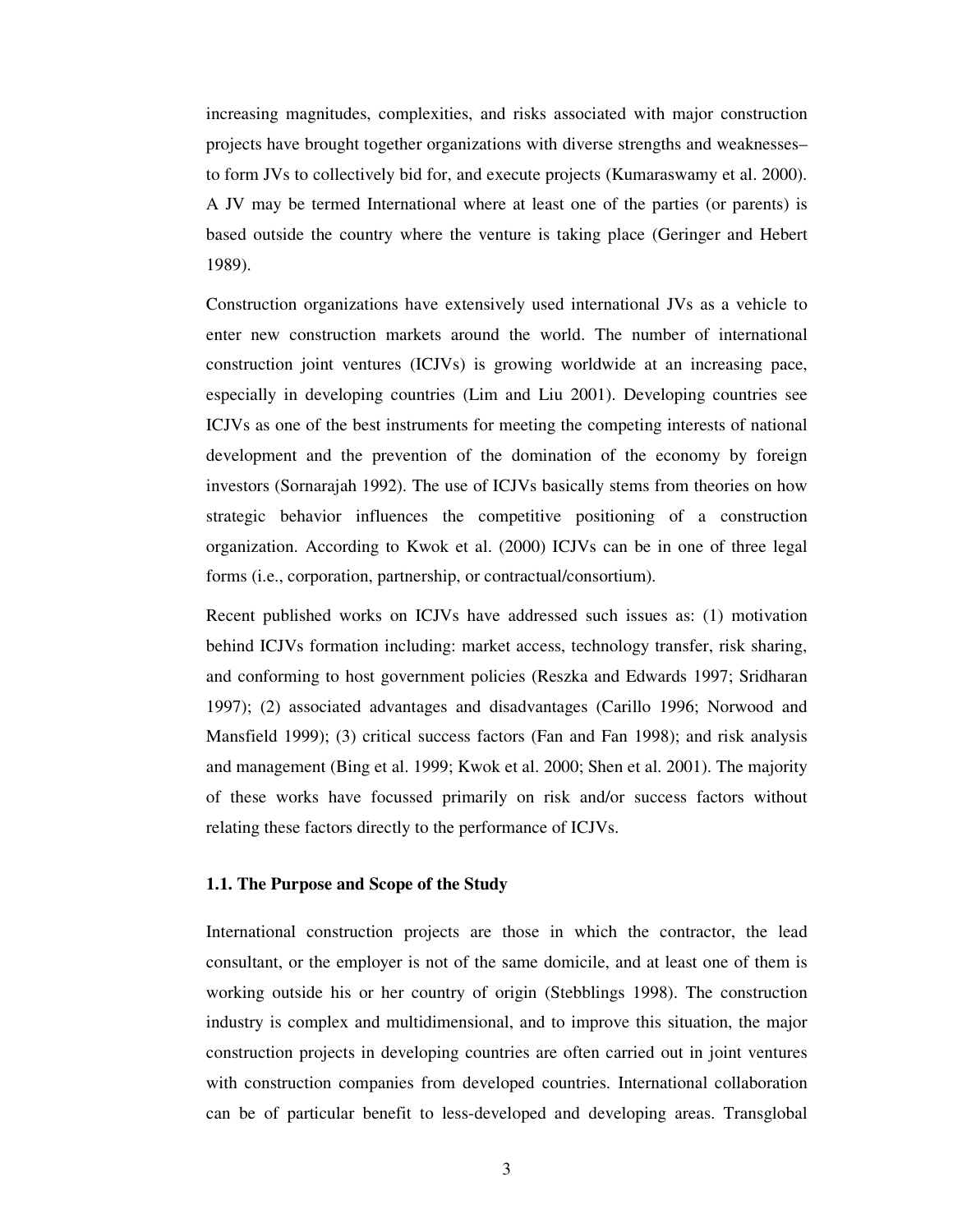economic developments offer an opportunity to develop products using the most upto-date expertise and knowledge in a cost-effective manner (Clark and Ip 1999). International projects are normally fast paced but require a longer time span, and more parties are involved. Collaboration between the concerned parties requires clear project definition, and each set of objectives under the definition may be subject to changes as the project evolves.

Parties to international projects are also concerned with the clarity of local laws and the interpretation of those contracts governed by local laws. Transglobal collaboration calls for greater cultural understanding and sensitivity in terms of personnel management by the concerned parties. Human problems are involved, such as language, communication, and the understanding of cultural differences. It is generally acknowledged that the contextual environment of a country or region also influences the construction industry of each jurisdiction.

International construction involves all of the uncertainties common to domestic construction projects as well as risks specific to international transactions. Consequently, despite the worldwide trend toward globalization, a very small portion of contractors actively seek international contracts due to concerns of probable failures. The participants demonstrated either weak risk seeking in profit situations or strong risk seeking toward loss situations when choosing between conflicting options of risky opportunities and sure payoffs.

Joint venture has become an important sector in the global construction industry. However, the difference in management systems, technological practice, and cultural background among the partners within joint ventures brings difficulties to the function of joint venture. A significant degree of risk is involved in joint venture investments. Thus, foreign firms increasingly intend to spend more effort in studying proper strategies of managing risks in their joint venture businesses.

In the lights of the mentioned situations above; the initial driving question in this research is arisen by noticing the importance of risk management in construction industry for being successful. At this junction, this study aims to overview the specific characteristics of construction industry, international construction and the term joint venture. It also bears two important points to be recognized;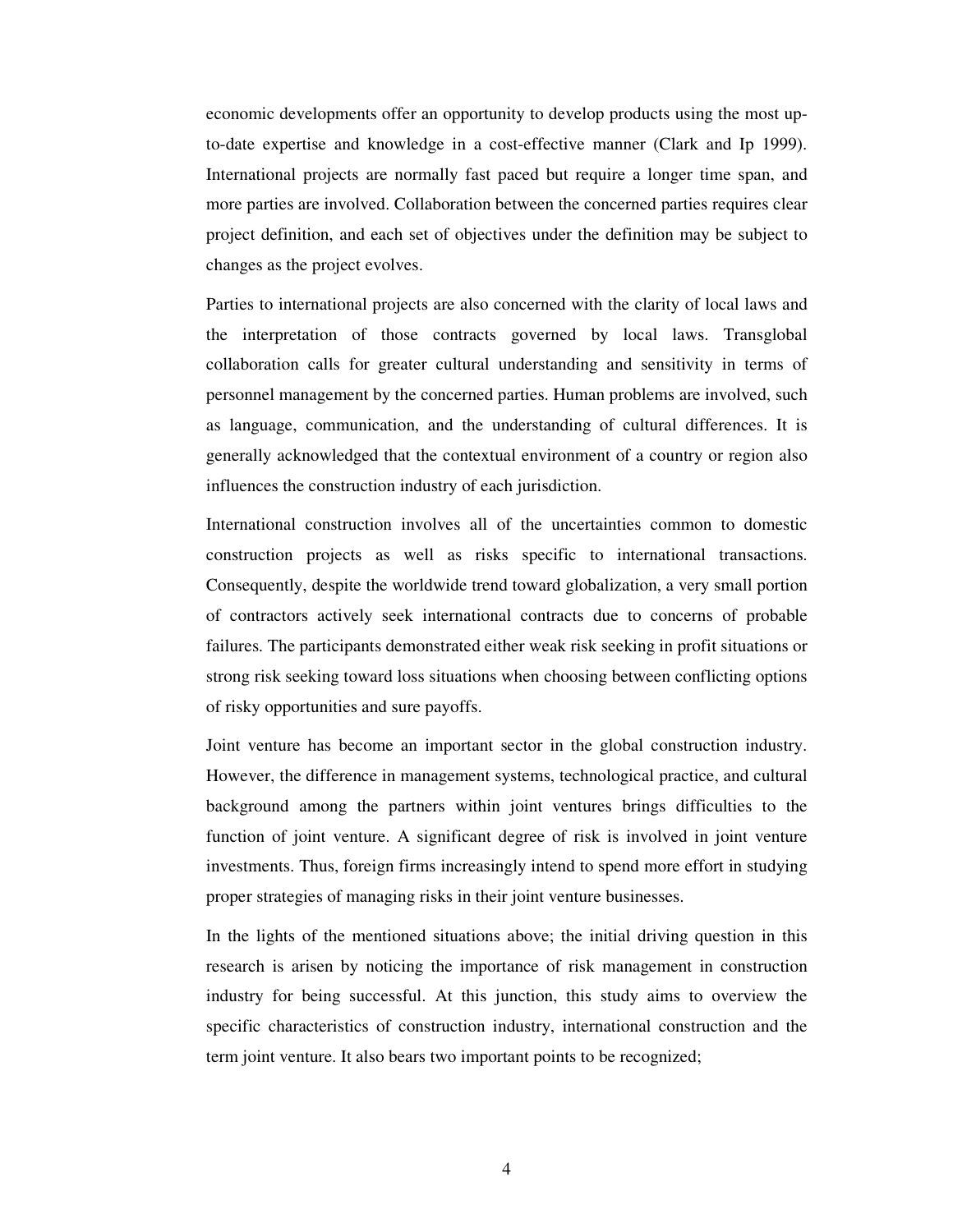- Construction industry is one of the major businesses for international trade and improving the living standards of a developing country such as Turkey; can only be achieved by obtaining sustainable risk management on the market.
- Risk management in construction industry is an important topic for developing countries and this could only be ameliorated with an analytical and detailed thinking about the project based conditions, industry, market and participants.

Finally, through the subject matter, the study aims to provide an insight for future executives of international construction joint ventures about risk management and serve as an initial step for future studies on the topic.

### **1.2. Research Objectives**

The risk management issue is highlighted in many sub-stages within this study and the goal of this dissertation is founded to investigate and understand the risk management concerns in international construction joint ventures and analyze the issue according to the changeable conditions of joint ventures.

The objectives of this research are to;

- Overview the specific characteristics, trends, market and business cycles of the construction industry.
- Explain the central concepts of risk management and basic analytical tools of evaluating risks in international construction joint ventures.
- Overview the core risk and risk management in international construction industry and highlight risks in international construction by joint venture case risk management tools.
- Outline previous studies and survey results about international construction and joint ventures.
- Identify risk management and risk analyzes of Turkish construction firms in international construction joint ventures by a new survey.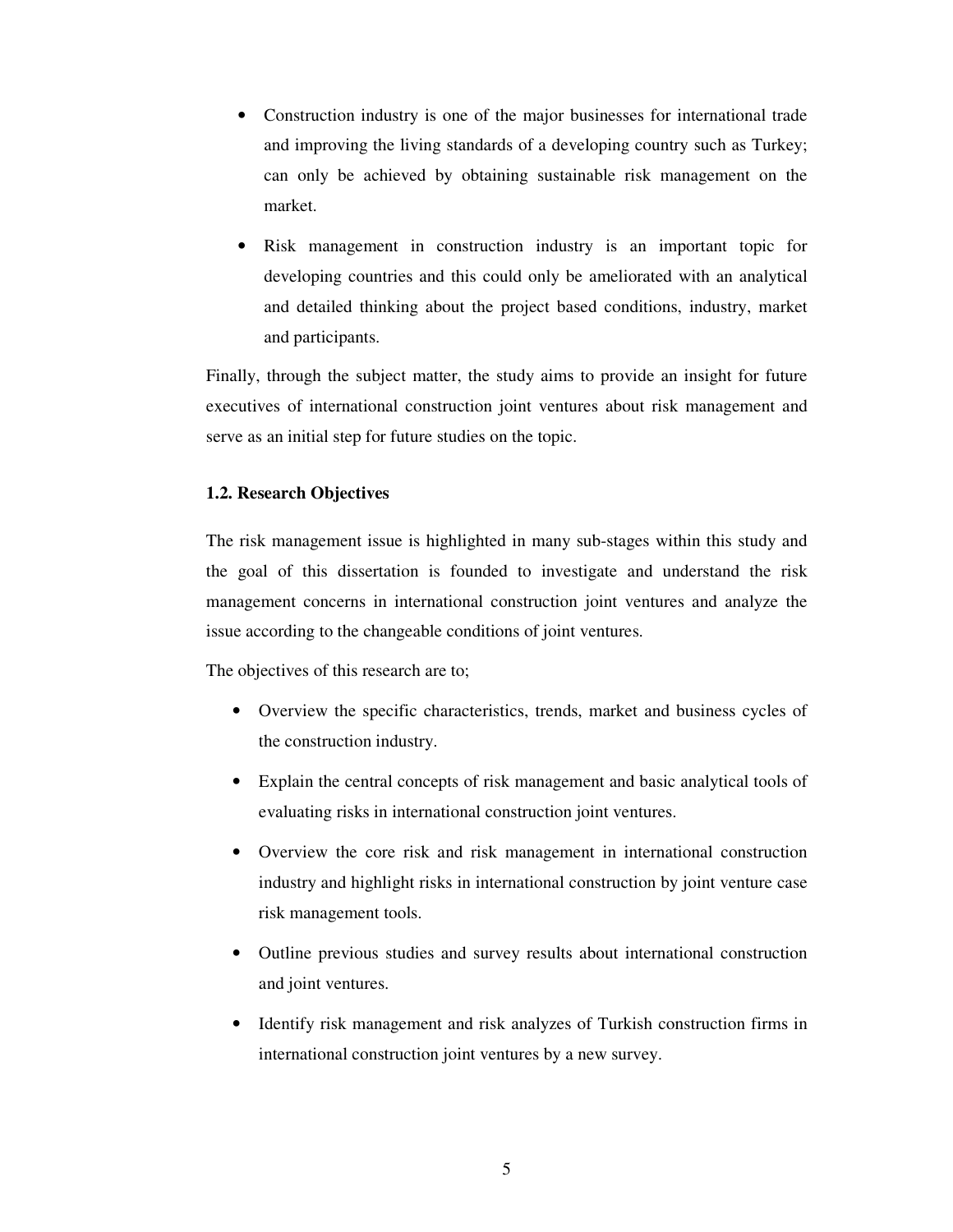• Conclude general outcomes of the survey and the study and identify areas for future research.

#### **1.3. Content of the Study and Methodology**

After reviewing the purpose, research objectives and content of the study in Chapter 1, the thesis continues with a description and analysis of the construction industry in Chapter 2. This section also includes the important aspects of the construction industry and its market conditions. By taking these features under question, a comprehensive understanding of construction business is provided.

In Chapter 3, the concepts and the tools about risk and risk management are described. Also the types of joint ventures, its properties and importance in international construction industry for the participant firms are discussed.

In Chapter 4, there is a single survey on Turkish firms and the international firms in Turkey about joint ventures and risk management concepts. In the conclusion part there is a comparison on the previous studies and the new study done.

Findings and conclusions are presented in Chapter 5 and the evaluation of possible ways for further analysis of risk management in international construction joint ventures.

In terms of methodology; the concepts and definitions suggested by various authors are used to form a basis of risk management and its necessity in international construction, especially on joint venture type business relations. Then, there is a detailed knowledge on the tools about factors that causes joint ventures and international construction risky. We will examine the previous survey results briefly and there will be a new survey and results of it. According to the findings there will be an evaluation of previous and current survey results.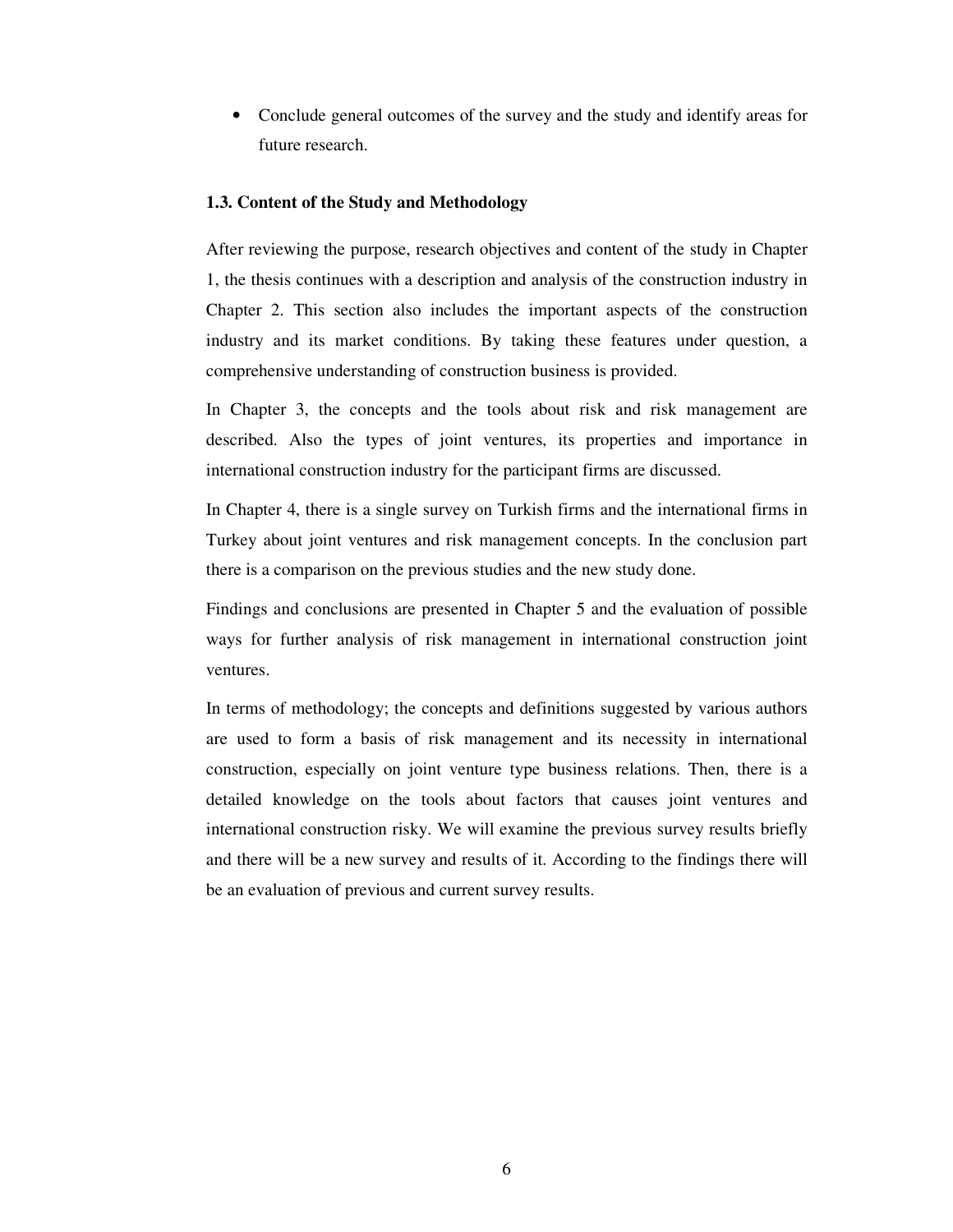### **2. THE CONSTRUCTION INDUSTRY**

Construction industry is considered to be an engine in the national economy. It is a large business and has many important links to the rest of the economy. The role of the construction industry becomes even further important for the countries in the process of industrialization. The apparent reason for this is the requirement of construction activity for roughly all types of investments (Stallworthy and Kharbanda, 1985). Literally, construction industry is considered as "locomotive" sector in that it leads and stimulates other commercial activities in an economy. For this reason, it is seen as a crucial sector for most of the countries for functioning notional economy (Oz, 1997).

Construction industry has contributed more than \$448 billion (ENR, 1995, Langford 2001) in terms of annual value of direct world construction put in place (Directly and indirectly it is assumed \$3.2 trillion) and this constitutes about %6.5 of the world's Gross Domestic Product(GDP).

#### **2.1. Characteristics of the Construction Industry**

Every industry has its own characteristics. Construction Industry has also its unique ones. In literature there are various definitions for the characteristics of the construction industry. Here, the classification made by Sugimoto (1990) is employed as the main framework and tried to be enhanced by adding other items to shape a quick list of more theoretical and fundamental understanding of construction industry.

### *(1)Experience-Good and Customization Characteristics:*

It is defined by Sugimoto (1990) that each output of construction production is customized to best fit the features, quality, cost and location a client requires and whole set of construction activities occurs only once for one particular output. Consequently, customization of construction activities makes the output of construction production an "experience-good" and compared to a "manufacturing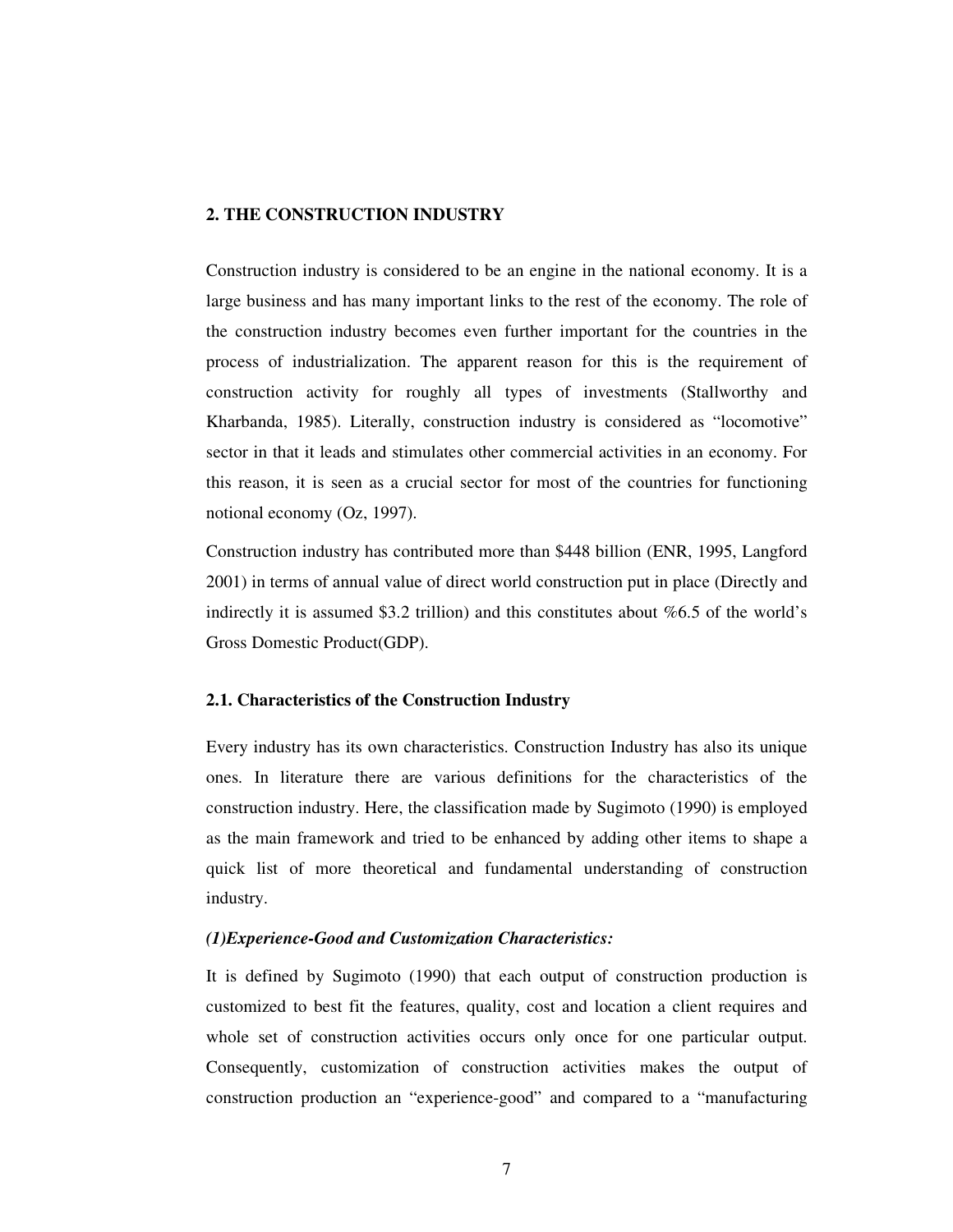good", whose quality is evident on inspection before purchase, the quality of an "experience-good" is determined only by using it after purchase. Customization of production also makes the services an "experience-good" provided by a construction firm from client's perspective because the quality of the services cannot be established by client until a planned output is completed and actually used. The "experience-good" characteristic of services provided by a construction firm makes the past experience and reputations of the construction firm an important source of competitiveness. Also, costs incurred in searching for the most appropriate construction firm seems to be closely related to bidding procedures and from submission of a pre-qualification to the final decision-making. (Sugimoto, 1990)

#### *(2)Immobility of the Final Outputs of Construction:*

Ultimate outputs of construction are usually immobile and once they are built, they remain in place principally. Certainly, there can be some mobile outputs, such as floating plants etc. However, they are rather exceptional and are transported like other capital goods, e.g. heavy machines and equipments, ships and airplanes. Immobility of the final output necessitates the production at its planned location. A large part of construction production, not only physical production activities but also services, such as project management activities and supervision of design, must take place at the location where the output is to be built. (Sugimoto, 1990)

#### *(3)Large Fixed Capital:*

A final construction output requires a substantial capital expenditure compared to final outputs in other industries, such as consumer products. It should be noted that the size of the capital expenditure depends on the size, type, and planned features of an output and it begins to gain more value, when the client does not have enough sources for financing its demand (Sugimoto, 1990).

#### *(4)Specialization and Diversification in Product Segments:*

Construction firms construct physical facilities in all industrial sectors so that the final outputs of construction are of many kinds. Traditionally, these outputs have been conveniently divided into two categories by type of owners, private and public. The former includes individual, commercial and production facilities while the latter is intended for public uses. Since different segments require different expertise and such expertise assures acquisition of contracts, firms in the construction industry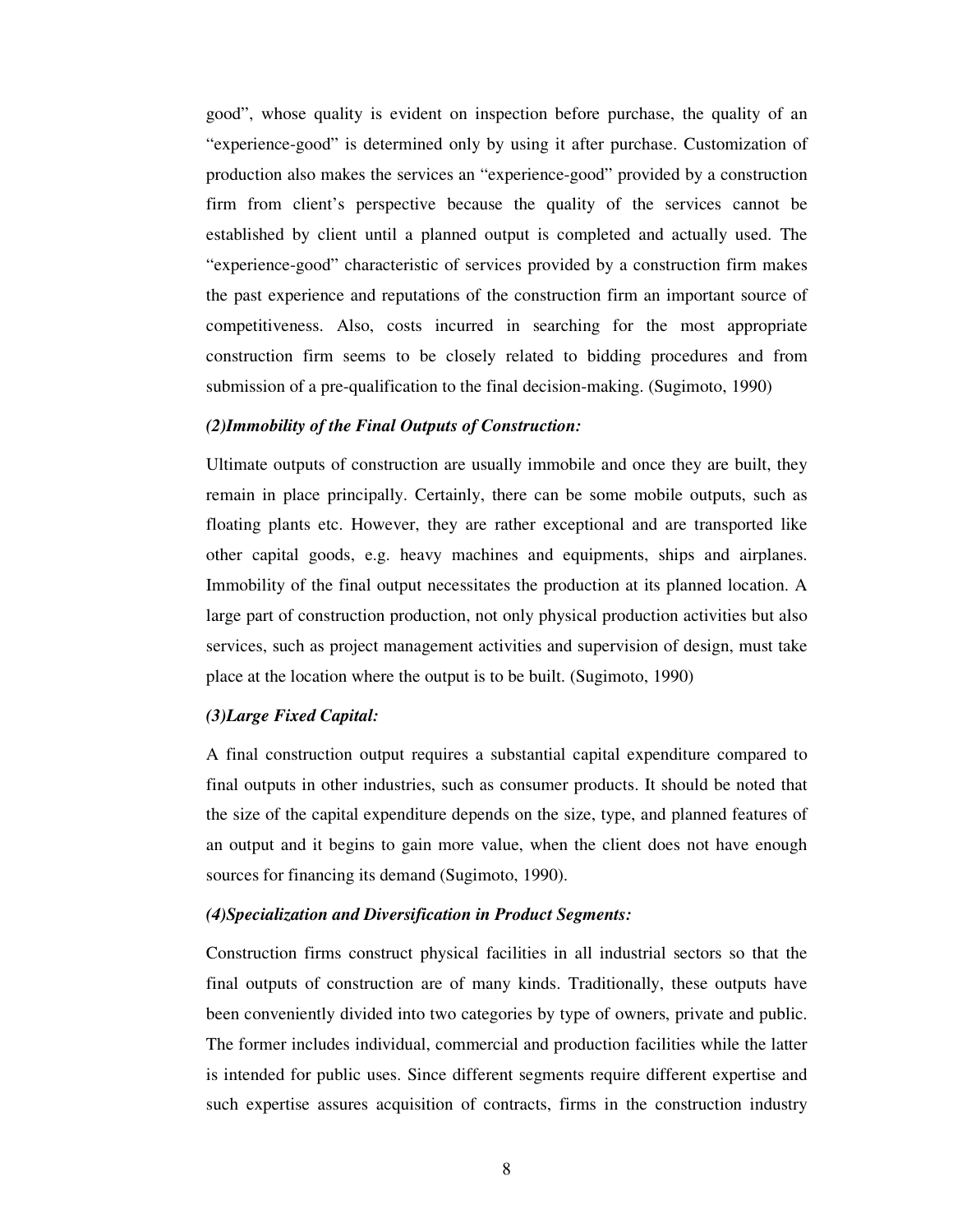have a motivation to specialize in certain segments both in physical production and management. On the other hand, demand for a particular kind of facility is defined generally being influenced by two different factors, those specific to the industry to which the facility belongs and the country in which is located (Hillebrandt, 1974). Consequently, demand for a certain kind of facility is subjected to complex fluctuations and to minimize such risks, firms may diversify into several product segments. However, determining the optimal degree of specialization and diversification is defined by Sugimoto as a complex decision and the segments in which a firm chooses to compete may depend on the balance between its internal resources and the competitive environment in the segment. (Sugimoto, 1990)

#### *(5) Specialization and Vertical Integration in Functions:*

According to Sugimoto, in the construction industry there are in general, four kinds of firms. First, there are specialty contractors specializing in physical erection of facilities and each usually specializes one of different kinds of work, such as erecting concrete or steel structures, placing concrete forms, pouring concrete, finishing floors and walls, and so on. Second, contractors specialize in managing labor. Third, design firms specialize in designing architectural and engineering facilities. Fourth, engineering firms specialize in designing and performing feasibility studies and other pre-construction activities for industrial and other complex facilities and these firms perform different functions in constructing a facility. Nevertheless, the distinction between these types of firms is defined by Sugimoto as often blurred through vertical integration in functions. To illustrate, an engineering firm, which is considered as a design firm "vertical integrated" with all sorts of pre-construction activities and may engage in project management and a contractor, can acquire the ability to design a facility and perform many pre-construction studies. Moreover, the border of the construction industry itself is defined as blurred as firms gain the ability to provide a financial package, which might otherwise be provided by a client or financial institutions. The degree of a firm's specialization against vertical integration of functions depends on the types of contracts in which the firm engages, a client's request to a construction firm to perform particular functions, or on a decision of firm as a part of its competitive strategy. (Sugimoto, 1990)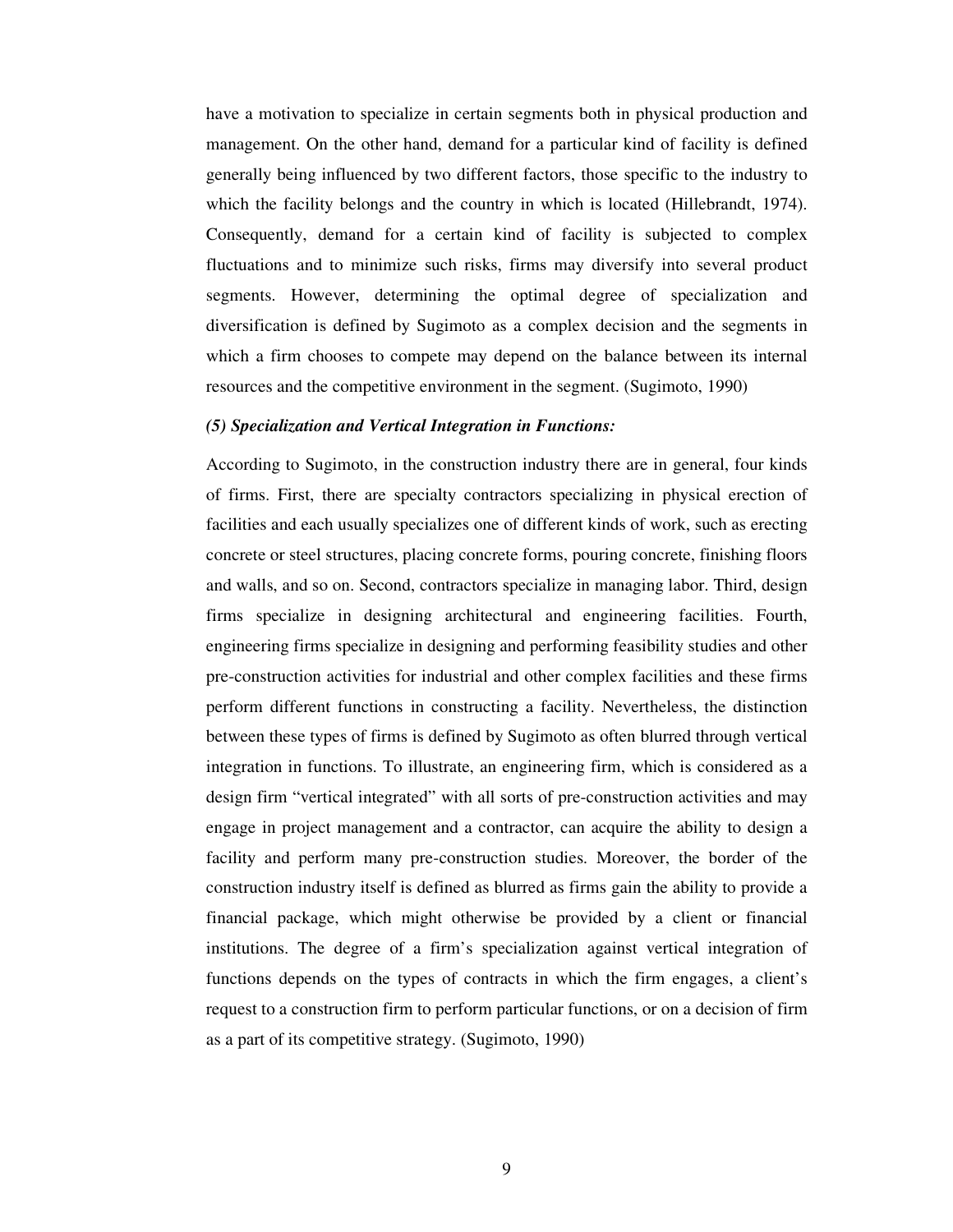#### *(6)High risks and uncertainties:*

During construction processes, there are several uncertainties including the design process, the bidding process, the awarding of contract and so on. Thus risk and uncertainties put a major factor in the construction procedure. For instance, the owners or authorities may suddenly throw out all bids for some reason. In addition to this, at the work site conditions may be quite different from the original plan, also accidents, unpredictable disasters, such as earthquake, and fire add up some risks in the construction procedures.

### *(7)Flexible prices of structures:*

Unlike many other industries, which issue a catalogue of their products with accompanying prices, there is no catalogue of prices of buildings or structures. Pricing in the construction industry is unique and sales prices of the products cannot be decided in advance. It is only when the nature of the desired product is determined through design plans and specifications that it can be priced exactly and correctly.

### *(8)Unique bidding basis:*

Bidding arrangements are used for each construction structure and every project is priced separately and distinctly in the form of a bid for that particular project. Bidding provisions can vary, depending on whether the contract is let on lump-sum, fixed cost, cost-plus, guaranteed maximum price basis or etc.

#### *(9)Relative subcontracting system:*

General contractors cannot do everything in a construction project effectively. They do not have the expertise, enough manpower or supervision; so, they rely on the subcontractors. The subcontracting system is special in the construction industry in that it permits the kind of flexibility required whereby various mixes of contractors and crafts must be mobilized to suit the unique requirements of particular project. Also, subcontractors make possible the rapid mobilization and dismissal of crafts for a project as changes in the kind and volume of the project varies.

#### *(10)Contingent, informal communication system:*

In some industries formal communication is possible; however for the construction industry it is a hard one. The formal system supposes that everything is clear on the plans and in the specifications. Since most of problems which happen on the site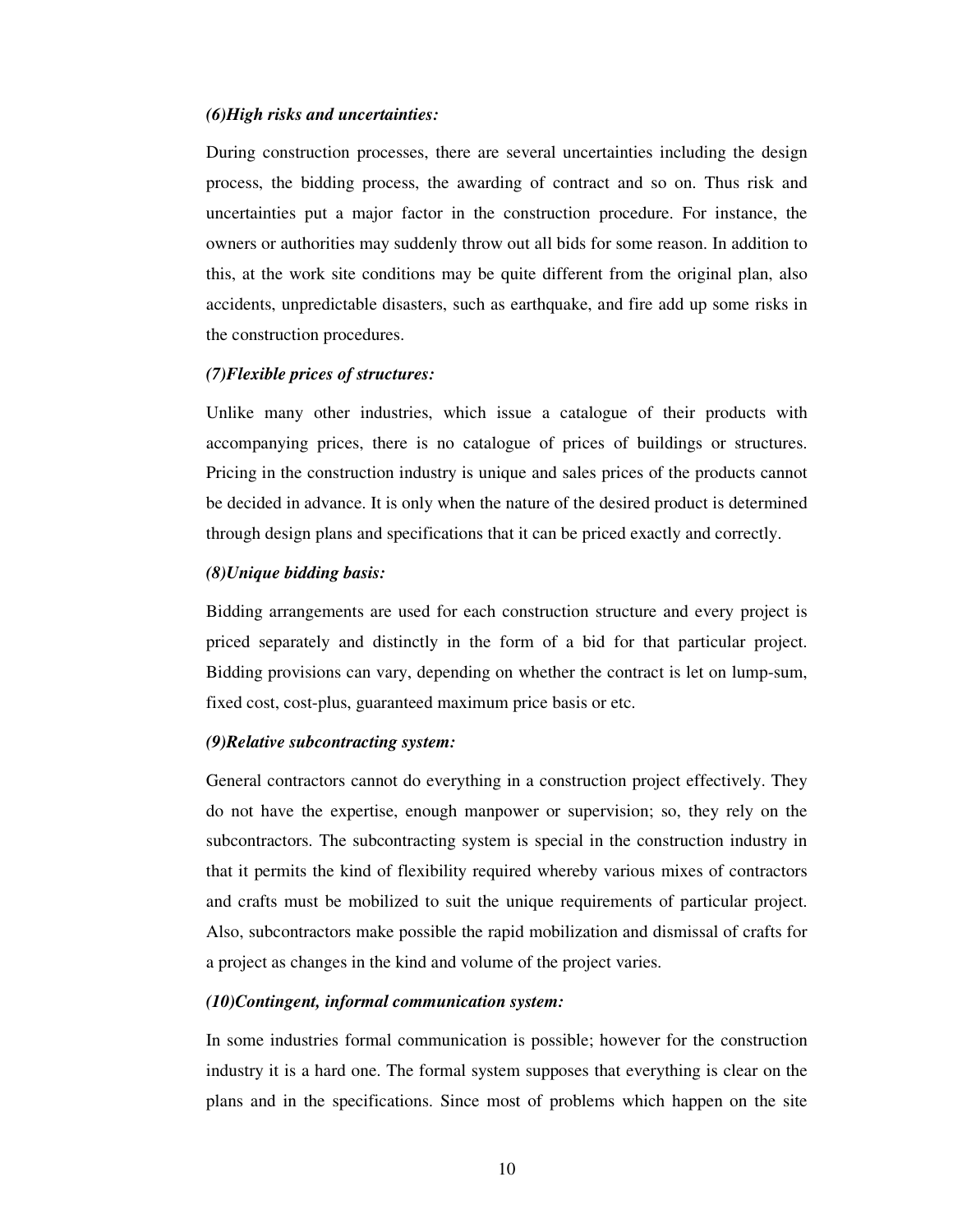have to be solved quickly, acceptance of verbal decision and face to face relationships without formal procedures are normal methods of operating construction projects. These things may require shifts in plans and decisions and there is no time to follow the formal lines of communication. Even though construction is increasingly becoming formalized, with a stress on documenting decisions and lots of letter writing, the predominant mode of operations on the job site is still be named as contingency and informality.

#### *(11)Considerable hand tool technologies:*

Automation can bring industry revolution and this is happened in manufacturing industries. However, the construction industry is one of the few industries which still relies heavily on hand tools and a handicraft technology. Depending on the craftsmen, leads contractors to rely on the skilled workers to create the products and even the engineers and architects have to rely on the craftsmen to interpret their plans and carry out their intentions.

#### *(12)Ambiguity of goods and service production of construction firms:*

Particular to the specialization of functions of construction firms, there is a difficulty in defining their production: Although the construction industry is usually categorized as a service industry, firms in the construction industry produce both goods and services. Like manufacturing firms, most of the contractors produce a large amount of physical output while architecture and engineering firms may not produce any physical output directly. In addition, there are significant physical inputs, such as materials and equipment, into the construction process from suppliers, and the final outputs of the industry are goods. According to Sugimoto, theoretical treatment of construction production has not been sufficient enough to address this ambiguity in a systematic way and it is important to determine whether the construction industry is a service, manufacturing or distinctive industry which involve aspects of both. According to Sugimoto, if the construction industry and its production are unique, it is theoretically misleading to apply ideas established for other industries to the construction industry and its firms.

### *(13)International Involvement of a construction firm:*

Manufacturing firms usually supply foreign markets in three primary modes: export, foreign direct investment (FDI) including equity-base joint venture, and others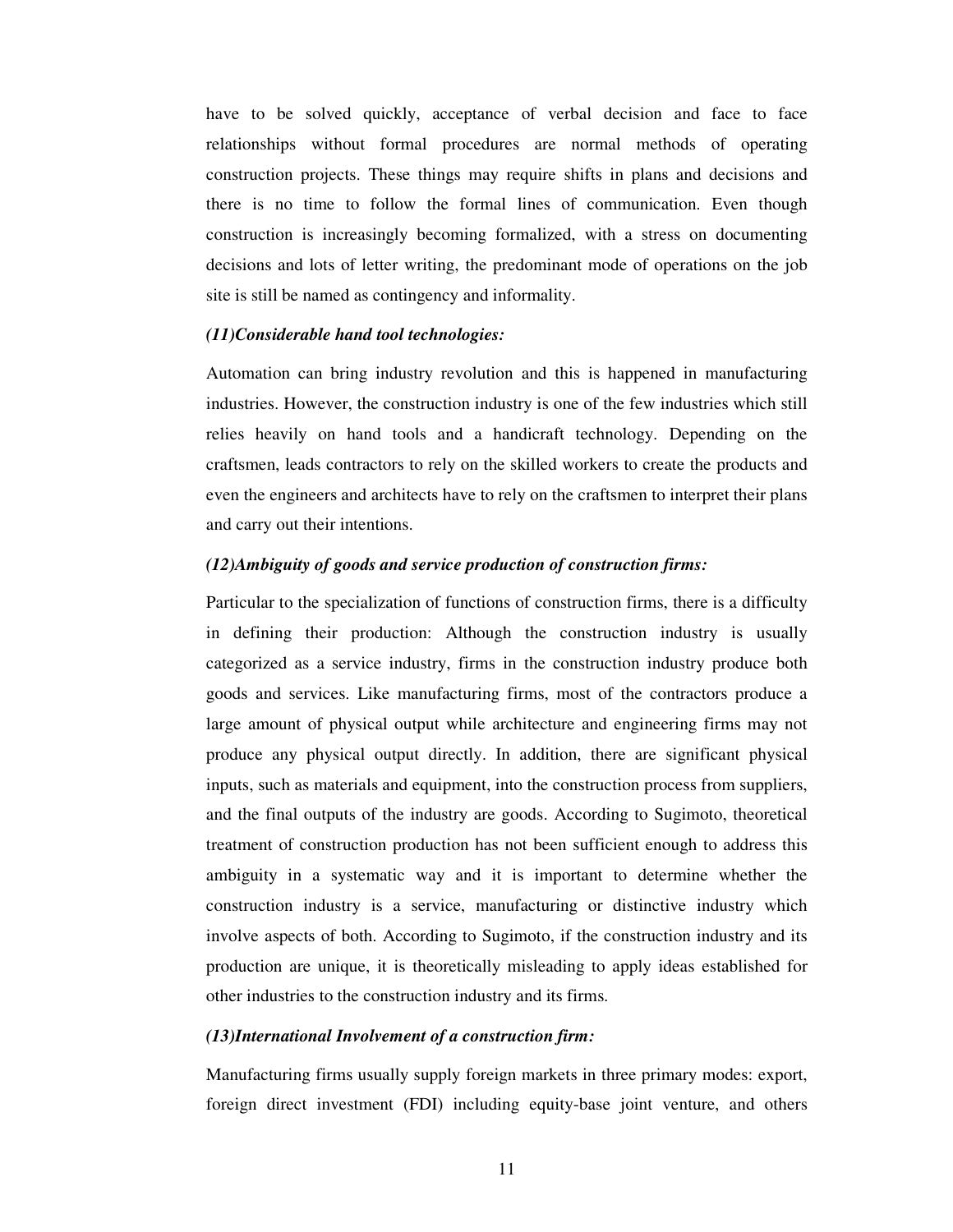requiring a loose commitment with a local firm (e.g. technical training, patent licensing, franchising, management service agreements, and non-equity cooperative agreements). These alternatives enable manufacturing firms to serve foreign markets and selection of the one of these modes is subject to the economic, political, and strategic judgment of the management of these firms.

In the construction industry, the ways of serving a foreign market is defined to be less straightforward by Sugimoto because of the unique production process and subsequent industrial structure of the industry. To illustrate, Seymour (1987) defined modes of foreign involvement based on the terms and concepts used in manufacturing firms for construction, such as FDI, joint venture, licensing, etc. However, for this point Sugimoto (1990) found Seymour's (1987) straightforward application of such modes unsuccessful for providing an appropriate interpretation for construction. According to Sugimoto (1990), Seymour's analysis (1987) underestimates the importance of the fact that production in the construction industry is basically carried out on a contractual basis, even in a turn-key contract. He defines some exceptions such as B.O.T. (Build-Operate-Transfer) contract where construction on equity exits.

#### *(14) International Organization of a construction firm:*

The international organizational units of the construction firms are typically classified into three primary forms, headquarters, foreign subsidiary, and project office, based on the roles played. According to Sugimoto (1990), in previous decades, a construction firm might be organized in such a way that headquarters performed all necessary inputs in the host country and performed the remaining project management activities. In this situation, the competitive advantages of construction firms would be nothing more than the static ones but he explained the current situation as being a more complex one. He also states that parallel to the changing technology the role of each organizational unit has also changed dramatically, and the rigid distinctions between headquarters, subsidiary, and the project office may mean little to construction firms. In addition, technology advances in communication not only allow firms to transmit work done at one location to multiple locations simultaneously but also give them the flexibility to decide where to perform a particular activity. Most importantly, reasons for giving to headquarters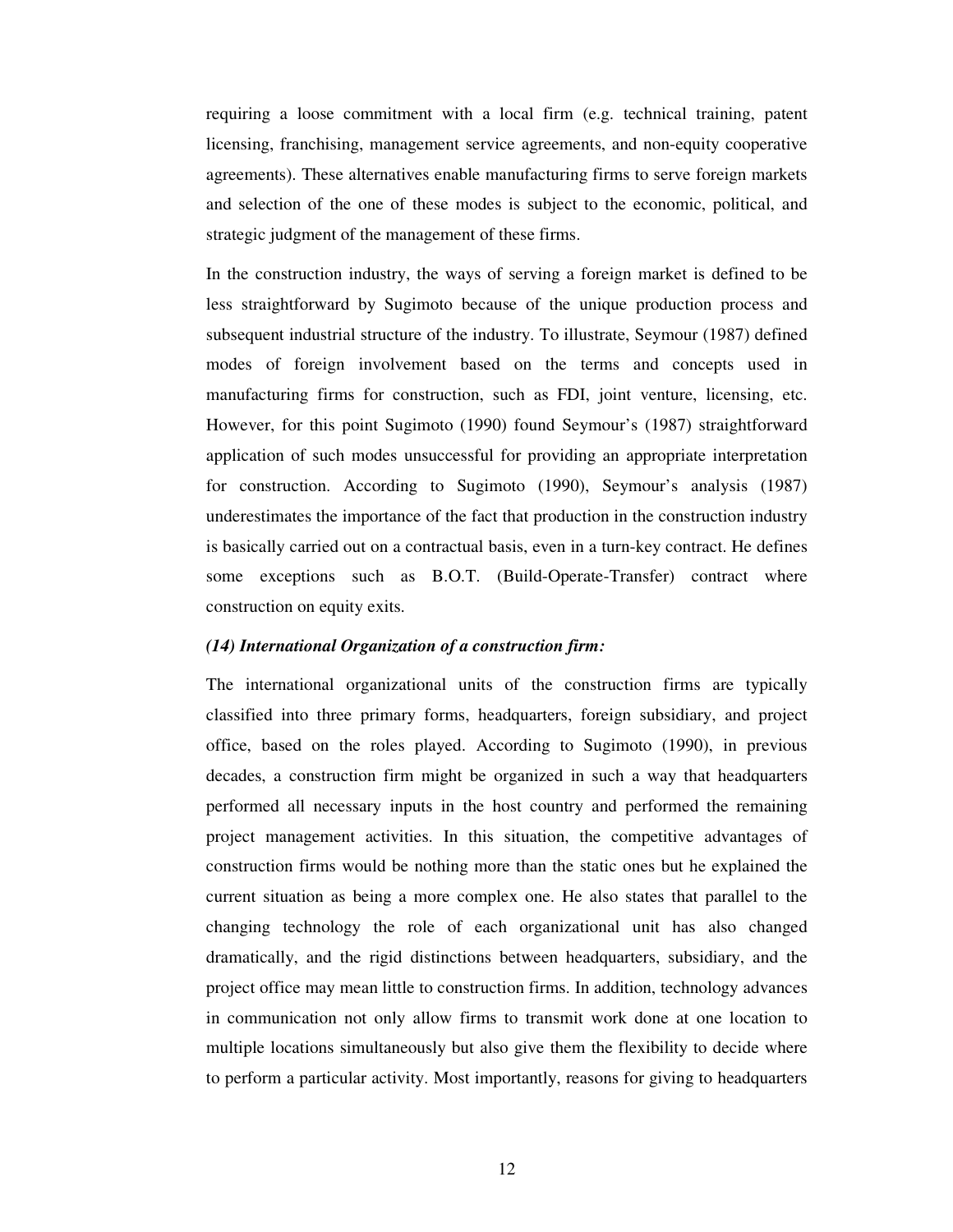and subsidiaries duplicated roles may diminish; each project office may not need a whole set of engineering and project management capability.

He concludes that to complete a project at one location firms are required to coordinate activities performed at several locations thus, construction firms which compete on the basis of firm-specific knowledge may need to coordinate such knowledge over their whole organization to be competitive in contemporary markets.

#### **2.2. The Environment of Construction Industry**

The structure and the environment of an industry directly influence the risks of the industry. In this section, the environment of construction firms and changes in processes and the market structure briefly stated along with some analytical concepts developed for the industry.

#### **2.2.1. Business Environment of Construction Industry**

Construction is often reported as being a fragmented industry and a fragmented is defined as 'one in which no company has a significant market share and is able to influence considerable outcomes within the industry' (Langford, 2001). Within this frame, a large number small and medium-sized companies and a small number of large companies usually inhabit a fragmented industrial structure.

Contracting is also defined as a geographically dispersed project-based industry with markets that operate from local to the international level. As project size, complexity, technology and international location enter the frame of reference, there are fewer and fewer companies able to undertake particular type of projects and accordingly fragmentation tends to decrease along the way. Construction is also a hierarchical industry designated by size of firm, where many small companies are tending to act as subcontractors to large companies and it is at the small firm end that fragmentation is most outstanding (Langford, 2001).

Therefore, the construction industry can be characterized as first, geographically dispersed and over-lapping market structures and second, is hierarchically structured is terms of company size. Large firms with specialist divisions and regional offices can manipulate resources to compete in a trendy sector of the market, however without a specialist division or a regional structure; a firm usually may find it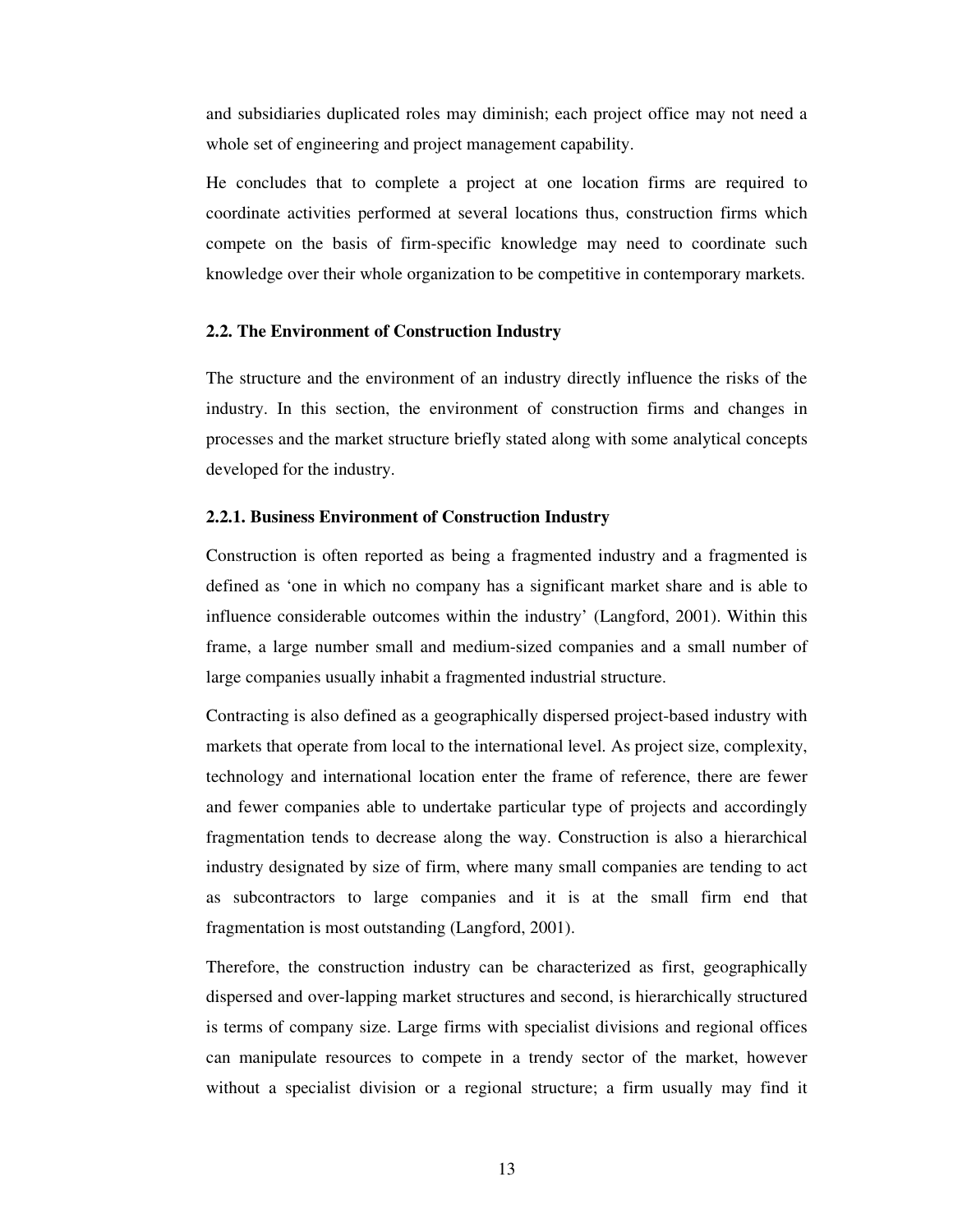difficult to break into new market areas. Also, the traditional medium-sized building firm, based in depressed region has been worst hit by changes in demand (Langford, 2001). In this regard, risk management and strategic planning could equally have helped these firms to survive during periods of market change.

#### **2.2.2. The Processes and Professions in Construction**

Construction is essentially a large industry of small firms which is staffed by predominantly young, male, and casually employed operatives (Langford, 2001). The professions related with the construction industry may be seen as 'generalists' as similar with contractors, in order to increase and maintain flexibility. They tend to adopt a generalist attitude to their work in the face of changing market. To illustrate, architects are not inclined to specialize in one particular building type or method of construction. Langford (2001) states that the strategic choices of professions are related to their markets and most of them have chosen flexibility as a mechanism for survival and growth similar to contractors. He also adds that the generalist attitude is mainly related with the product rather than the service being provided to the clients.

In terms of design practices, important changes have taken place for the strategic role of the architect in the construction process. Traditionally architectural work undertaken by private practices varies with the size and turnover of the practice. To generalize; the smaller practices deal mainly with private individual clients or with larger clients requiring small-scale works and the larger practices are able to deal with corporate clients (Langford, 2001).

According to Langford (2001) by 1990's the perceptions of the architect's role in the construction process has started to change with new procurement methods introduced such as, management contracting, construction management, project management, prime contracting and design  $\&$  built methods. Moreover, the old tradition of design as a separate entity from production is in the face of integration with processes such as design and built arrangements and prime contracting where approaches are evident.

Another point for professions is that current construction processes are replacing 'historically strong craft tradition' with the increasing role of prefabricated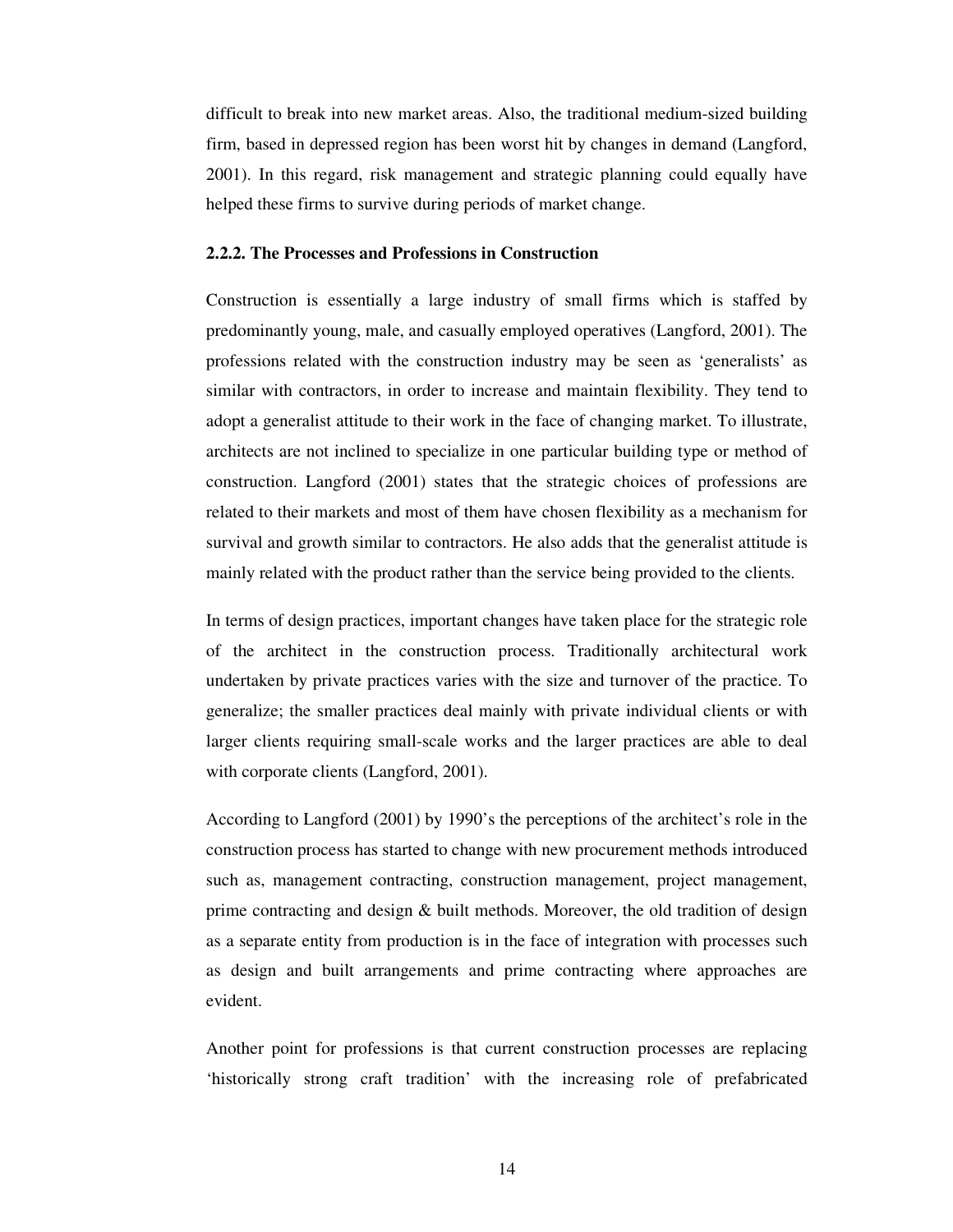components. This change brings a new set of skills for workers at the site and the craft process being transferred to off-site production centres (Langford, 2001).

### **2.3. International Construction**

For many industries, large scale internationalization began after the Second World War, due to the great need for the transfer of technologies, skills and infrastructure. Accordingly, many of the domestic firms easily operate in overseas markets and sought opportunities. For Turkey, many construction firms specifically began to explore opportunities by 1970s in dominantly Middle East and North Africa locations. This is mainly due to two reasons (1) the decline in domestic demand and (2) new opportunities emerged as industrial, commercial and infrastructure expansion in Middle East Countries as a consequence of soaring oil prices and wealth.

Bon and Crosthwaite (2000) estimated the global construction market is over \$3000 billion annually and according to Drewer (2001), \$800-\$1000 billion of the global construction output is undertaken by the '*international construction system*' currently; comprising firms operating throughout the world.

### **2.3.1. Classification of International Construction**

International competition can be seen in many forms. In one extreme it can take the form of multi-domestic international competition which is largely independent within each country. An example of this type of international activity would be banking where in a country it has its own distinct customers, own assets and own reputation. At this end of the scale the international construction industry can be seen as a collection of domestic industries. Even though there may be *multinational* firms operating in the industry, each firm's competitive advantages are basically confined to that country or region. At the other end, there exist *global* industries in which a firm's competitive position in one country or region affects its position in other countries or regions. Rival firms compete against each other on a truly *global basis* and firms attempt to *combine advantages in the international arena with those in the domestic arena*. Here, Flanagan (1994) distinguishes between *international, multinational* and *global* firms in the construction arena. Accordingly while many construction firms can be described as international in scope few would be typified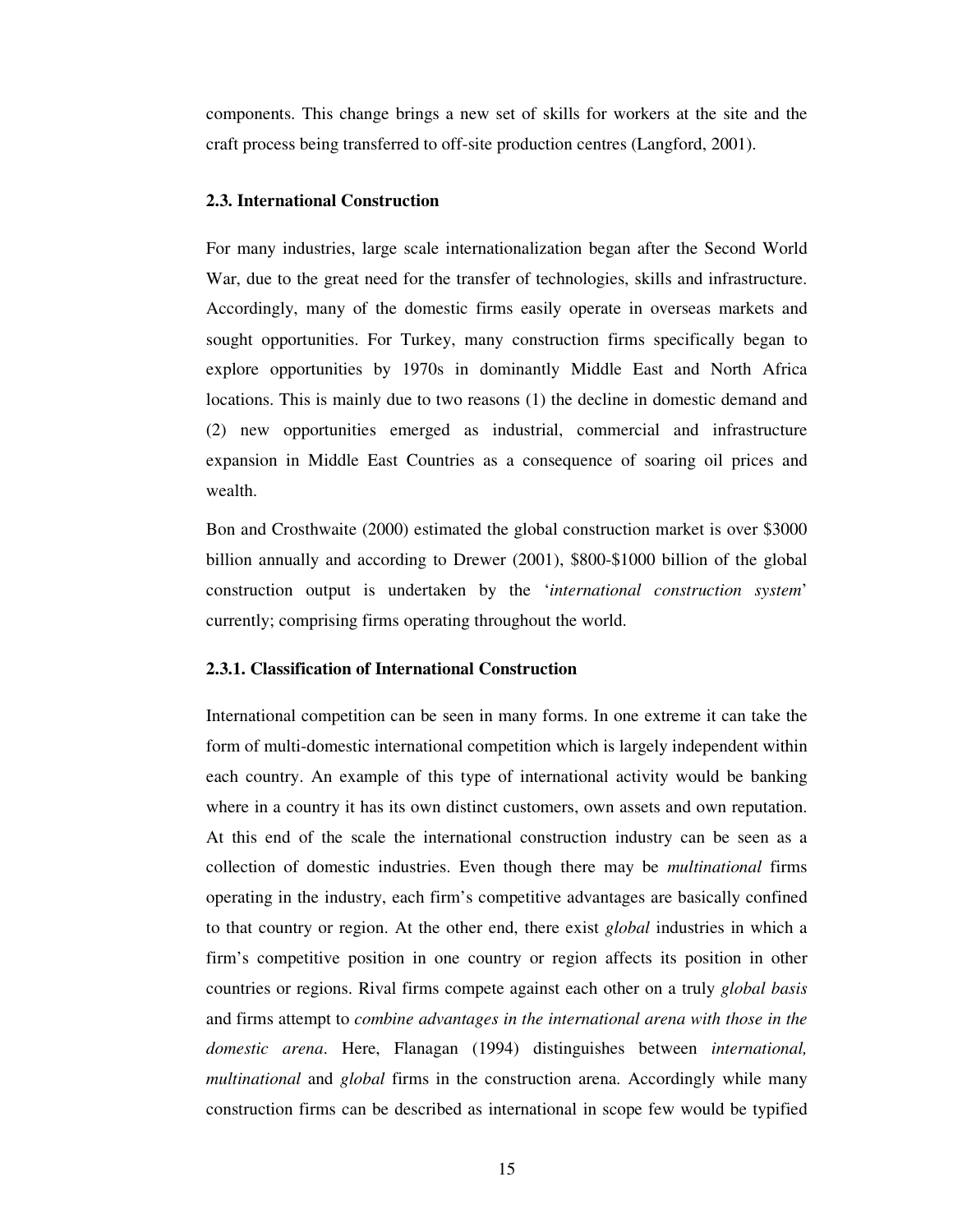as being global or even multinational. The international firm has a *large domestic market* and *dependent satellites* in several countries. The *global firm* has a home base, but brands *independent companies* around the world, e.g. Sony, Hewlett Packard, Toyota (Langford, 2001)

For Turkey vast majority of construction firms operate mainly in the domestic environment and internationalize their services on this basis. It is usually very difficult for the majority of Turkish firms to operate in a foreign country as a multinational and global basis, thus most of their activities can be classified as being in the first stage of internationalization. However, firms such as ENKA and GAMA have significant international presence and they may be classified as *multinational firms* with their new branches in Ireland and Holland respectively.

#### **2.3.2. Size, Structure and Major Players in the Market**

In 1995, the global market for construction, expressed terms of contracts, awarded to the world's top 225 contractors exceeded \$448 billion (ENR, 2000). This market is defined extremely attractive, not only for its size and direct potential for earning profit and generating foreign exchange, but also for the suppliers of equipment, materials and related construction services (Langford, 2001). Accordingly, most researchers acknowledge that the global construction industry is large. While the ENR report suggests that the size of the global construction industry in 1995 was around \$448 billion, Bauml (1997) suggests that this figure may be somewhat overstated due to the degree of sub-contracting among the top 225 construction firms (Langford, 2001).

Langford (2001) generally attributed the increasing demand for construction related work on the global scale to a number of factors which include, world population growth, higher lifestyle expectations of developed countries and for basic needs of third world nations, greater demands for infrastructure and services and growth in aid programs for agriculture and commerce. Seymour (1987) modifies this background by referring to 'two factors' which have a significant effect on the international construction environment in recent years. He hypothesize that (Langford, 2001)

'…the first factor to have emerged in international contracting…is the influx of contractors into the industry from less developed countries…and the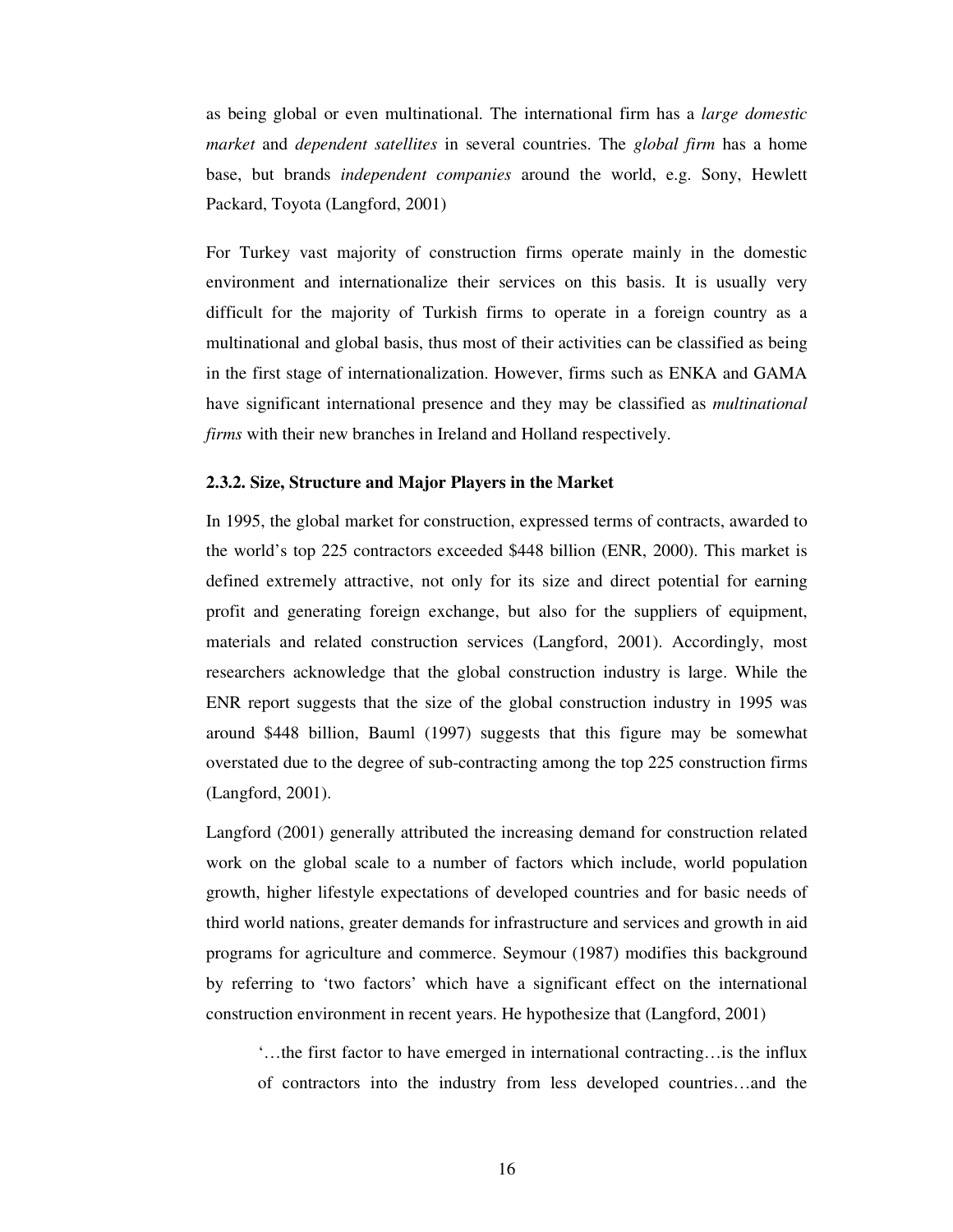second factor…has been the lower level of demand world wide for international contractors service.'

These two factors, together with the historical view of the industry, suggest that, in order to operate successfully in the global market, it is necessary to be in possession of a complete, detailed and realistic understanding of the industry and the factors which influence it (Langford, 2001). As noted previously, the global construction industry is large, mature, highly fragmented and very competitive and this background should also be viewed as the nature of international or global construction.

It is also vital to understand that where the leading players originate when examining the global construction market. Therefore, a detailed understanding of shifts in the size and structure of the market is crucial for obtaining a working knowledge of the global construction market.

It is noted by the help of previous studies' data that US resident contractors has decreased significantly from 36.3% in 1990 to 16.6% in 1995, but had recovered to 24% by 1999, while the aggregated European contractors' share has marginally increased from 43.2% in 1990 to 54% in 1999. While comparing these figures with the figures for China and Korea he noted both countries showed increases from 0% in 1990 to 2.8% and 4.4% respectively in 1995. Considering the European group he states that only the UK has shown a market drop in share from 10.4% in 1990 to 4.9% in 1995, but again revives by 1999.

#### **2.3.3. Reasons for Internationalizations**

Langford (2001) defined the reasons for a firm to internationalize based on the outcomes of a *portfolio analysis*. Accordingly, if a firm cannot improve its competitive position within its traditional market, could diversify into other domestic markets, or internationalize. He also stated four basic strategic reasons for a firm's intention to internationalize. These are;

• Current portfolio no longer meets the firm's objectives due to; (1) market diffusion in the domestic market and unreasonable return on assets, (2) general turn down in demand in the domestic market, (3) competitive stress from other firms in the domestic market.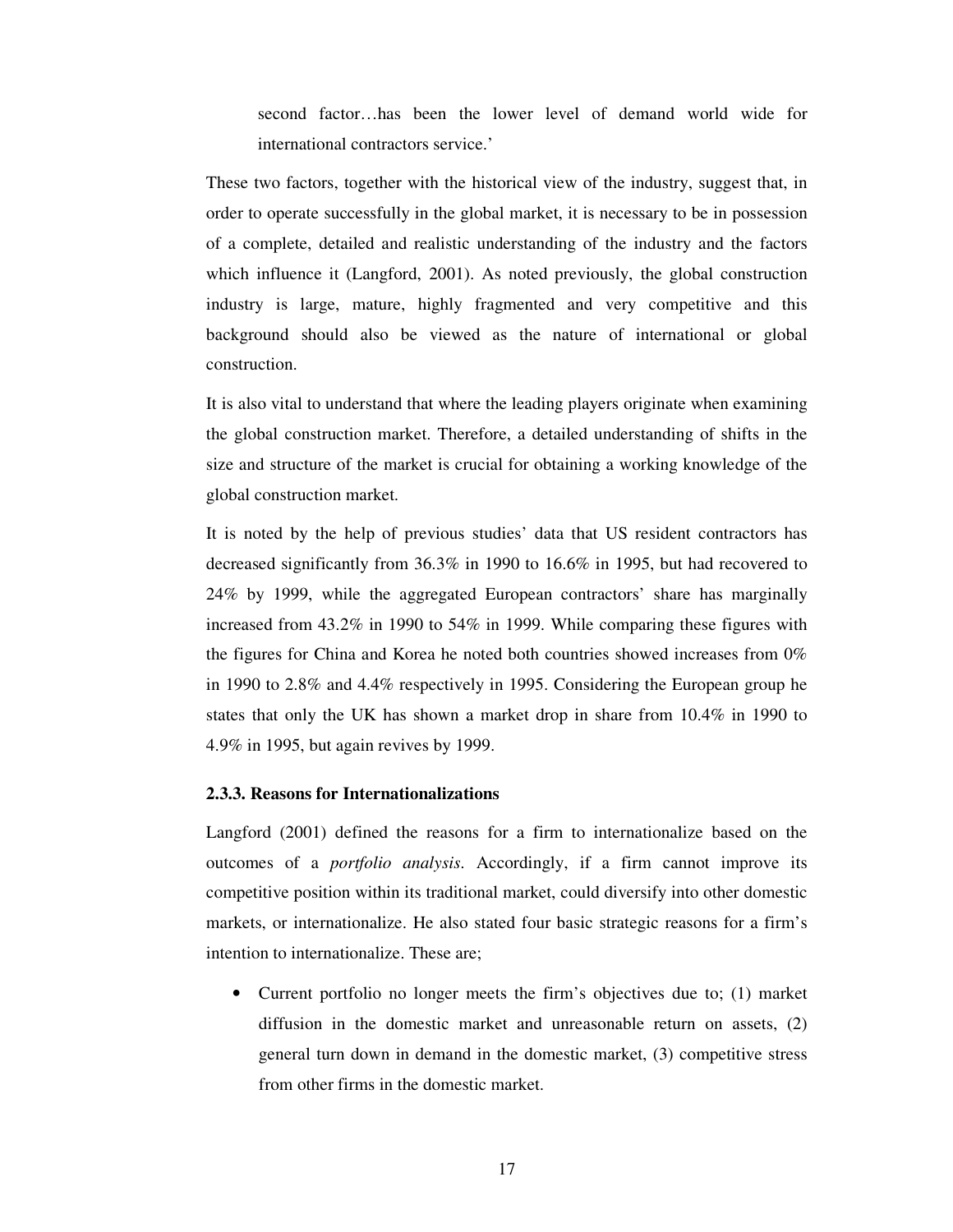- The firm may have sufficient resources to internationalize and wants to expand its operations.
- Greater profitability is expected from internationalization than diversification due to;  $(1)$  internationalization opportunities are sufficiently attractive,  $(2)$  the firm's products or services which are highly sought in the international arena.
- '*Gross is greener syndrome*' encourages the firms. Consequently, though they have insufficient information for a complete analysis of internationalization opportunities, they rather *dive* into the overseas environment since there are other similar contractors doing the same thing.

Crossthwaite (1998) carried out research into the reasons why British construction companies internationalized. In his study he identified some reasons which include, *increasing long-term profitability, maintaining shareholders' return, balancing growth and the avoidance of saturation in domestic markets*. In addition, Crossthwaite also sought to establish what the firm's overall objectives and found that these were, *to hit new and booming markets, to protect the company against business cycle, and to maintain an edge over competitors*. Langford (2001) also stated individual firms may have their own and subjective reasons for seeking to internationalize, these are namely; *the desire to increase their profitability, spread their political economic commercial risk, avoid saturation in their own domestic market and to improve their competitive position*.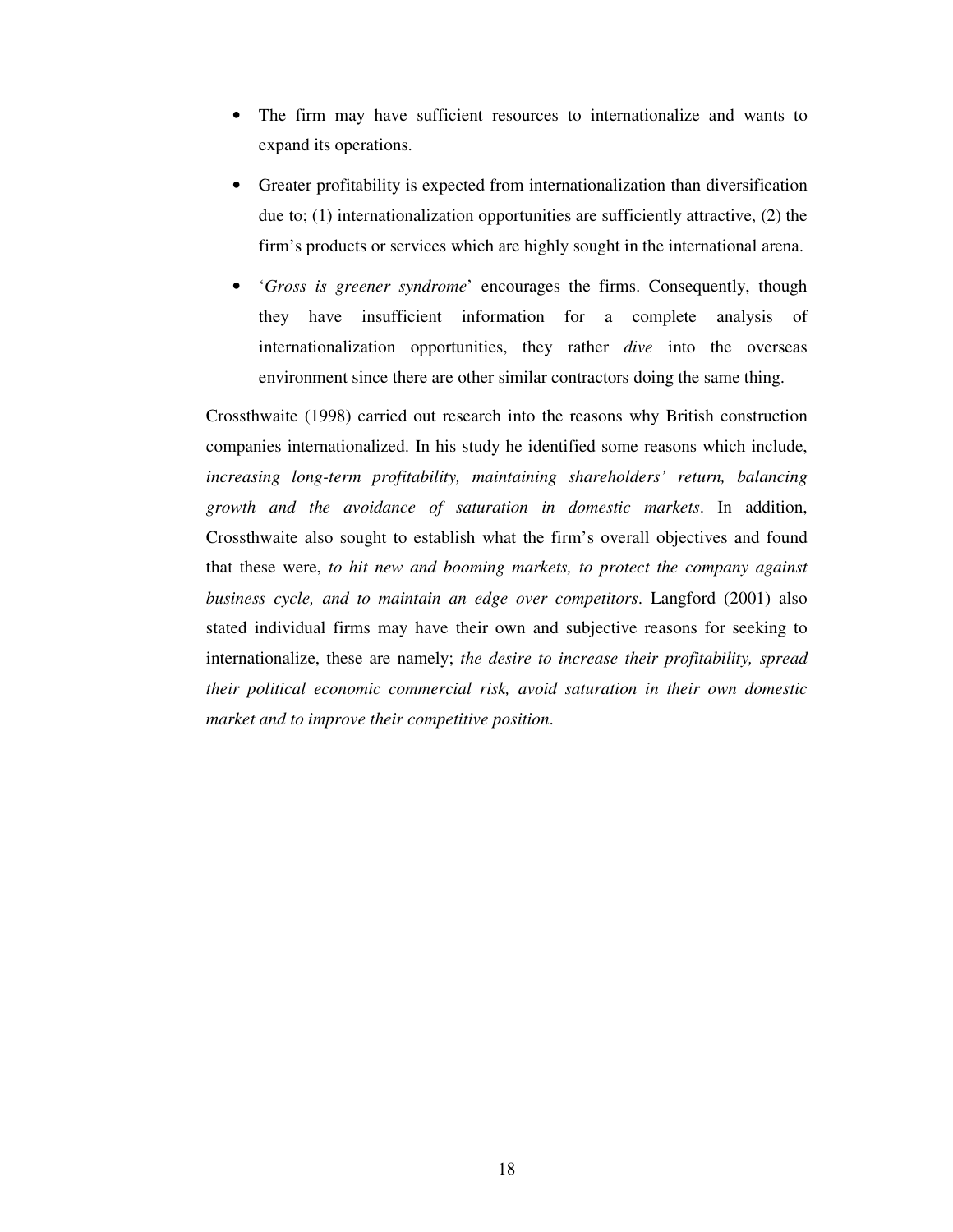# **3. RISK MANAGEMENT and JOINT VENTURE ISSUES IN INTERNATIONAL CONSTRUTION**

#### **3.1. Risk Management**

Risk management involves identifying, analyzing, and taking steps to reduce or eliminate the exposures to loss faced by an organization or individual. The practice of risk management utilizes many tools and techniques, including insurance, to manage a wide variety of risks. Every business encounters risks, some of which are predictable and under management's control, and others which are unpredictable and uncontrollable. Risk management is particularly vital for small businesses, since some common types of losses—such as theft, fire, flood, legal liability, injury, or disability—can destroy in a few minutes what may have taken an entrepreneur many years to build. Such losses and liabilities can affect day-to-day operations, reduce profits, and cause financial hardship severe enough to cripple or bankrupt a small business. But while many large companies employ a full-time risk manager to identify risks and take the necessary steps to protect the firm against them, small companies rarely have that luxury. Instead, the responsibility for risk management is likely to fall on the small business owner.

The term risk management is a relatively recent (within the last 20 years) evolution of the term "insurance management." The concept of risk management encompasses a much broader scope of activities and responsibilities than does insurance management. Risk management is now a widely accepted description of a discipline within most large organizations. Basic risks such as fire, windstorm, employee injuries, and automobile accidents, as well as more sophisticated exposures such as product liability, environmental impairment, and employment practices, are the province of the risk management department in a typical corporation. Although risk management has usually pertained to property and casualty exposures to loss, it has recently been expanded to include financial risk management—such as interest rates, foreign exchange rates, and derivatives—as well as the unique threats to businesses engaged in E-commerce. As the role of risk management has increased, some large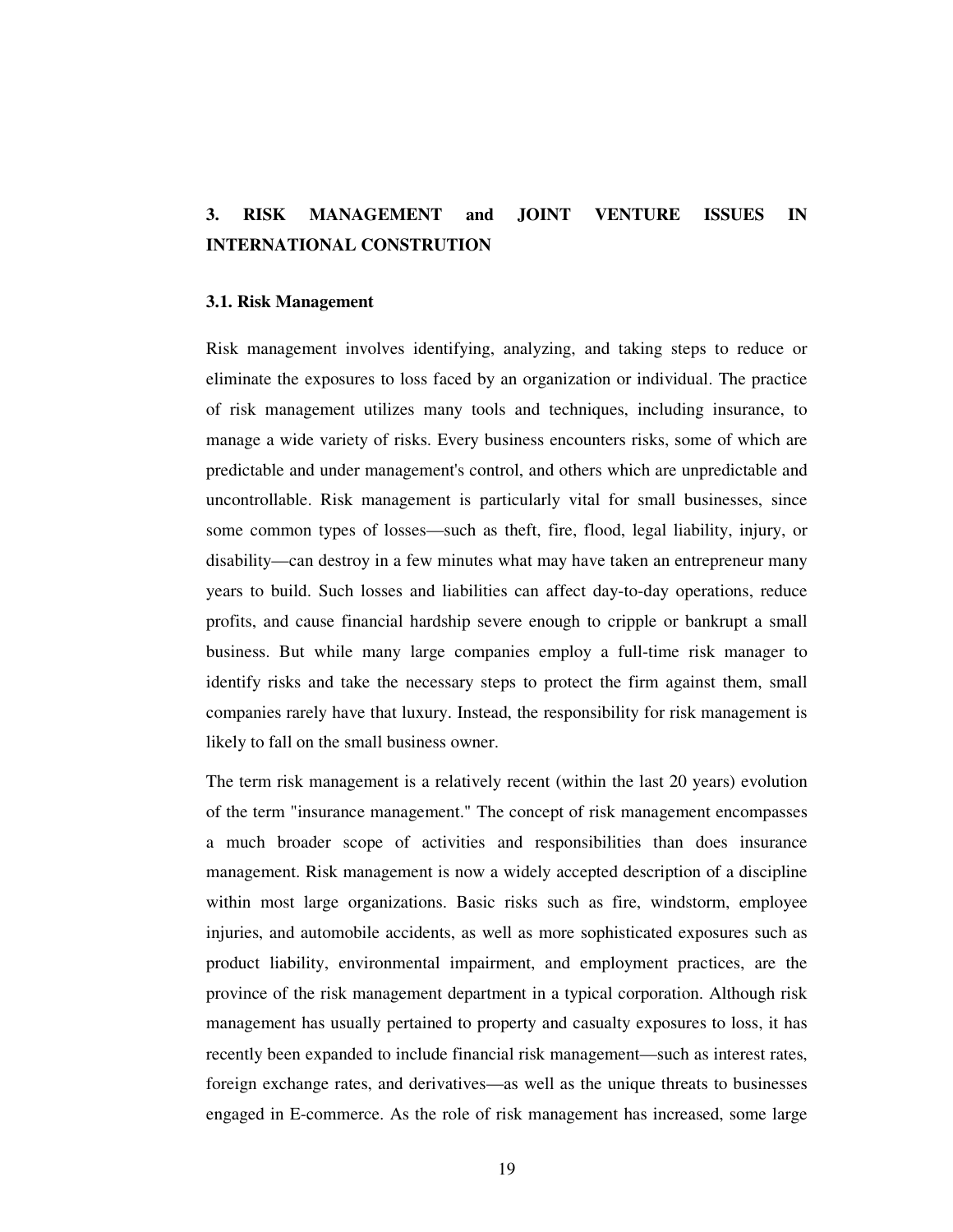companies have begun implementing large-scale, organization-wide programs known as enterprise risk management.

### **3.1.1. Steps in the Risk Management Process**

According to C. Arthur Williams Jr. and Richard M. Heins in their book Risk Management and Insurance, the risk management process typically includes six steps. These steps are 1) determining the objectives of the organization, 2) identifying exposures to loss, 3) measuring those same exposures, 4) selecting alternatives, 5) implementing a solution, and 6) monitoring the results. The primary objective of an organization—growth, for example—will determine its strategy for managing various risks. Identification and measurement of risks are relatively straightforward concepts. Earthquake may be identified as a potential exposure to loss, for example, but if the exposed facility is in New York the probability of earthquake is slight and it will have a low priority as a risk to be managed.

**Table 3.1.** Risk Management Processes

| 1. Determining the objectives of the organization |
|---------------------------------------------------|
| 2. Identifying exposures to loss                  |
| 3. Measuring those same exposures                 |
| 4. Selecting alternatives                         |
| 5. Implementing a solution                        |
| 6. Monitoring the results                         |

Businesses have several alternatives for the management of risk, including avoiding, assuming, reducing, or transferring the risks. Avoiding risks, or loss prevention, involves taking steps to prevent a loss from occurring, via such methods as employee safety training. As another example, a pharmaceutical company may decide not to market a drug because of the potential liability. Assuming risks simply means accepting the possibility that a loss may occur and being prepared to pay the consequences. Reducing risks, or loss reduction, involves taking steps to reduce the probability or the severity of a loss, for example by installing fire sprinklers.

Transferring risk refers to the practice of placing responsibility for a loss on another party via a contract. The most common example of risk transference is insurance, which allows a company to pay a small monthly premium in exchange for protection against automobile accidents, theft or destruction of property, employee disability, or a variety of other risks. Because of its costs, the insurance option is usually chosen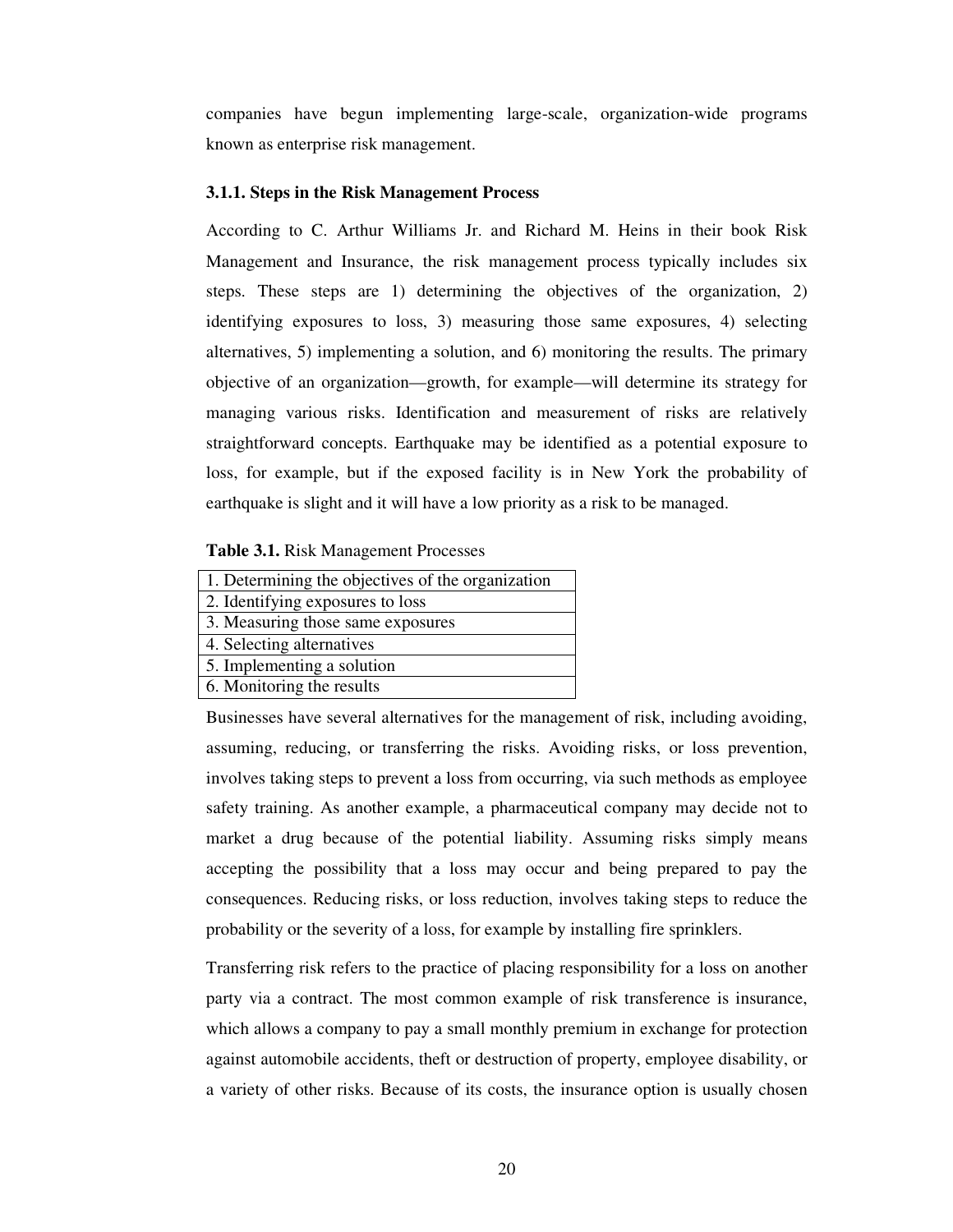when the other options for managing risk do not provide sufficient protection. Awareness of, and familiarity with, various types of insurance policies is a necessary part of the risk management process. A final risk management tool is self-retention of risks—sometimes referred to as "self-insurance." Companies that choose this option set up a special account or fund to be used in the event of a loss.

Any combination of these risk management tools may be applied in the fifth step of the process, implementation. The final step, monitoring, involves a regular review of the company's risk management tools to determine if they have obtained the desired result or if they require modification. Nation's Business outlined some easy risk management tools for small businesses: maintain a high quality of work; train employees well and maintain equipment properly; install strong locks, smoke detectors, and fire extinguishers; keep the office clean and free of hazards; back up computer data often; and store records securely offsite.

In recent years, intensive research and development has been done in the area of project risk management. It is widely recognized as one of the most critical procedures and capability areas in the field of project management. Voetsch, Cioffi, and Anbari found a statistically significant relationship between management support for risk management processes and a reported project success. However, shortcomings and improvement opportunities in this field have been identified. Some of the shortcomings are related to the ever increasing complexity of projects. Subcontracting is expanding since many companies are focusing solely on their core businesses, which results in more complex project networks and greater numbers of project participants. The scarcely studied viewpoint in the project risk management field is related to this complexity. Although the interaction between project actors occurs at many different levels, research done to study how networks act in preventing or mitigating risks is moderate.

Construction projects are characterized as very complex projects, where uncertainty comes from various sources. Construction projects gather together hundreds of stakeholders, which makes it difficult to study a network as a whole. But at the same time, these projects offer an ideal environment for network and risk management research. Additionally, construction projects are frequently used in management research, and several different tools and techniques have already been developed and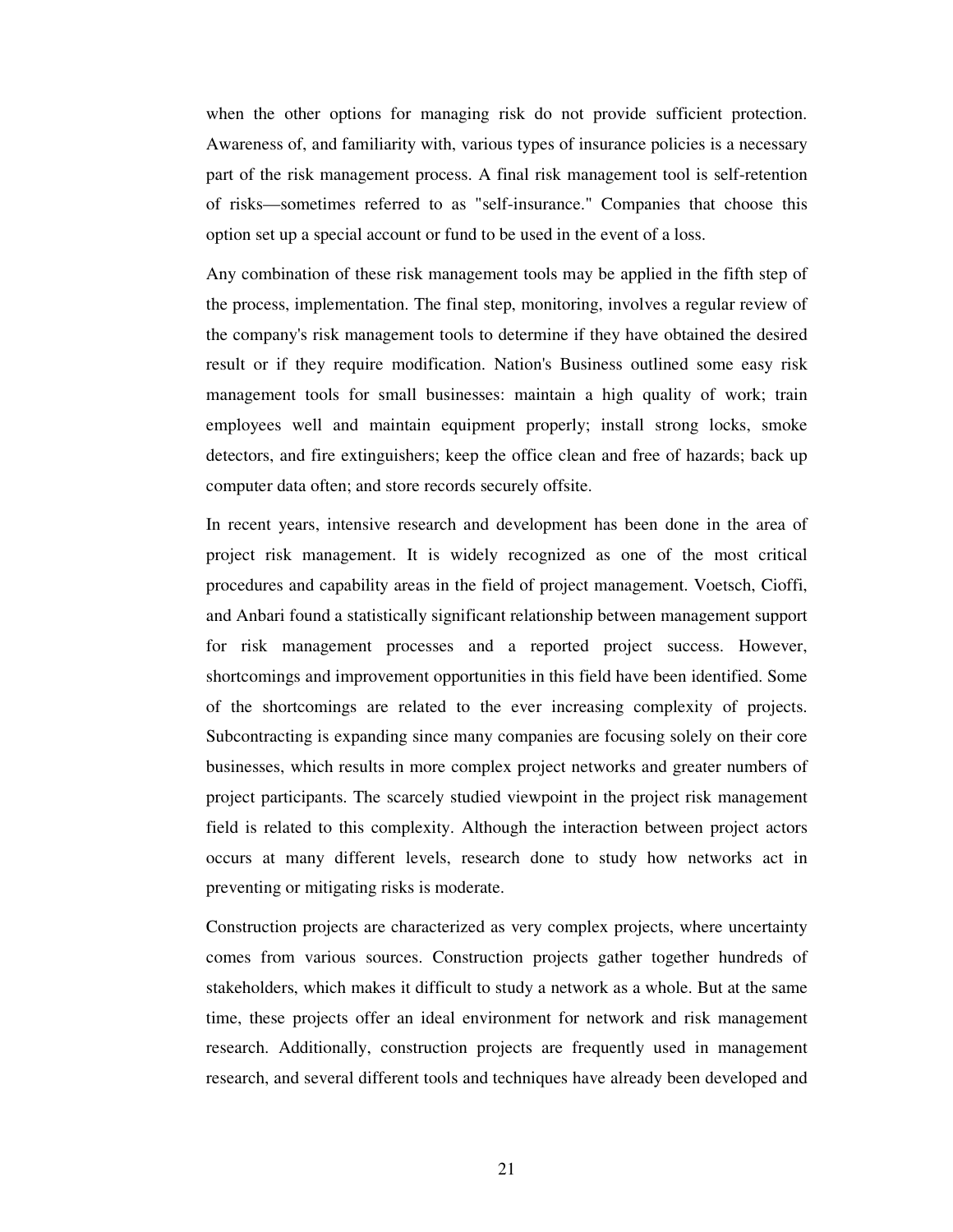especially for this type of project. However, there is a gap between risk management techniques and their practical application by construction contractors.

Risk management is one of the most critical project management practices to ensure a project be successfully completed. Royer stated:

> *"Experience has shown that risk management must be of critical concern to project managers, as unmanaged or unmitigated risks are one of the primary causes of project failure."*

Risk management is thus in direct relation to the successful project completion. Project management literature describes a detailed and widely accepted risk management process, which is constructed basically from four iterative phases: risk identification, risk estimation, risk response planning and execution, often managing the risk management process is included.

When dealing with risks, the potential for improvement should also be taken into account, for example to undertake the project with fewer resources or to take advantage of an unexpected window of opportunity. Risks are at the very core of the business: risks and opportunities are linked; there are no opportunities without risks related to them. Thus risks actually raise the value of a project; usually higher risks bring higher opportunities.

Since opportunities and threats are seldom independent, they can also be dealt with at the same time. For example, many researchers prefer to use the word 'uncertainty' instead of 'risk', to stress the point that a risk has two sides, both negative and positive. The purpose of the risk management process in a wider sense should not solely be to ensure a successful project completion but also to increase the expectations of project goals and objectives. It means that project risk management should be turned into project uncertainty management.

Risk management is not limited to a few processes, but includes much more in order to have a complete view of the suggested risk management process. One of the most crucial decisions in a project relates to the allocation of risks: who carries which risks. This is directly linked to this study; as it will examine how risks are mitigated and handled in project networks and which actors take responsibility for risk management. Before the decisions of risk allocations are ready to be made, the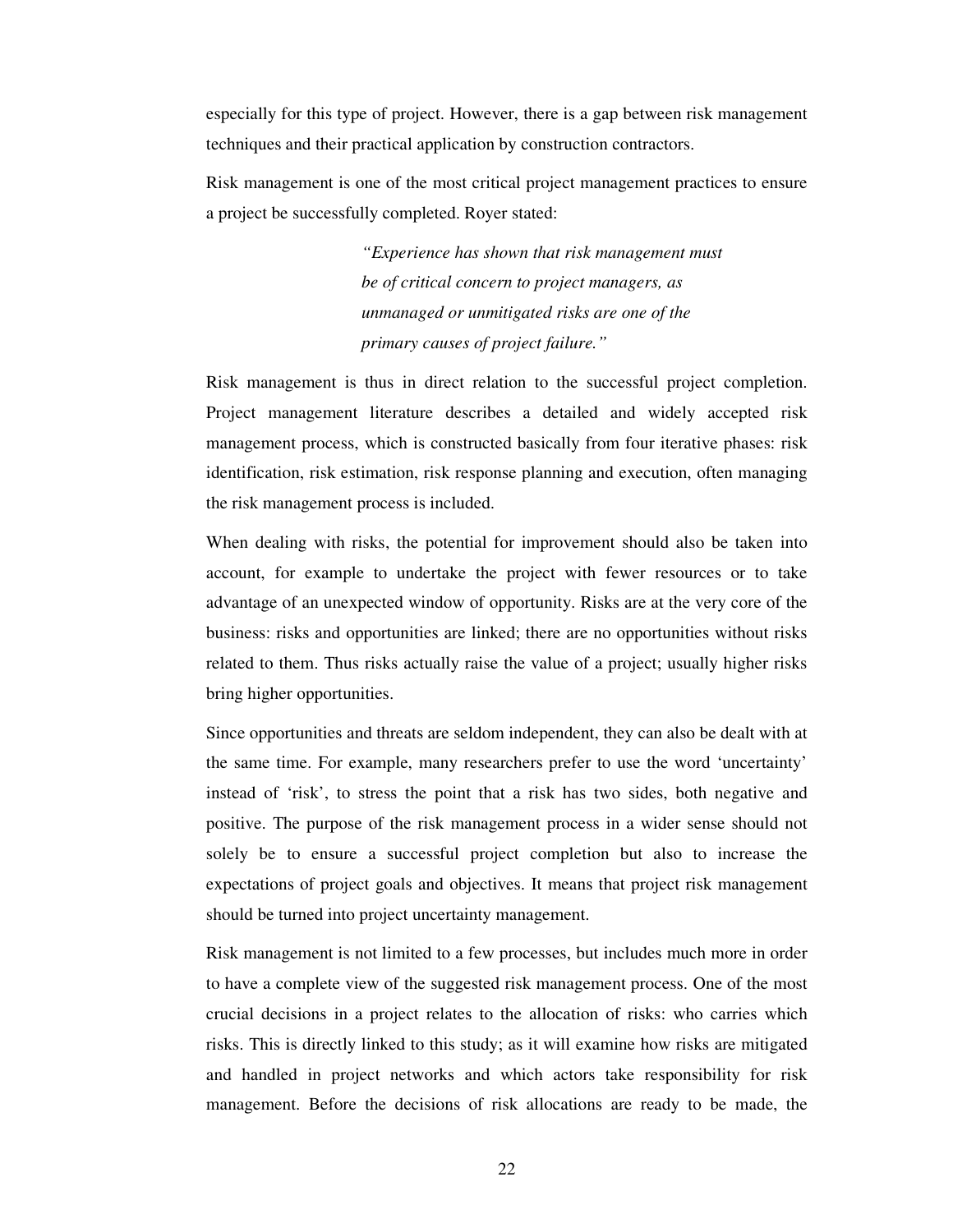attitude that project actors have towards the risk has to be determined. Before a project starts, every actor's strategy, as well as the ability to bear and manage risks, has to be known before risks are assigned to them.

### **3.1.2. Project Risk or Project Uncertainty?**

Although risk is widely studied, it still lacks a clear and shared concept definition: risk is often only perceived as an unwanted, unfavourable consequence. Such a definition embodies two misleading concepts: first, among professionals there is an established consensus that risk needs to be viewed as having both negative and positive consequences. Second, risk is not only related to events, i.e. single points of action, but risk also relates to future project conditions. Conditions may turn out to be favourable or unfavourable. The point is that future project conditions are hard to predict in the early stages of the project life-cycle. In addition, conditions can change during the project life-cycle and the risk is that the conditions are different, and potentially more severe than was first estimated. Risks analyzed only as certain events are further criticised for not taking the degree of impact into consideration. Risks are seldom on-off-types, meaning that risks do not either happens or "nothappen", the impact of the risk varies greatly, depending on the conditions at the time of the possible occurrence. Variability and the level of predictability (uncertainty) of the future scenarios determine the quality of risk analysis done today.

Therefore many researchers have suggested that the term risk should be replaced with a more neutral term that could embody a larger scope of than risk traditionally denotes. The term uncertainty is suggested to replace risk because it can easily embody the variability and ambiguity of risk. As such it does not perfectly fill the need for a term that should dissipate the negative or positive nuances.

Chapman and Ward explain that uncertainty which matters are critical to all projects and that this uncertainty relates to more than just time and cost objectives of a project. An uncertainty includes for example problems like which parties ought to be involved, their motives and alignment of project objectives with corporate strategy. According to the authors, managing these uncertainties efficiently is a best practice in project risk management. Same authors continued that risks are caused by a lack of certainty and that uncertainty is especially prevalent in the early project phases.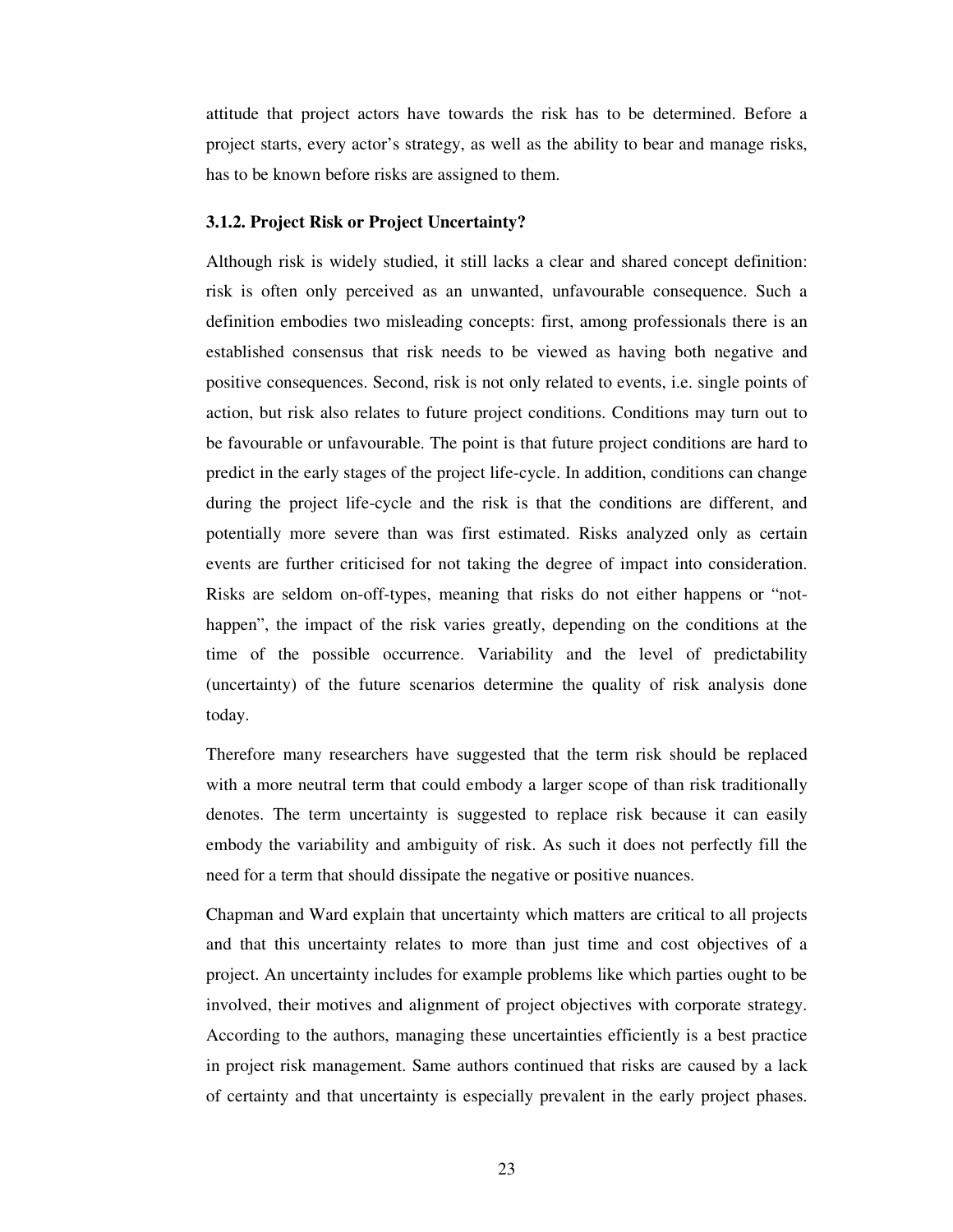Since not all factors can be predicted at the onset of a project, yet decisions still have to be made, there is a risk that the outcome of these decisions is something other then what is expected.

Risk has also other dimensions; many of them only recently introduced in the literature. For example Artto and Kähkönen point out that risk also has the dimension of perception: to whom the risk is adverse or significant, to whom the risk is opportunity or less relevant factor. Risk perception is identified as one of the major improvement areas in the development of risk management practices. Kähkönen suggests that the definition of risk could be localised in a way that it is defined more precisely in every specific case.

#### **3.1.2.1 Project Risk Categorisations**

Project risks can be categorised in a number of ways according to the level of detail or a selected viewpoint. Some of these later presented categorisations are merely a risk lists, while some of these categorisations are formed based on the source of risk, by impact type or by project phase. One of the most typical risk categorisations is presented in Table 3.2. This four-level categorisation is presented e.g. by Artto and Kähkönen. This categorisation tries to fade a project type and be a general categorisation. Risks are divided into pure risks (e.g. hazards and weather conditions), financial risks (e.g. cash flow or credit risk), business risks (almost anything that can happen in a project) and political risks, which refer to the certain political environment and risks that are caused mostly by extreme conditions, such as, among others, war. Risks in the project network can relate to any one of this list's categories. Project actors can cause hazards to one and other because of inexperience, lateness of their products, delivery failure or unmade payments (bankruptcy) or new government laws either in favour or disfavour of the project.

#### **Table 3.2.** Typical risk categorisation

| 1. pure risks              |
|----------------------------|
| 2. financial risks         |
| 3. business risks          |
| 4. political/country risks |

Turner suggested that risks can be divided either according to their impact or by where the control lies. Thus these categories can be further divided into business risks, insurable risks, external risks and internal risks, for example bad weather is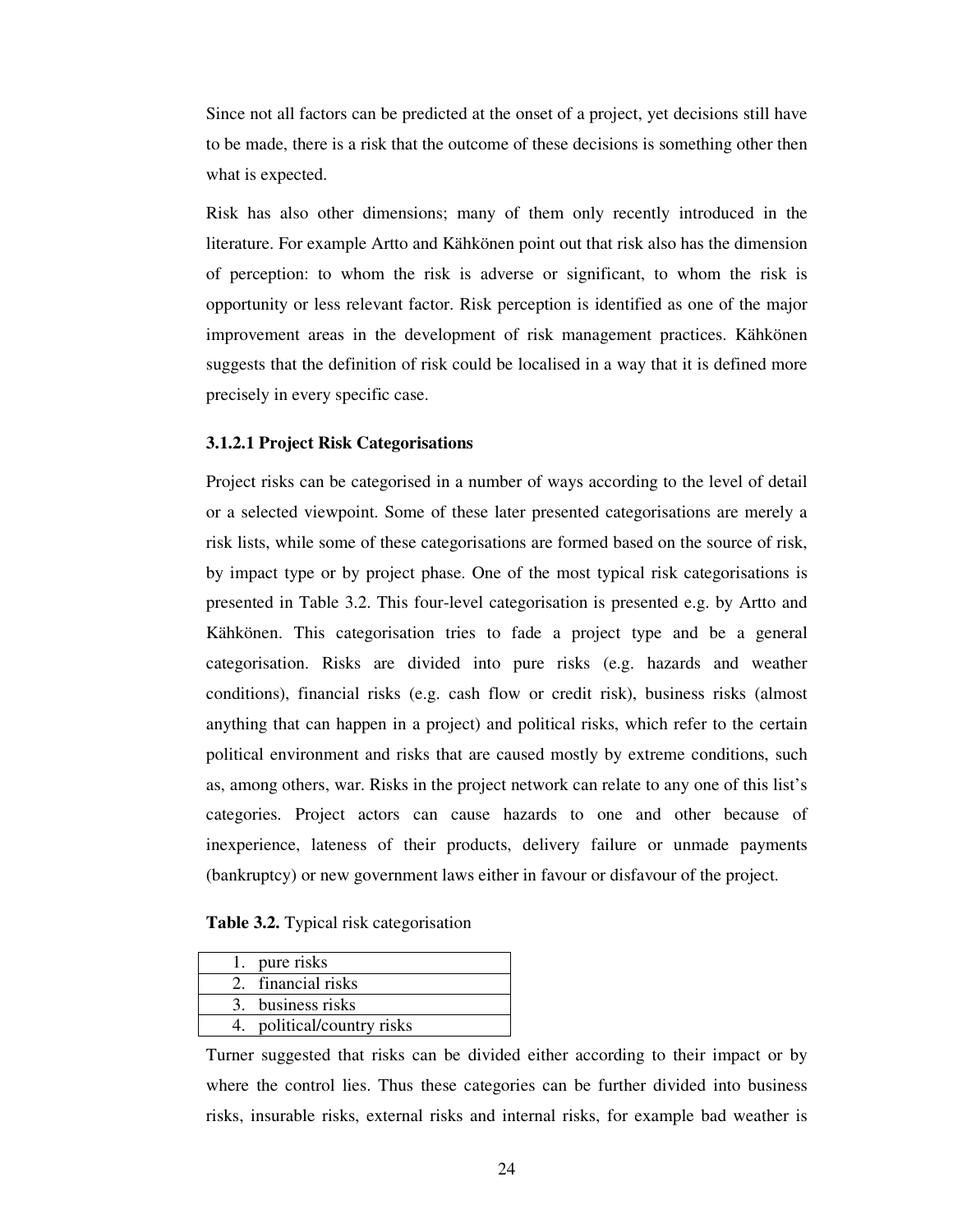external risks since it can't be controlled by a project manager and business risks are those risks that in generally have to be accepted in order to have an opportunity to take advantage of positive outcomes of a risk.

Miller and Lessard studied large engineering projects (for example constructing a new factory) and categorised risks according to their source. Market, completion and institutional risks are divided into three categories. Market risk is mainly caused by the demand uncertainty, completion risks refer to technical risks during and after the completion of a project (for example, will the capacity of a factory be as designed and planned). Institutional risks are related to the political uncertainties in a specific situation. They see that the whole project network should be utilised to manage risks, but their perspective is not that much co-operation than financially efficient risk allocation. They propose "a layering process" to systemically transfer, diversify and sell risks with financial instruments, real options and contract incentives.

Another division is made by Finnerty, whose book on project financing describes nine types of risk that are presented. This list is constructed from a project financing perspective, and corresponds with the construction-project specific risk categorisations. The reason for this similarity is probably that most project financing projects typically concern large engineering and construction projects. From these lists, it is harder to detect classes that would be sources for the risks caused by other actors or network dynamics.

| <b>Market</b> | <b>Completion</b> | <b>Institutional</b> |
|---------------|-------------------|----------------------|
| demand        | technical         | regulatory           |
| financial     | construction      | social acceptability |
| supply        | operational       | sovereign            |

**Table 3.3.** Risk categorisation according to Miller and Lessard

**Table 3.4.** Risk categorisation according to Finnerty

| 1. technological               |
|--------------------------------|
| 2. completion                  |
| 3. economic                    |
| 4. financial                   |
| 5. currency                    |
| 6. political                   |
| $\overline{7}$ . environmental |
| 8. force major                 |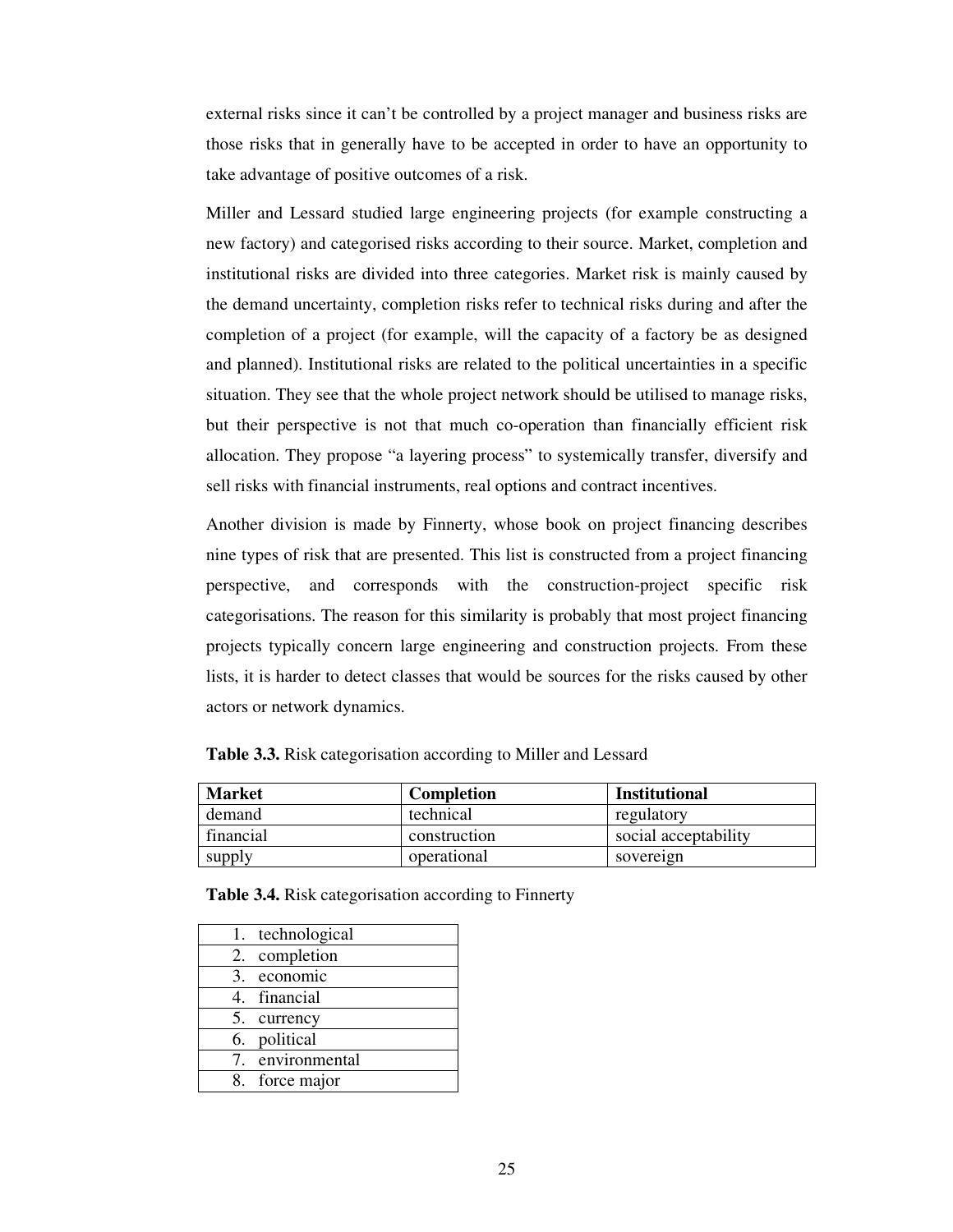Categorisations help to form risk lists that are useful when identifying risks, but are inadequate when forming the whole picture. Obviously, many of the Finnerty's and Miller and Lessard's risks relate to the network structure; supply risks and political risks are the best examples of the risks that are caused by the other than the main contractor. Both of these lists are done from the main contractor's perspective, and are not that much concerning the optimisation of the whole network. Risk continuums were also a concern of one case company manager, who emphasized the need for risk structure with cause-effect relationships while preliminary discussion about this topic were held. Also Chapman has taken the idea of risks having relationships, he concluded that their interrelations can be described and it does matter whether the risks are in a series or in parallel. This adds motivation to cooperate in order to manage risks, since one actor's false move, however minor, may cause a more serious damage to the actor working in the later project phase. Ward and Chapman have identified five different categories of uncertainty (table 3.5.); they are succeeded by the risk categorisations.

**Table 3.5.** Uncertainty categorisation according to Chapman and Ward

| 1. variability associated with estimates                               |
|------------------------------------------------------------------------|
| 2. uncertainty about the basis of estimates                            |
| 3. uncertainty about design and logistics                              |
| 4. uncertainty about objectives and priorities                         |
| 5. uncertainty about fundamental relationships between project parties |

From their list of five uncertainty (risk) areas, fifth is the most interesting in my point of view. Here authors have recognised that difficulty to identify responsibilities, capabilities and proper mechanisms for coordination and control is "a pervasive source of uncertainty". They add that these relationships may or may not include formal contracts. Hallikas, Virolainen, and Tuominen have presented a network risk categorisation that divides risks in a network into four categories (table 3.6.). These risks are related to the external sources of risk, meaning that managing these risks means to manage or to cope with the project's external environment.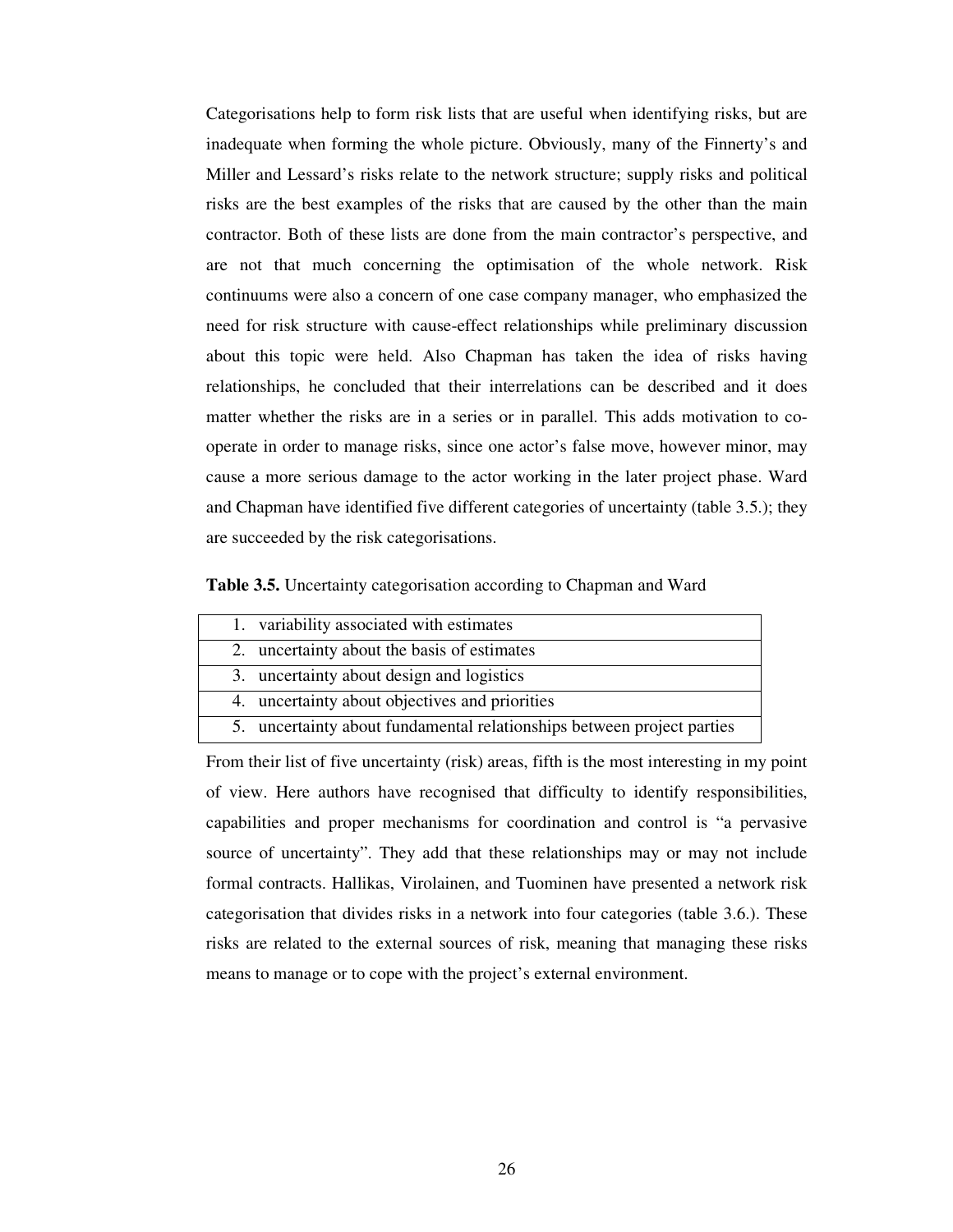**Table 3.6.** Risks in the Network environment according to Hallikas, Virolainen and Tuominen

| 1. Demand related factors and value chain positioning |
|-------------------------------------------------------|
| 2. Delivery performance ability                       |
| 3. Financial factors                                  |
| 4. Pricing                                            |

# **3.1.2.2 Typical Construction Project Risks and Uncertainties**

Construction projects are characterized as very complex, always unique projects, where risks raise from a number of different sources. These projects are characterized by a continuous decision making due to numerous sources of risk and uncertainty, many of which are not under the direct control of project participants. Construction projects have a bad reputation of failing to meet the deadlines and cost targets. That's why identifying risk sources is extremely important, since it is not necessarily possible to identify single risks. Odeh and Battaineh studied the most typical reasons for construction delays in Far-East construction projects. They found seven significant causes of delays: owner interference, inadequate contractor experience, financing and payments, labour productivity, slow decision making, improper planning and subcontractors. These kinds of risks can be seen as networkrelated. Thus in order to have a successful project, it should be guaranteed by some means that all participants are experienced and trained to do the project: it matters what kind of network is conducting the work.

# **Table 3.7.** Typical construction risk categorisation

| technical       | 2. social     |
|-----------------|---------------|
| 3. construction | 4. economic   |
| 5. legal        | 6. financial  |
| natural         | 8. commercial |
| 9. logistics    | 10. political |

Baloi and Price concluded an extensive literature study on construction project risks in two different categorisation perspectives;a broad risk list (table 3.7.) and an impact type list (table 3.8.).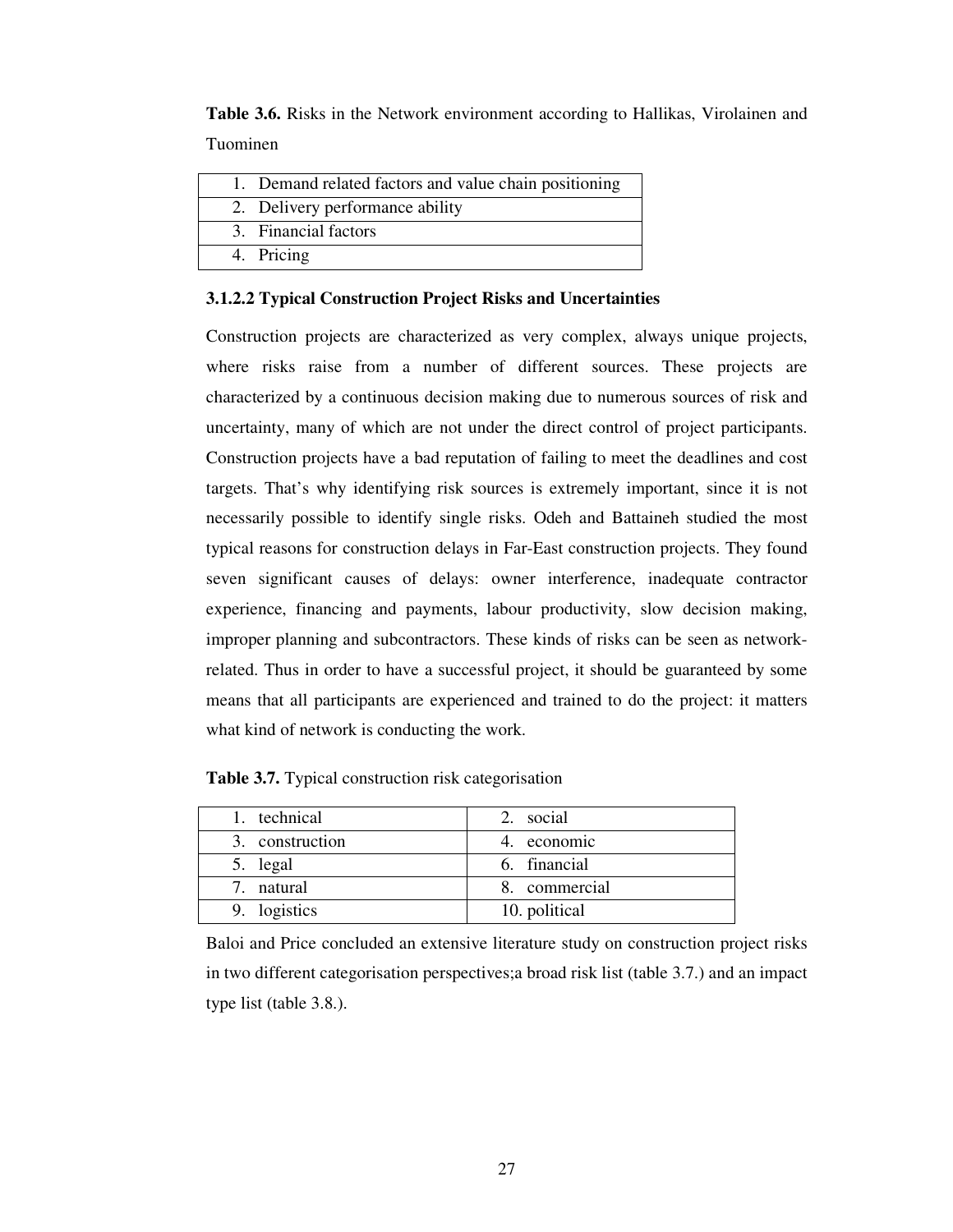|  |  |  | Table 3.8. Construction risk categorisation by impact |  |  |
|--|--|--|-------------------------------------------------------|--|--|
|--|--|--|-------------------------------------------------------|--|--|

| 1. dynamic vs. static          |
|--------------------------------|
| 2. corporate vs. individual    |
| 3. internal vs. external       |
| 4. positive vs. negative       |
| 5. acceptable vs. unacceptable |
| 6. insurable vs. non-insurable |

Mills' list of three of the most important risks in construction projects includes weather, productivity of labour and plant and quality of material. Cohen and Palmer identified risk trends in construction projects. They found that typically, risks are determined at the very early phases of the project (feasibility and planning) while the impacts are not experienced until the construction and production start-up phases. Their list of typical sources for risks in construction projects is presented in table 3.9.

**Table 3.9.** Typical risk sources in construction projects according to Cohen and Palmer

| 1. changes in project scope and requirements       |
|----------------------------------------------------|
| 2. design errors and omissions                     |
| 3. inadequately defined roles and responsibilities |
| 4. insufficient skilled staff                      |
| 5. force major                                     |
| 6. new technology                                  |

Dubois and Gadde found that complexity in construction projects comes from two basic sources; interdependence of tasks and uncertainty. Uncertainty has four sources: management is unfamiliar with local resources and local environment, lack of complete specifications for activities at the construction site, lack of uniformity of materials, work, and teams with regard to time and place and unpredictability of environment. Again, the bolded phrases indicate the sources with the highest relevance to this study. Dubois and Gadde's study's main conclusion was that the unstable and changing network is a major cause of the short-term sub optimisation hampering a longer-term productivity, innovation and learning. To reduce this uncertainty, a firm should consider at least four different types of coordination inside the network and think relationships longer than just one project's perspective. As can be seen from the risk lists and categorisations presented here, networks are the cause of risks to projects, both directly and indirectly. Indirect means that networks cause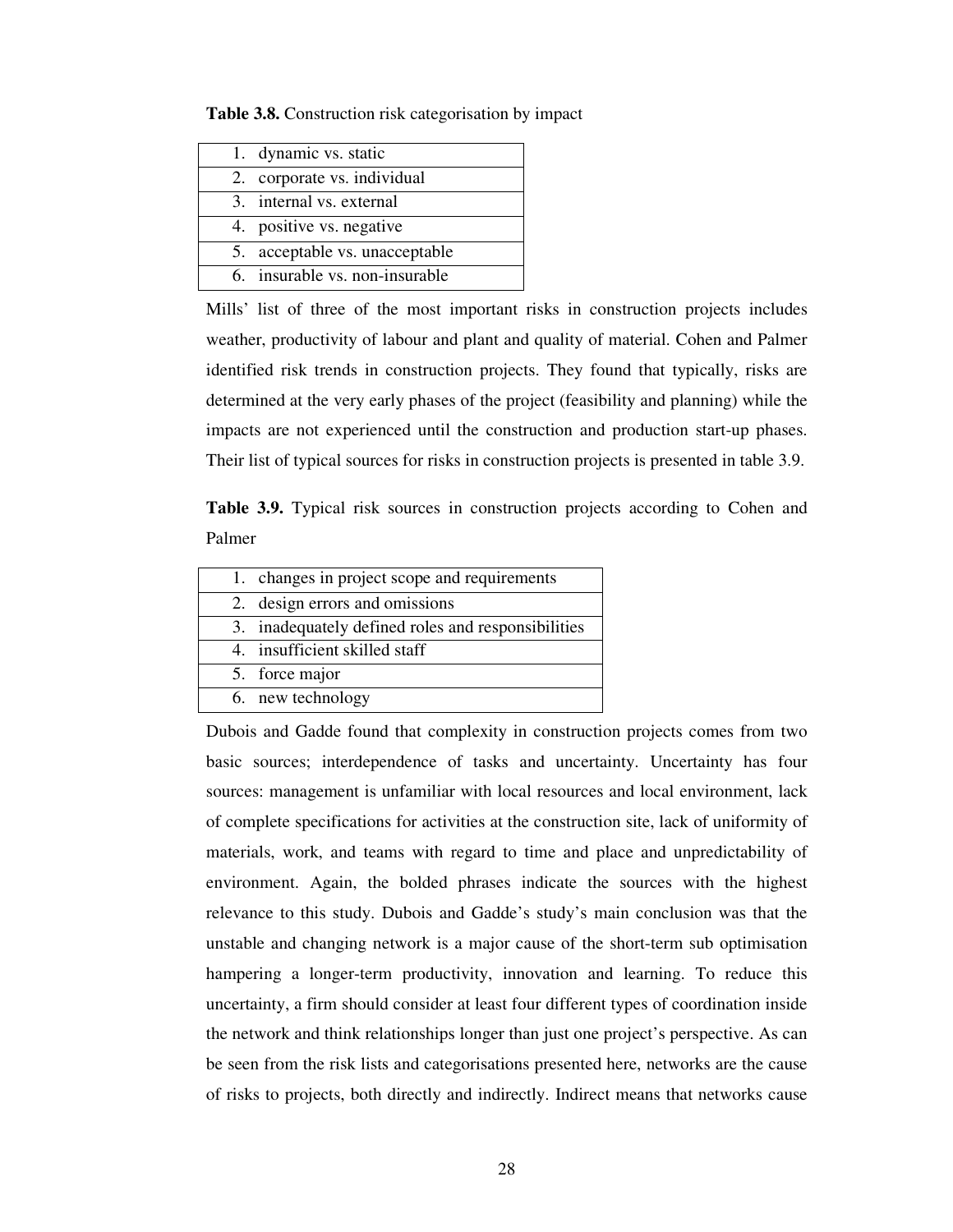significant uncertainties that pose risks to projects. All the bolded items in the section above relate to networks as sources of risk. Risks that are caused by people in networks are social risks, they might also relate to personal chemistry. Other network actors are not totally in one actor's control: their behaviour is uncertain, local conditions and politics slowed decision making and uncertainty about other actors' capabilities cause risks to projects. It is also very clear that these lists or categorisations are based on the assumption that risk is something negative and threatens the project. This is more prevalent in construction risk categorisations than in general project risk categorisations in the frequent use of terms such as "lack of " ,"inefficiency", and "errors", among others. Opportunities in their part are rarely mentioned, thought it is obvious that without, for example business opportunities, business risks would not be worthwhile.

### **3.1.3. Project Risk Management Processes**

Risk management should be its own process in project management, but at the same time is closely tied in all project processes and phases. There are several suggestions to improve the project risk management process, three popular process models are compared in table 3.10.

| <b>Project Business</b> | <b>PMBok</b>               | <b>APM</b> |
|-------------------------|----------------------------|------------|
| risk management         | planning                   | define     |
|                         |                            | Focus      |
| Identification          | risk identification        | Identify   |
|                         |                            | structure  |
|                         |                            | ownership  |
|                         |                            | estimate   |
| estimation              | qualitative risk analysis  | evaluate   |
|                         | quantitative risk analysis |            |
| response planning       | risk response planning     | plan       |
| risk management control | monitoring<br>risk<br>and  | manage     |
|                         | control                    |            |

**Table 3.10.** Comparison of typical risk management processes

All of these processes basically have the same phases; only the level of detail in describing processes varies. All of them are meant to be iterative processes where risk management phases are kept ongoing during the whole project life-cycle. Risk management process should be implemented at the early project phases, when there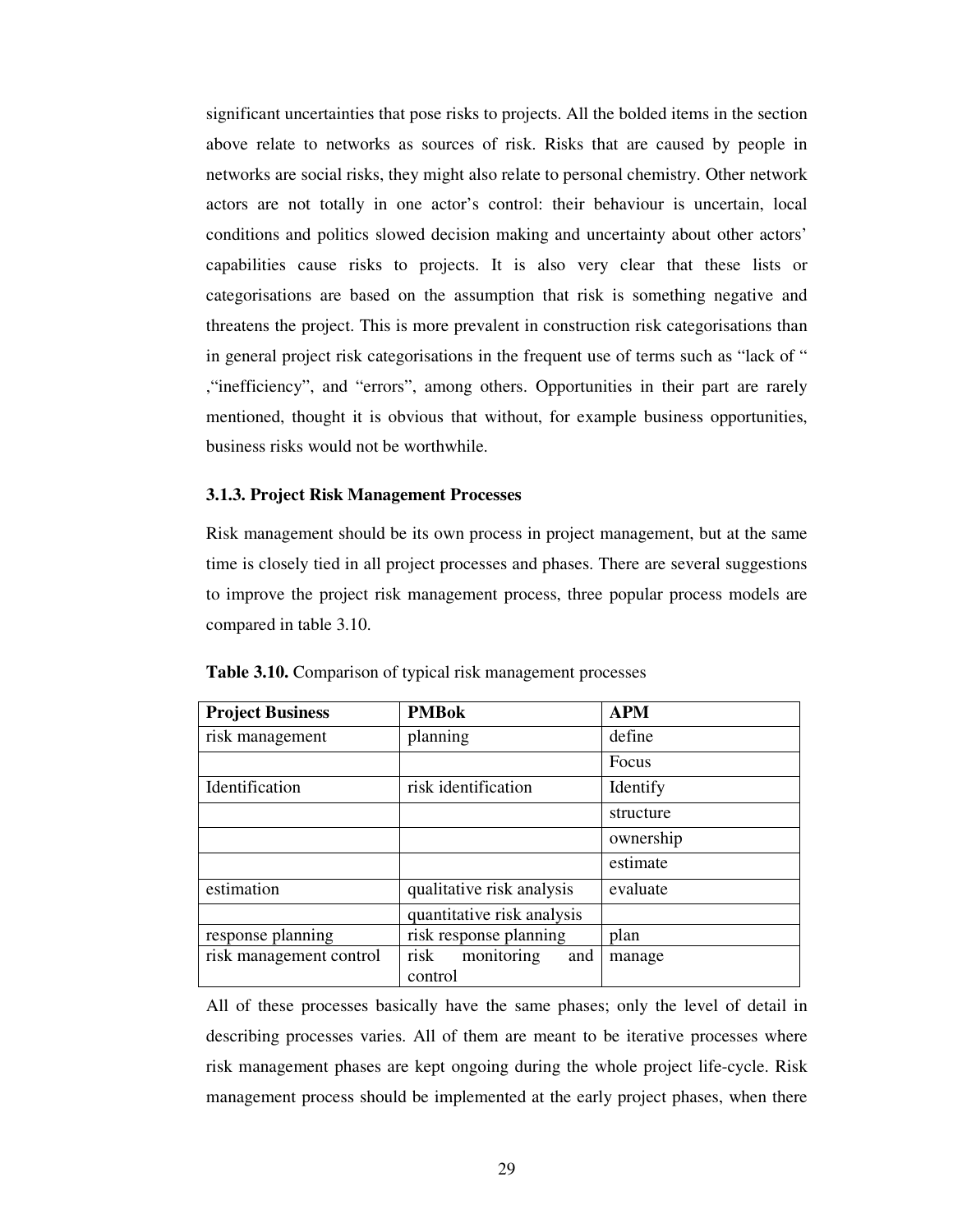is still a possibility for fundamental changes. The project should be carefully analysed as to which kind of methods to use at which project phases and a process needs to be customised according to all project characteristics. The underlying reason for risk management is to ensure well-grounded and unbiased decision making. Artto and Kähkönen concluded various risk management processes generally to include three core processes, namely risk identification, risk estimation and risk response planning and execution. They also differentiate five accessory processes: risk management planning, risk communication, risk ownership development, risk management strategy and risk management control.

## **3.1.3.1. Risk Identification**

The identification phase is stressed by many researchers. It is quite obvious that if we are unaware of the risks, it's difficult to manage them, though this view is limited to the event-type scope of risk management. It is presented the concept of risk from different perspectives, thus forcing on risks in a wider scope, moving from a single event-scope to wider uncertainty-scope. Chapman points out that since the risk management process builds heavily on the primary identification phase, the success of later risk management phases is directly comparable to the quality of the first identification phase. Skitmore and Lyons conclusions contrast previous statements. Their study showed that risk management processes are applied the most in the execution phase, not in the conceptual phase. Still their study and usage of different risk management techniques showed that identification is the most frequently used risk management element. This proves that risk identification needs to be a continuous process and an efficient identification process requires many iterative rounds in even the later stages of project execution to successfully meet the expected targets.

Detailed steps and methods in identifying and categorising risks are presented in many literature sources. Methods generally include brainstorming, risk checklists, expert analysis/interviews, modelling and analyzing different scenarios and analysing project plans. Additionally, sources of risk or uncertainty and sources of known unknowns should be listed. Ward and Chapman emphasise using an uncertainty perspective in the project risk identification phase, since they consider such an approach to be the best way to determine all possible sources of opportunities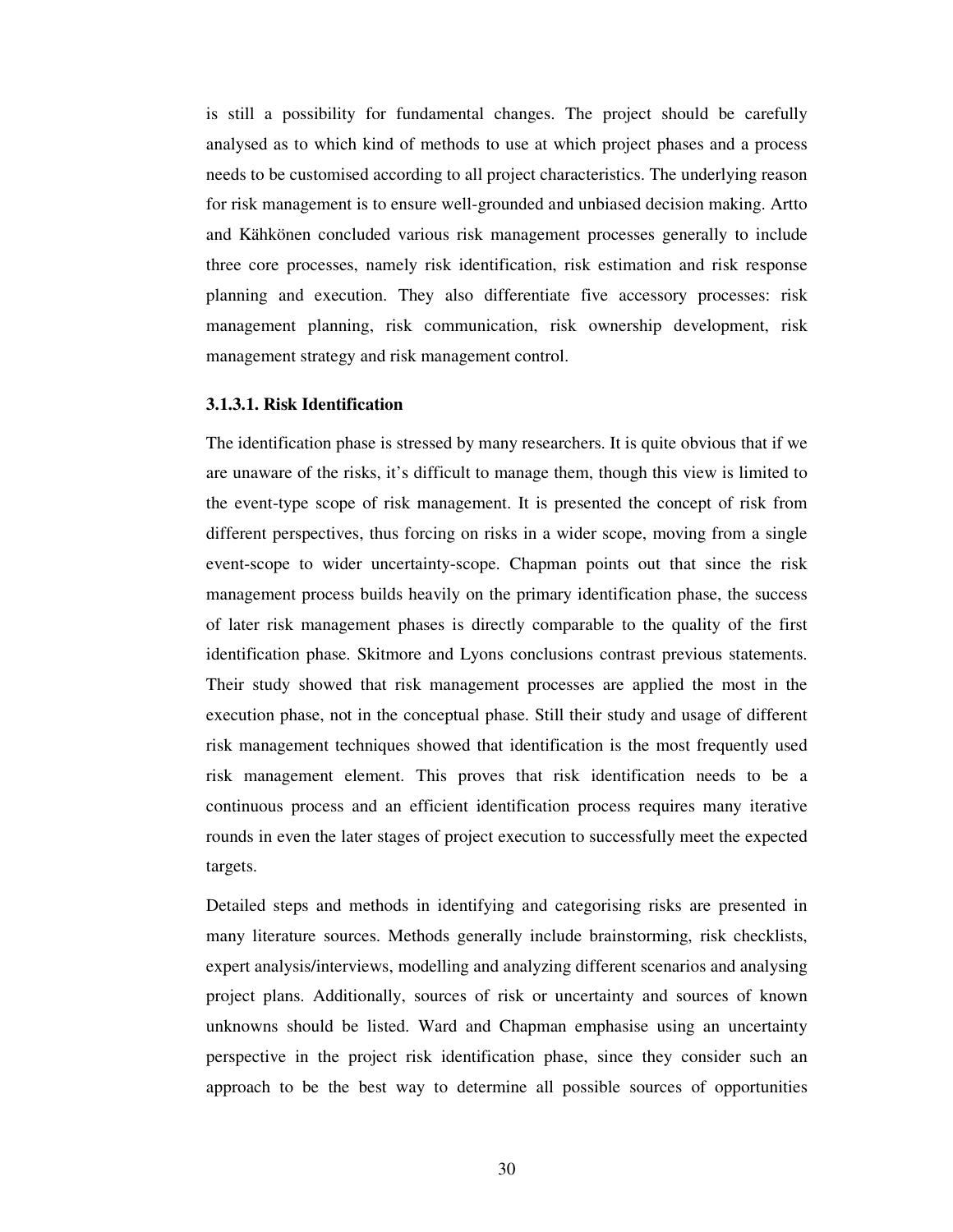(positive risks), not just threats. These identification lists need to be followed and updated as our knowledge and understanding of the project environment increases.

## **3.1.3.2. Risk Estimation**

After the risks have been identified, they must be evaluated in terms of the probability of occurrence and impact. An understanding of the possible effects on project objectives is needed: since most projects have only a limited amount of resources to use for risk management, concentration on only the major risks is essential. Reliable estimates of likelihoods and consequences are needed for prioritisation. Risks can be assessed either using a quantitative or qualitative analysis. The most common ways are to estimate risk probability and impact in simple scales for example, from 1 to 5 or from high to low, boundaries can also be numerically defined. In figure 3 a probability-impact grid is introduced, which is one typical and simple way to map risks. On the grid, risks that require the most attention are easily detectable. Lower left corner risks are noted, but actions to control them are taken only if there are sufficient resources or if mitigating the risk costs less than the product of possibility of risk's occurrence and its impact on project objectives (expected value).



**Figure 3.1.** Probability-Impact Grid

Risk identification and evaluation does not provide enough support for the later risk management processes: the large amount of risk data from these two phases should be structured to aid in the interpretation and comprehension. Risks also need to be assessed in relation to other risks, since these relations may cause minor risks to become more relevant to the risk management process if they are significant sources for other risks. A lack of attention toward cause-and-effect-chains was also a concern of Aalto, Järvinen and Tuovinen, when they initiated their research on risk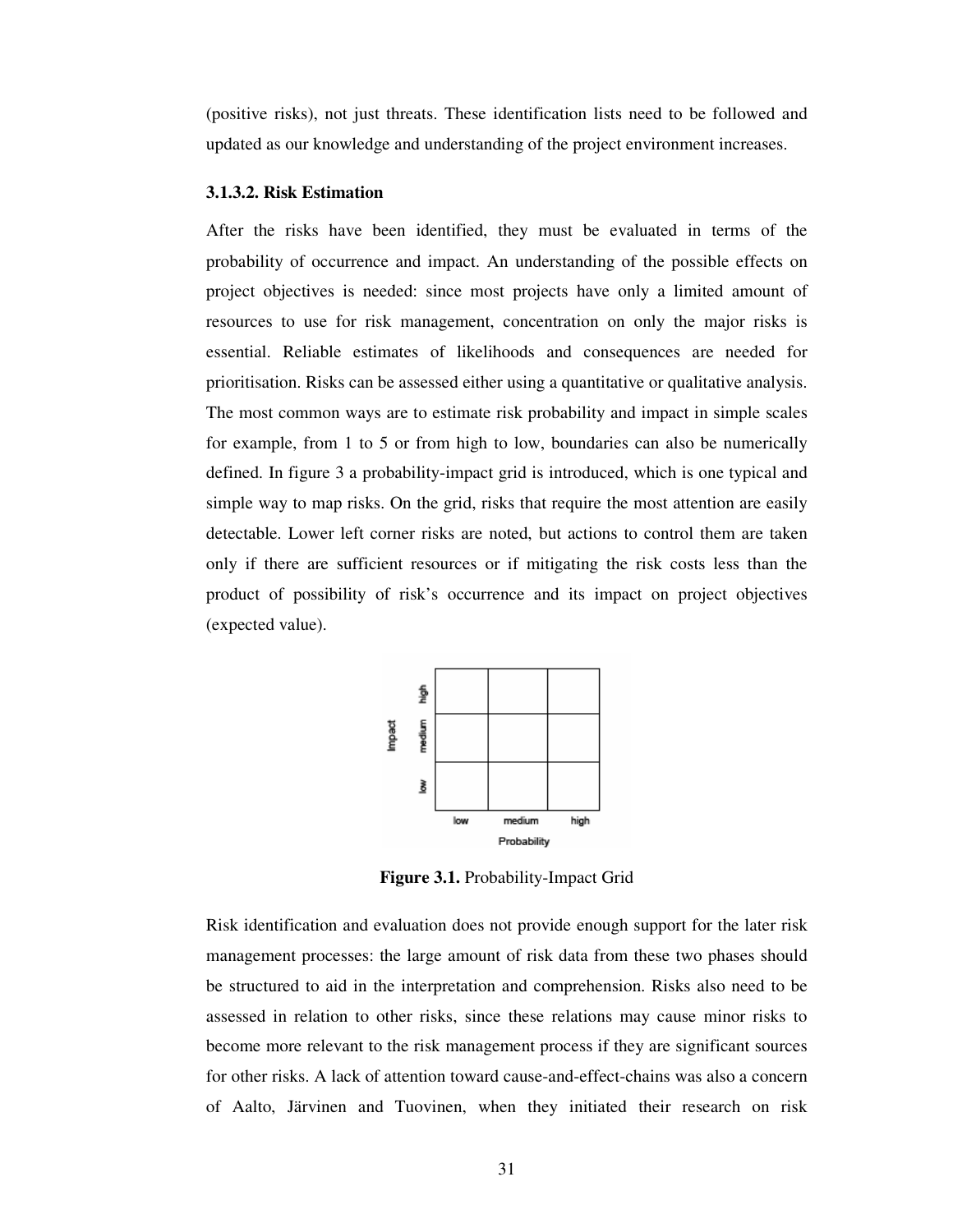continuums. Risk continuums are cause-and-effect-chains, where one event (risk) causes another to arise. Authors examined risks in four different levels of project business. In light of their results, managing risk continuums at all levels of project business is a fundamental step towards better and more efficient risk management. Also Turner suggests assessing risk links. Furthermore, he points out that this kind of risk analysis has to be limited to a relatively small number of single risks (e.g. 20 risks leads to 400 links to analyse). This limitation creates the danger that lowprobability risks are left out, even if they were sources of more severe risks. Preventing these low-probability risks from happening might be less then the whole risk management process perspective.

### **3.1.3.3. Risk Response Planning and Execution**

Planning of how to carry risks needs to have clear, shared principles in order to have a consistent attitude towards the risks. The purpose of the process is to ensure that actions that are planned and taken will have the expected effect on project risks, or if not, will effect whether new methods should be implemented. Risk response planning and the execution- phase needs an effective control process by its side to ensure that the risk management processes are iterative and ongoing, are not dismissed as project starts and it follows that decisions are implemented and have the expected results. Monitoring and controlling usually means writing and checking documents and conducting meetings. Also Artto et al. stress the importance of team work and communication as a means of risk management. Monitoring should also include evaluating the basis of earlier decisions, and assessing whether the assumptions made at the beginning are still relevant.Saari suggests a simple tool for monitoring the risk management process. She proposes using risk status as an indicator of the process phase under every recognized risk. Risk status describes the current situation of a certain risks. Table 3.11. describes the proposed definitions.

| <b>Table 3.11.</b> Proposal for risk status definitions |  |  |  |  |
|---------------------------------------------------------|--|--|--|--|
|---------------------------------------------------------|--|--|--|--|

| 1. identified            |
|--------------------------|
| 2. assessed              |
| 3. responses implemented |
| 4. occurred              |
| 5. avoided               |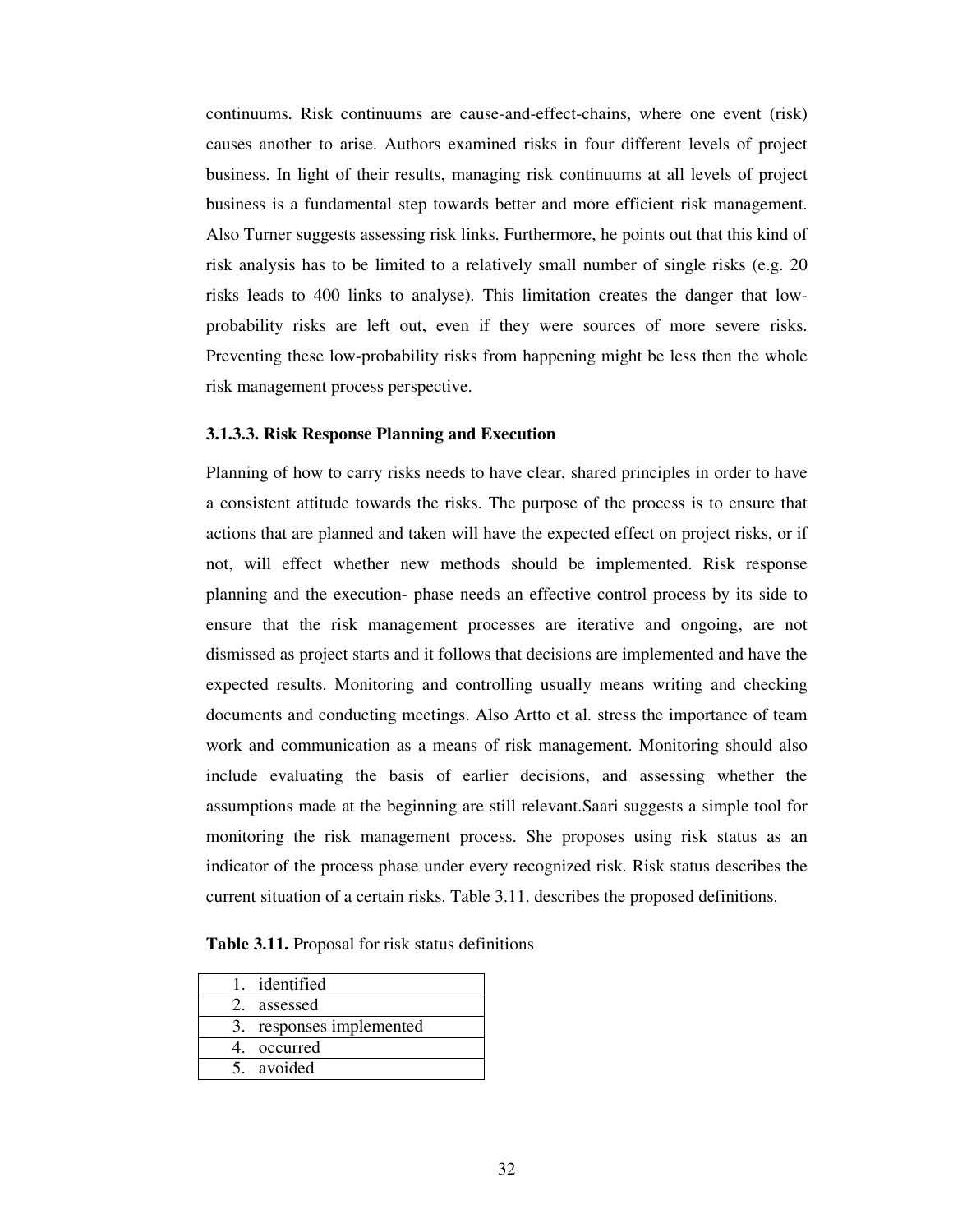The risk management process described in this section is only a brief summary of the practices found in the vast written material that exists. Suggestions or instructions how these risk management processes could be adapted to a project network, where multiple actors need to co-operate, were not found. As well, any specific risk management tools for project networks were not yet developed. V-M Virolainen listed five important factors in managing risks in a project network: best practice, being prepared, recognition, follow-up and anticipation of the risk. How to achieve these factors is another question, for example best practices are not publicly documented anywhere.

### **3.1.4. Project Risk Management at the Company Level**

Risk management at the company level has aspects that are not found at project level risk management. The main point is that a company has to have some kind of risk strategy to determine a common behaviour towards risks. Floricel and Miller developed five risk strategies for projects, intended for large-scale projects (e.g. construction projects) that described how risks in large-scale projects should be dealt with. They state that regardless of project-level strategies, a number of institutional anchoring elements must be put in place to tie project strategy to organizational strategy. It means that all organization's projects (called 'project portfolio') should be treated as stock portfolio. Also Ward and Chapman promoted the corporate scale view on risks rather than just a project scale view. They introduced the concept of risk efficiency as a prerequisite of the holistic risk management process and formed a 'decision rule' for efficient risk management:

> *"Always minimize the expected cost of a project unless the risk implications at a corporate level are unacceptable, in which case the minimum expected cost increase to yield an acceptable level of corporate risk should be sought."*

Authors point out that project level 'local optimality' may be in contrast with a 'global, company level' optimality. Project portfolio view, where all company's projects are managed in relation to others, is also convenient in risk management. If uncertainties and risks are seen as a portfolio and their interrelations and links to opportunities, then future potential gains could be better understood than they are at present. Projects should be seen as a part of a bigger entity. Like an investor, a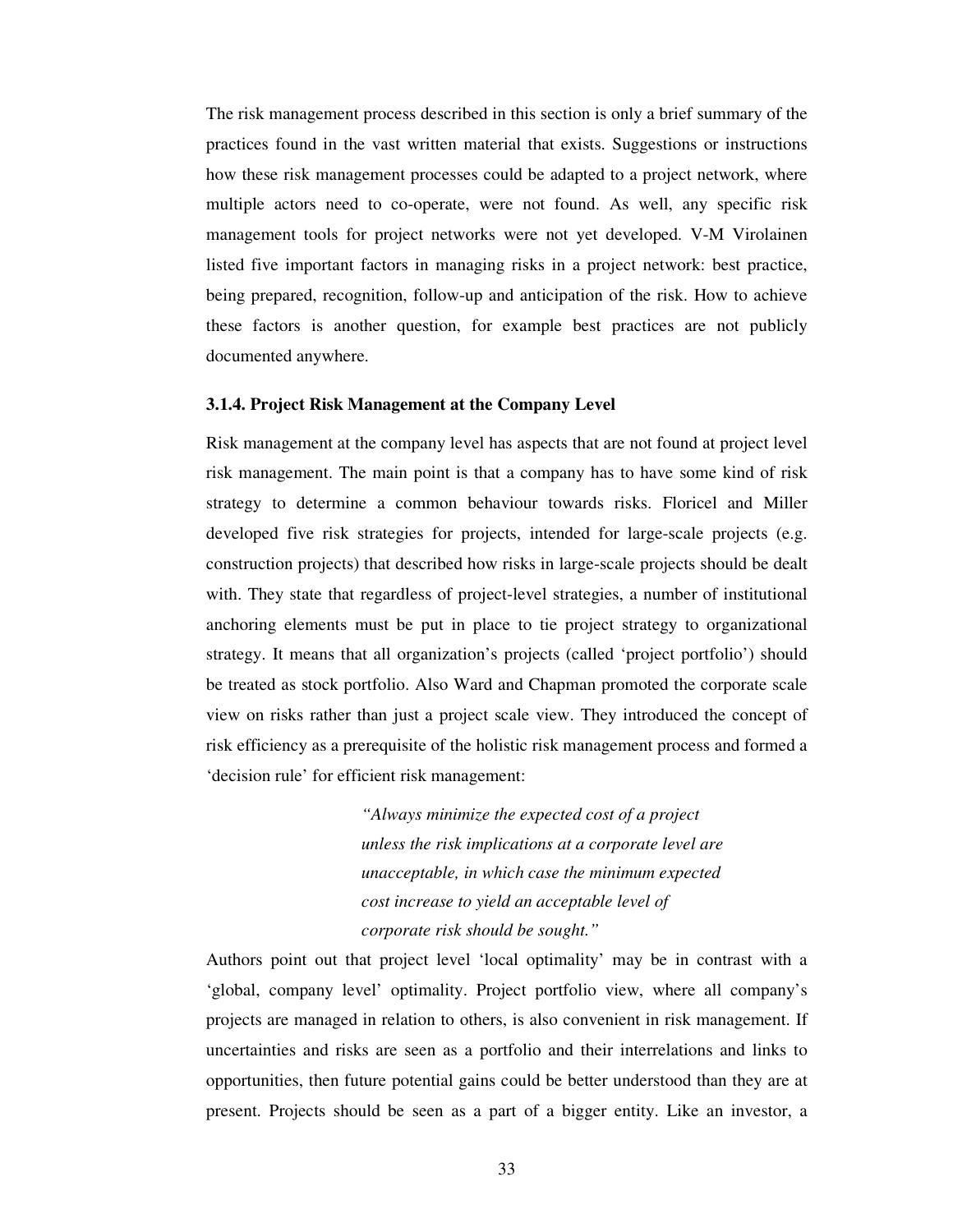company might want to allocate its funds to projects with different levels of risk, so certain projects have higher risks, while other projects are allowed to bear only a limited amount of risk. It is important that risk management is not separated from the company's strategy. Risk management efforts and decisions should match the previously defined company risk profile. Financial theory perspective is useful to explain some of the gains from project portfolio view.

Practical tools for making risk management at the company level include, for example, Baccarini and Archer's suggestion that in addition to single risks in a project, whole projects could be assessed due to their level of riskiness. Projects could be prioritized according to their riskiness, for example using numerical scale from 1 to 5, where 5 is being generally unsure of the targets of cost, time and quality and 1 referring to a project with modest risks. Risk management efforts and assigned resources could be designed according to these categories. Similarly than from a single corporate perspective, in a single large project, where multiple actors work on one site, risks are most efficiently managed if the risks are managed using a whole project perspective, not just from every actor's own perspective. Projects where several actors are required to co-operate demonstrate how many dimensions need to be fitted together to ensure the successful completion of the project. Structures to fairly allocate risks and rewards among project actors in order to motivate the entire network to adopt a wider, whole project risk management perspective, is of extreme importance to successfully implement this new whole project perspective.

### **3.1.5. Literature View on Project Risk Management in Construction Industry**

Typical construction project risks and risk figures of a construction project have been already discussed. Risks in construction projects are a significant element of the total project costs and thus their allocation has a major effect on project budget. Construction projects are open systems, rather than closed systems, which adds to the variability and riskiness of the project. The risk management process has to be adjusted to the cooperative environment in construction projects, but unfortunately this has not yet happened. Risk management in the construction industry still relies heavily on contracts, and the industry has the bad reputation of becoming involved in numerous disputes and claims. According to various studies, contractual structures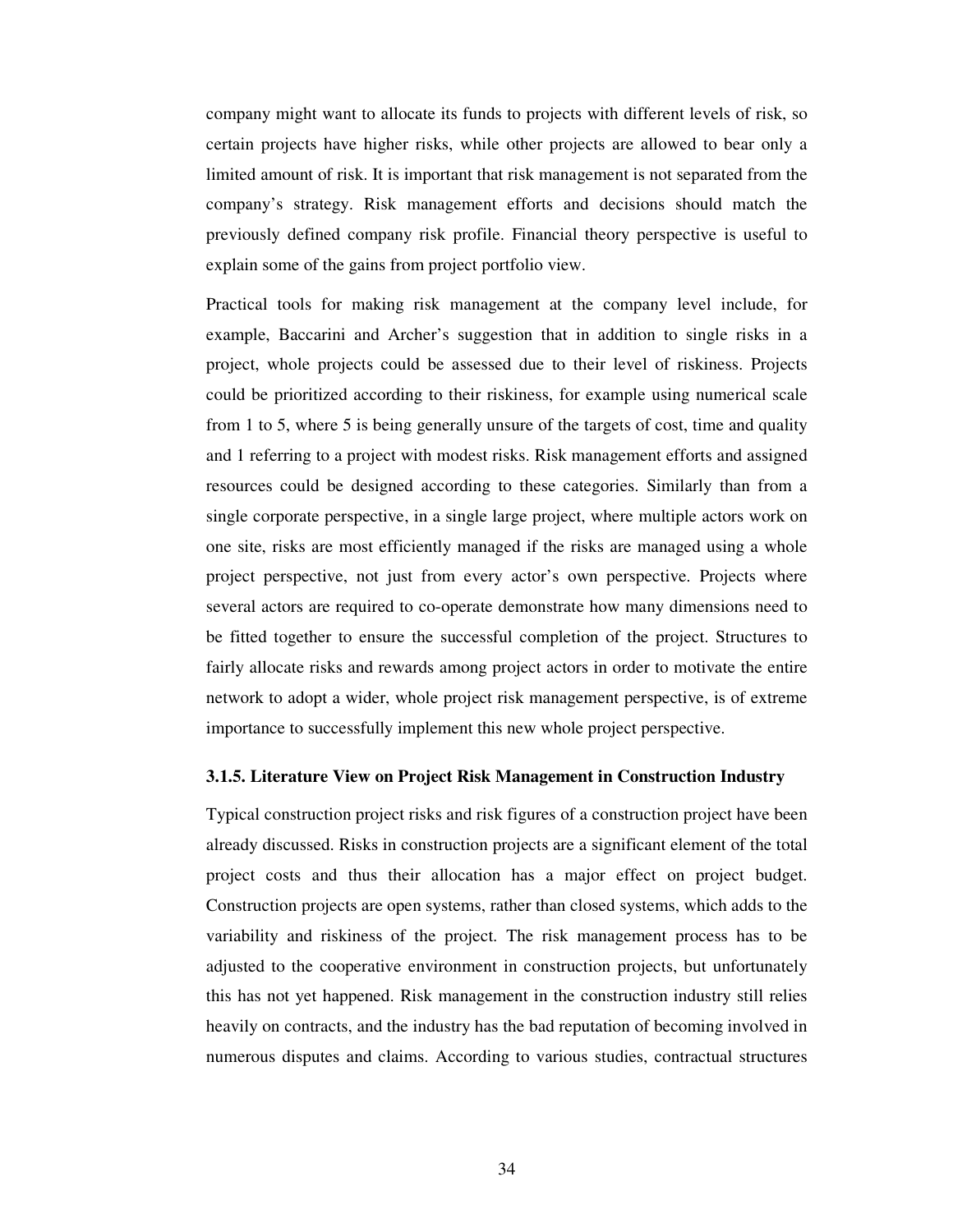are the main sources of the lack of flexibility and they have a significant negative effect on the actor relationships.

The first improvement effort in the construction industry is an attempt to promote the risk management process. Risk management should be implemented; contracting risks to other parties does not mean they are managed since nothing is done to deal with these risks, rather only the final cost of the contract is increased. Contract clauses are estimated to raise project costs by 8-20% of the total costs. This supports and motivates efforts to find alternative methods in managing risks. Apart from contracts, studies show that construction risks are mainly handled with experience, assumption and human judgment. Since risks are highly situation-specific, expert judgment provides sufficient means of risk management. Problems occur when this expert knowledge isn't documented (which is common in the construction industry) and knowledge is not transferable. Other risks relate to possibly biased decision making, when personal background and assumptions inevitably reflect on the person's evaluation.

The usage of risk management techniques is varied in the construction industry. Brainstorming and team analysis for identifying risks are the most frequently used techniques, computer-aided methods are rarely used. Often risk management is restricted only to the identification phase, events can be known in advance, but their extent is not quantified. The biggest barriers in construction project risk management are a drive for cost effectiveness; risk management is seen only to consume resources and benefits are difficult to measure in financial terms. Lack of risk management resources and know-how restricts the use of risk management techniques. There are not enough capable personnel to conduct the risk management process and risk management is only in the heads of a few key people. Lack of an industry accepted model of risk analysis forces every construction company to form and test its own risk management models. Also cultural issues such as negative attitudes and mistrust of risk analysis, affects the results of the process. Simply a lack of knowledge and communication causes risk management failures.

Construction projects face a significant amount of uncertainty that is not related only to the early phases of the project. Ford, Lander and Voyer came to the conclusion that great project value remains hidden in the project, in positive risks (or uncertainty) that is not actively searched. Floricel and Miller made a similar find that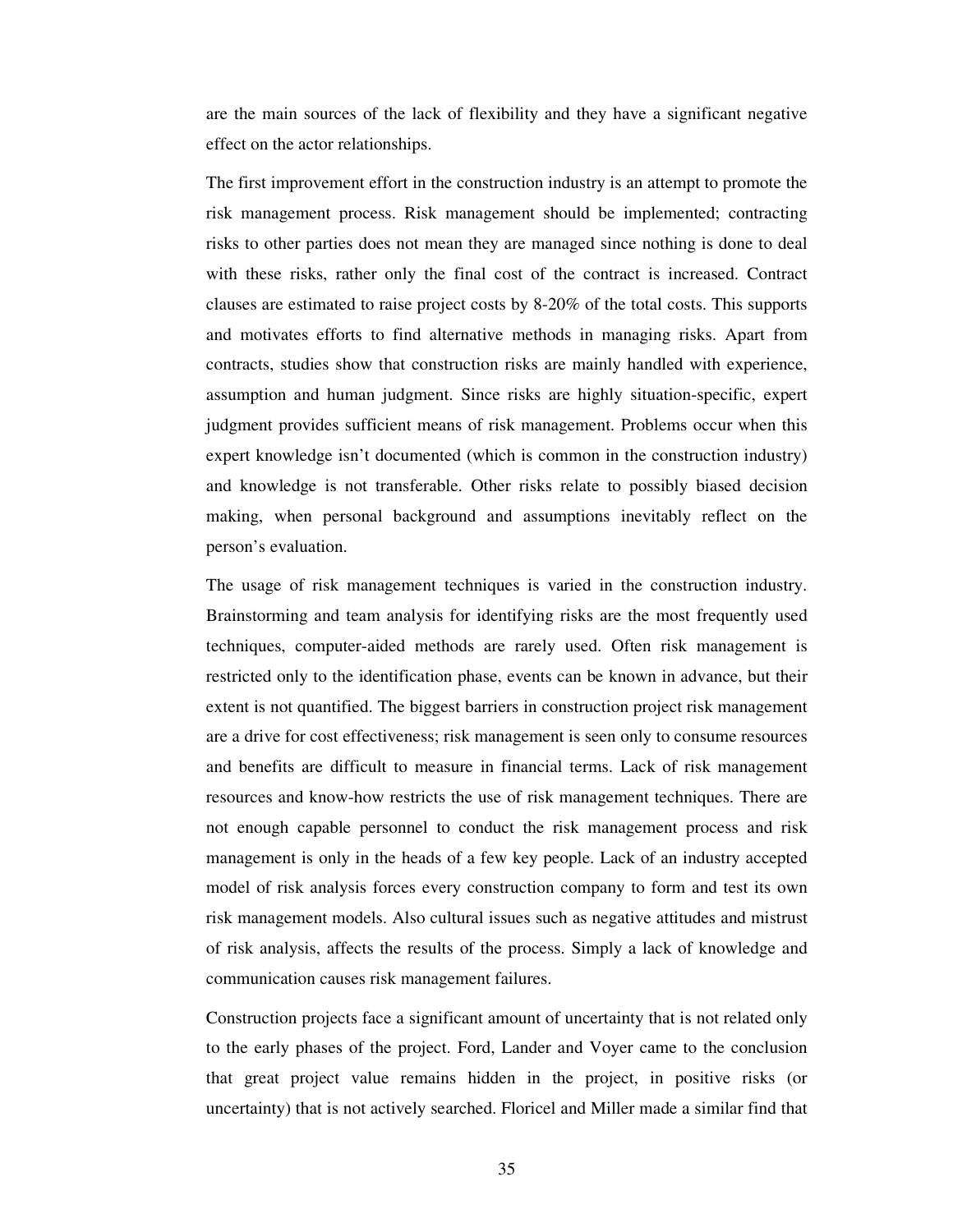in large scale projects managers often try to secure favourable conditions for projects by identifying and pre-empting possible adverse effects by ignoring possibilities for positive ones.

Odeh and Battaineh recommended the following improvements to construction risk management: incentives for early completion should be included in to the contracts and adopting a new approach to awarding experience instead of the lowest price. That way an experience would have the weight it seems to deserve. In a network viewpoint the financial allocation of risks is critical. Zaghloul and Hartman said an adequate risk sharing system should be the kind that would give the benefits of risks not occurring in all parties. Floricel and Miller suggested establishing shared financial safety reserves for mitigating crises when they happen.

## **3.2. Joint Venture**

A joint venture is a business enterprise under-taken by two or more persons or organizations to share the expense and (hopefully) profit of a particular business project. "Joint ventures are not business organizations in the sense of proprietorships, partner-ships or corporations," noted Charles P. Lickson in A Legal Guide for Small Business. "They are agreements between parties or firms for a particular purpose or venture. Their formation may be very informal, such as a handshake and an agreement for two firms to share a booth at a trade show. Other arrangements can be extremely complex, such as the consortium of major U.S. electronics firms to develop new microchips…. A joint venture is, in effect, a form of partnership that is limited to a particular purpose." Joint ventures have grown in popularity in recent years, despite the relatively high failure rate of such efforts for one reason or another. Creative small business owners have been able to use this business strategy to good advantage over the years, although the practice remains one primarily associated with larger corporations.

Most joint ventures are formed for the ultimate purpose of saving money. This is as true of small neighbourhood stores that agree to advertise jointly in the weekly paper as it is of international oil companies that agree to work together for purposes of oil and gas exploration or extraction. Joint ventures are attractive because they enable companies to share both risks and costs.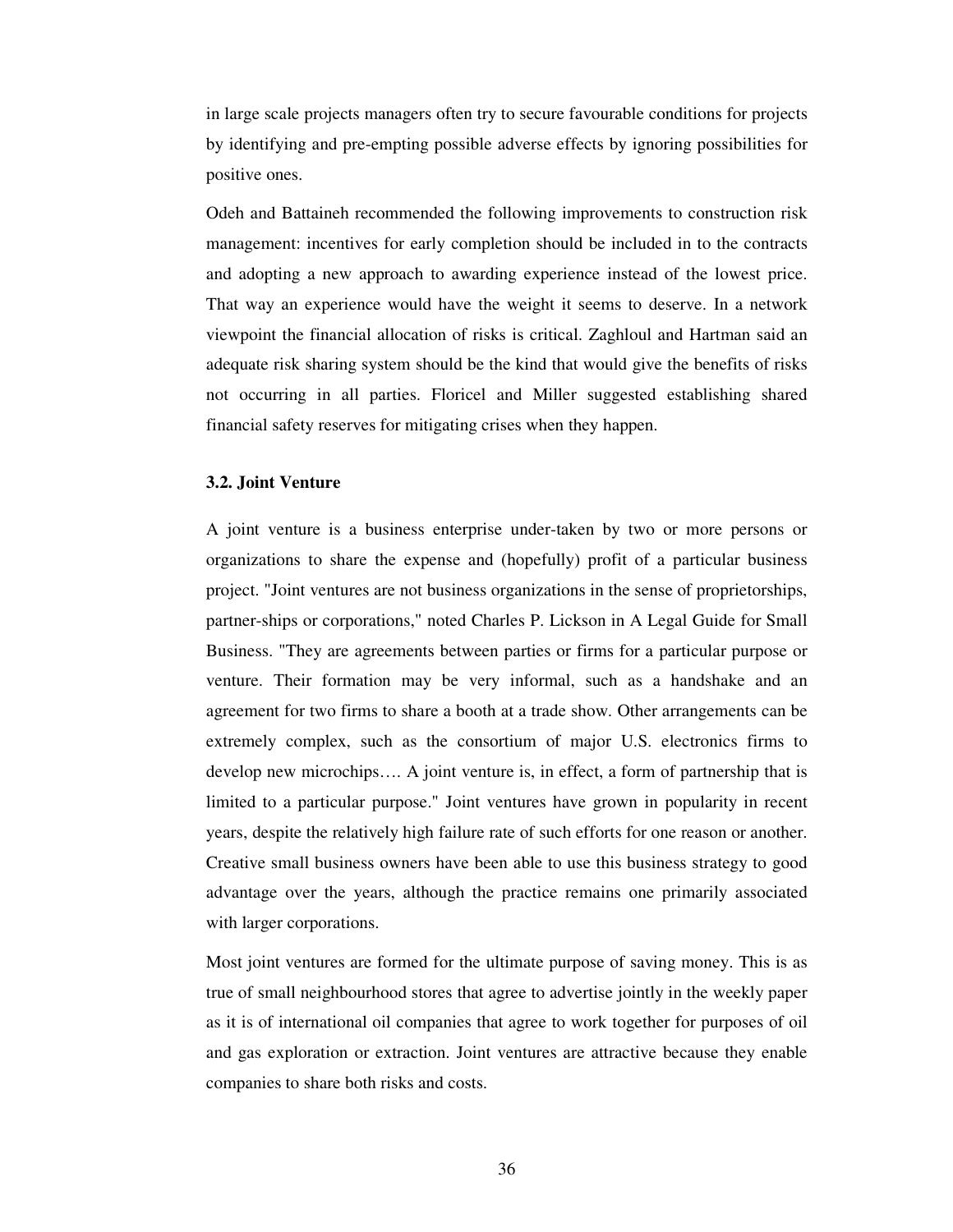## **3.2.1. Types of Joint Ventures**

Equity-based joint ventures benefit foreign and/or local private interests, groups of interests, or members of the general public. Under non-equity joint ventures (also known as cooperative agreements), meanwhile, the parties seek technical service arrangements, franchise and brand use agreements, management contracts, rental agreements, or one-time contracts, e.g., for construction projects. Participants do not always furnish capital as part of their joint venture commitments. There are, for example, non-equity arrangements in which some companies are more in need of technical services or technological expertise than they are capital. They may want to modernize operations or start new production operations. Thus, they limit partners' participation to technical assistance. Such arrangements often include some funding as well, albeit limited.

# **3.2.2. Legal Structure of Joint Ventures**

As Lickson observed in A Legal Guide for Small Business, joint ventures are governed entirely by the legal agreement that brought them into existence. "Unless the joint venture is formalized by creation of a corporation or partnership, it never ripens into a taxpaying, legal entity on its own. Instead, the joint venture functions through the legal status of the venture participants, known as co-ventures or venture partners," Lickson wrote. "Since the joint venture is not a legal entity on its own, it does not hire people, enter into contracts, or have its own tax liabilities. These matters are handled through the co-ventures. Corporate law, partnership law, and the law of sole proprietorship do not govern joint ventures; contract law governs joint ventures." And as Marc J. Lane noted in the Legal Handbook for Small Business, "Since the venture ends at the conclusion of a specific project, issues of continuity of life and free transferability become moot."

## **3.2.3. Why Joint Ventures Fail**

Small business owners should not engage in joint ventures without adequate planning and strategy. They cannot afford to, since the ultimate goal of joint ventures is the same as it is for any type of business operation: to make a profit. Experience dictates that both parties in a joint venture should know exactly what they wish to derive from their partnership. There must be an agreement before the partnership becomes a reality. There must also be a firm commitment on the part of each member to the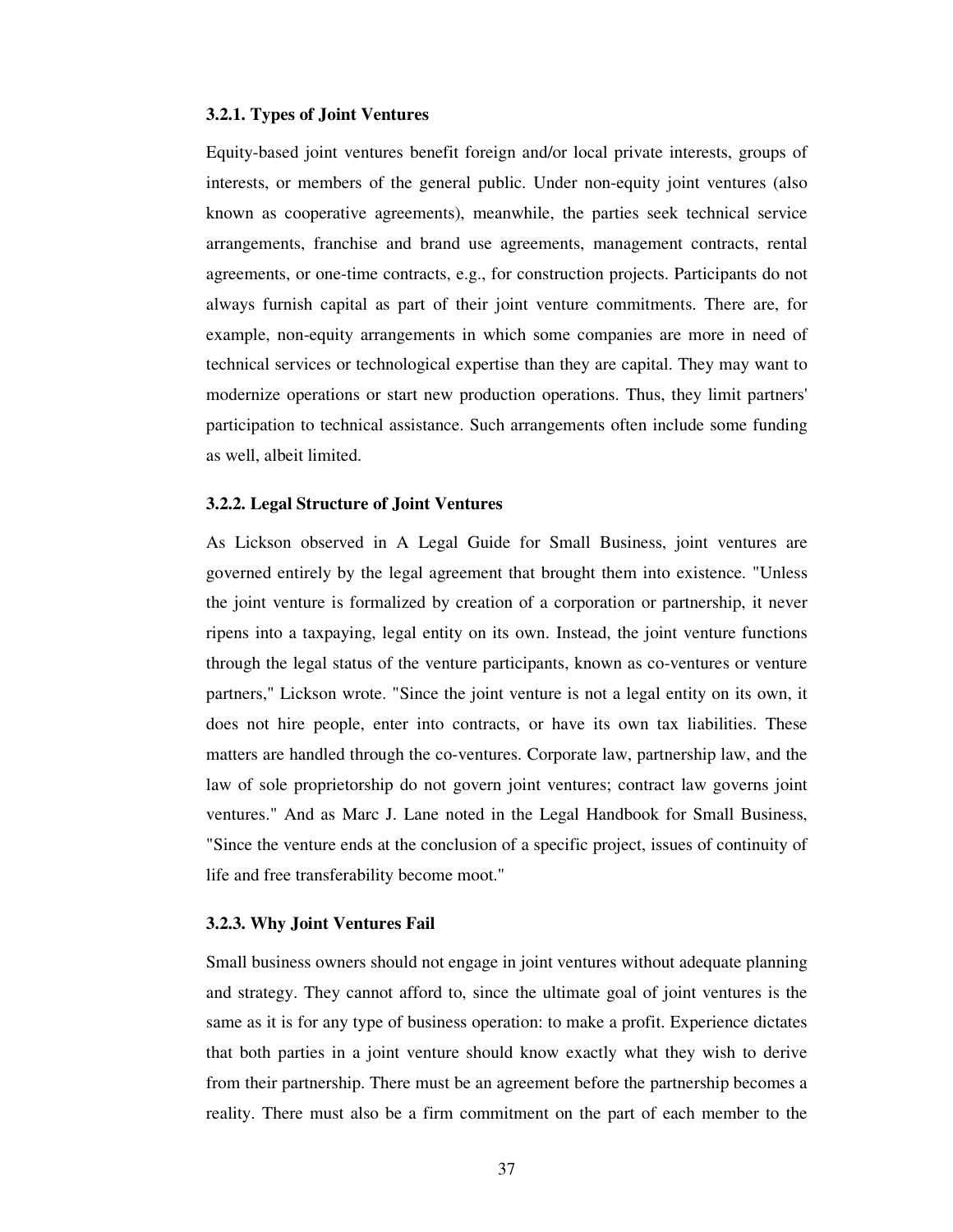project and to one another. One of the leading causes for the failure of joint ventures is that some participants do not reveal their true business agendas, or mislead their partners about their ability to uphold their agreed-upon responsibilities.

Many small business consultants counsel clients to approach joint ventures cautiously. They acknowledge that such partnerships can be most valuable in nourishing a company's growth and stability, but also point out that smaller businesses usually have far less margin for error than do multinational corporations, or even mid-sized companies. Some experts recommend that business owners considering a joint venture with another establishment (or establishments) launch a small joint venture first. Such small projects allow companies to test the relationship without committing large amounts of money. This is especially true when companies with different structures, corporate cultures, and strategic plans work together. Such differences are difficult to overcome and frequently lead to failure. That is why a "courtship" is beneficial to joint venture participants.

Other factors that can have a debilitating impact on joint ventures include marketplace developments, lagging technology, partner's inability (rather than reluctance or refusal) to honour their contractual obligations, and regulatory uncertainties. Another problem with joint ventures concerns the issue of management. The managers of one company may be more adept and/or decisive with their decision making than their counterparts at the other company. This can lead to friction and a lack of cooperation. Projects are doomed to failure if there is not a well-defined decision making process in place that is predicated on mutually recognized goals and strategies.

## **3.2.4. Benefits of Joint Ventures**

Among the most significant benefits derived from joint ventures is that partners save money and reduce their risks through capital and resource sharing. Joint ventures also give smaller companies the chance to work with larger ones to develop, manufacture, and market new products. They also give companies of all sizes the opportunity to increase sales, gain access to wider markets, and enhance technological capabilities through research and development (R&D) underwritten by more than one party. Until relatively recently, U.S. companies were often reluctant to engage in research and development partnerships, and government agencies tried not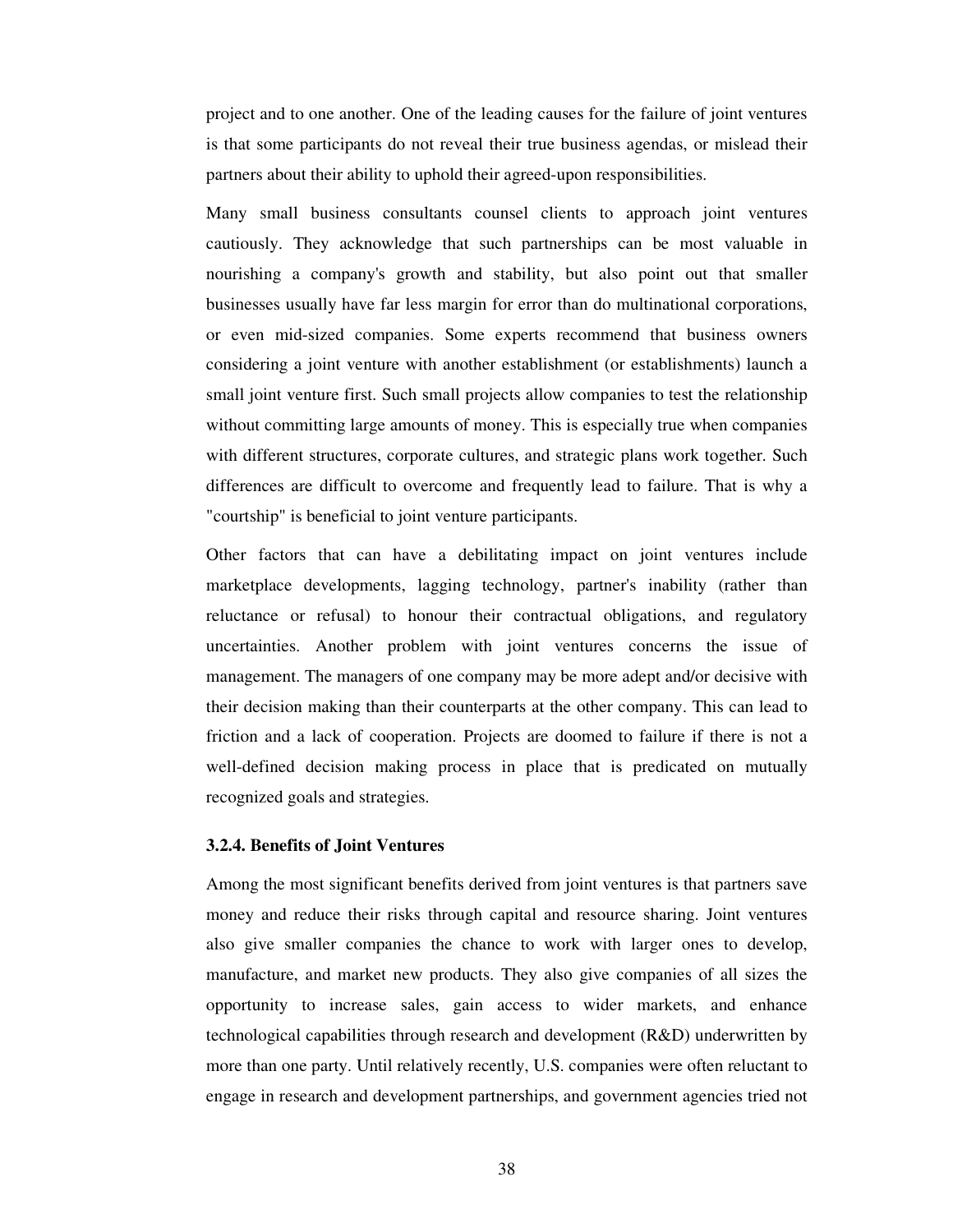to become involved in business development. However, with the emergence of countries that feature technologically advanced industries (such as electronics or computer microchips) supported extensively by government funding, American companies have become more willing to participate in joint ventures in these areas. In addition, both federal and state agencies have become more generous with their financial support in these areas. Government's increased involvement in the private business environment has created more opportunities for companies to engage in domestic and international joint ventures.

## **3.2.5. Reasons for forming a joint venture**

## **Internal reasons**

- 1. Spreading costs and risks
- 2. Improving access to financial resources
- 3. Economies of scale and advantages of size
- 4. Access to new technologies and customers
- 5. Access to innovative managerial practices

#### **Competitive goals**

- 1. Influencing structural evolution of the industry
- 2. Pre-empting competition
- 3. Defensive response to blurring industry boundaries
- 4. Creation of stronger competitive units
- 5. Speed to market
- 6. Improved agility

### **Strategic goals**

- 1. Synergies
- 2. Transfer of technology/skills
- 3. Diversification

# **3.3. Considerations in International Construction**

# **International Construction Activities - Characteristics and Problems**

International construction projects are those in which the contractor, the lead consultant, or the employer is not of the same domicile, and at least one of them is working outside his or her country of origin (Stebblings 1998). The construction industry is complex and multidimensional, and to improve this situation, the major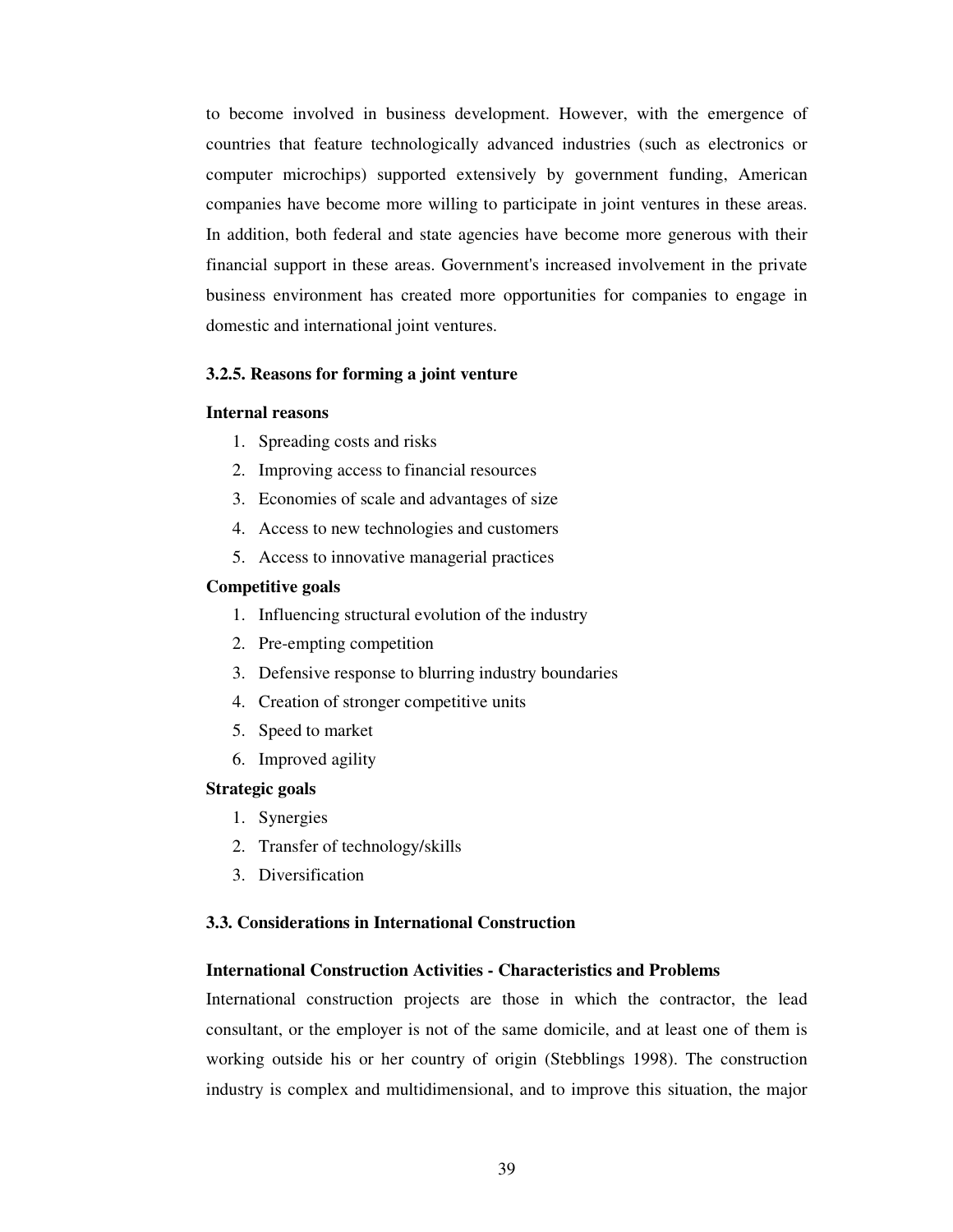construction projects in developing countries are often carried out in joint ventures with construction companies from developed countries. International collaboration can be of particular benefit to less-developed and developing areas. Transglobal economic developments offer an opportunity to develop products using the most upto-date expertise and knowledge in a cost-effective manner (Clark and Ip 1999). International projects are normally fast paced but require a longer time span, and more parties are involved. Collaboration between the concerned parties requires clear project definition, and each set of objectives under the definition may be subject to changes as the project evolves.

Parties to international projects are also concerned with the clarity of local laws and the interpretation of those contracts governed by local laws. Transglobal collaboration calls for greater cultural understanding and sensitivity in terms of personnel management by the concerned parties. Human problems are involved, such as language, communication, and the understanding of cultural differences. It is generally acknowledged that the contextual environment of a country or region also influences the construction industry of each jurisdiction. Based on previous work by other researchers, Sheath, Jaggar, and Hibberd (1994) compiled a set of environmental influences associated with construction and a list of variables under each of the influence factors. The variables have been used to study the impact of these contextual factors on the choice of a project procurement system. Such a contextual research approach can be adopted and elaborated for studying the effect of culture on disputes in international construction projects.

# **Cultural Context**

The term culture has wide connotations in anthropology and ethnography. Its meaning is not clearly defined, and even anthropologists do not agree on one clear and precise definition. Definitions differ greatly and are dependent on the theoretical perspectives of those who offer them. In the management literature, Hofstede (1984) defines culture as ''the collective programming of the mind which distinguishes the members of one human group from other[s].... Culture, in this sense, includes systems of values and values are the building blocks of culture.'' In the context of construction management education regarding culture, Loosemore (1999) states that ''it is now accepted that a culture of a society is its shared values, understandings,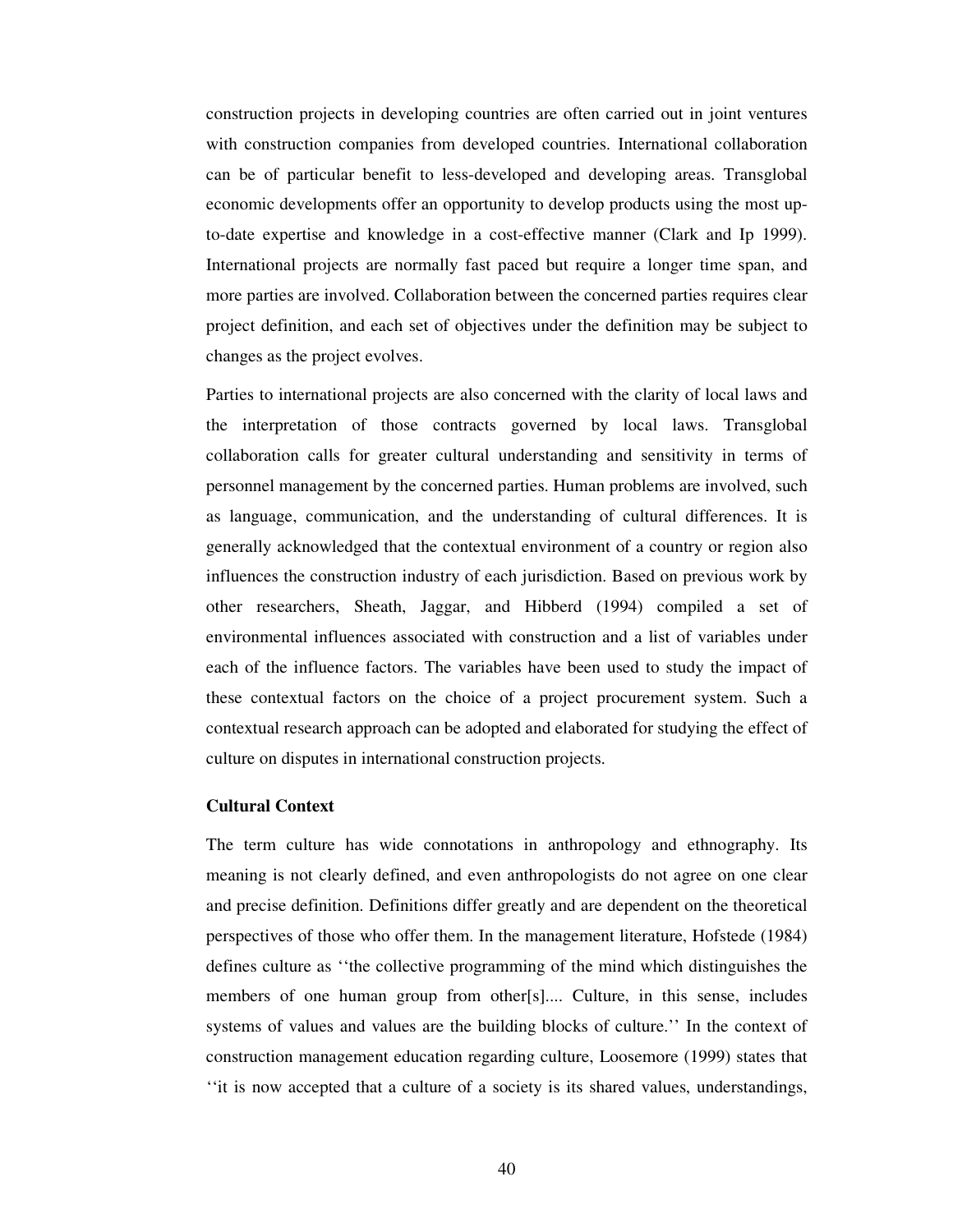assumptions and goals learned from earlier generations. It results in common attitudes, codes of conduct and expectations that guide behaviour.''

Tso (1999), an anthropologist and designer, suggested some parameters that could help to delineate the playing fields for the concept of culture, but warned that the definition will shift within the boundaries of the parameters. She suggested that one will find the essence of the term culture within the following fields: ''culture describes the social system created by a group of people; it starts from the moment that a few people get together regularly and begin to establish norms and rules through which they will interact and communicate with each other and maintain order; it is about patterns of meaning; it is about shared beliefs, values, perspectives, and worldviews; it is about shared behaviour, practices, rules, and rituals; it is not limited to groupings by race or ethnicity, but can describe a sub-culture within a society— designers, for instance; it is often associated with language and communication; it is viewed as a mental or cognitive construct, created in the minds of people; it is learned; it can be found in materials: objects, artefacts, clothing, artwork, and so forth; and it can emanate from social institutions and structures, such as governments, economies, and legal systems, as well as geographic and environmental factors.''

Today, anthropologists take a relative position toward culture, believing that no one culture is ''better'' or ''worse'' than another. In this paper, we discuss problems related to culture as the word is understood by every man in the street without elaboration. It is a very general concept within the fields described by Tso (1999).

In international construction projects, any party involved must be cross-culturally competent. To be competent, Trompenaars and Williams (1999) claim that the transcultural manager should be aware of managing in seven dimensions: universalism versus particularism, individualism versus communitarism, specific versus diffuse, neutrality versus affectivity, inner directed versus outer directed, achieved versus ascribed status, and sequential versus synchronic time. These complex psychological and behavioural dimensions deserve in-depth study in the context of the international construction industry. Construction professionals involved with international projects should at least be able to recognize the expectations and behaviour of others. Cultural issues are expected to contribute to conflicts among parties to an international project and increase difficulties in the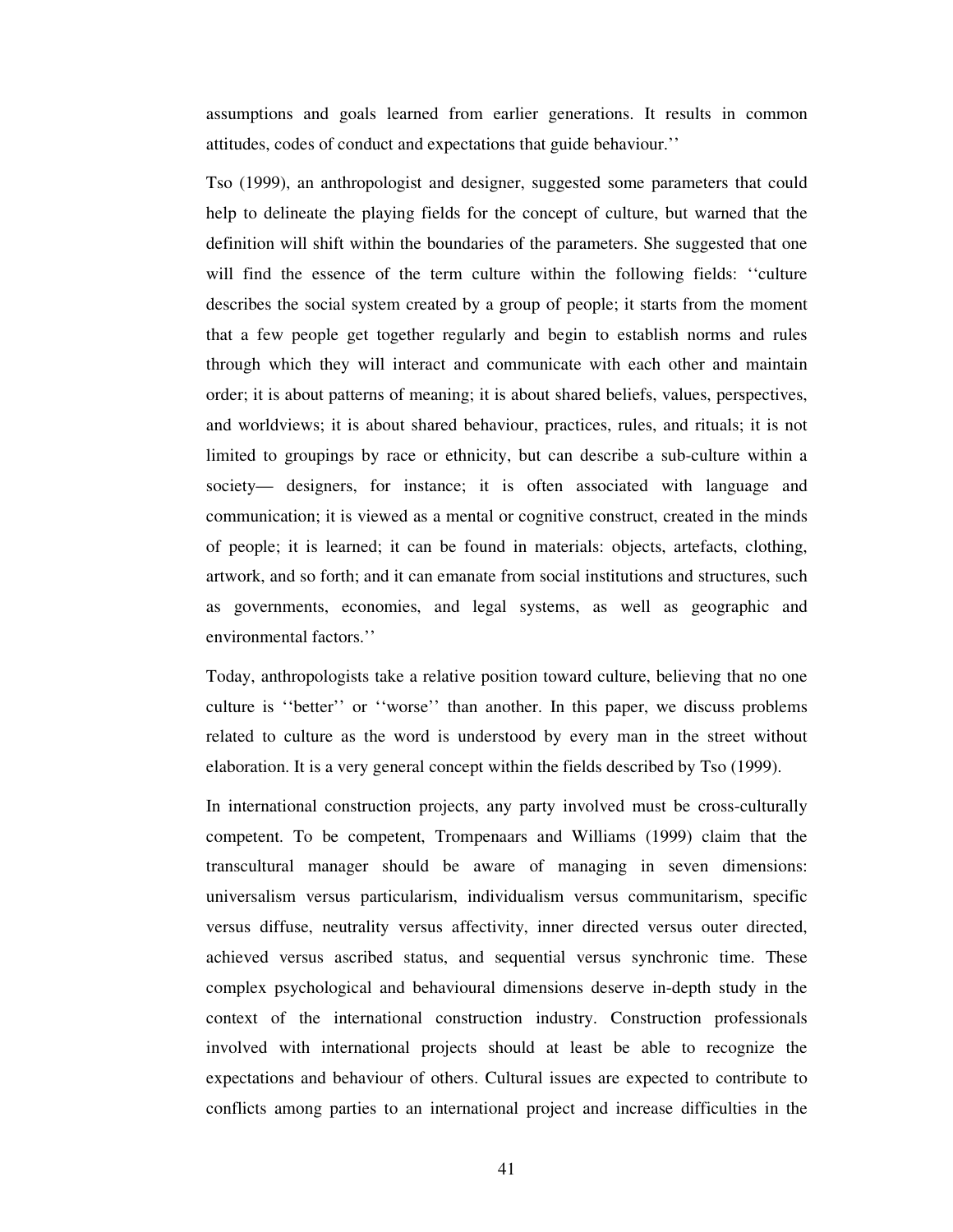management of the project (Fellow and Hancock 1994). ''Without understanding there can be no friendship. If one wishes to understand a people one must identify oneself with them. One must study their language, customs and culture ... and they will be one's friends'' (Broster 1976).

### **Dispute Resolution Processes**

With dispute resolution processes becoming international and unrestricted by frontier, legal system, or national culture, ''cultural unity'' is disrupted. International arbitration is said to be a ''true clash of legal cultures'' (Shilston and Hughes 1997; Cremades 1998). To interact with such a legal culture, traditional arbitration practices have to be modified to incorporate a proactive, flexible, and amicable (nonadversarial) process. In awareness of this, practitioners and commentators have been proposing various schemes and innovative practices (Cremades 1998; Uff 1998; Shilston and Hughes 1997). New legislation such as the Arbitration Act in the U.K. and the Arbitration Ordinance in Hong Kong has been promulgated to reflect this need. The practice of combined mediation and arbitration adopted in many countries such as China has aroused much interest (Chan 1997). Such a line of thinking leads to fusion of amicable and ''judicialized'' alternative dispute resolution (ADR).

The good that a dispute resolution mechanism will do depends on the person using it. The balancing act is dependent upon the neutral party appointed for the task. In the process of resolving disputes on an international construction project, the disputing parties and the neutral party are expected to participate in ''shedding home-grown habits and prejudices'' (Shilston and Hughes 1997). Singh (1998) claims that ''in the context of large international projects where there are several parties of different nationalities involved, ADR offers the immediate attraction of avoiding any difficulties of conflict of laws or jurisdictional problems which may arise. It also allows the parties to reach agreement as to how their disputes should be resolved which can take account of national and cultural differences.''

In construction disputes, the trend is toward conflict management, with the emphasis on designing a dispute prevention system to suit each project. This aims to focus on conflict in the very early stage of a project and to design the most appropriate ADR mechanism to be incorporated into the construction contract (Vorster 1993). In addition to the traditionally adapted arbitration, many new ADR mechanisms, such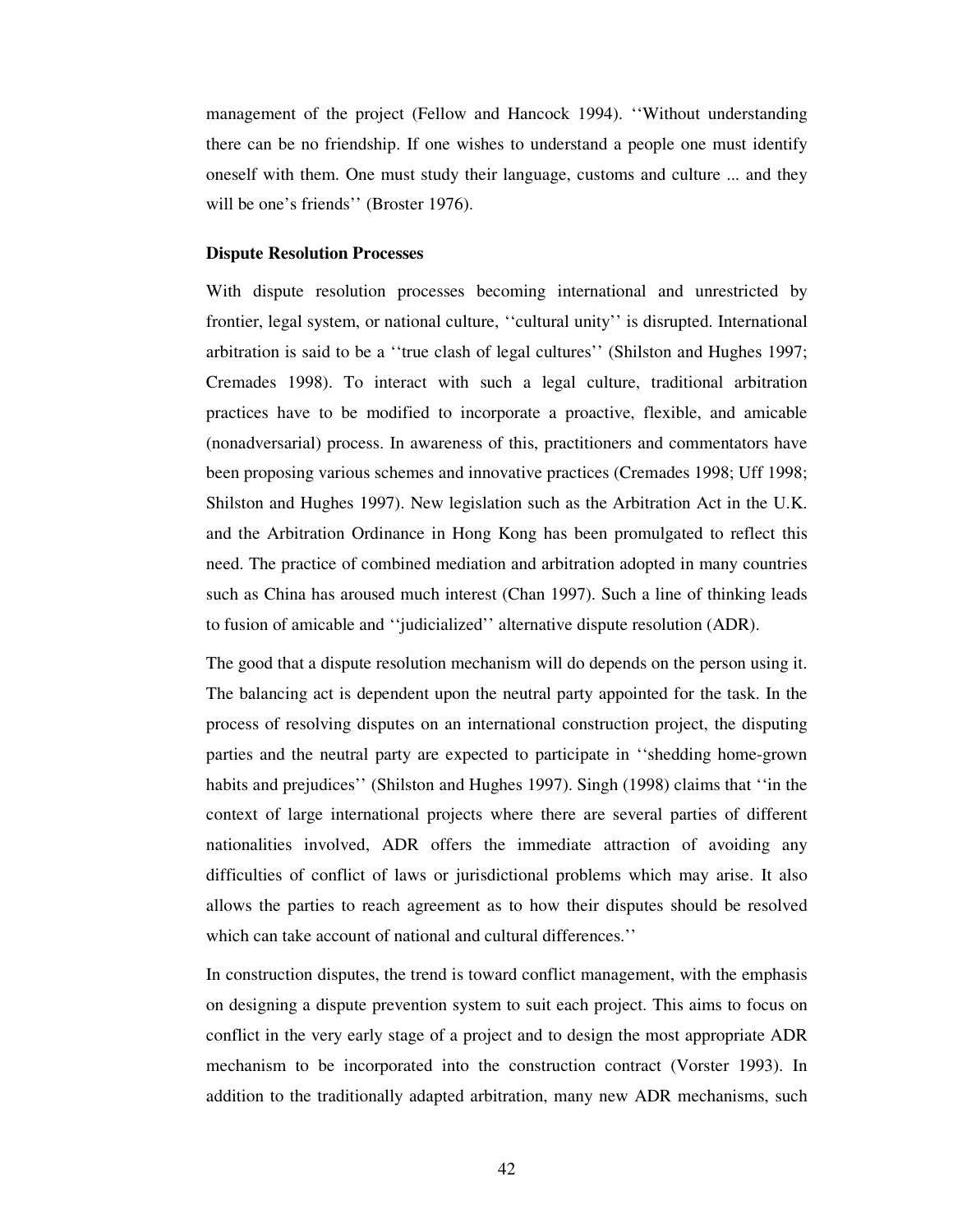as mediation, an executive tribunal, adjudication, a dispute resolution advisor, and a dispute review board, have been developed. In the worldwide comparative study complied by Fenn et al. (1998), the preferred choice of ADR mechanisms and their practice in each country were quite varied. For most large international construction projects, one of the ADR mechanisms, or a combination of the mechanisms in the form of multitier ADR mechanism, is incorporated into the construction contracts. This situation deserves vigorous investigation to decipher the relationship between cultural issues and choice of dispute resolution mechanisms for international construction projects.

# **Partner and Task Constructs**

The search for a suitable complementary partner is usually initiated by the foreign organization that is interested in entering the local market. The partner selection process, adopted by the organization, often provides clues to the potential direction the ICJV will take after formation (Sridharan 1997). Geringer (1991) Posits that this process is considered to be of crucial importance to the formation and operation of JVs. Local partner selection is even more critical to the JV success in the context of newly emerging economies which are characterized by dynamic and complex environments as the right partner can increase the JV's adaptability, improve the strategy-environment configuration, and reduce uncertainty (Luo 1997). Anecdotal evidence suggests that selecting the suitable partner is vital for the success or failure of a JV in reaching its objectives (Devlin and Bleakley 1988).

Killing (1983) states that it is impossible to identify an exhaustive list of criteria which an organization should meet when attempting to assess a potential complementary partner. Nonetheless, selecting a partner that is credit-worthy and financially strong, and that has a strong connection with the host government is considered to be an effective measure to mitigate risks in operating an ICJV in Asian countries (Bing and Tiong 1999). Research has generally neglected to present advice on possible criteria for a partner or to point to those variables relevant in a determination of the ranking of such criteria (Al-Khalifa and Peterson 1999). However, basic factors and guidelines that need to be considered in the selection of a potential partner have been proposed (Harrigan 1986; Williams and Lilley 1993; Kumaraswamy 1997), but are yet to be empirically substantiated.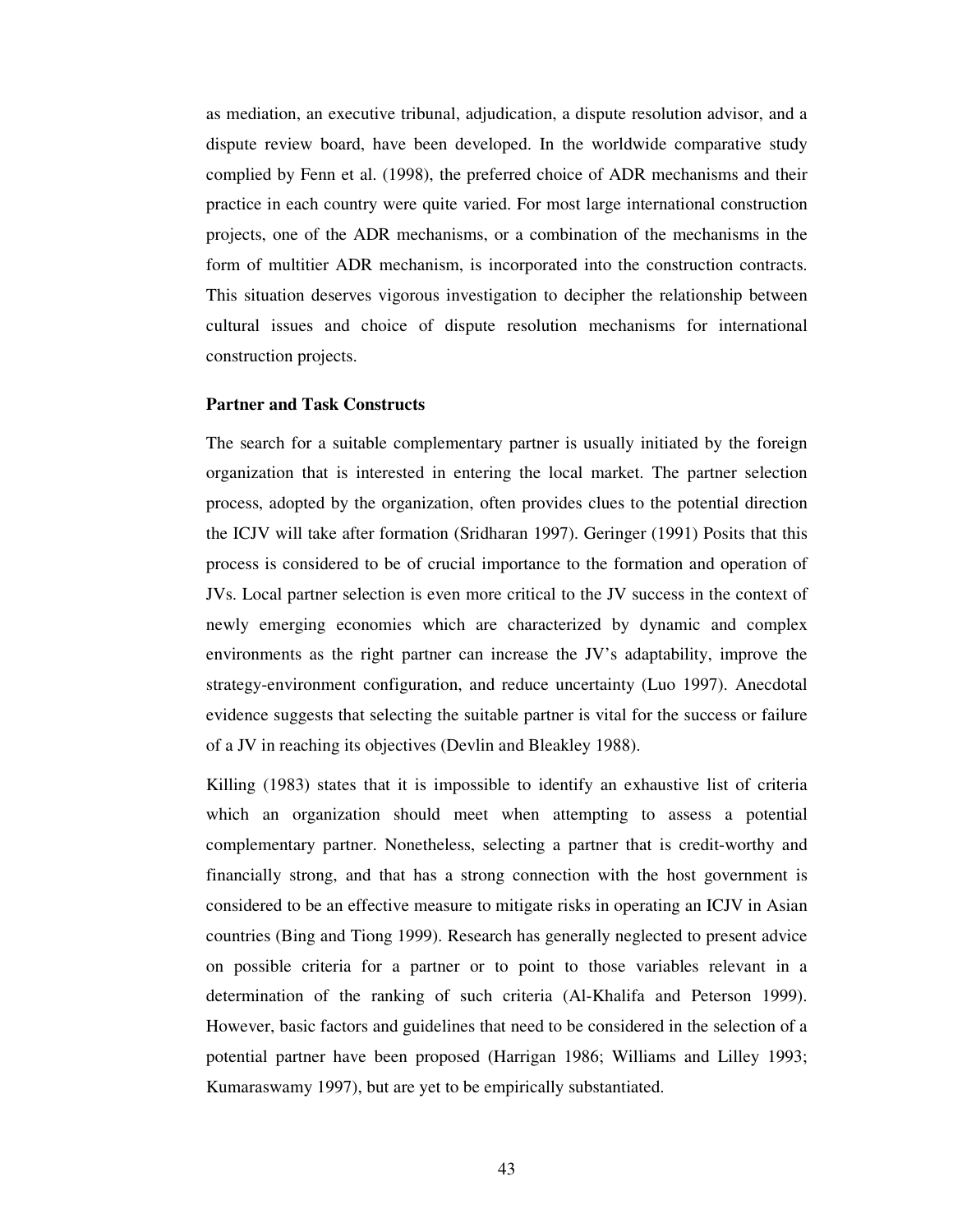Geringer (1991), distinguished between partner-related and task-related dimensions of selection criteria. Partner-related factors are concerned with variables which are specific to the character, culture and history of the involved partners, for example, experience of management, past association between partners, business compatibility between the partners, the corporate culture of the partners, and prior ICJV experience.

Task-related factors, on the other hand, apply to the operational skills and resources needed by a JV to achieve project success. These relate to those variables that focus on operational and performance characteristics. Such variables include technical knowledge, market contacts, complementary resources, and the ability to negotiate with local authorities–in other words a wide range of variables, tangible or intangible, human or nonhuman. As a result, two independent constructs (i.e., Partner and Task) are used to represent the selection process.

## **Formation Construct**

The groups involved in the process of ICJV formation often have divergent objectives (Sridharan 1997). These objectives need to be addressed during the formation of the conditions of the ICJV agreement. During the formation stage, potential partners spend considerable time to identify their common compatible interests in the task-related areas. Foreign organizations that possess unique organization-specific advantages which are strongly desired by the local partner are usually in a position to negotiate an agreement from a position of strength (Sridharan 1997). Depending upon the bargaining power exercised, the level of equity and resource contributions are determined, responsibilities of each partner are allocated, and lines of formal communications between the partners and with external parties are established.

As can be seen, a number of critical factors have the potential to enhance or impede this process and thus increase or decrease the likelihood of achieving a formal joint venture agreement. The Formation construct was developed using the Kwok et al. (2000) study which identified a number of these critical factors including: negotiation, profit and loss distribution, clarity of contribution among partners, control and decision making policy, clarity of sharing of risks and liabilities, composition of decision-making body, and dispute resolution procedures.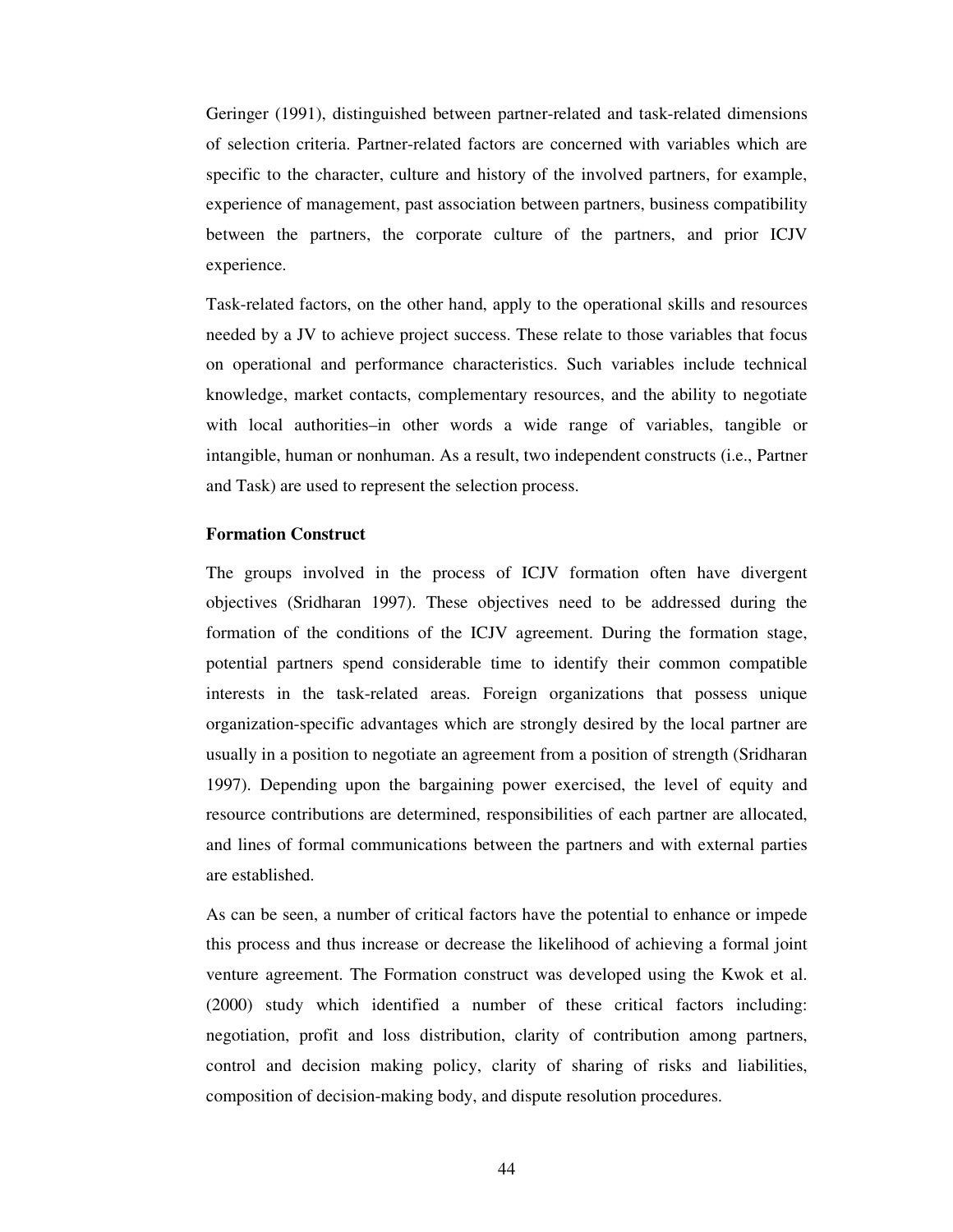## **Government Construct**

All international businesses are exposed to host government related risks to a certain extent. Root (1994) argues that instability associated with changes in host government policies towards foreign investment can directly affect business operations. Ostler (1998) identifies major host government-related risks encountered by construction organizations operating in the international arena. These include political, economic, structural, policy, environmental, market, and production factors. A review of the literature reveals a wide range of these risk factors, such as changes in law, corruption, delay in approval, expropriation, and reliability and creditworthiness (Zhi 1995; Salzmann and Mohamed 1999; Wang et al. 1999). According to recent surveys conducted in the UK and Australia, political and economic stability of the host country is a very important condition for working in overseas construction projects (Crosthwaite 1998; El-Higzi 2000). Local laws regarding foreign investment can affect a JV agreement. For example, many jurisdictions prohibit complete foreign ownership giving rise to difficulties if the local partner should pull out. Other jurisdictions may require that local personnel be placed in some or all management positions. Also, lack of appropriate legislation and frequent changes in current economic policies and commercial laws can negatively affect the JV's performance. Therefore, the Government construct refers to the degree of threat to the JV posed by such risk factors.

# **Operation Construct**

The partner selection and venture formation processes set the basis of the relationship between the partners during the operation of the ICJV (Gjerde 1995). The smooth operation of the ICJV, after the initial honeymoon period, is mainly dependent upon the interaction between the partners in making strategic and operational decisions (Sridharan 1997). Relationships between organizations are at least as complicated as those between people. Several studies (Morgan and Hunt 1994; Ellram 1995; Smeltzer 1997) have shown that successful collaborative winwin relationships rely heavily on relational forms of exchange characterized by a high level of trust (willingness to rely on the partner in whom one has confidence) and commitment (enduring desire to maintain a valued relationship). Distrust among staff, from different partners, was found to be a critical risk factor (Bing et al. 1999).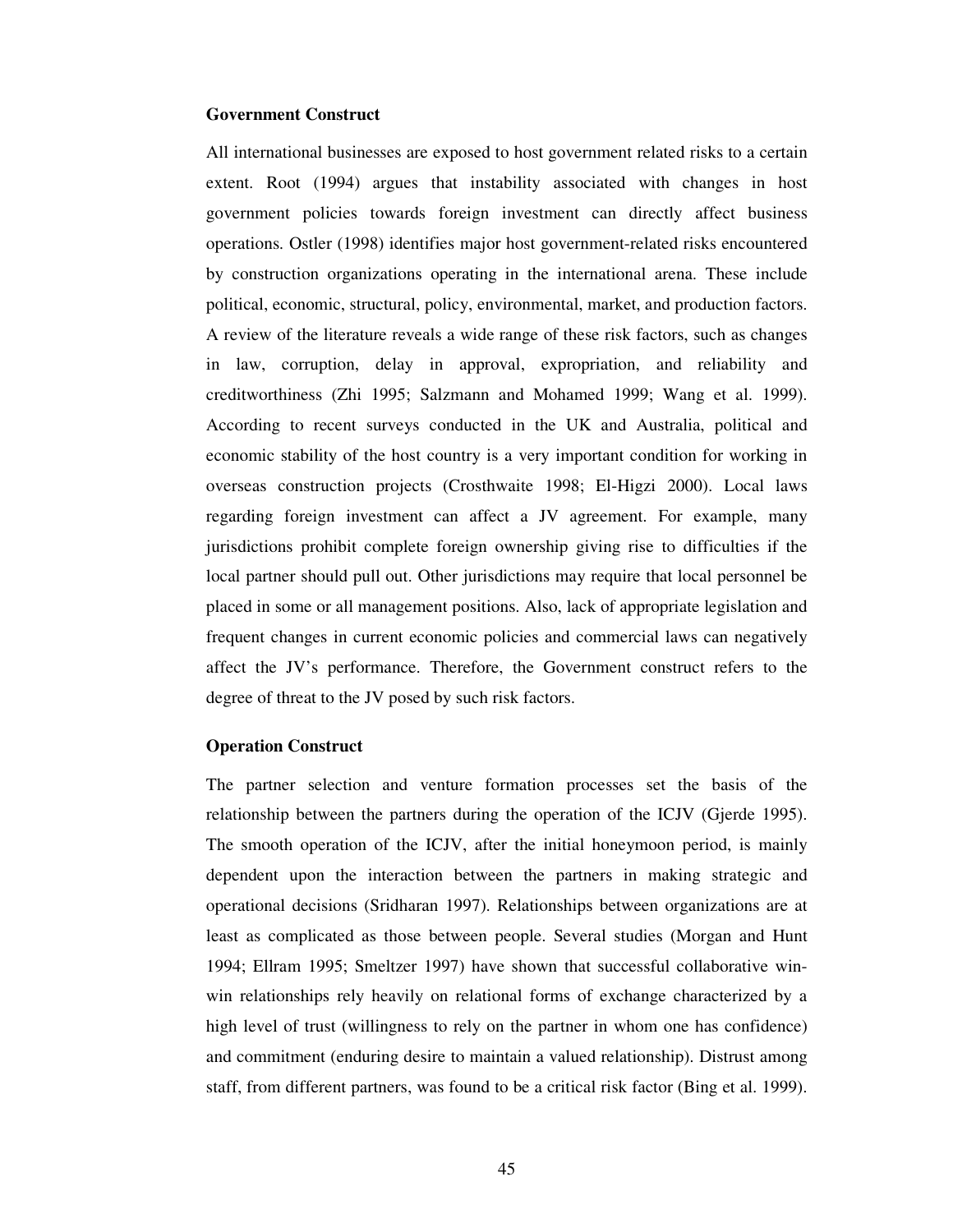Moreover, ICJVs do not function well when there is a lack of commitment from partners, and when the parties involved cannot derive values and benefits from being tied to each other (Kwok et al. 2000). There is an indispensable need for mutual trust, sharing of information, and confidentiality (Sridharan 1997). Should any of these essential ingredients be lacking, the

JV is likely to weaken and eventually fail.

ICJVs involve partners from different cultures, with different languages and behaviours. A primary concern of construction professionals, involved in international projects, is their lack of understanding of foreign cultures, ethics, and languages (Hall and Jaggar 1997). Many of the operational problems can be traced to the cultural differences that exist at both the national and organizational level. Cultural differences can often lead to a breakdown of communications (Loosemore and Muslmani 1999) Creating mistrust, and sometimes resulting in eventual dismemberment of the JV. Along with the cultural issues, differences in management styles of the two partners can result in conflict, and no resolution of such conflicts will eventually affect the performance of the JV (Sridharan 1997). Therefore, the Operation construct covers items such as mutual trust, commitment, openness, cultural diversity, compatibility in management styles, and conflict resolution procedures.

### **Project Construct**

ICJVs are essentially formed to execute project-based activities in a different business environment which could influence the ICJV's performance. Therefore, this construct covers project related risk factors which are frequently reported in the literature as significant (Bing et al. 1999; Choudhury 2000). These include partner's cash flow problems, poor project participants' relationships, incompetent subcontractors and/or suppliers, disagreement on contract conditions, inability to understand the local business environment, culture and tradition, and employing local staff with no or little international experience.

## **Risk Analysis and Management**

Because of the complex nature of construction business activity, process, environment, and organization, the participants are widely exposed to a high degree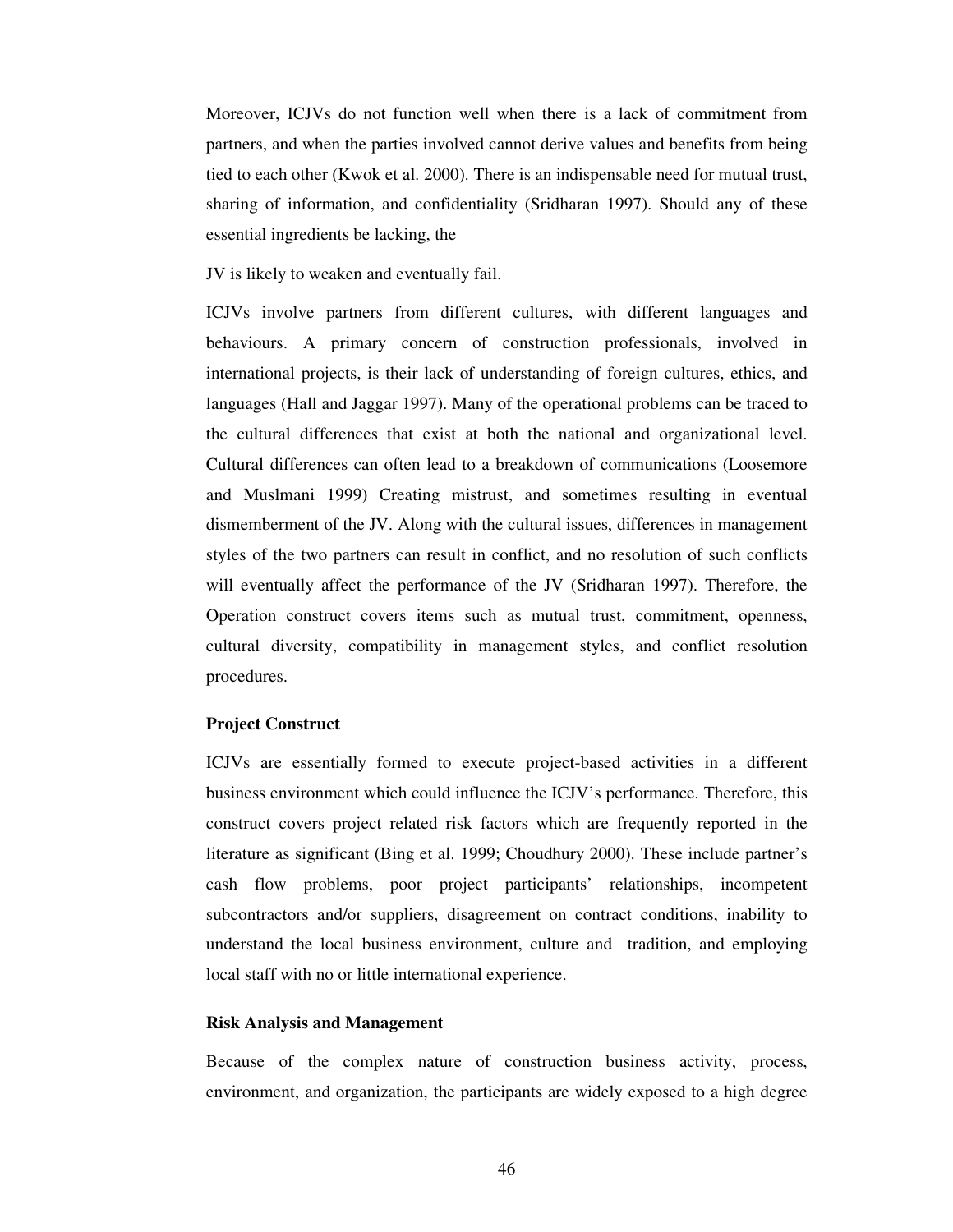of risk. However, risk management techniques are not so well developed in the construction industry. Almost all participants approach risk management in terms of individual intuition, judgment, and experience gained from previous contracts (Al-Iabtabai and Diekmann 1992). Because few companies appoint a specific person to be responsible for risk management, when problems do occur, they can be severely disruptive. Many researchers have asserted that risk analysis and assessment is essential and that management practitioners need to develop proven techniques, such as risk simulation techniques, rather than rely on intuitive methods. Risk management is a management discipline whose goal is to protect the asset, reputation, and profits of the JVs by reducing the possible losses or damages before they occur, and to ensure financing, through insurance and other means. Perry and Haynes (1985) have suggested a simple and systematic approach for construction management, which consists of three stages: (1) risk identification; (2) risk analysis; and risk response. Hampton (1993) used a multiple step process chart to explain this management process, which involves: set objectives, identify risks, evaluate risks, design a comprehensive program, implement the program, and monitor results.

## **Risk Groups**

Several attempts have been made to assess the risk factors in JVs [e.g., Ding (1996) and Swierczek (1994)]. However, most of these studies have concentrated on a single risk factor, or a limited number of them. Although they have been very useful to the construction industry, they have not offered a satisfactory solution to the risk problem as a whole. One common method in considering the most frequent and severe risk factors is to classify them according to their sources and to use a hierarchical structure (Saaty 1980). Such classification will make it easier for the risk manager to visualize risks clearly and to deal with them in a logical, systematic way. It also seems to be more practical as it represents the actual parts of the system or the organization. Thus, a more comprehensive and detailed scheme incorporating ideas from existing literature will be developed in this study.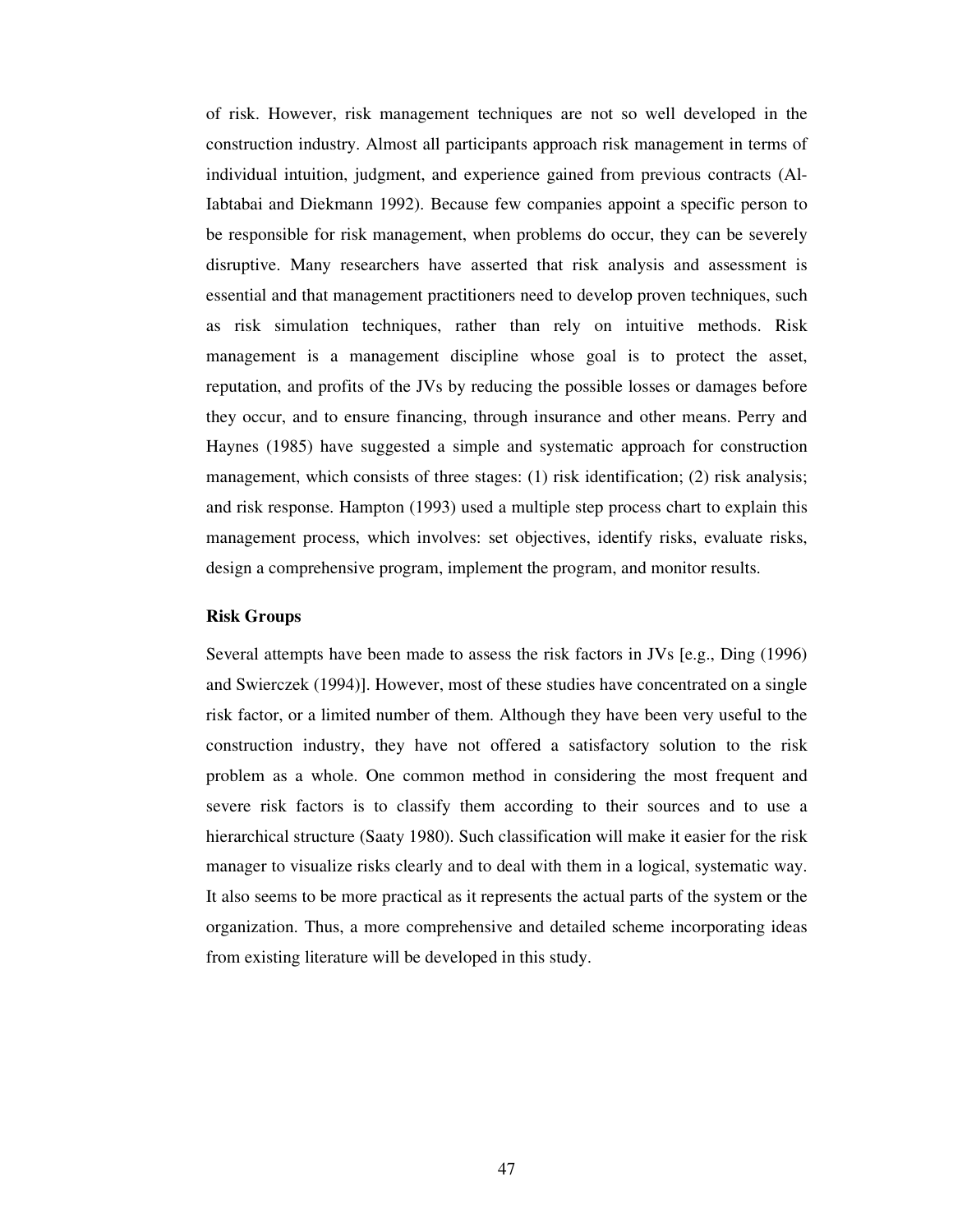

**Figure 3.2.** Risks of ICJV

It is proposed that the risk factors be categorized into three main groups as shown in Fig. 1: (1) Internal; (2) Project-specific, and (3) External. The Internal risk group represents the risks that are unique in a JV because different organizations are involved. The risks are developed from the nature of the operation that causes conflicts within the JV organization. The Project-specific risk group refers to unexpected developments during the construction period that lead to time and cost overruns or in shortfalls in performance parameters of the completed project. A high capital outlay and a relatively long construction period would make project costs particularly susceptible to delays and cost overruns. The External risk group represents the risks that emanate from the competitive microenvironment that the JV operates in. Operating in foreign countries is generally perceived to be more risky than domestic operations. The four main categories that need to be considered when operating in foreign countries are: (1) the political and legal systems; (2) economic and industrial conditions; (3) society; and (4) the physical environment.

Three phases in the life of a JV are proposed: (1) Start-up; (2) Operation and (3) Dismantle. The Start-up phase is the period from initial contacts between parent companies to JV start-up, including negotiation and a signing agreement. The Operation phase refers to the period of construction work being implemented. The Dismantle phase is the period when most construction tasks have been completed, the project is in the clean-up stage, and the participants start negotiating the ending matters. This categorization is intended to help managers understand the negative influence of risk factors during ICJV development and manage the ICJV more effectively.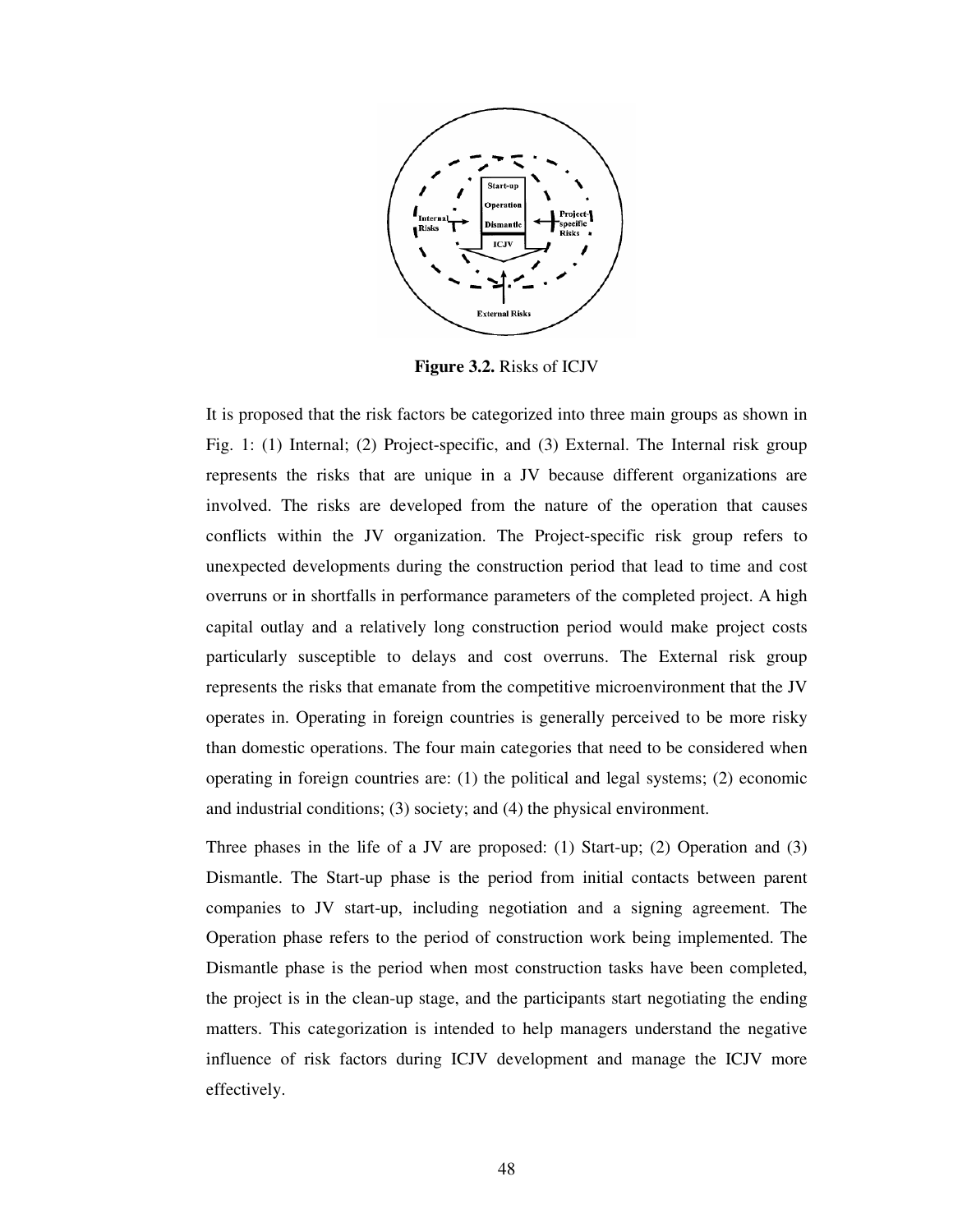## **4. RESEARCH SURVEY**

Many authors have emphasized the importance of recognizing decision-makers' risk attitude in decision making. According to prospect theory (Kahnemann and Tversky 1979, 1982), the subjective values to the outcome (analogous to utility curves) for gains and losses are nonlinear, so-called normally concave for gains and convex for losses. It means that decision makers are more risk averse in the domain of gains and risk seeking in the domain of losses. In addition, the authors offered support to justify the forms of prospect theory's value: (1) Decision makers segregate gains and integrate losses to maximize satisfaction; (2) gains increase more slowly than losses decrease ("loss aversion"—a loss of a certain number of dollars is more aversive than a gain of the same amount is attractive); and (3) people are often risk averse in dealing with a small chance of a severe loss and risk seeking in dealing with improbable gains. This loss aversion has been offered as an explanation of why people categorize outcomes as gains or losses and dislike losses more than they like equivalent gains.

MacCrimmon andWehrung (1986) conducted risk attitude surveys in various business contexts. This study revealed important facts regarding a decision maker's attitude: (1) Decision makers are more risk averse in opportunity situations than in threat situations; (2) decision makers are extremely risk averse when the chance of loss is too high; (3) both Canadian and American managers believe that Canadians are more risk averse, but there was no significant evidence to support this belief; and (4) generally, older decision makers with more seniority in their firms are more risk averse. The results of this study are basically very analogous to the works of Kahnemann and Tversky. Both studies show that decision makers are inherently risk averse in gain (opportunity situation) and risk seeking in loss (threat situation).

In particular, Taylor (1991) concluded that subjects are more motivated to avoid losses than to obtain the equivalent gains. Brown (1995) also demonstrated that individuals gain knowledge of forecasting with greater accuracy when threatened by a loss than motivated with more gains (referred to as "loss avoidance"). In addition to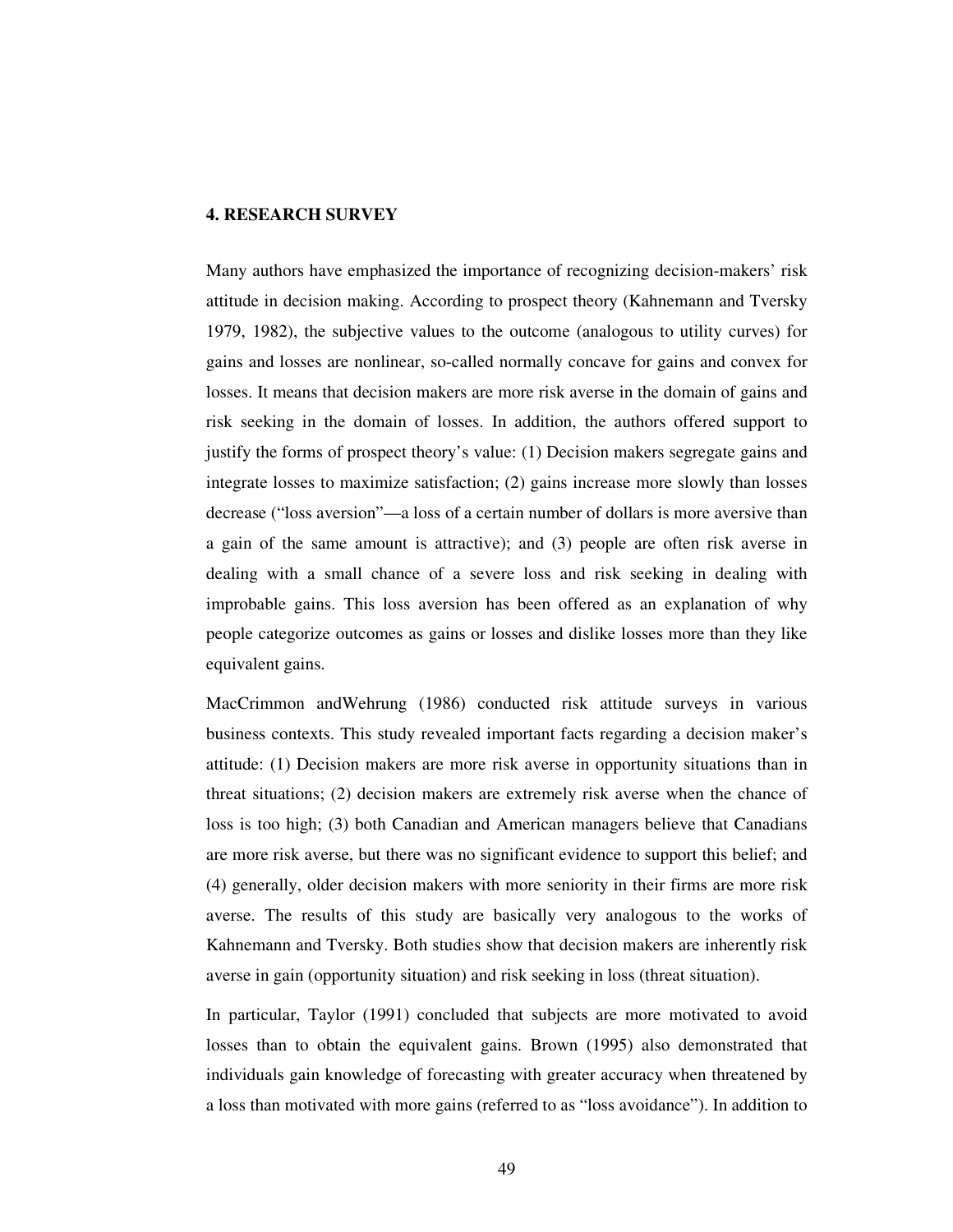these studies, Mak and Raftery (1992) Demonstrated that people tended to be risk averse in forecasting project return ("conservative") and to be risk seeking in estimating project cost ("speculative"), which leads to the differences in personal risk perceptions and also generates the systematic biases in forecasting both project cost and return. Moreover, they indicated that professional individuals trained in a specific domain tended to be less error prone in making estimations than is the case of a novice group.

In comparison to these studies, a number of researchers have attempted to find risk attitudes in business decision making and human judgment. According to Cohen et al. (1982), men are generally less risk averse than women and so are people with higher levels of income. Weber and Hsee (1998) indicated a cultural impact on risk attitudes demonstrating that the Chinese are more risk averse than Americans or Poles. In particular, de Neufville et al. (1977) indicated that contractors behave differently when dealing with small and large projects, and when operating in good years or bad so that they are most risk averse toward larger projects in lean years and bid relatively lower.

# **4.1. Questionnaire Design**

All of the studies mentioned above reveal that risk behaviour plays a central role in humans' decision making under uncertainty. Not surprisingly, however, previous research has mostly focused on how the risk attitude of decision makers can vary under assumed risk situations represented by simple lotteries. Consequently, they cannot forecast risk attitudes under realistic decision making situations such as bid/no-bid decision for international projects which exhibit a complex skein of various uncertainties.

That's why here we have a survey that includes mostly the risk factors. The aim of the survey is to make some additional judgements to the mentioned "bid/no bid decision making process"-"in operational process" and finally the "end process" of an international constructional joint venture. The research methodology consists of a detailed questionnaire survey. A thorough literature review was initially conducted to identify the factors that affect the performance of an ICJV.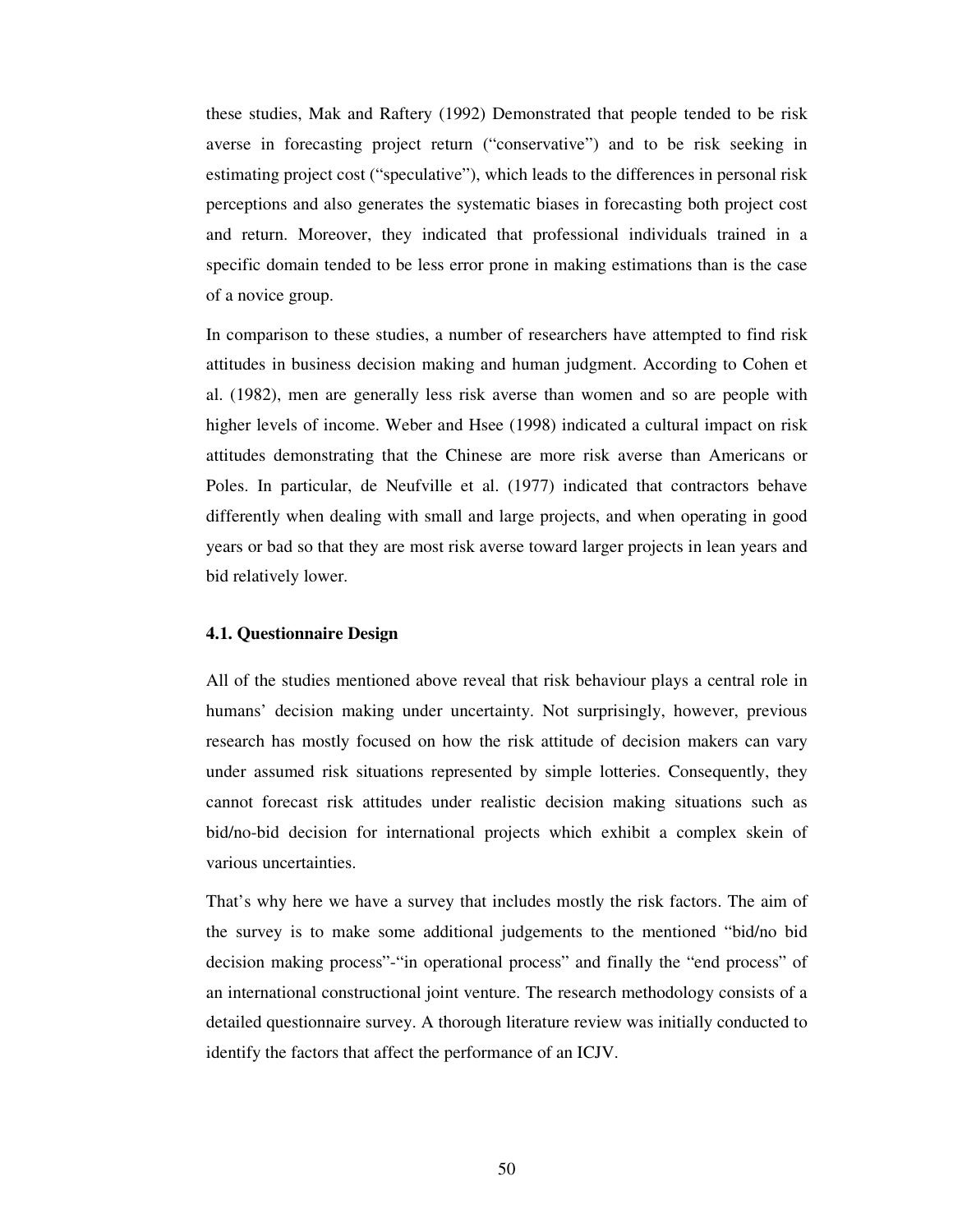• Part one: General information about the JVs—objectives, operation structure, ICJV size, and procurement method.

• Part two: Risk factors and risk management measures in ICJV. These factors are divided into three groups, namely, Internal, Project-specific, and External risks. Each group has several subgroups, and each subgroup in turn consists of several risk factors. A total of 25 risk factors were included under these three main risk groups.

• Part three: Identification of risk groups in different phases of ICJV, criteria of evaluating successful ICJV, and critical successful factors in the implementation of ICJV.

A Liker scale of 1–5 was used in the questionnaire. The respondents were required to indicate the relative criticality / effectiveness of each of these risk factors and management measures: 5 for extremely critical/effective, 4 for very critical / effective, 3 for critical/effective, 2 for fairly critical/effect and 1 for not critical/effective. There is not a single liker scale in the questionnaire. The third part of the questionnaire is designed as a scale of 1-10. There is just a single aim to do so. It is to identify the unique differences between sub-titles. For example "Loss due to fluctuation of inflation rate" and "Loss due to fluctuation of interest rate" are both financial risks but we have to identify which of them is most risky. That is why we prefer a larger scale than 1-5.Also while we are sending the questionnaire we have a sample. The target companies for the survey were as follows:

Generally the companies are turkish based companies. Some of them are working in Russia, Europe, Middle East, Katar, Afganistan and Turkey. Most of these companies work both to public and private clients in both domestic and abroad projects. Also many of them had more abroad projects than domestic over the last 5 years. Just a little number of the companies had some projects as sub-contractor over the last 5 years. There is no company that had more than two partners in an ICJV project over the last 5 years. Most of the companies give construction service to their clients but some of the others also give architectural design and engineering services. The general project types undertaken by the companies are; building, transportation, infrastructure and energy.

There are not only the numerical values in the survey but also there are some interviews done. This is because of finding the reasons why people choose "4" rather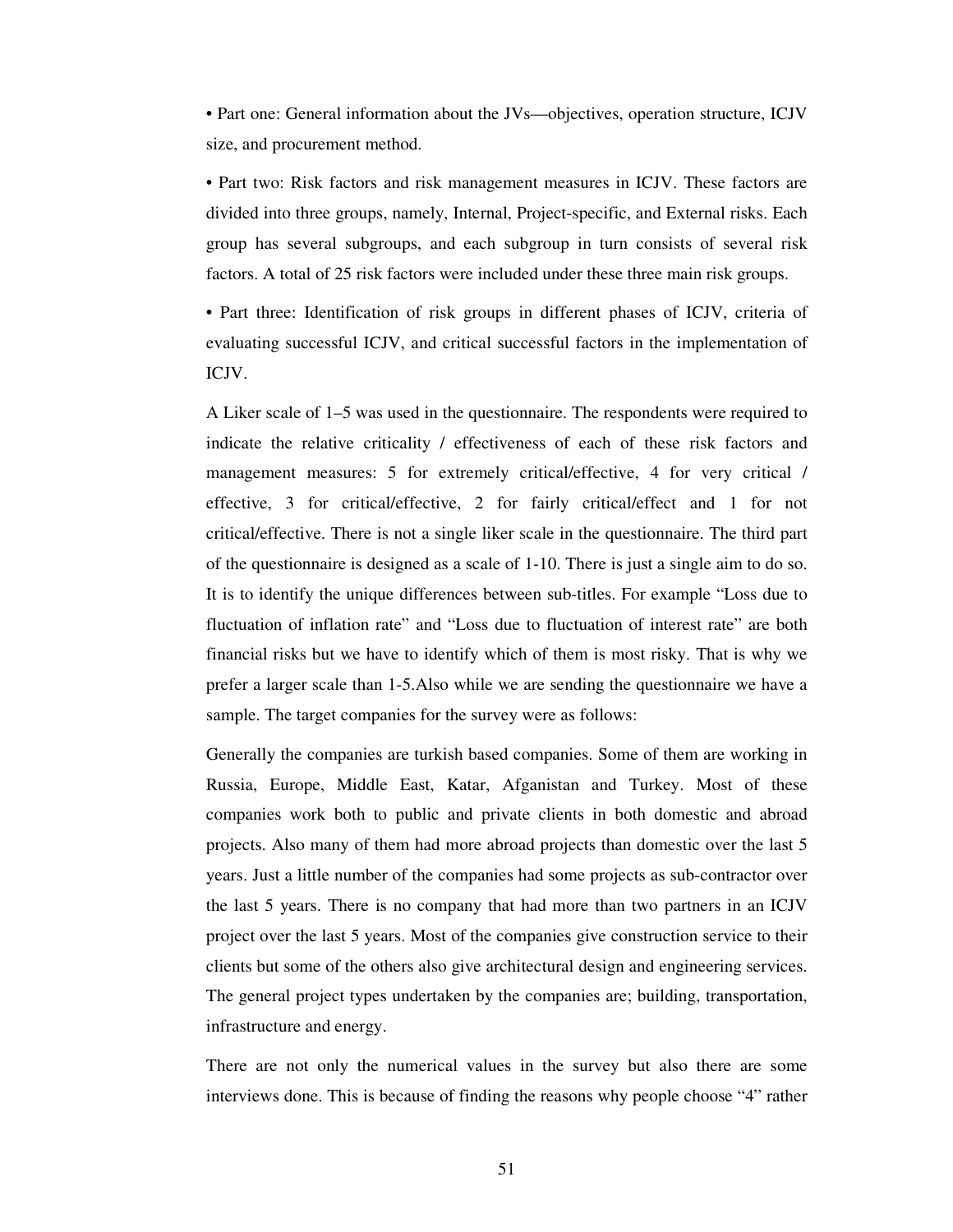than choosing "5" or "3". We have to get some information and evaluate them according to the analysis. All the mentioned staffs are as the following.

## **4.2. Analysis**

58 questionnaires sent to the companies by e-mail. But just 26 of them returned. While we are at the design process of the questionnaire, we especially care the time criteria. To minimize time factor most of the questionnaire is multiple-choice and they are very short and clear.

The response rate could be attributed to three main reasons.

1. Risk management is not widely practiced in construction companies.

2. Success or failures of JVs are secrets within JV partners; and participants are unwilling to share their experiences with others.

3. People do not care academic researches because of not using modern management methods rather than traditional ones.

### **4.2.1. Analysis on Group Basis**

The ranking in different groups are Internal, Project-specific, and External risks, respectively. As shown in table 4.1, the criticality of the 25 risk factors ranges from the lowest value to the highest value.

# **TABLE 4.1.** Risk Factors of ICJVs

|                                                                | <b>AVERAGE STDEV</b> |      |
|----------------------------------------------------------------|----------------------|------|
| 1. Client's cash flow problems                                 | 4.18                 | 1.18 |
| 2. Partner's parent company in financial problems              | 4.04                 | 1.06 |
| 3. Inconsistency in government policies, laws, and regulations | 3.84                 | 1.23 |
| 4. Economy fluctuation                                         | 3.80                 | 1.15 |
| 5. Poor relationship                                           | 3.77                 | 1.06 |
| 6. Exchange rate fluctuation                                   | 3.76                 | 1.02 |
| 7. Incompetence of local subcontractors and suppliers          | 3.73                 | 0.82 |
| 8. Force major and social disorder                             | 3.67                 | 0.99 |
| 9. Inflation                                                   | 3.65                 | 1.11 |
| 10. Disagreement on accounting of profits and loss             | 3.61                 | 1.42 |
| 11. Employees from each partner distrust each other            | 3.57                 | 1.32 |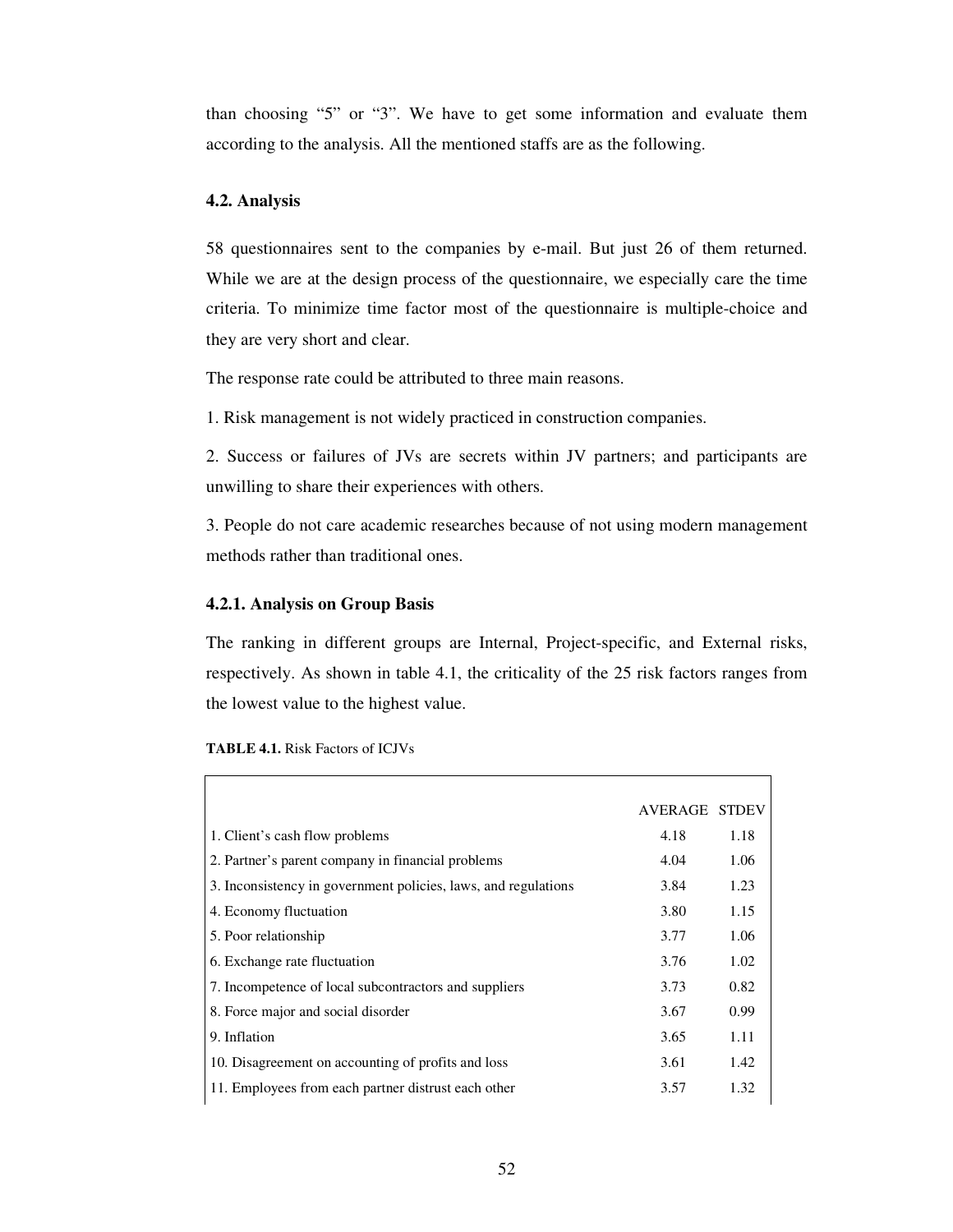| 12. Restrictions on fund repatriation                           | 3.43 | 1.19 |
|-----------------------------------------------------------------|------|------|
| 13. Excessive demands and variation from client                 | 3.42 | 0.98 |
| 14. Policy changes in your partner's parent company toward ICJV | 3.38 | 1.37 |
| 15. Partner's lack of management competence and resourcefulness | 3.38 | 1.09 |
| 16. Disagreement over some conditions in engineering contract   | 3.33 | 1.22 |
| 17. Labor, material, and equipment import restriction           | 3.28 | 1.33 |
| 18. Security problems at project site                           | 3.28 | 1.11 |
| 19. Excessive interference by parent company of either partner  | 3.18 | 1.07 |
| 20. Language barrier                                            | 3.16 | 1.27 |
| 21. Disagreement on allocation of staff positions in ICJV       | 3.02 | 1.21 |
| 22. Different social, culture, and religious background         | 2.98 | 0.99 |
| 23. Disagreement on allocation of works                         | 2.96 | 1.20 |
| 24. Pollution, e.g., smoke and wastes caused by project         | 2.83 | 1.17 |
| 25. Technology transfer dispute                                 | 2.64 | 1.43 |

When counting the most critical risk factors that have a mean and above, the internal risk group has 7 risk factors, the Project-specific risk group has 5 risk factors, and the External risk group has 9 risk factors. This shows that each group has a significant but balanced influence on the performance of ICJVs. The financial problems from both the client and the partner's parent company are the most critical factors. Technology transfer dispute and pollution problems are two least critical factors. There are diversified perceptions on the risk factors because the standard deviations are quite significant.

# *Risk Group 1: Internal Risk Factors*

### **TABLE 4.2.** Group 1: Internal Risk Factors

|                                                                | AVERAGE STDEV |      |
|----------------------------------------------------------------|---------------|------|
| 1. Partner's parent company in financial problems              | 4.04          | 1.06 |
| 2. Disagreement on accounting of profits and loss              | 3.61          | 1.42 |
| 3. Employees from each partner distrust each other             | 3.57          | 1.32 |
| 4. Policy changes in your partner's parent company toward ICJV | 3.38          | 1.37 |
| 5. Partner's lack of management competence and resourcefulness | 3.18          | 1.09 |
| 6. Excessive interference by parent company of either partner  | 3.18          | 1.07 |
| 7. Disagreement on allocation of staff positions in ICJV       | 3.02          | 1.21 |
| 8. Disagreement on allocation of works                         | 2.96          | 1.20 |
| 9. Technology transfer dispute                                 | 2.64          | 1.43 |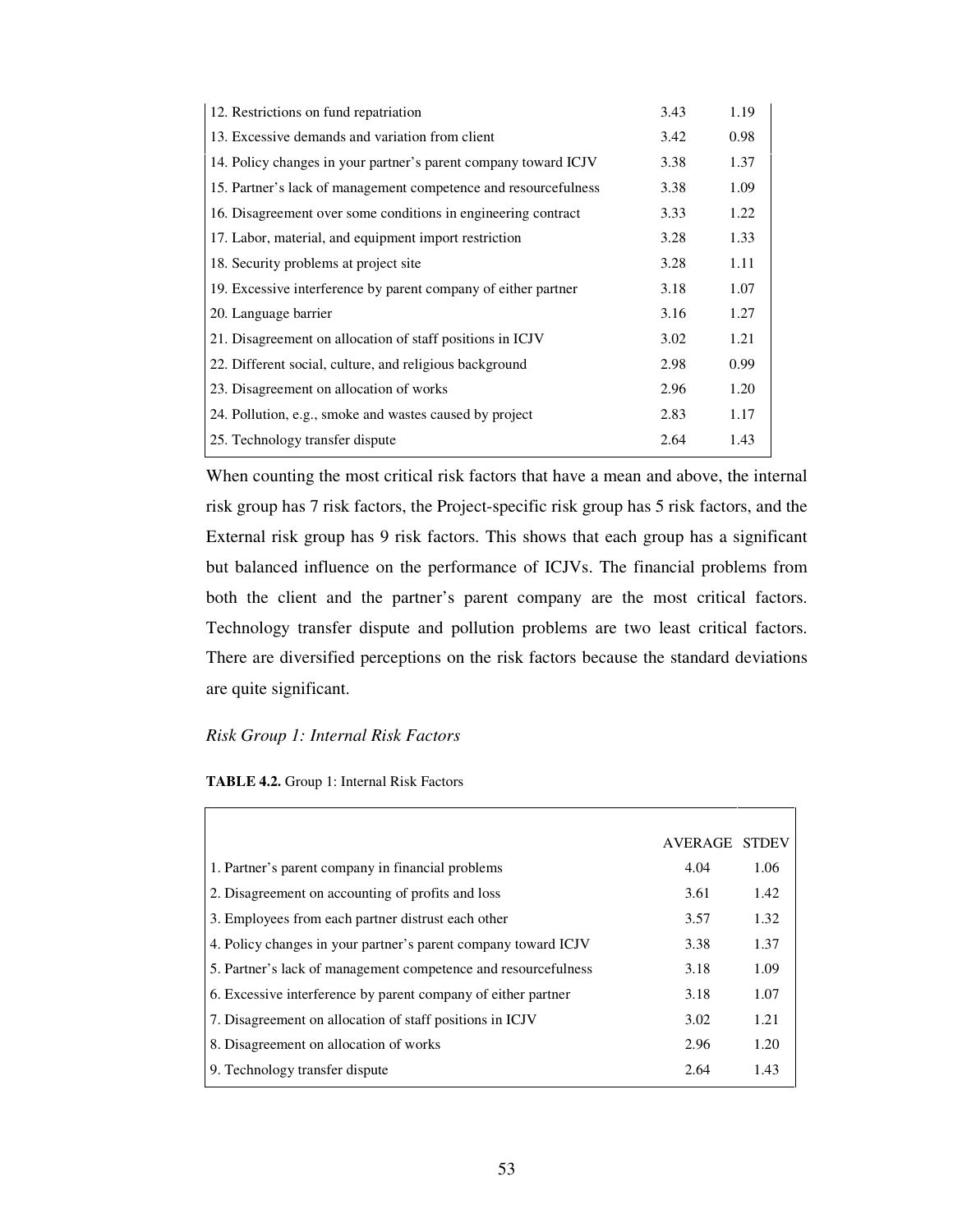**Partner's Financial Resources and Managerial Competence.** Among the nine factors in Table 4.2, the most critical factor is the financial problem of a partner's parent company. It received a mean of 4.04, far higher than the rest. Another risk factor related to a partner is its lack of management competence and resourcefulness, which is ranked 5th. Thus, the credit-worthiness of a prospective JV parties' parent company should be scrutinized and its current management competence and resources must be ascertained.

**Disagreement on Profit/Loss, Accounts, and Work Allocation.** Another critical risk factor is the disagreement on accounting of profits and loss. It received the 2nd ranking. Other disagreements such as the allocation of the staff position and the allocation of work received a less critical score, ranking 7th and 8th, respectively.

**Policy of Parent Companies Toward JV.** The policy of parent companies toward the JV is very critical and this risk factor was ranked 4th. The parent companies can influence a JV's performance by limiting its autonomy, contributing under qualified staff, and delaying the required funds. A JV agreement is composed of ''the terms, resources, shares, and management policies.'' Once the policies of a parent company change, support for the JV could be reduced and it would be difficult to keep the JV running smoothly.

**Distrust.** Distrust among JV staff from different partners is also a critical risk factor in ICJV. It received a 3rd ranking. In a typical JV, both general managers and functional managers would be drawn from their parent company to balance the influences from each parent company. Each manager is given a mandate to both manage the venture and look after the parent company's interests. Not surprisingly, the working relationship between the two managers tends to be strained, cumbersome, and inefficient.

**Technology Transfer Dispute.** Technology transfer dispute is the least critical factor in this group. Technology transfer is usually carried out in limited areas, through training to local staff during the design and construction phases. The companies exist mainly for commercial gain and their main objectives are more concerned with completing the project on time and budget rather than successful technology transfer.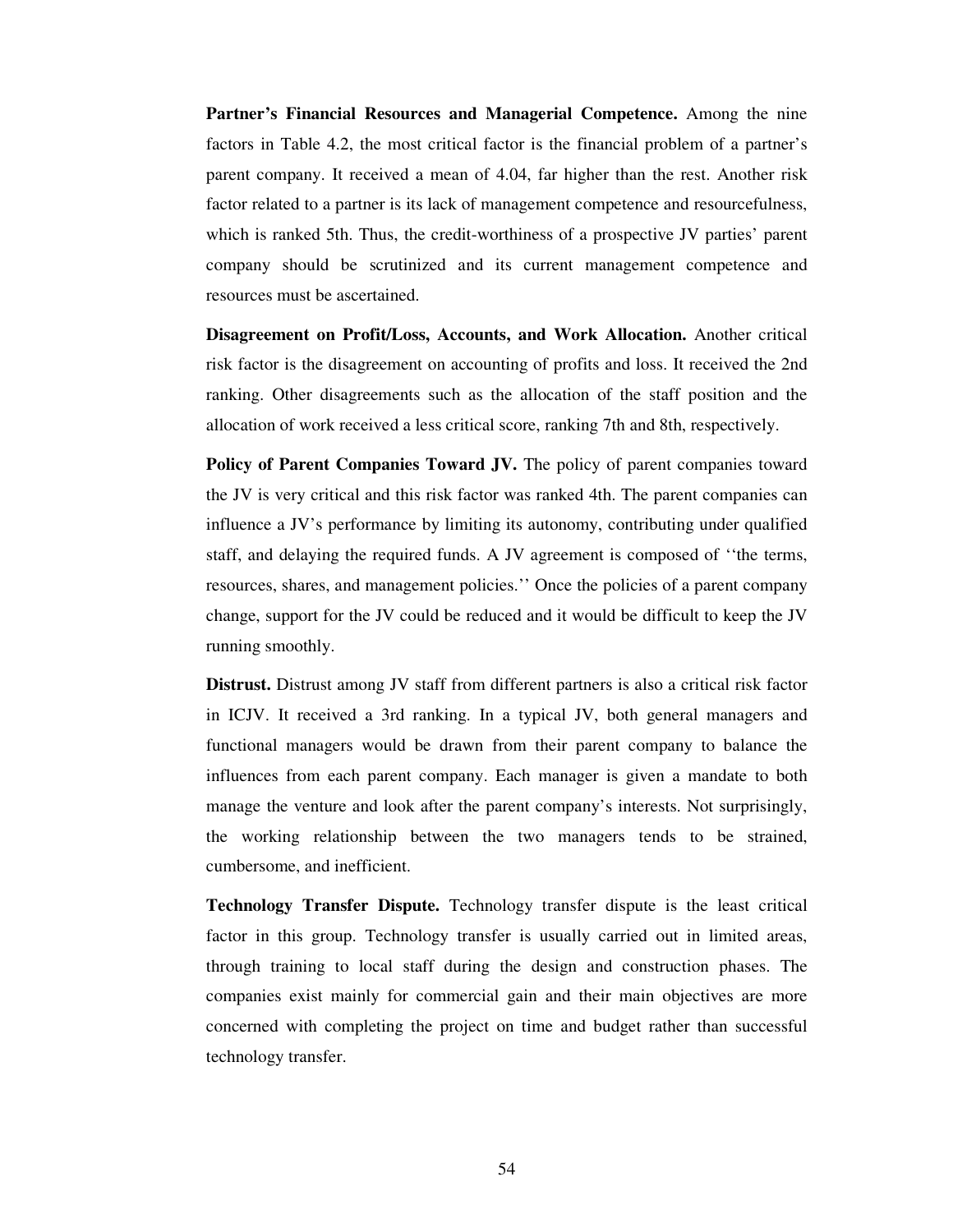### *Risk Group 2: Project-Specific Risk Factors*

| TABLE 4.3. Group 2: Project-Specific Risk Factors |  |  |  |  |  |  |
|---------------------------------------------------|--|--|--|--|--|--|
|---------------------------------------------------|--|--|--|--|--|--|

|                                                              | <b>AVERAGE STDEV</b> |      |
|--------------------------------------------------------------|----------------------|------|
| 1. Client's cash flow problems                               | 4.18                 | 1.18 |
| 2. Poor relationship                                         | 3.77                 | 1.06 |
| 3. Incompetence of local subcontractors and suppliers        | 3.73                 | 0.82 |
| 4. Excessive demands and variation from client               | 3.42                 | 0.98 |
| 5. Disagreement over some conditions in engineering contract | 3.33                 | 1.22 |

The risks caused by the project characteristics must be considered when dealing with the ICJV's risk. Many JVs are formed for a specific project, and the project's characteristics could strongly influence the ICJV's performance.

**Client's Problems.** Client's problems in this research contain two main elements: (1) Its case flow problem; and (2) its excessive demands and variation during the project's execution. A client's cash flow problem is regarded as the most critical risk factor to an ICJV. It received a value of 4.18 and is ranked first in this group and among all factors considered in this research. This financial risk to the ICJV contractor includes whether the owner has sufficient funds to complete the project or has the availability of funds for progress payment. A client's cash flow problem thus influences the cash flow of a construction contractor. Rashid (1991) studied international construction in developing countries and claimed that one of most critical risks for contractors operating in developing countries is that they may face delayed payment and sometimes non-payment risk.

Excessive demands and variation received the 4th critical position in this group. The risk to ICJV lies in the potential significant change of work allocation within partners, the disruption of work, and associated claims.

**Project Relationship.** The other most critical factor is a poor project relationship. It received a critical value of 3.77 and is ranked 2nd in the Project-specific risk group. A lack of communication and poor relationships could occur with other parties in a project, such as the consultant/designer, subcontractors, or suppliers. A strained relationship will occur when the partner goes directly to the client without informing his counterpart, particularly when the matter concerns contractor client reimbursement.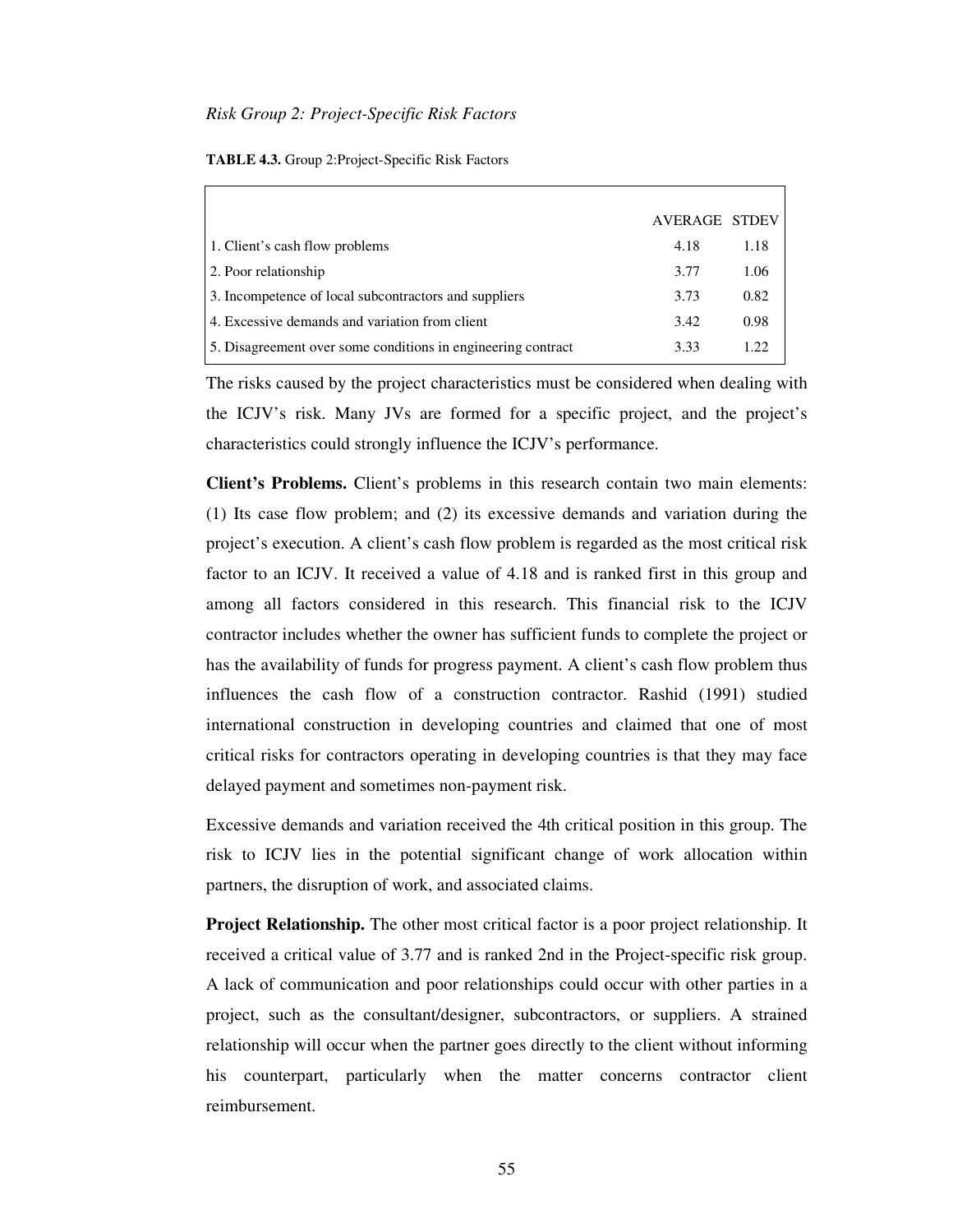**Subcontractors and Suppliers.** Currently in the construction industry, many project activities are being subcontracted out by the general contractors. These risks are uncertainties related to a subcontractor's or supplier's technical qualifications, timeliness, reliability, and financial stability (Akinci and Fischer 1998). These risks can result in time loss and increased cost during construction. It is rated as the 3rd critical risk factor in the group. Schwartz (1985) gave a case of how a JV failed because of its incompetent subcontractor.

**Contractual Risk.** Compared with the other risks, disagreement on some conditions in the contract is considered to be less critical, and it was ranked last in this group, but it is still quite critical to an ICJV because its mean score is 3.33. Building contracts deal with the relationships between parties in the contract and the allocation of risks. Contractual risks usually are caused by disagreements arising from flawed contract documents, inappropriate types of contract, improper tendering procedure, or improper contractual clauses.

## *Risk Group 3: External Risk Factors*

|                                                                | AVERAGE | <b>STDEV</b> |
|----------------------------------------------------------------|---------|--------------|
| 1. Inconsistency in government policies, laws, and regulations | 3.84    | 1.23         |
| 2. Economy fluctuation                                         | 3.80    | 1.15         |
| 3. Exchange rate fluctuation                                   | 3.76    | 1.02         |
| 4. Force major and social disorder                             | 3.67    | 0.99         |
| 5. Inflation                                                   | 3.65    | 1.11         |
| 6. Restrictions on fund repatriation                           | 3.43    | 1.19         |
| 7. Labour, material, and equipment import restriction          | 3.28    | 1.33         |
| 8. Security problems at project site.                          | 3.28    | 1.11         |
| 9. Language barrier                                            | 3.16    | 1.27         |
| 10. Different social, culture, and religious background        | 2.98    | 0.99         |
| 11. Pollution, e.g., smoke and wastes caused by project        | 2.83    | 1.17         |

**Political Risk.** Political risk includes inconsistency in policies, changes in laws and regulations, restriction on fund repatriations, and import restrictions. The inconsistency of policies, laws, and regulations is ranked as the most critical factor in this group, whereas the other two factors are ranked 6th and 7th, respectively.

**Economic Risk.** Macroeconomic conditions, which determine the overall performance of the construction industry, are also critical to performance of an ICJV. Risks of economic fluctuation, inflation, and foreign exchange rates are ranked 2nd,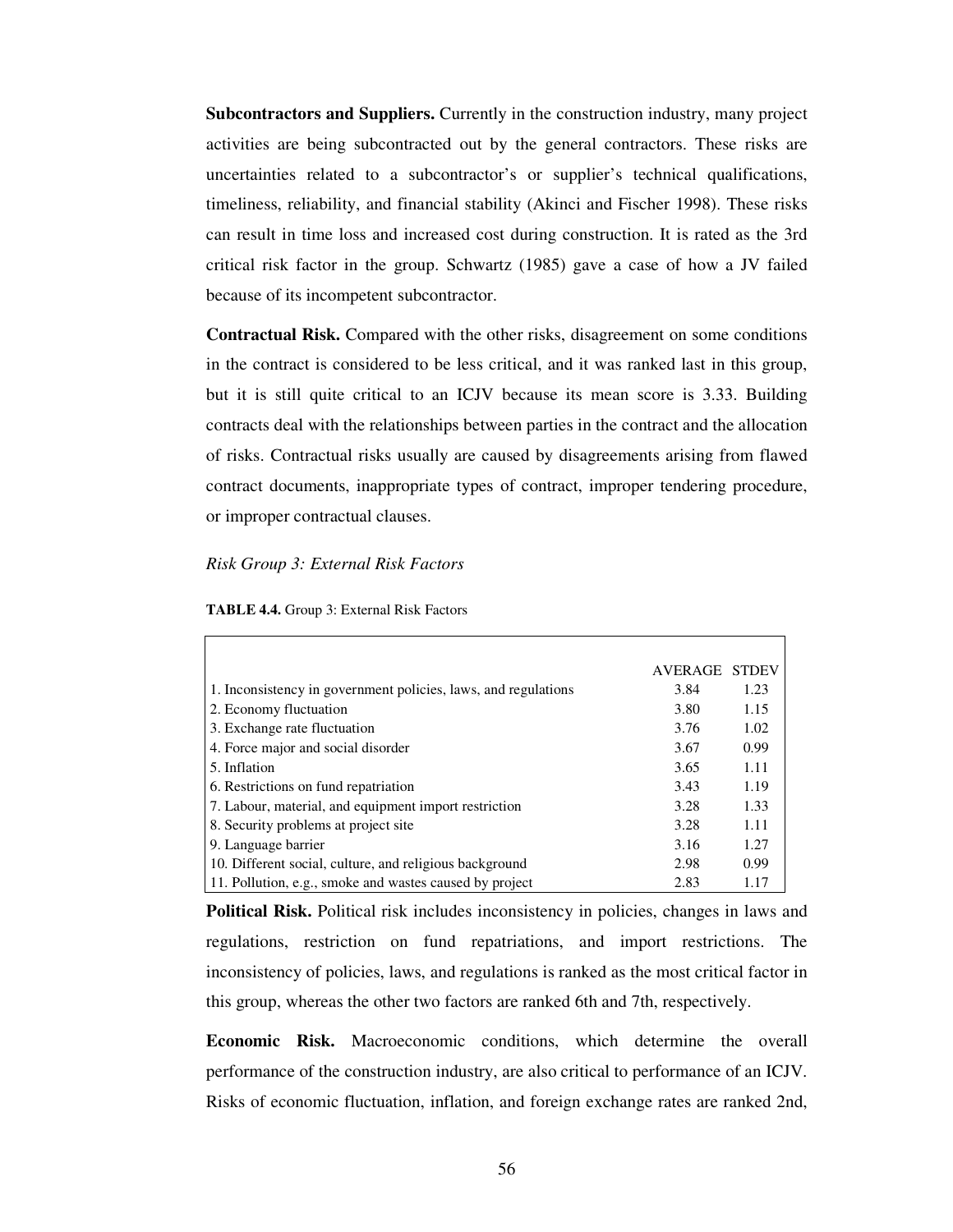3rd, and 5th, respectively. These factors could have a substantial impact on the profit or loss of each participant in an ICJV. Economic slowdown causes the construction market to shrink. The industry would become more competitive and the contractors' profit margin would be reduced. Foreign exchange risks exist when the ICJV formally enters a contractual agreement as a contractor with the owner. The contractor is exposed to currency fluctuations between bid and award dates. Once contractually committed to a project, the ICJV contractor does not have the flexibility that exists in other industries to shift prices and production to cope with foreign risks.

**Environmental Risks.** The environment has a certain critical influence on an ICJV. The environmental force major risk could cause the destruction of facilities, equipment, material and labour death. It received a critical value of 3.67 and is ranked 4th in this group. The pollution effect on an ICJV is considered least critical by the participants as receiving a value of 2.83.

**Social Risk.** Social risk factors include security problems, language barriers and different cultures, and religion and custom backgrounds. The survey showed that these risks are not so critical for an ICJV. The three factors are ranked 8th, 9th, and 10th, respectively, and are all less critical compared with other factors, except the problem of pollution. Construction professionals are technically oriented. Keywords and drawings are frequently used in practice and are common to the ICJV participants from different culture and language backgrounds. Thus, language and cultural factors are regarded as less important to a JV.

### **4.2.2. Risks in Different Phases of ICJVs**

The survey shows that the criticality of a risk group changes with the development of an ICJV. In the three-phase development, the critical index of the internal risk groups starts at its highest value of 0.40 in the Start-up phase. It falls to 0.36 in the Operation phase and then continues to slip down to 0.24 in the Dismantle phase. In the Start-up phase, organizing a JV is accompanied by a large number of matters such as profitability and responsibility with potential partners. Conflicts could arise during the negotiations, and if participants cannot reach a principled agreement, the JV may be aborted. Another consideration is that in the Start-up phase, employees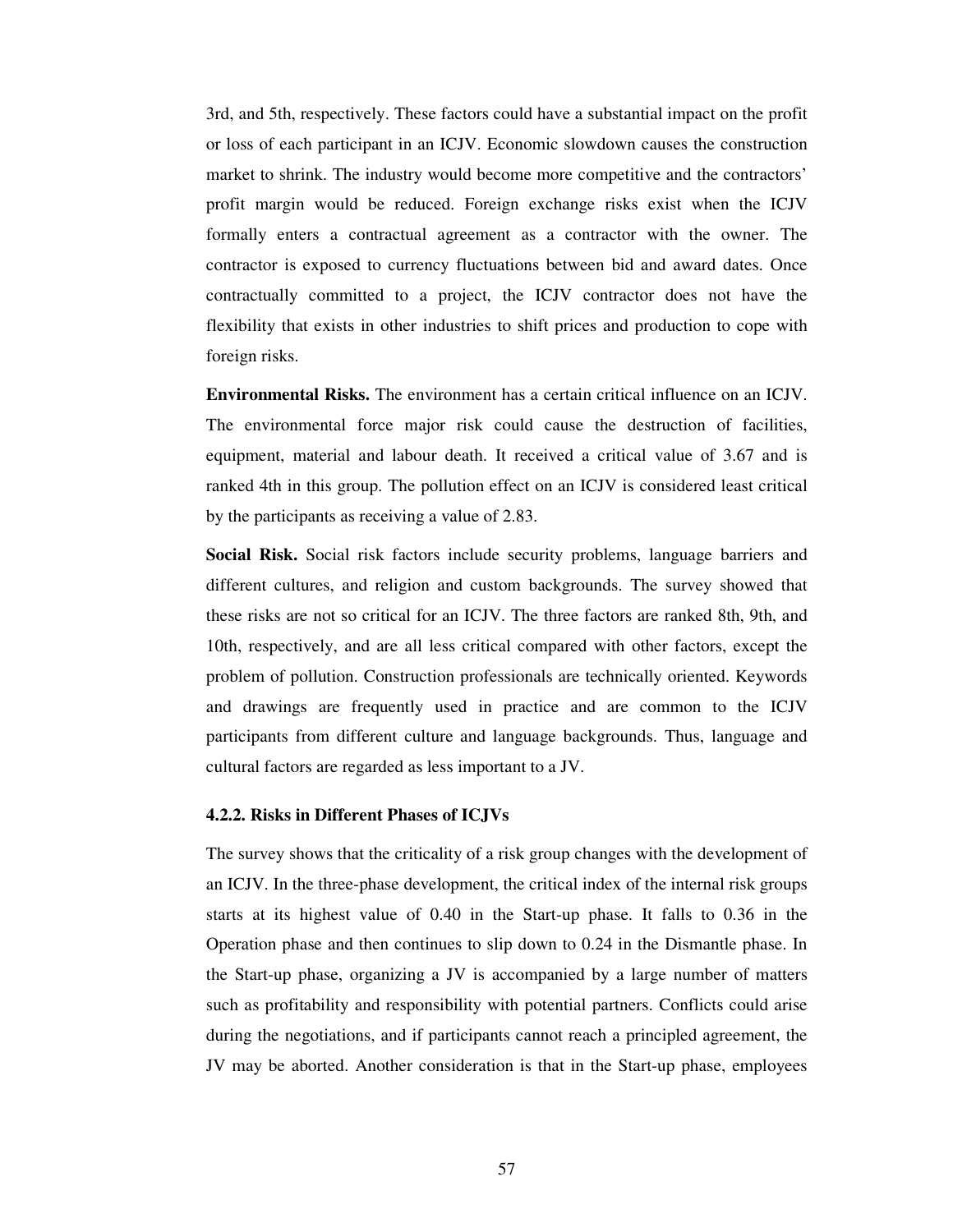from different backgrounds are unfamiliar with each other; conflict is unavoidable and this has a negative impact on the ICJV's performance.



**Figure 4.1.** Risk Groups in Different ICJV Phases

The Project-specific risk group received a critical index of 0.19 for the Start-up phase. The risk become significant when the project is executed, reaching a peak of 0.41. This is also the most critical of all groups in all phases. Then it repeats the value of 0.41 in the Dismantle phase. Many JVs are set up for a specific project and the project characteristics have a critical influence. As the project is being executed, the JV invests more capital, equipment, and manpower in the project and its risk exposure increases substantially. When the project is near completion, the risk exposure would also be reduced correspondingly. But in our case the near completion value of risk as high as operational time. This is because the paid money in most of the projects is not in a continuous flow. Most of the money will be paid to the companies at the end of the dead-line.

The critical index of the External risk group starts at a low value of 0.27 in the Startup phase. It rises to 0.33 in the Operation phase, and rises to the highest value of 0.40 in the Dismantle phase. This phenomenon can be explained as that during the Startup phase, a JV is set up under government laws and regulations, hence the political, legal, and legislation factors do not become a menace to a JV. When ICJV heads into the Operation phase, the External factors would change with time and the risk level rises. When the JV finishes its task, the dismantling process is done according to the contractual agreement but the conversion of the earned money and the exchange rates causes the external risk group to rise.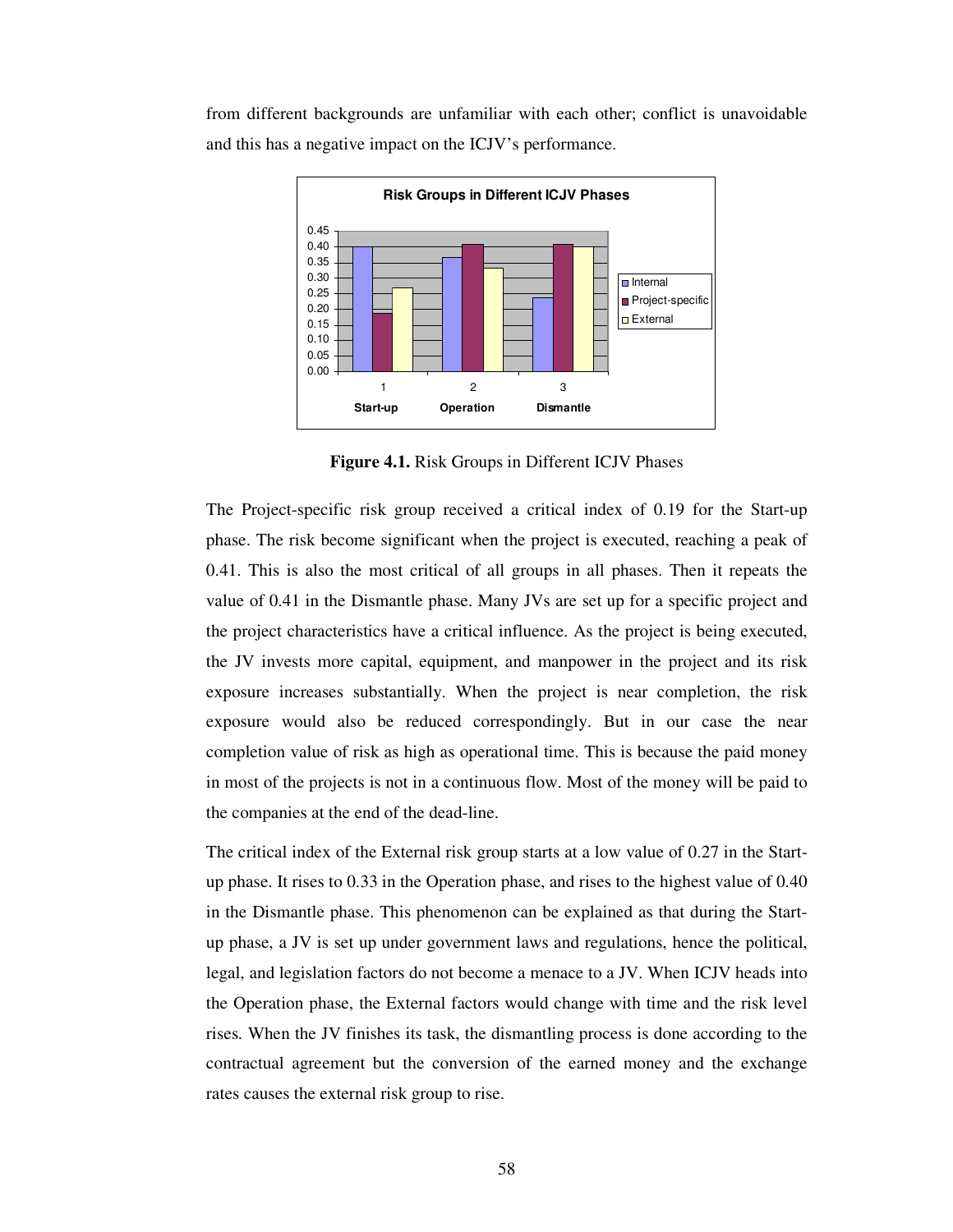Note: critical index =  $(5N_5 + 4N_4 + 3N_3 + 2N_2 + 1N_1) / 5 (N_5 + N_4 + N_3 + N_2 + N_1)$ where  $N_5$  = number of respondents who answered "extremely critical";  $N_4$  = number of respondents who answered "very critical";  $N_3$  = number of respondents who answered "critical";  $N_2$  = number of respondents who answered "fairly" critical''; and  $N_1$  = number of respondents who answered "not critical."

# **4.2.3. Analysis of Effective Management Measures**

All 26 effective management measures are categorized into eight main groups, namely: agreement, partner selection, subcontract, engineering contract, employment, good relationship, control, and others. The last group consists of other unrelated elements; most of the elements in this group are less effective than others of different groups.

|  |  |  |  |  | <b>TABLE 4.5.</b> Group Management Measures in ICJV |  |  |  |
|--|--|--|--|--|-----------------------------------------------------|--|--|--|
|--|--|--|--|--|-----------------------------------------------------|--|--|--|

| $(1)$ Agreement                                                            | <b>AVERAGE</b> | <b>STDEV</b> |
|----------------------------------------------------------------------------|----------------|--------------|
| 1. Define clear authority and responsibility in ICJV agreement             | 4.15           | 0.90         |
| 2. Agree on one accounting standard                                        | 3.46           | 1.25         |
| 3. Define transfer scope clearly before setting up ICJV                    | 3.46           | 1.26         |
| (2) Partner Selection                                                      |                |              |
| 4. Select partner with strong connections with host government             | 3.89           | 0.95         |
| (3)Subcontract                                                             |                |              |
| 5. Employ influential local organization or individual as logistics agents | 3.53           | 1.03         |
| 6. Engage local security firm at site                                      | 3.34           | 1.07         |
| 7. Subcontract to local pollution control specialist                       | 3.24           | 1.21         |
| 8. Select efficient subcontractors to complement partner's shortcoming     | 3.08           | 1.40         |
| (4) Engineering Contract                                                   |                |              |
| 9. Use dual-currency contracts                                             | 3.55           | 1.13         |
| 10. Define adjustment clause in contract                                   | 3.46           | 1.02         |
| 11. Specify construction extension clause in contract                      | 3.44           | 0.97         |
| 12. Adopt the current international conditions of contract                 | 3.31           | 1.22         |
| (5) Employment                                                             |                |              |
| 13. Define each staff's scope of work                                      | 3.51           | 1.27         |
| 14. Select staff carefully for ICJV                                        | 3.45           | 1.22         |
| 15. Employ unbiased and experienced staff                                  | 3.45           | 1.08         |
| 16. Choose right staff from each partner for technology transfer           | 3.08           | 1.30         |
| (6)Good Relationship                                                       |                |              |
| 17. Establish good relationship with host government                       | 3.55           | 1.13         |
| 18. Maintain good contact in name of ICJV                                  | 3.41           | 1.07         |
| 19. Ask parent companies to maintain good relationship for ICJV            | 3.31           | 1.13         |
| 20. Maintain good relationship with local environmental authority          | 3.11           | 1.31         |
| $(7)$ Control                                                              |                |              |
| 21. Maintain ICJV policies by being dominant over partner in ICJV          | 3.05           | 1.27         |
| 22. Control ICJV's board of directors by parent company                    | 3.03           | 1.53         |
| (8)Others                                                                  |                |              |
| 23. Conduct detailed feasibility study of project                          | 3.25           | 1.18         |
| 24. Insure all insurable force major risks                                 | 3.19           | 1.17         |
| 25. Appoint independent account auditor                                    | 3.13           | 1.51         |
| 26. Renegotiate                                                            | 3.02           | 1.42         |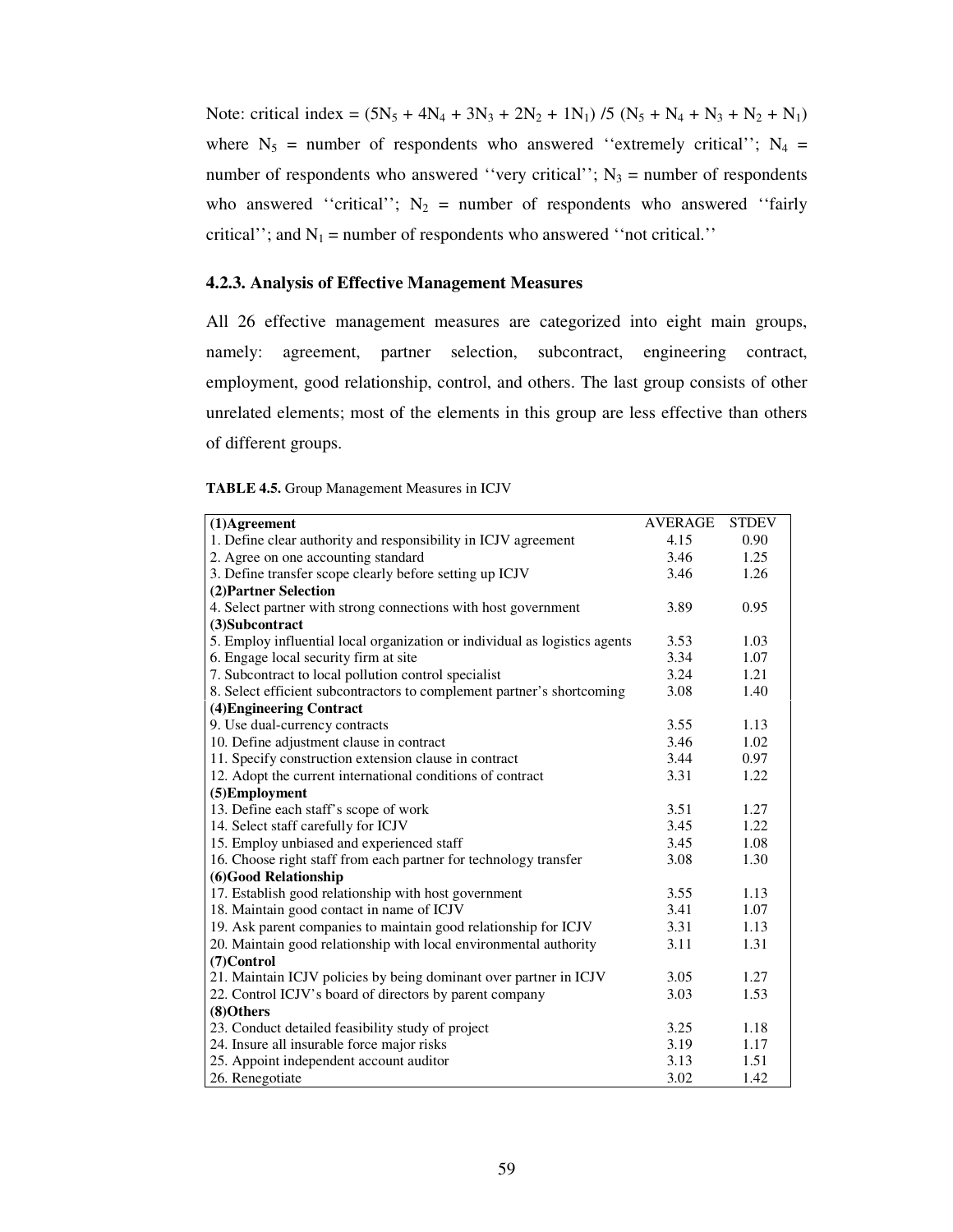**Agreement.** Several important factors are essential for a JV agreement. These include clear terms and conditions in an ICJV and the definition of clear authority and responsibility in the ICJV's agreement. The agreement between the local and foreign partner will be as important as the construction contract for the actual performance of the work.

In the construction industry, Cushman (1986) suggested adopting a special kind of agreement with the master and subsidiary agreements, or to draw up an additional agreement to enter the bidding process. This is the pre-bid JV agreement, which covers responsibilities on the bidding expenses and the obligations of the partners, including an agreement to enter into the JV if the alliance is the successful bidder. Upon the tender award, the post award JV agreement will form the actual agreement under which the work is done.

It is difficult to include all restrictive causes in the agreement initially. A review of the agreement may disclose that performance can be improved by changing parts of the agreement between the partners. The agreement may also need to be changed if there are changes in the environment or industry climate. Or, after starting the venture the partner's firm discovers that the original setup was incorrect or different from the original purpose.

**Partner Selection.** The choice of the partner is critical for completion of the particular assignment. Harrigan (1986) listed several factors that need to be considered in the selection of a suitable JV partner. Recently, William and Lilley (1993) provided a model for the process of selecting a partner, and gave a suggestion concerned with strategic compatibility, complementary skills and resources, relative size, and financial capability. In this research, it is found that selecting a partner that is credit-worthy and financially strong, and that has a strong connection with the host government, are effective measures to mitigate risks.

It is essential to ascertain that a prospective partner can provide sufficient financial resources to maintain the venture's effort. During a JV's initial stage, a substantial infusion of cash will be needed for mobilization costs associated with the work force, including camp construction and the assembly of plant and equipment. This cash should be deposited in a JV bank account with an agreement that the partner can draw on the interest until the funds are actually required. Other infusions of cash into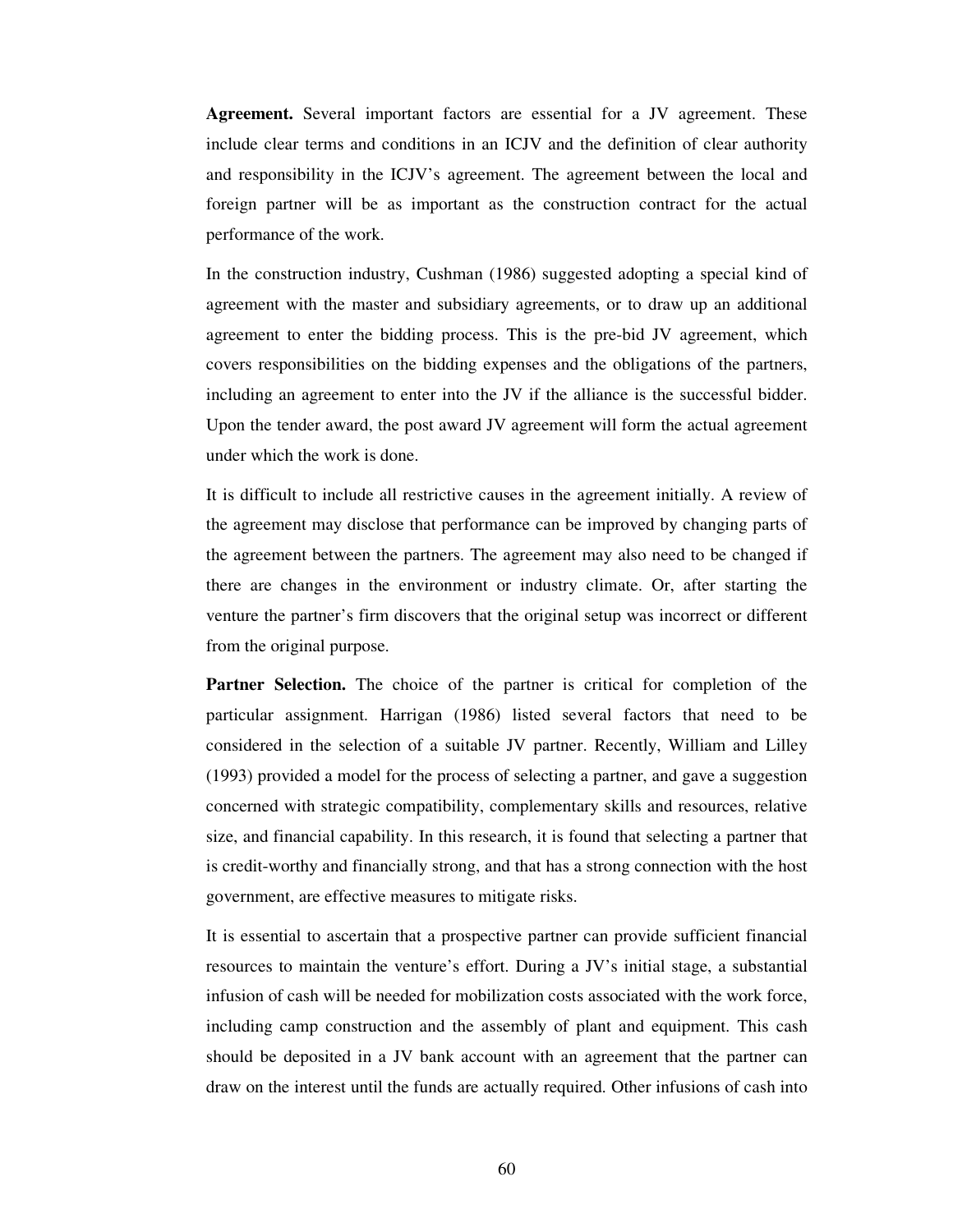a JV will most likely be needed from time-to-time throughout the term of the JV as it performs its activities. In this regard, the JV agreement should have provisions for raising additional working capital.

Major construction works are often associated with governments or their agencies. In this situation, it is particularly important to select a partner with a strong relationship with the government, seek protection for security problems, or winning a preferential margin in tendering the projects or in handling other government regulation changes.

**Subcontract.** The effective measures that can mitigate subcontracting risk include using experienced and familiar subcontractors and suppliers, employing influential local individuals or organizations as logistics agents, engaging local security at the site, and subcontracting to a local pollution control specialist. Approximately 80– 90% of the work on a construction project is performed by subcontractors (Millman 1990). It is therefore not surprising that research showed that using experienced and familiar subcontractors and suppliers is critical. The development of a subcontracting system in the construction industry in this region has resulted in a considerable number of subcontractors with various specializations. It is imperative for the local contracting firm to use keen judgment when selecting subcontractors for the project (Kwok and Hampson 1997).

Another element of subcontracting is to employ influential local organizations or individuals as logistic agents, which would reduce the problems of poor infrastructure and bureaucracy of the host community. In rural areas, it is necessary for a foreign company to employ efficient security guards at the site. Using local security firms is considered to be an effective policy for site security and helps maintain a good relationship with the local people and government. Pollution at the site is receiving greater attention these days and subcontracting pollution control to a local specialist is seen to be an effective measure. The other effective measure related to subcontracting is to select efficient subcontractors who can complement the shortcoming of the ICJV partner.

**Engineering Contract.** An engineering contract is the legal linkage between the client and contractor who are bound together through the allocation of risk and profit in the contract. But there is never a perfect construction contract. For the ICJV, the engineering contract must be fair or in favour of the ICJV. It is advantageous to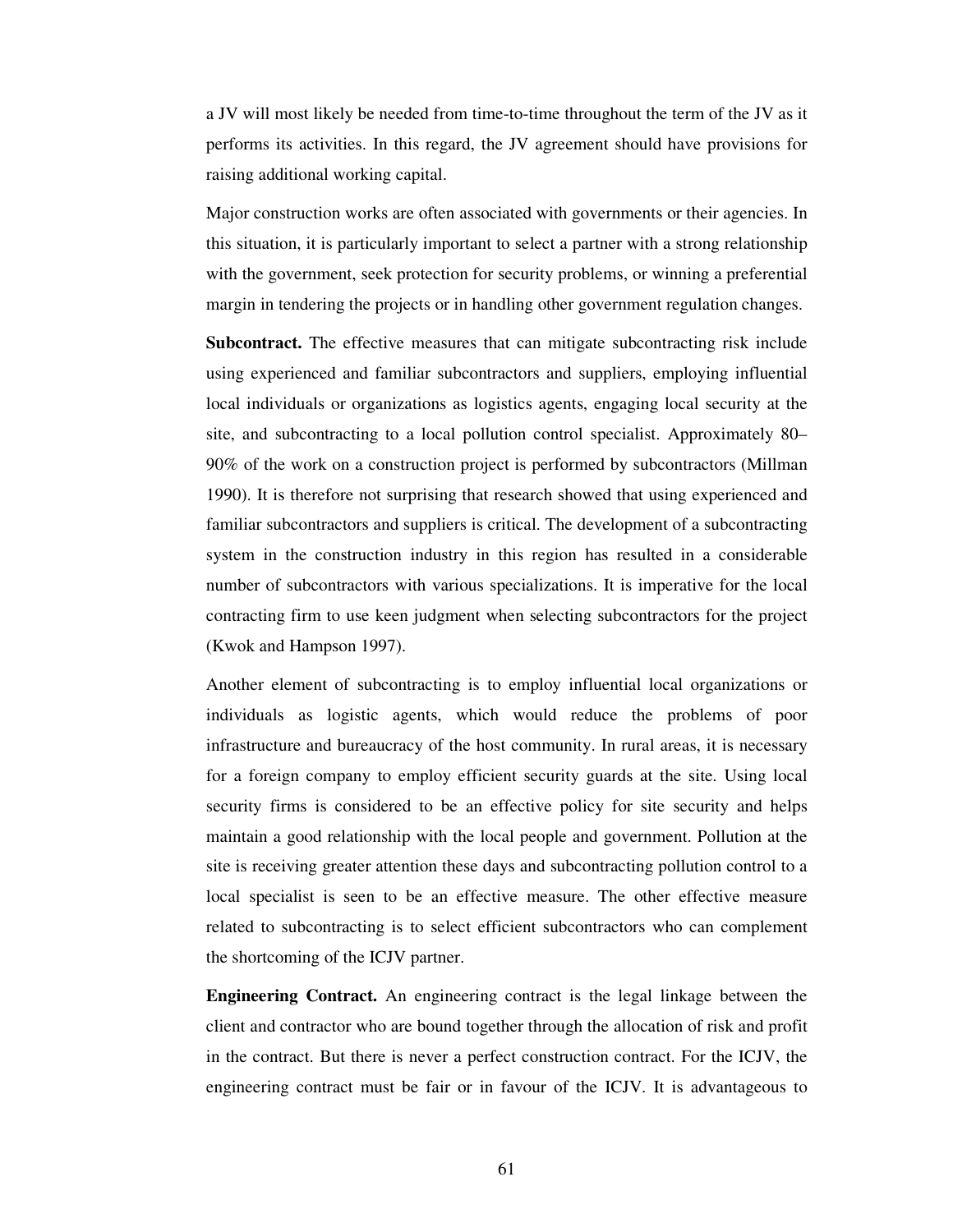persuade a client to adopt current international construction contract conditions, such as the International Federation of Consulting Engineers or World Bank procurement contracts, which are familiar to most international contractors. From the survey, it is clear that the JV contractor should negotiate for an adjustment clause in the contract, particularly a reimbursement clause to mitigate the loss from inflation or a client's demand variation during the construction period. It should request payments in hard currency in countries with unstable economic conditions, and an extension of time when force major risks occur during the construction period.

**Employment.** One effective measure to counter staff problems and to ensure a smooth daily operation is to recruit local staff with bilingual ability. Bilingual ability can offer better communication for partners speaking in different languages. The JV partners should reach an agreement on staff position and ensure that an initial disagreement would not reappear during an ICJV operation. An effective measure is to distribute positions in different work packages according to a participant companies' expertise.

The problem of distrust could exist all the way from top management down to the operational level. To remove this obstacle, the directors could ensure staff commitment, coordination, and trust by enhancing communication quality and a conflict resolution technique (Mohr and Spekman 1994). Carefully selecting a staff for an ICJV and employing unbiased and experienced staff are effective measures to remove the distrust within the JV staff.

**Good Relationship.** As a foreign partner, the most important thing is to adapt to the local environment and become a good corporate citizen. Foreign corporations may think that local knowledge can be acquired quickly, but the local scene can keep changing. New players appear, as well as new attitudes, regulations, and laws. Learning must keep pace. Expatriates new to the country are often not familiar with the country and its culture. They become insulated from reality by the expatriates' community. The research of Beamish (1993) indicated that the acquisition of information about local conditions and understanding them was the most important long-term need. Local people can fill this need the best. The ICJV will appear to be more local when complying with local cultures and traditions, and it subsequently receives more trust from local communities. It is recommended as the most effective measure for setting up good relationships. Establishing a good relationship with the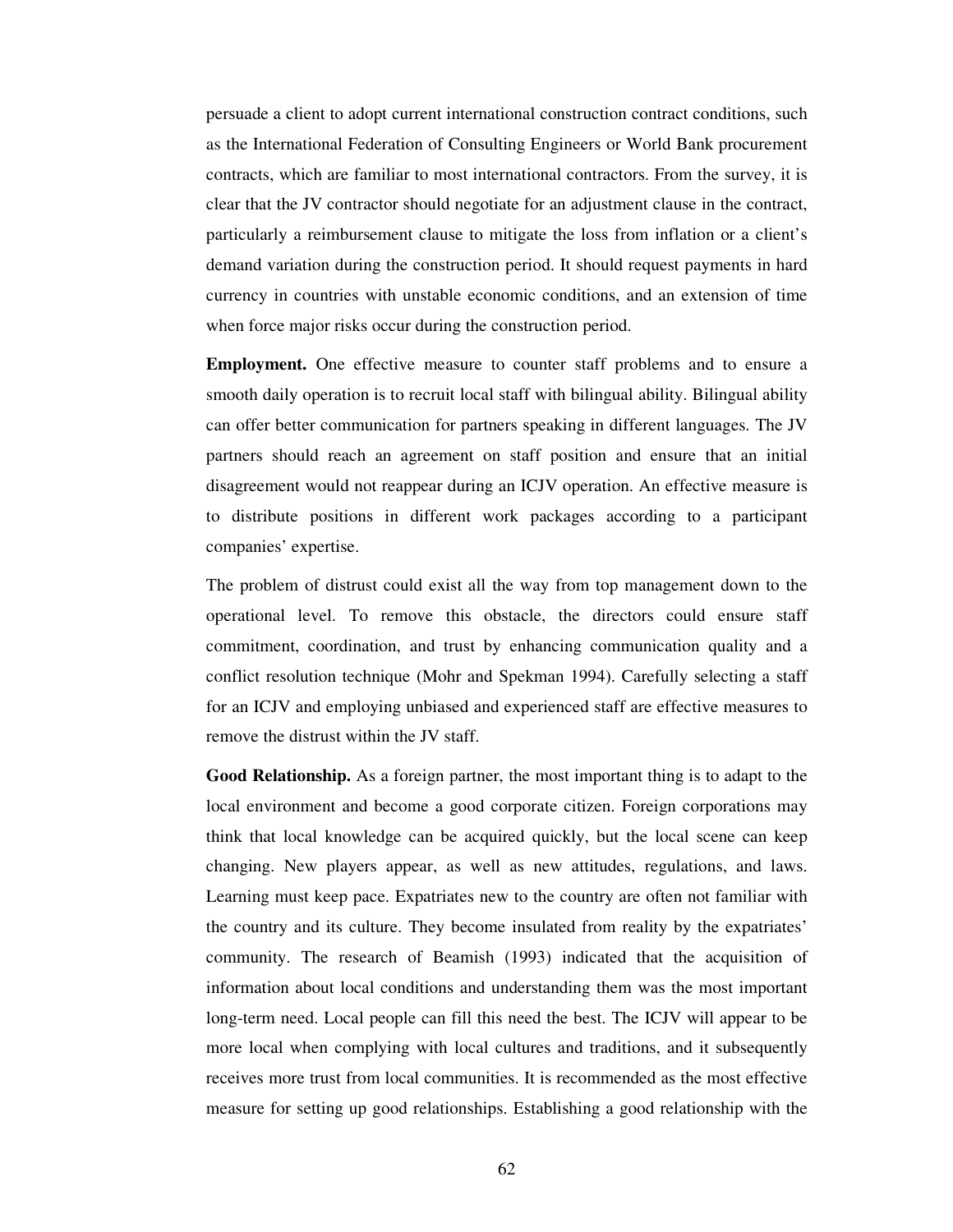host government is critical to an ICJV. Maintaining a good relationship with other departments such as the environmental authority is also useful.

It is very necessary for an ICJV to create channels of communication with other parties in the project and to maintain this channel. This communication channel should start from the top, beginning with the owner, followed by the architect / engineer, the subcontractor, and the material supplier. This can be achieved by maintaining good contact by the ICJV itself and by the parent companies.

**Control.** If the above-mentioned management measures could not be adopted for any reason, a common alternative measure is to consider setting up an ICJV in the form of one parent- dominant JV instead of shared management ventures. To achieve this, work is allocated to the passive partner according to its ability, which would restrict the influence of passive partner's parent company. The two measures of dominating the ICJV and controlling the board of directors by the parent company. The important feature of this set up is that the JV is managed by its dominant parents as if they were wholly owned subsidiaries. All of the ventures' operating and strategic decisions are made by executives from the dominant parent company. Statistics showed that dominant parent ventures have a much better success rate than shared management ventures. It can nevertheless be difficult for a potentially dominant parent firm to find a partner willing to play a passive role.

**Others.** Other management measures, such as conducting a more detailed feasibility study of the project, insuring insurable risk policies, and appointing an independent account auditor, must be adopted by the ICJV. One of the cardinal operating features of a construction JV is that the work must go on irrespective of the conflict. When the partner is unable to agree, there should be a summary procedure for permitting the work to continue. This can be accomplished by designating a person, not necessarily an arbitrator, to whom a dispute will be referred. It can be an outsider, respected individual, or a senior management person from one of the partners who can make the decision. The JV then proceeds in accordance with that decision. Nevertheless, renegotiation is very important to all of the ICJV partners.

# **4.2.4. Risks Associated with International Construction Joint Ventures**

As we have mentioned before, there are some relative significances of risk factors according to their currency in real time. They all belong to the same main title but the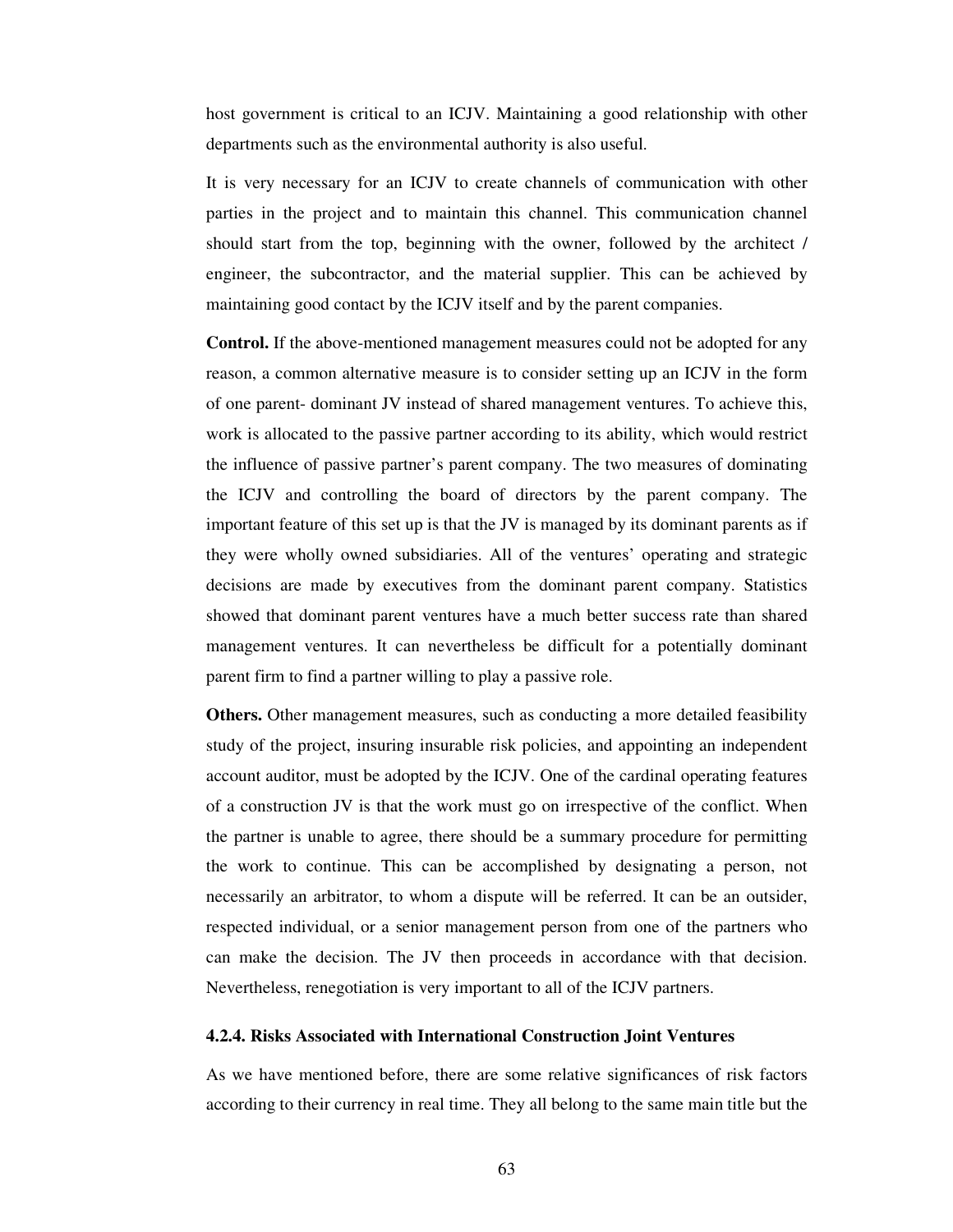sub-titles have different importance. Here we have the tables and some explanations below them.

| <b>TABLE 4.6.1.</b> Risks Associated with ICJV |  |  |  |  |
|------------------------------------------------|--|--|--|--|
|------------------------------------------------|--|--|--|--|

| (1) Financial risk                                  | AVERAGE STDEV |      |
|-----------------------------------------------------|---------------|------|
| 1. Bankruptcy of project partner                    | 8.82          | 1.99 |
| 2. Difficult convertibility of YTL/USD              | 6.64          | 1.50 |
| 3. Loss due to fluctuation of inflation rate        | 7.55          | 1.81 |
| 4. Loss due to fluctuation of interest rate         | 6.55          | 2.16 |
| 5. Loss due to fluctuation of YTL/USD exchange rate | 6.64          | 1.91 |
| 6. Low credibility of shareholders and lenders      | 7.64          | 2.11 |

According to the survey results the most significant financial risk is Bankruptcy of project partner. And the least significant one is Loss due to fluctuation of interest rate. Now if we have to criticize these results we have to say that in international construction joint ventures generally the sizes of the projects are very big. That is why companies use JV strategies to perform in such a project. The main considerations in JV projects are getting some extra strength about politics, finance, technology, resources and time. As I have just mentioned above finance is one of the main objective to form a JV. Therefore if your project partner gets some financial problems then your company will mostly face with the financial burden alone. This will affect the cash flow and form a potential threat to the project.

### **TABLE 4.6.2.** Risks Associated with ICJV

| $(2)$ Legal risk                                    | AVERAGE STDEV |      |
|-----------------------------------------------------|---------------|------|
| 7. Breach of contracts by other participants        | 8.36          | 1.43 |
| 8. Breach of contracts by project partner           | 8.73          | 1.19 |
| 9. Lack of enforcement of legal judgment            | 7.73          | 2.20 |
| 10. Loss due to insufficient law for joint ventures | 8.00          | 1.34 |
| 11. Uncertainty and unfairness of court justice     | 7.36          | 2.16 |

Secondly, the values of the sub-titles in legal risk group are so close to each other. But the highest value belongs to the "breach of contracts by project partner" and the lowest one is "uncertainty and unfairness of court justice". There must be a trust between the partners in an international construction joint venture yet, if there is distrust then both of the partners may face some risks. The best way of performing a trust is to create a perfect agreement and contracts, then not breaching them. One of the common measures about such cases; experienced companies do not prefer a new company in JV projects because of not having references about their firm polices and moral values in an ICJV. Also here we have another clause to talk about; Loss due to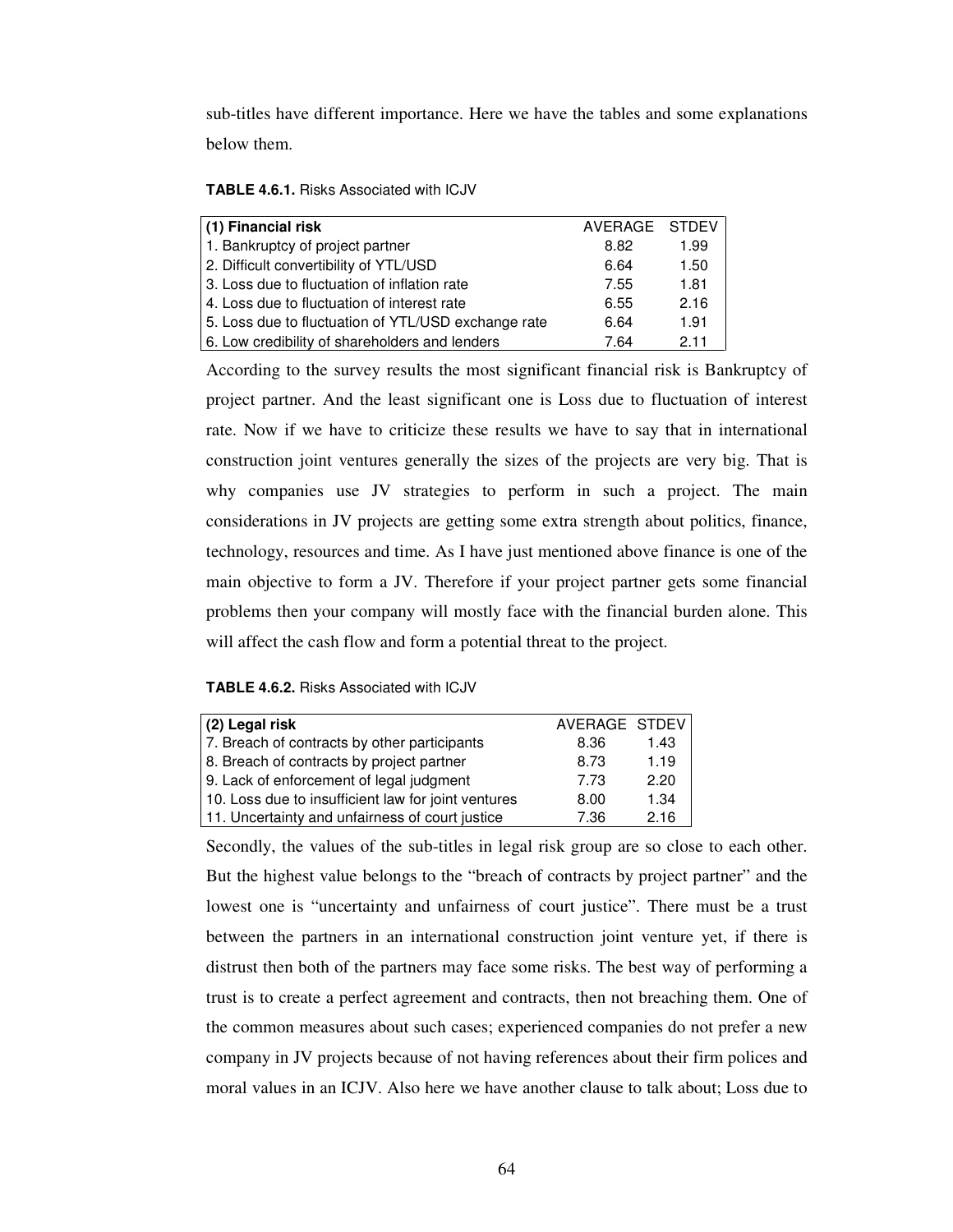insufficient law for joint ventures. In international construction joint ventures at least one, or more, or all of the companies are foreigners. There may not be included a host company in to the JV. Especially in such a case foreign companies do not feel any local support to the local laws by a local company. Therefore if there is a change or an insufficient regulation design for joint ventures the partners have a risk like loosing all they earned. The least impressive risk factor in all groups is "problem associated with culture differences" in management risk group. Its rating is 4.45. The most important factor that helps to get a sharp decrease is the following; in Turkey people are very friendly both at work and at social life. It is also the same for Turkish companies that are working abroad. Therefore the cultural differences stay behind good relations. On the other hand "Incompetence of project management team" has the highest value. If one has no management capacity then there will be very big failures in work done.

#### **TABLE 4.6.3.** Risks Associated with ICJV

| (3) Management risk                             | AVERAGE | <b>STDEV</b> |
|-------------------------------------------------|---------|--------------|
| 12. Change of organization within local partner | 6.64    | 2.16         |
| 13. Improper project feasibility study          | 7.91    | 1.58         |
| 14. Improper project planning and budgeting     | 8.45    | 1.51         |
| 15. Improper selection of project location      | 8.00    | 1.18         |
| 16. Improper selection of project type          | 8.18    | 0.87         |
| 17. Inadequate choice of project partner        | 8.00    | 1.34         |
| 18. Inadequate project organization structure   | 7.82    | 1.47         |
| 19. Incompetence of project management team     | 8.55    | 1.21         |
| 20. Incomplete contract terms with partner      | 7.91    | 1.30         |
| 21. Increase in project management overheads    | 7.55    | 1.13         |
| 22. Poor relation and disputes with partner     | 8.18    | 1.94         |
| 23. Poor relation with government departments   | 6.73    | 2.10         |
| 24. Problems associated with culture difference | 4.45    | 1.44         |
| 25. Project delay                               | 6.64    | 1.86         |

There is always one compulsory need in JV projects. It is a team that solve problems and plan the future and finally see what is going on as of today. If the project management team is in competence then the smallest problems may stop the project operation process.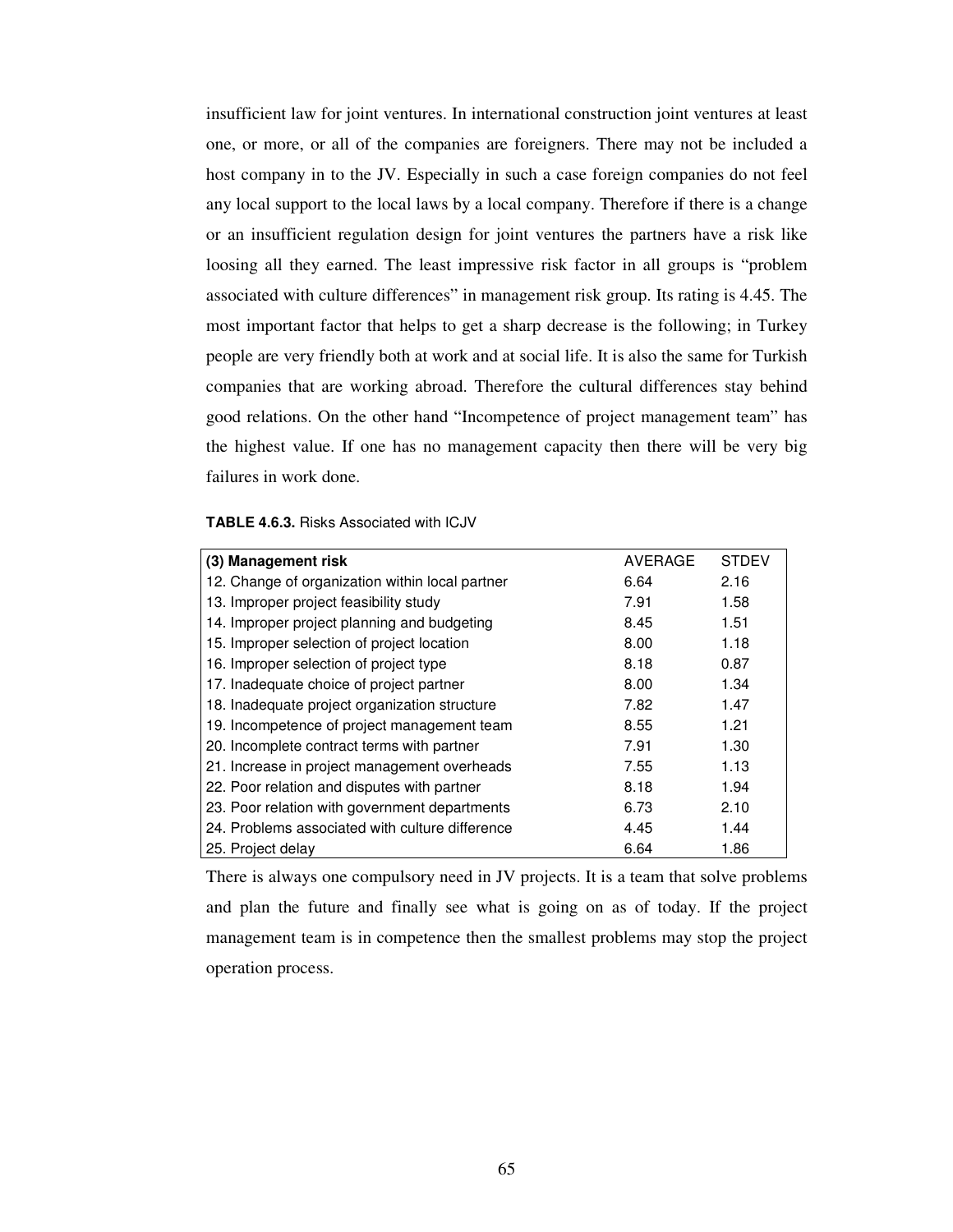**TABLE 4.6.4.** Risks Associated with ICJV

| (4) Market risk                                    | <b>AVERAGE</b> | <b>STDEV</b> |
|----------------------------------------------------|----------------|--------------|
| 26. Competition from other similar projects        | 6.36           | 1.80         |
| 27. Fall short of expected income from project use | 7.36           | 1.63         |
| 28. Increase of accessory facilities price         | 6.18           | 1.78         |
| 29. Increase of labour costs                       | 5.91           | 1.87         |
| 30. Increase of materials price                    | 7.27           | 2.10         |
| 31. Increase of resettlement costs                 | 6.73           | 1.74         |
| 32. Inadequate forecast about market demand        | 7.36           | 1.96         |
| 33. Local protectionism                            | 6.36           | 2.01         |
| 34. Unfairness in tendering                        | 7.55           | 1.81         |

If we consider all the risk groups the lowest average will belong to Market Risk Group. This is because there is no additional market risk in international construction joint ventures rather then domestic market. All markets have same risks and companies take some measurements to these risks at first. That is why the values are low because generally companies aware of them.

#### **TABLE 4.6.5.** Risks Associated with ICJV

| (5) Policy and political risk                   | AVERAGE STDEV |      |
|-------------------------------------------------|---------------|------|
| 35. Cost increase due to changes of policies    | 7.27          | 2.00 |
| 36. Loss incurred due to corruption and bribery | 6.45          | 1.86 |
| 37. Loss incurred due to political changes      | 6.36          | 2.01 |
| 38. Loss due to bureaucracy for late approvals  | 7.45          | 1.75 |

Policy and Political Risk group has also a low average rather than management and financial risk groups. Turkish companies generally have key employees to solve such political based problems with the governments. But it is a fact that however one can solve some problems with bribery there is no one to overcome losses due to bureaucracy for late approvals. This is because this has the highest rating in this group.

# **TABLE 4.6.6.** Risks Associated with ICJV

| (6) Technical risk                                | AVERAGE STDEV |      |
|---------------------------------------------------|---------------|------|
| 39. Accidents on site                             | 6.45          | 2.11 |
| 40. Design changes                                | 6.64          | 2.11 |
| 41. Equipment failure                             | 6.27          | 2.41 |
| 42. Errors in design drawings                     | 6.09          | 2.55 |
| 43. Hazards of environmental regulations          | 6.00          | 2.49 |
| 44. Incompetence of transportation facilities     | 5.82          | 2.09 |
| 45. Increase in site overheads                    | 6.64          | 1.50 |
| 46. Industrial disputes                           | 6.55          | 2.07 |
| 47. Local firm's incompetence and low credibility | 7.00          | 1.55 |
| 48. Materials shortage                            | 7.09          | 1.51 |
| 49. Obsoleteness of building equipment            | 6.27          | 1.74 |
| 50. Poor quality of procured accessory facilities | 5.91          | 1.76 |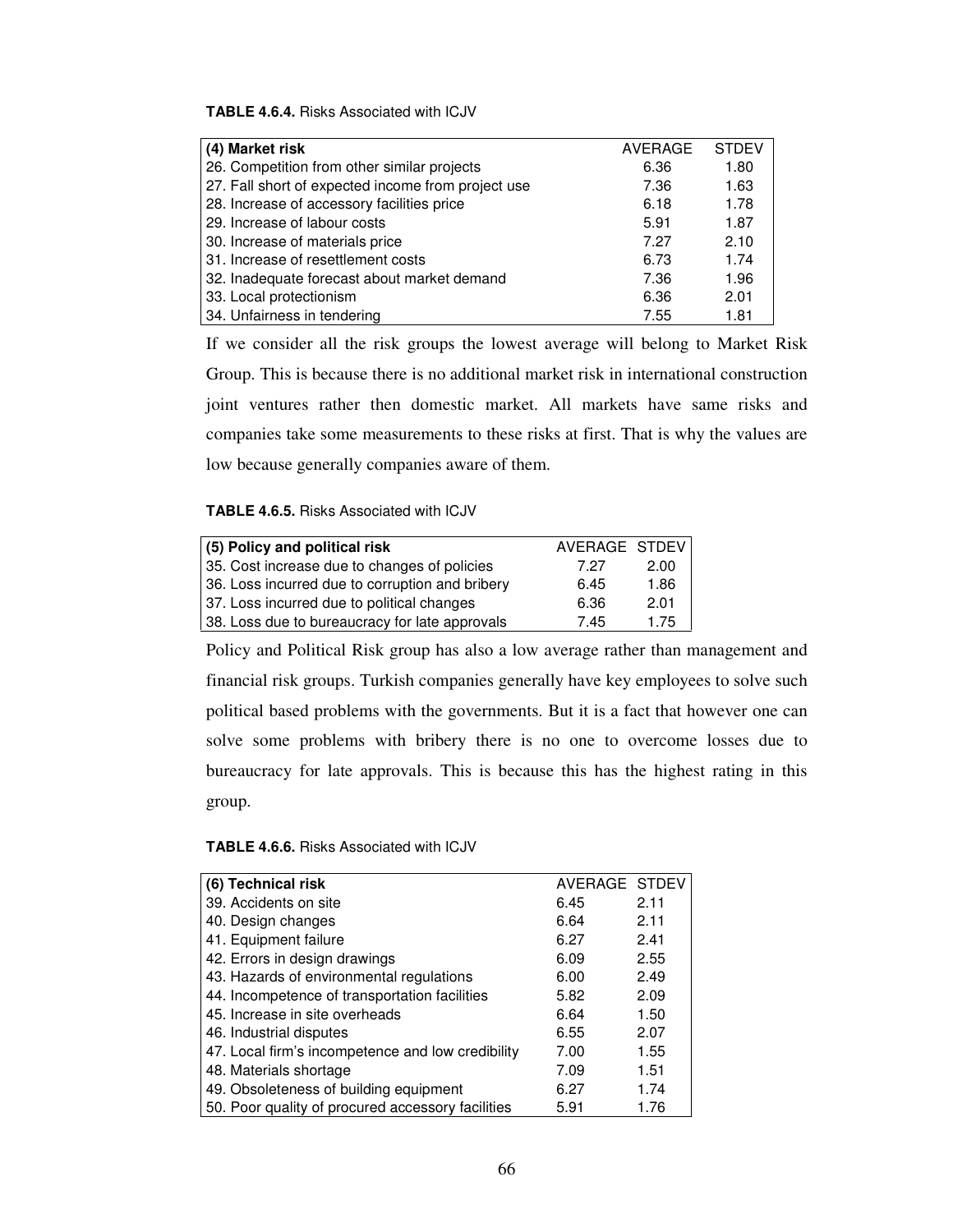| 51. Poor quality of procured materials                | 6.27 | 1.90 |
|-------------------------------------------------------|------|------|
| 52. Problems due to partners' different practice      | 6.55 | 1.44 |
| 53. Shortage in accessory facilities                  | 5.55 | 2.16 |
| 54. Shortage in skilful workers                       | 7.64 | 1.36 |
| 55. Shortage in supply of water, gas, and electricity | 7.82 | 1.47 |
| 56. Subcontractor's low credibility                   | 6.64 | 1.80 |
| 57. Unknown site physical conditions                  | 6.64 | 2.42 |
| 58. Unusual weather and force major                   | 5.09 | 2.70 |

Finally, in the technical risk group the highest risk value belongs to shortage in supply of water, gas and electricity and the lowest value belongs to unusual weather and force major. The highest value caused by the lack of these facilities in developing countries such as KAZAKİSTAN, KIRGIZİSTAN and so on. The lowest value also caused by working experienced local partners.

At the end of the day, the overall 4 highest values belongs to Bankruptcy of project partner, Breach of contracts by project partner, Incompetence of project management team and Breach of contracts by other participants respectively. As seen two of the highest values belong to "Legal Risk Group". Also the 4 lowest values belong to Problems associated with culture difference, unusual weather and force major, Shortage in accessory facilities and Incompetence of transportation facilities respectively. Three of the four lowest values belong to technical risk groups. These statistics may be enough to make some commends such as;

- Companies generally follow traditional methods and that is why there is no technical risk at top four.
- Problems do not occur in any group as often as legal risk group. Distrust and earning money by a short-cut are the basic problems in JV type partnerships. However there are contracts between the partners, one of the partners (generally the local partner) may breach the contracts. The general problem occurs at "accounting profit and loss" level.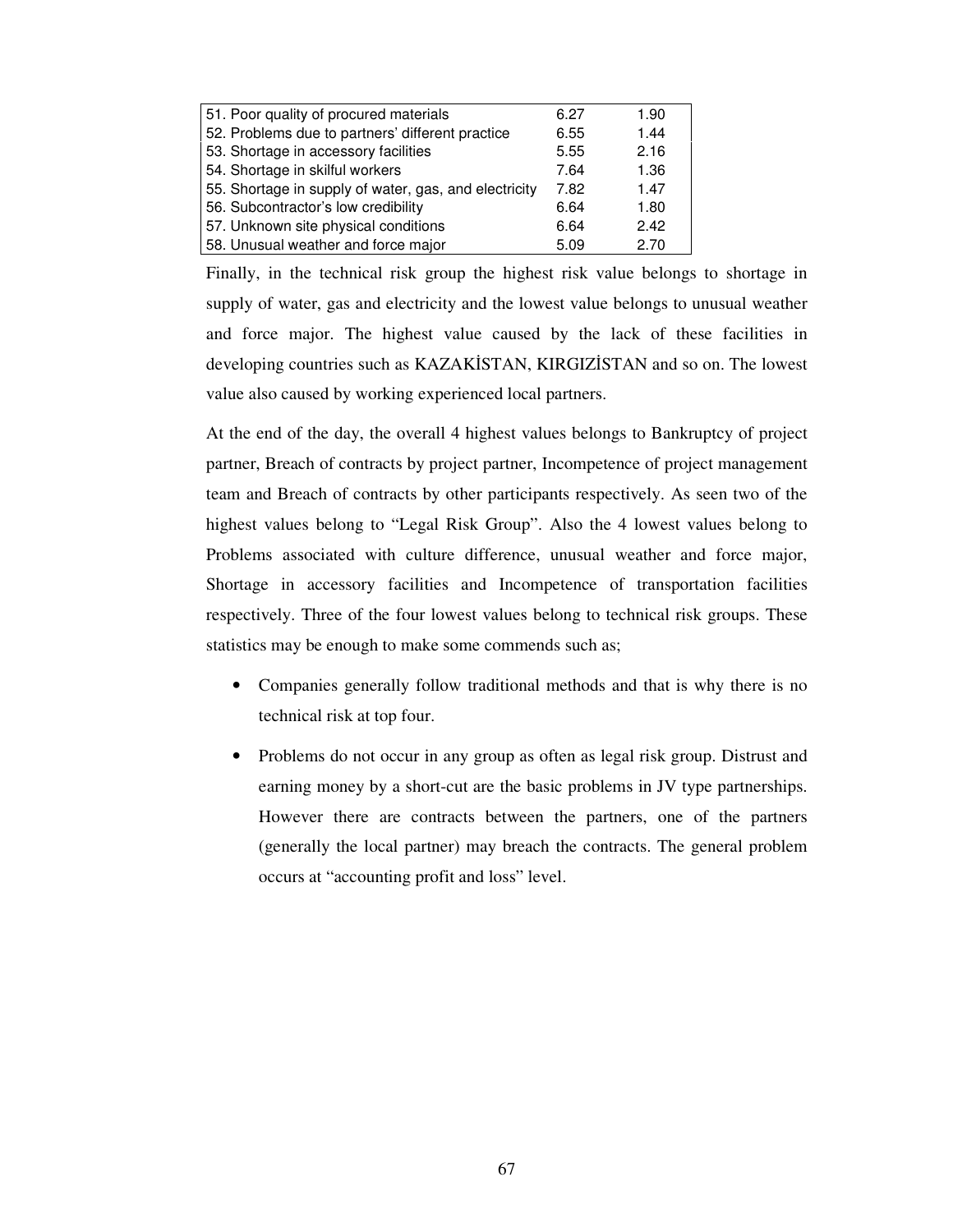# **5. CONCLUSIONS & SUGGESTIONS FOR THE FUTURE RESEARCH**

#### **5.1. Evaluation of The study and Conclusions**

In conclusion, it is understood that the construction industry must operate in constantly changing environments and conditions. Uncertainty and imprecision are critical elements in the nature of the construction industry and such a complex industry is characterized by instability and wide fluctuations of activity. Its technology and social base also tends foster informality, personal relations and community. All these characteristics make risk management and joint venture critical issues in terms of staying competitive and alive in the market.

To minimize the chances of failure or underperformance of a JV, risk management techniques must be introduced into the construction industry. The critical risk factors must be identified before making any meaningful JV agreement. The critical risk factors can be systemically studied based on Internal, Project- specific and external risk groups, and combining with ICJV's development phases.

The three groups of risk factors go through significant changes in different phases of an ICJV. The Internal risks must be considered in Start-up and Dismantle phases. The Project-specific risk factors are extremely critical in operation phase. The External risk factors are less critical than the Project-specific risks, but they are also significant in the Operation phase.

Among all of the risk factors, those associated with financial, government policies, project relationships, economic conditions, and subcontractors are considered the most critical in ICJVs. This shows that the ''soft'' aspects of the ICJV are considered more critical than the ''hard'' aspects of engineering and construction work.

To mitigate the risk factors in ICJVs, one must develop appropriate strategies. These include the following.

1. Partner selection: The factors to consider in selecting a suitable partner are on its financial capability, relationship with the government, influence in local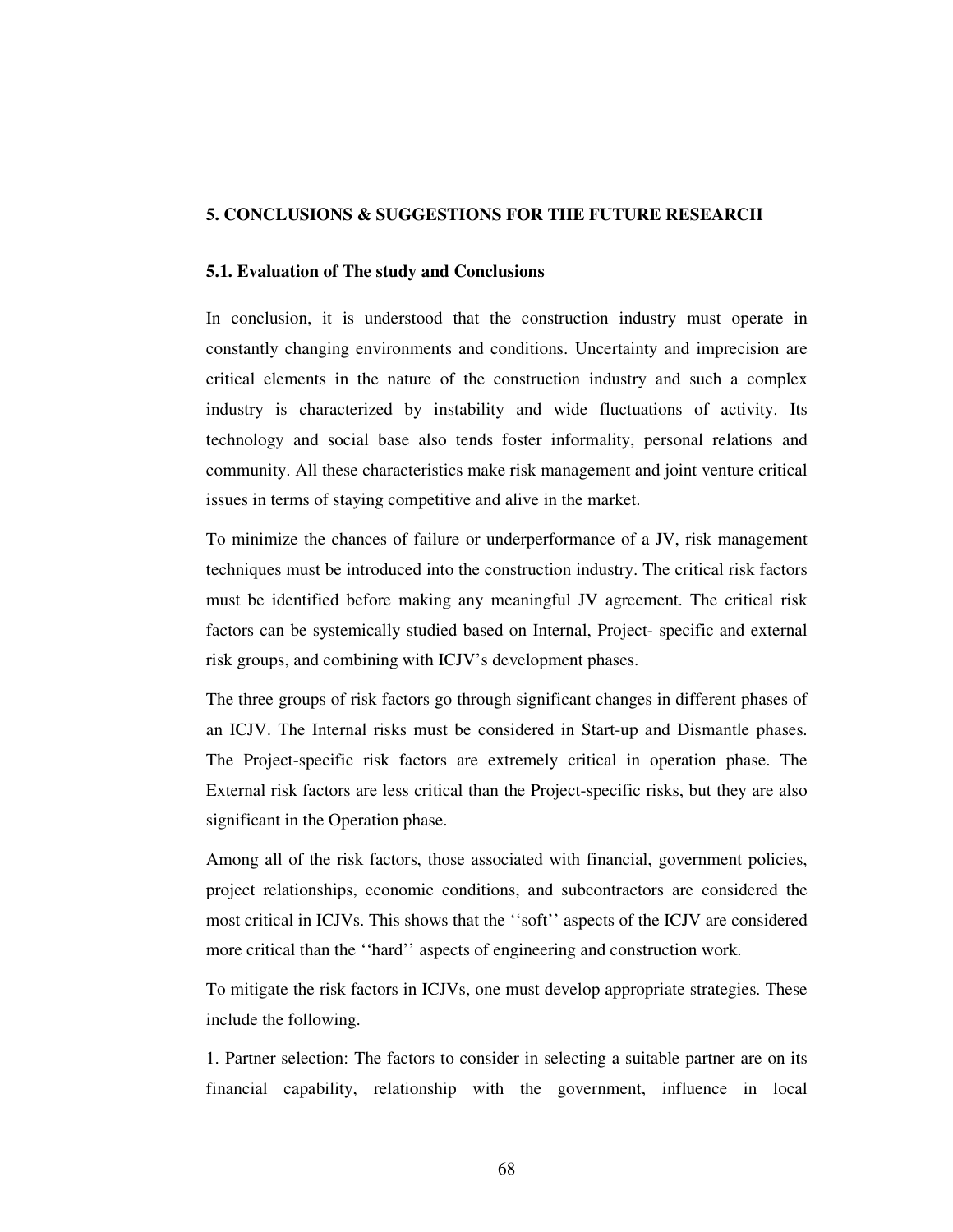communities, experience, reputation, and particular strengths to undertake such a project.

2. Agreement: The JV must be clear and comprehensive in critical areas, such as liabilities for the individual partners; type and value of contributions; method of assessing the values; management structure, control, and decision- making process; and profit distribution policies.

3. Subcontracting: Choose experienced and familiar subcontractors and suppliers, or employ influential local organizations or individuals as logistic agents to strengthen ICJV operations.

4. Engineering contract: Establish a fair engineering contract between the ICJV and the client, and a fair distribution of profit and responsibilities between partners.

5. Employment: There should be efficient site management team, and internal conflict would be reduced through trust and commitment.

6. Good relationship: The ICJV's foreign staff should comply with local culture and tradition and establish a good relationship with the host government and other authorities.

7. Control: It may be desirable to have one partner having a dominant share in the ICJV and control over the JV management.

8. Others: Conduct a thorough feasibility study to ensure that the project is workable under the ICJV, and be more patient in solving the internal conflicts.

Managing a successful JV is not easy. It is hoped that the risk analysis and risk management measures in this research would help decision makers thoroughly consider their options that may improve the performance of their ICJVs.

### **5.2. Suggestions for the Future Research**

The findings of this research demonstrate that a relationship exists between inter organizational culture match and the successful conclusion of a joint venture. Future research should focus on which situations and by what means culture enhances success, more firmly establishing the proposed causal relationship. Even more basically, research should be undertaken to understand what creates cultural differences among firms in the A/E/C industry.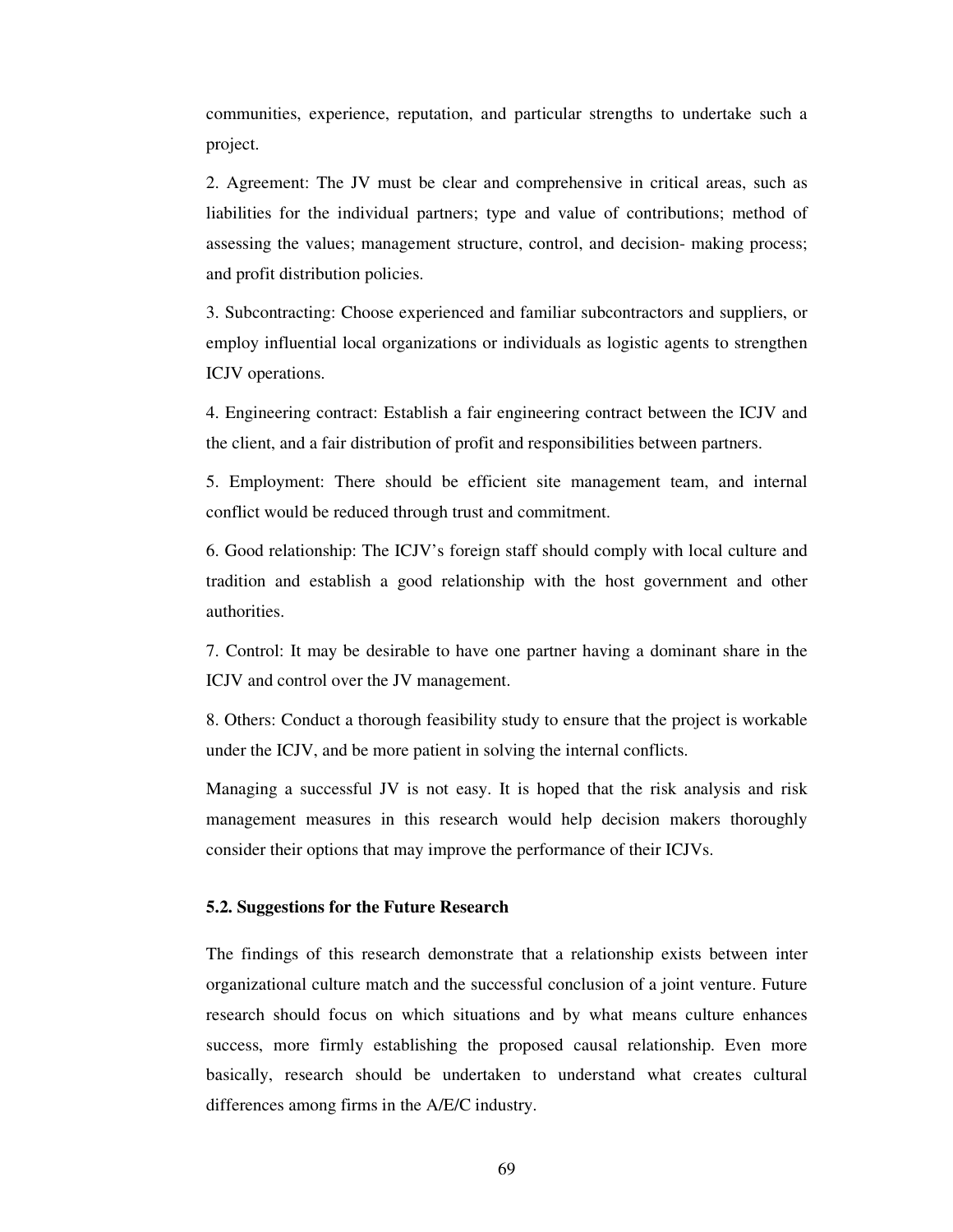From the literature review and the results of this study, the writers recommend further study of the following aspects of conflict management and contractual arrangement related to cultural issues:

• As cultural diversity exists within a country or region, it will be more appropriate for further research to focus on the two cultural syndromes: collectivism and individualism.

• Many publications (Low 1996; Chan 1997; Singh 1998) advocate that collectivist cultures prefer mediation and procedure with animosity reduced. This position might overlook the fact that because of their ''group value,'' collectivists have very different (almost opposite) attitudes toward opponents who are in-group or out-group members when dealing with conflicts, particularly when the conflict is full-fledged. Further study may help to understand procedural preferences and contractual arrangements when dealing with international construction conflicts.

• People of two different cultures have different tolerances for uncertainty avoidance (Hofstede 1997). Such considerations should be taken into account to study the contractual arrangements that contribute to disputes in international projects.

 • Project scope definition and tender assessment are factors that cause disputes. This general conclusion may apply to domestic and international construction projects and warrants further study to investigate the underlying criteria that apply only to international projects.

• An appreciation of the factors that influence international construction projects calls for a more comprehensive study of contextual factors, which include the general nature of construction projects, socioeconomic characteristics of international projects, international legal culture and the institutional setups for dispute resolution, and international socio-cultural differences in perceiving and resolving disputes. A very demanding integrative research process will be required to investigate all the influential factors and their correlations.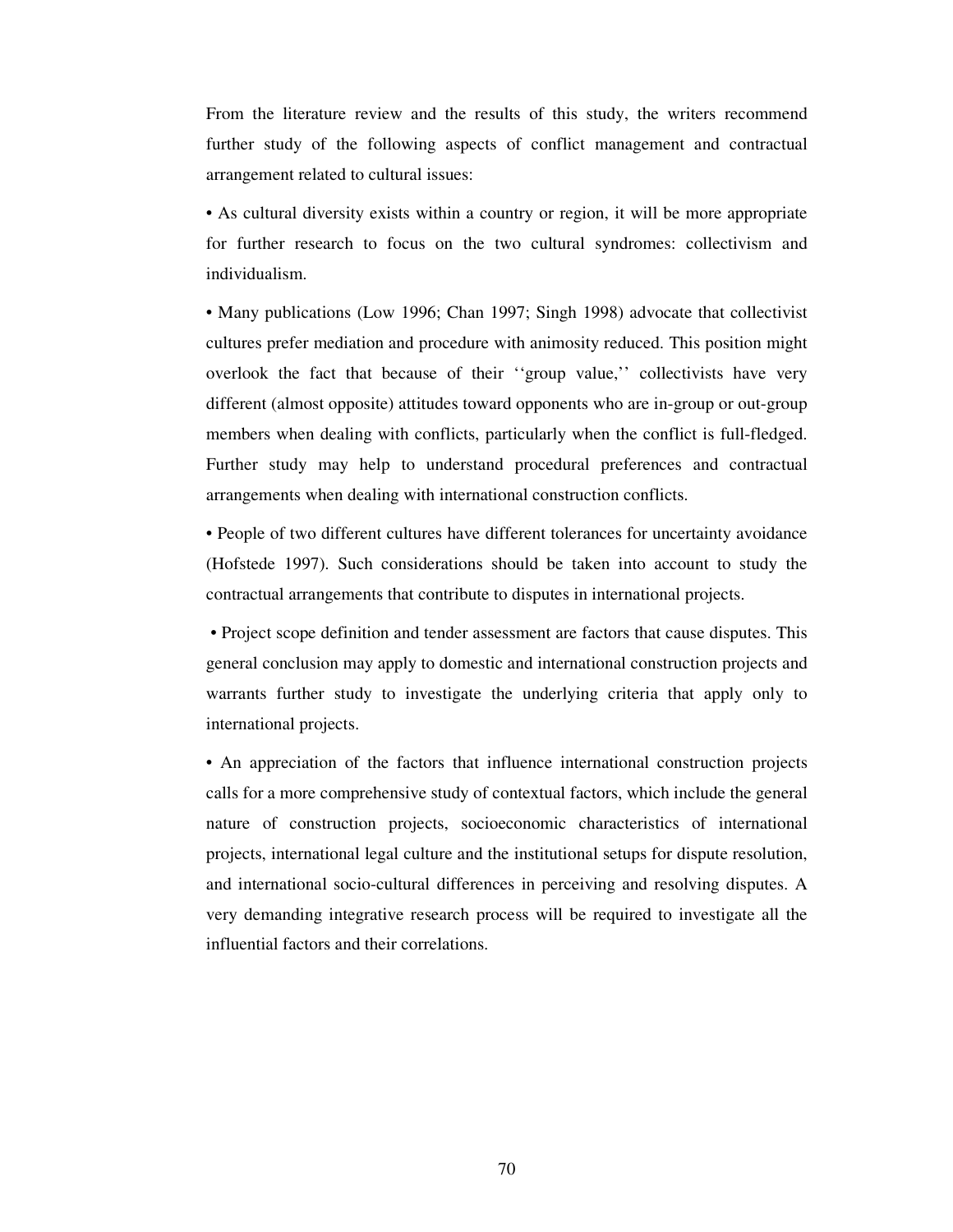## **APPENDIX**

**Akinci, B., and Fischer, M.** (1998). ''Factors affecting contractors' risk of cost overburden.'' *J. Mgmt. Engrg*., 14(1), 67–76.

**Al-iabtabai, H., and Diekmann, J. E.** (1992). ''Judgmental forecasting in construction.'' *Constr. Mgmt. and Economics*, 10(1), 19–30.

**Bauml, S.** (1997) Engineering and Construction: building a stronger global industry. *J. of Management in Engineering*, 13, No.5 21-24

**Beamish, P. W.** (1993). ''The characteristics of joint ventures in the People's Republic of China.'' *J. Int. Marketing*, 1(2), 29–48.

**Bon, R. and Crosthwaite, D.** (200) *The future of international Construction*, Thomas Telford, London.

**Crossthwaite, D.** (1998) The internationalization of British construction companies 1990-96. An empirical analysis. *J. of Construction management and Economies.* 16, No.4: 389-395

**Ding, D. Z.** (1996). ''Exploring Chinese conflict management styles in joint ventures in the People's Republic of China.'' *Mgmt. Res. News*, 19(9), 43–53.

**Drewer, S.** (2001) A perspective on the international construction system. *Habitat International*, 25(1), 69-79

**Flanagan, R.** (1994) The features of successful construction companies in the international construction market. In Warzawski, A. and Navon, R. (eds), *Strategic Planning in Construction: Proceeding of the A.J. Etkin International Seminar on Strategic Planning in Construction Companies,* Haifa, Israel, 8-9 June, pp. 304-18

Geringer, J. M., and Hebert, L. (1991). "Measuring performance of international joint ventures.'' *J. Int. Business Studies*, Second Quarter, 22(2), 249–264.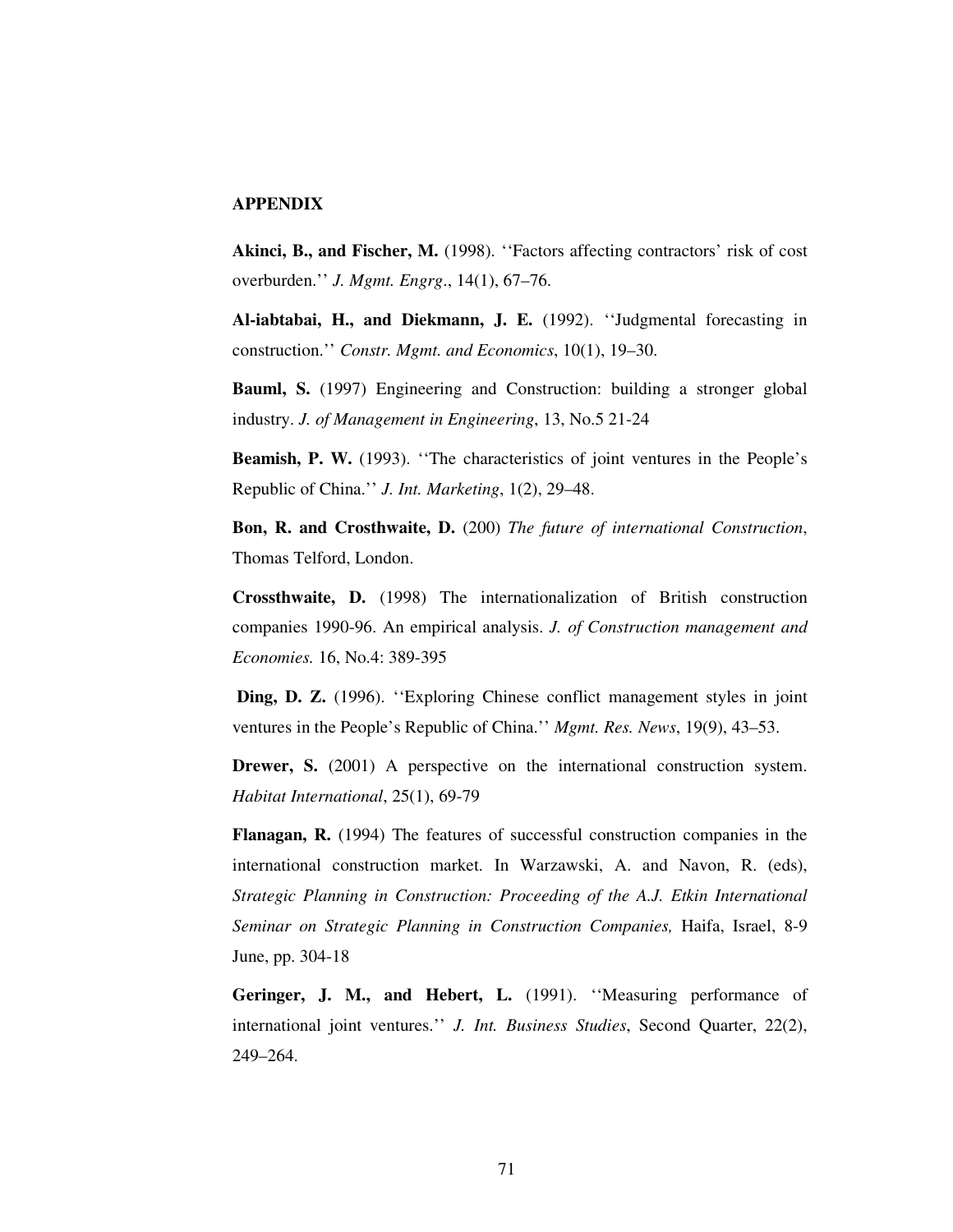**Hampton, J. J.** (1993). *Essentials of risk management and insurance*. AMACOM, New York.

**Harrigan, K. R.** (1986). *Managing for joint venture success*. Lexington, Toronto.

**Henroid, E. E**., et al. (1984). *The construction industry: Issue and strategies in developing countries*. World Bank, Washington, D.C.

**Hillebrandt, P**.**M.** (1995) *The Construction Industry* Macmillan, Basingstoke.

**Kwok, T. L., and Hampson, K. D.** (1997). ''Strategic alliances between contractors and subcontractors—A tender evaluation criterion for the public works sector.'' *Proc., Conf. on Constr. Process Re-engineering*, Griffith University, Queensland, Australia, 671–684.

**Langford, D.**, **Male, S.** (2001) *Strategic Management in Construction.*  Blackwell Science, Oxford.

**Oz, O.** (2001) Sources of competitive advantages of Turkish construction companies in international markets. *Construction Management and Economies,* 19, 135-44.

Perry, J. G., and Hayes, R. W. (1985). "Risk and its management in construction projects.'' *Proc., Instn. of Civ. Engrs*., Part 1, 78(June), 499–521.

**Rashid, A. A. A.** (1991). ''Global strategies of construction firms,'' PhD thesis, Dept. of Construction Management & Engineering, University of Reading, Reading, U.K.

**Schwartz, E. A.** (1985). ''Dispute between joint venture: A case study.'' *Proc., 7th Conf. of the Int. Bar Association's Sect. on Business Law*, International Bar Association, Singapore, 1985, 162–188.

**Seymour, H.** (1987) *The Multinational Construction Industry,* Croom Helm, London.

**Sugimoto, Fumio,** (1990) *Globalization of International Engineering and Construction Firms for Building Their Competitiveness.* Unpublished PhD thesis, MIT.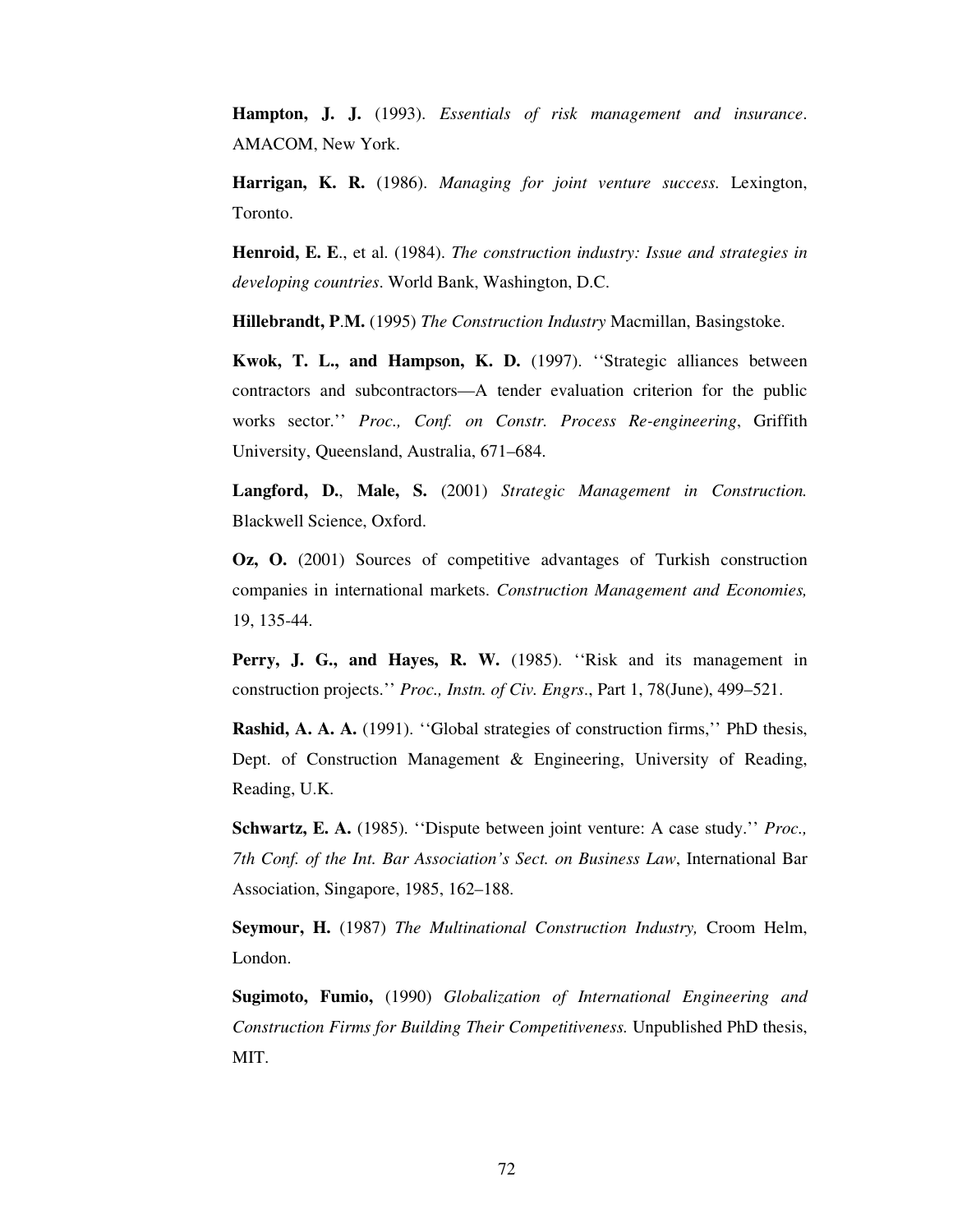**Swierczek, F. W.** (1994). ''Culture and conflict in joint ventures in Asia.'' *Int. J. Proj. Mgmt*., 12(1), 39–47.

**Williams, R. G., and Lilley, M. M.** (1993). ''Partner selection for jointventure agreements.'' *Int. J. Proj. Mgmt*., 11(4), 233–237.

**Yates, J.K., Mukherjee, S. and Njos, S.** (1991) *Anatomy of Construction Industry Competition in The Year 2000,* Source Document 64, Construction Industry Institute, Austin, TX.